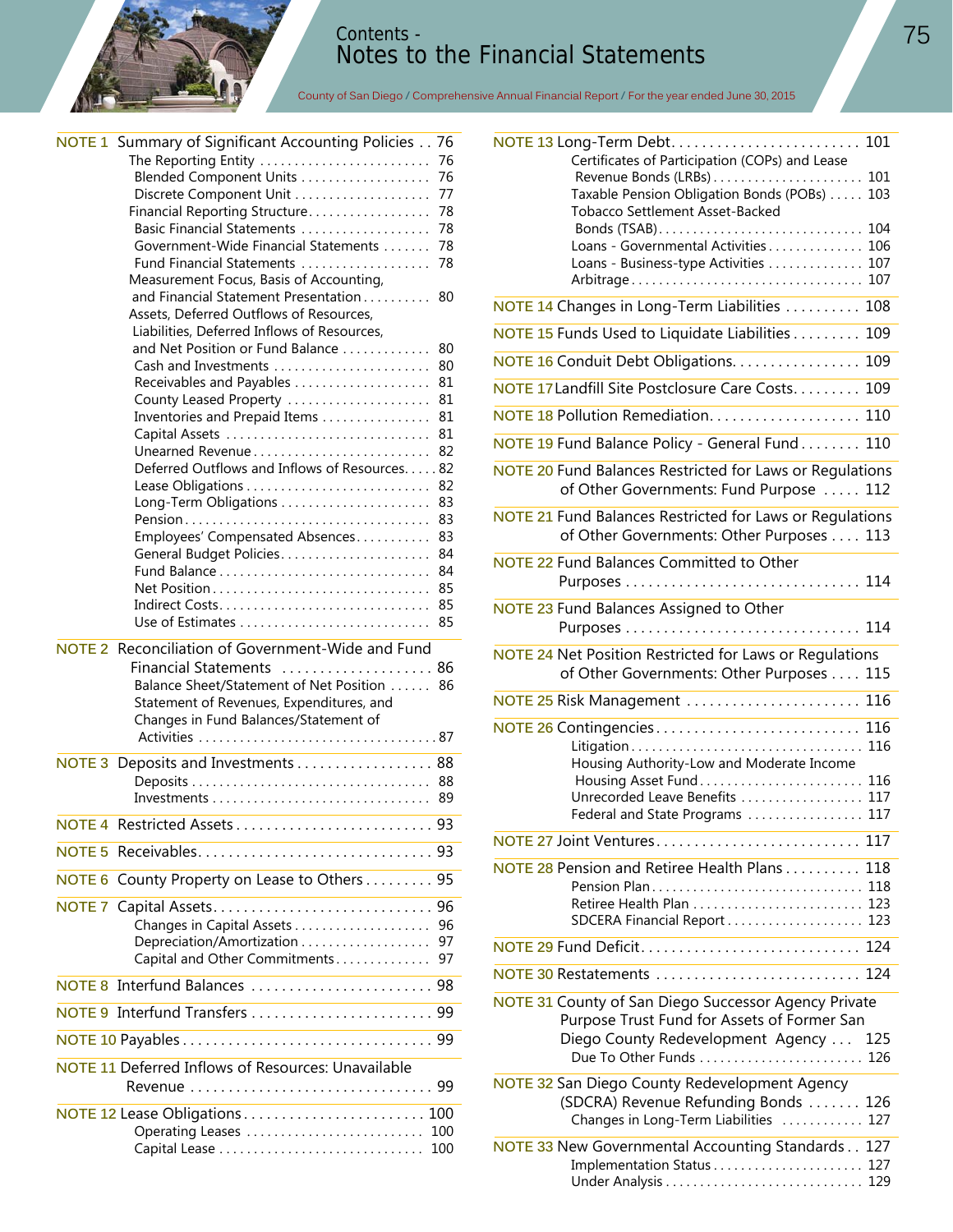# **NOTE 1 Summary of Significant Accounting Policies**

#### **The Reporting Entity**

The County of San Diego (the "County" or "CoSD"), is a political subdivision of the State of California (the "State") and as such can exercise the powers specified by the Constitution and laws of the State of California. The County operates under a charter and is governed by an elected five-member Board of Supervisors (the "Board").

The County provides a full range of general government services including police protection, detention and correction, public assistance, health and sanitation, recreation, library, flood control, public ways and facilities, inactive waste management, airport management and general financial and administrative support.

The County reporting entity includes all significant organizations, departments, and agencies over which the County is considered to be financially accountable. The component units discussed below are included in the County's reporting entity because of the significance of their operational and financial relationships with the County. As required by generally accepted accounting principles in the United States of America (GAAP), the financial statements present the financial position of the County and its component units.

These are entities for which the County is considered to be financially responsible and has a potential financial benefit/burden relationship.

Blended component units, although legally separate entities are, in substance, part of the County's operations and data from these component units are combined with the data from the primary government.

A discretely presented component unit is reported in a separate column in the government-wide financial statements to emphasize that it is legally separate from the County.

#### **Blended Component Units**

The blended component units listed below are agencies and special districts whose governing board is the County Board of Supervisors. The County Board of Supervisors therefore has the ability to impose its will. These component units have a direct financial benefit/burden relationship with the County, are fiscally dependent on the County, and as such financial actions including the setting of rates, issuance of debt and the adoption of the annual budget remain with the County.

*Air Pollution Control District (APCD)* - The *APCD* was established to protect people and the environment from the harmful effects of air pollution. Air quality is continuously monitored throughout the San Diego Air Basin, and programs are developed to bring about the emission reductions necessary to achieve clean air. The *APCD* issues permits to limit air pollution, ensures that air pollution control laws are followed, and administers funding that is used to reduce regional mobile source emissions*. APCD* is reported as a *special revenue fund*.

*County of San Diego In-Home Supportive Services Public Authority (IHSSPA)* - The *IHSSPA* was established to assist eligible low-income elderly and persons with disabilities in San Diego County to live high quality lives in their own homes. The *IHSSPA* program is mandated by the State. As the employer of record, *IHSSPA* recruits, screens, and trains home care workers who are available to assist eligible consumers in their own homes. *IHSSPA* is reported as a *special revenue fund.* 

*County Service Area Districts* (CSAD) - The *CSADs* were established to provide authorized services such as road, park, fire protection and ambulance to specific areas in the County. They are financed by ad valorem property taxes in the area benefited or by special assessments levied on specific properties. The *CSADs* are reported as *special revenue funds*.

*Flood Control District (FCD)* - The *FCD* was established to provide flood control in the County's unincorporated area. It is financed primarily by ad valorem property taxes and charges to property owners. The *FCD* is reported as a *special revenue fund*.

*Lighting Maintenance District (LMD)* - The *LMD* was established to provide street and road lighting services to specified areas of the County. Revenue sources include ad valorem taxes, benefit fees, state funding and charges to property owners. The *LMD* is reported as a *special revenue fund*.

*San Diego County Housing Authority (SDCHA)* - The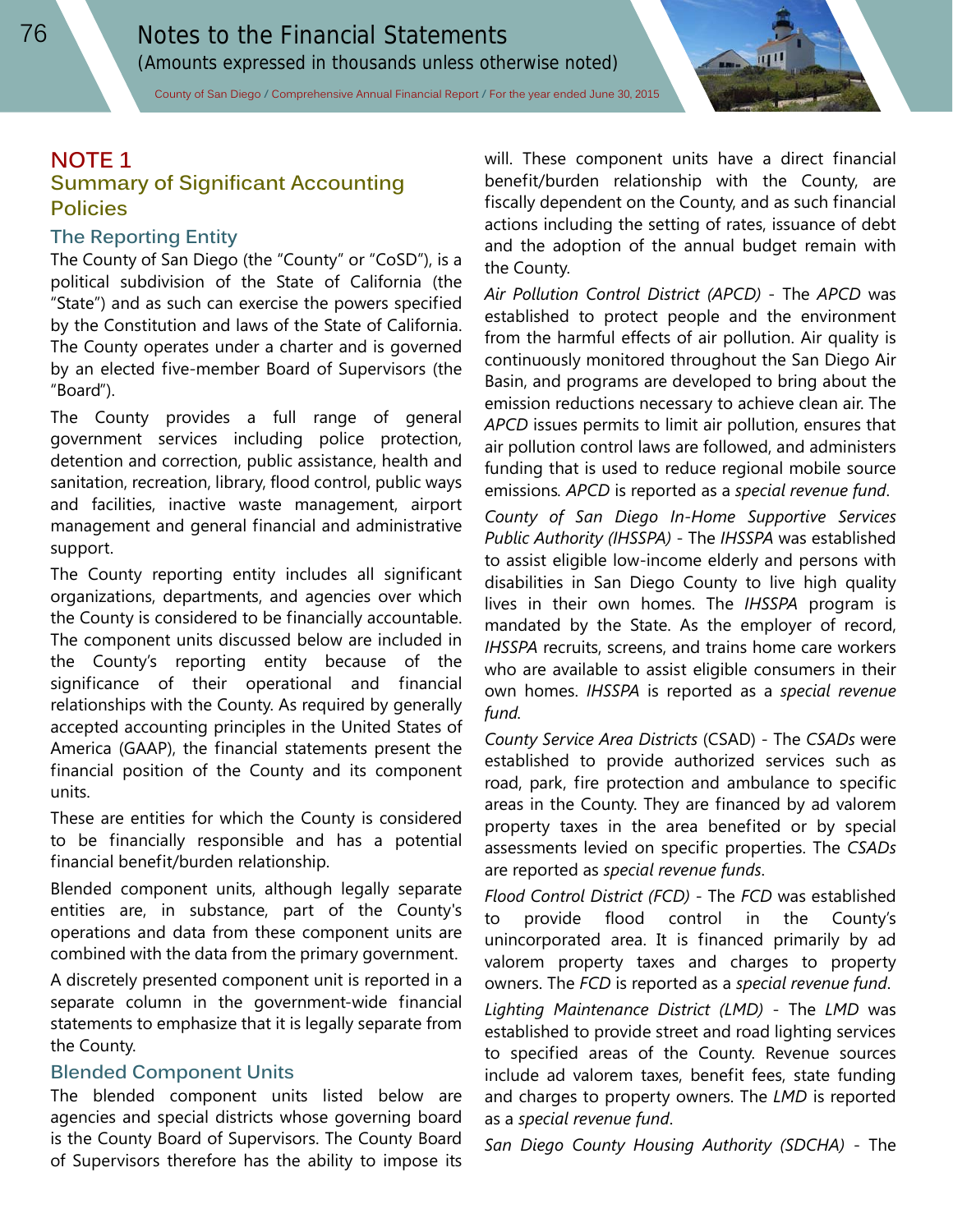

*SDCHA* was established to provide decent housing in a suitable environment for individuals who cannot afford standard private housing. Contracts with the U.S. Department of Housing and Urban Development provide the major funding sources. *SDCHA* is reported in two *special revenue funds*.

*Sanitation District (SD)* - The *SD* was established to construct, operate and maintain reliable and sustainable sanitary sewer systems. Revenue sources include charges to property owners and grants. The *SD* is reported as an *enterprise fund*.

Blended component units governed by boards other than the CoSD Board of Supervisors are listed below. These component units are, in substance, part of the County's operations due to their relationship with the County and the nature of their operations. Specifically, the CoSD Board appoints either all or a majority of their board members and the services they provide solely benefit the County.

*San Diego County Capital Asset Leasing Corporation (SANCAL)* - *SANCAL* was established to finance the acquisition of County buildings and equipment. It is a nonprofit corporation governed by a five-member Board of Directors, which is appointed by the CoSD Board. *SANCAL* financial activities are reported in a *debt service fund and a capital projects fund.*

*San Diego County Tobacco Asset Securitization Corporation (SDCTASC)* - The *SDCTASC* was created under the California Nonprofit Public Benefit Corporation Law and was established to purchase tobacco settlement payments allocated to the County from the State of California, pursuant to a Tobacco Master Settlement Agreement.

*SDCTASC* is governed by a Board of Directors consisting of three members, two of which are employees of the County and one independent director who is not an employee of the County. The *SDCTASC* is reported as a *special revenue fund*.

*San Diego Regional Building Authority* (*SDRBA*) - The *SDRBA* was established under the Mark-Roos Local Bond Pooling Act of 1985 and authorized to issue bonds for the purpose of acquiring and constructing public capital improvements and to lease them to its members, the County and the San Diego Metropolitan Transit Development Board (MTDB). The services

provided by the SDRBA to the MTDB are insignificant.

The *SDRBA* is governed by a Commission consisting of three members, two of which are County Supervisors appointed by the County Board of Supervisors and concurrently serve on the Board of Directors of the San Diego Trolley, Inc and the Board of Directors of MTDB. The third Commissioner is a member of MTDB and is appointed by the MTDB Board. The SDRBA's financial activities are reported in a *debt service fund* and a *capital projects fund*.

*The Tobacco Securitization Joint Powers Authority of Southern California (TSJPA)* - The *TSJPA* was created by a joint exercise of powers agreement between the County and the County of Sacramento pursuant to Government Code Sections 6500 et seq. The *TSJPA*'s purpose is to finance a loan to the San Diego County Tobacco Asset Securitization Corporation (the Corporation) via the sale of tobacco asset-backed bonds. The *Corporation* in turn uses the loan proceeds to purchase the County's future tobacco settlement revenues under a purchase and sale agreement. The *TSJPA* is administered by a Board of Directors consisting of three members, two members who are appointed by the CoSD Board and the third member is appointed by the Sacramento County Board of Supervisors. The *TSJPA* is reported as a *special revenue fund*.

Separately issued financial reports for IHSSPA, SDCTASC, SDRBA, and TSJPA can be obtained from the County Auditor and Controller's Office located at 1600 Pacific Highway, Room 166, San Diego, California 92101.

#### **Discrete Component Unit**

The *First 5 Commission of San Diego (Commission)* was established by the Board as a separate legal entity under the authority of the California Children and Families First Act and Sections 130100 et seq. of the Health and Safety Code. The Commission administers the County's share of tobacco taxes levied by the State for the purpose of implementing early childhood development programs. The County appoints all of the Commission's board and can remove appointed members at will.

The Commission is discretely presented because its Board is not substantively the same as the County's, and it does not provide services entirely or almost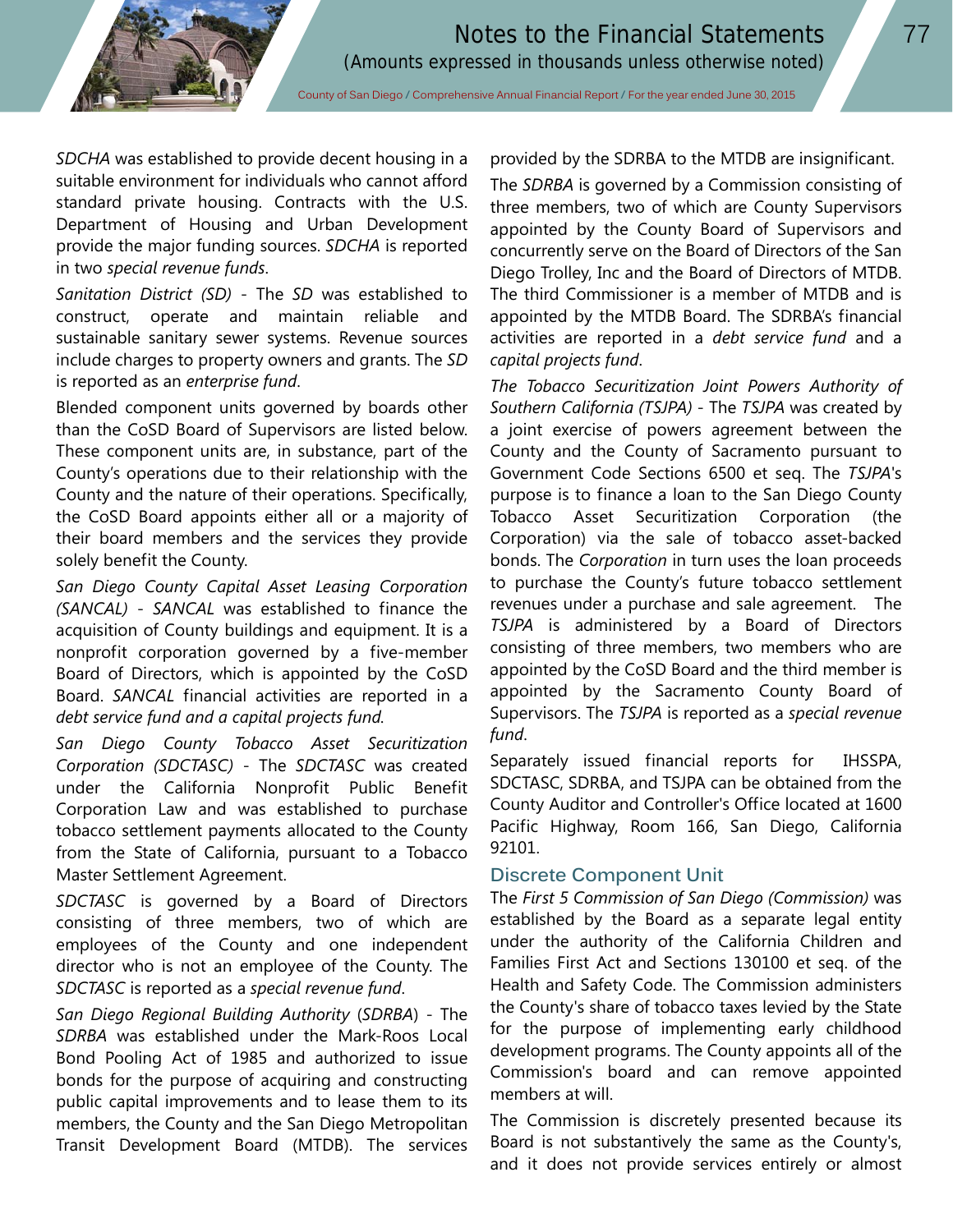entirely to the County. A separately issued financial report can be obtained by writing to The First 5 Commission, 2750 Womble Road, Suite 201, (MS-A211), San Diego, CA 92106.

## **Financial Reporting Structure**

#### **Basic Financial Statements**

The basic financial statements include both government-wide financial statements and fund financial statements. The reporting model, based on GASB Statement No. 34, *"Basic Financial Statements and Management's Discussion and Analysis - for State and Local Governments,"* focuses on the County as a whole in the government-wide financial statements and major individual funds in the fund financial statements.

## **Government-Wide Financial Statements**

The government-wide financial statements (statement of net position and statement of activities) display information about the County as a whole and the change in aggregate financial position resulting from the activities of the fiscal period, except for its fiduciary activities. These statements include separate columns for the governmental and business-type activities of the County (including its blended component units) as well as its discretely presented component unit. In the statement of net position, both the governmental and business-type activities columns are presented on a consolidated basis by column and are reflected on a full accrual, economic resource basis, which incorporates capital assets as well as long-term debt and obligations.

As a general rule, the effect of interfund activity has been eliminated from the government-wide financial statements. However, interfund services provided and used are not eliminated in the process of consolidation. All internal balances in the statement of net position have been eliminated, with the exception of those representing balances between the governmental activities and the business-type activities, which are presented as internal balances and eliminated in the primary government total column. The statement of activities presents functional revenue and expenses of governmental activities and businesstype activities. Governmental activities, which normally are supported by taxes and intergovernmental

revenues, are reported separately from business-type activities, which rely to a significant extent on fees and charges for services. In the statement of activities, internal service funds' revenue and expenses related to interfund services have been eliminated. Revenue and expenses related to services provided to external customers have not been eliminated and are presented within governmental activities.

The government-wide financial statements distinguish functions of the County that are principally supported by taxes and intergovernmental revenues (governmental activities) from other functions that are intended to recover all or a significant portion of their costs through user fees and charges (business-type activities). The governmental activities of the County include general government, public protection, public ways and facilities, health and sanitation, public assistance, education, and recreation and cultural activities. The business-type activities of the County include airport, jail stores commissary, and sanitation.

The statement of activities demonstrates the degree to which the direct expenses of a given function are offset by program revenues. Direct expenses are those that are clearly identifiable with a specific function. Program revenues include (1) charges to customers or applicants who purchase, use, or directly benefit from goods, services, or privileges provided by a given function and (2) grants and contributions that are restricted to meeting the operational or capital requirements of a particular function. Taxes and other items not properly included among program revenues are reported instead as general revenues.

#### **Fund Financial Statements**

The fund financial statements are presented after the government-wide financial statements. They display information about major funds individually and in the aggregate for governmental and proprietary funds. In governmental and fiduciary funds, assets and liabilities are presented in order of relative liquidity. In proprietary funds, assets and liabilities are presented in a classified format that distinguishes between all current and noncurrent assets and liabilities. Current assets in the classified format are those considered available to generate or use cash within twelve months of the end of the fiscal period. Examples include cash, various receivables and short-term investments. All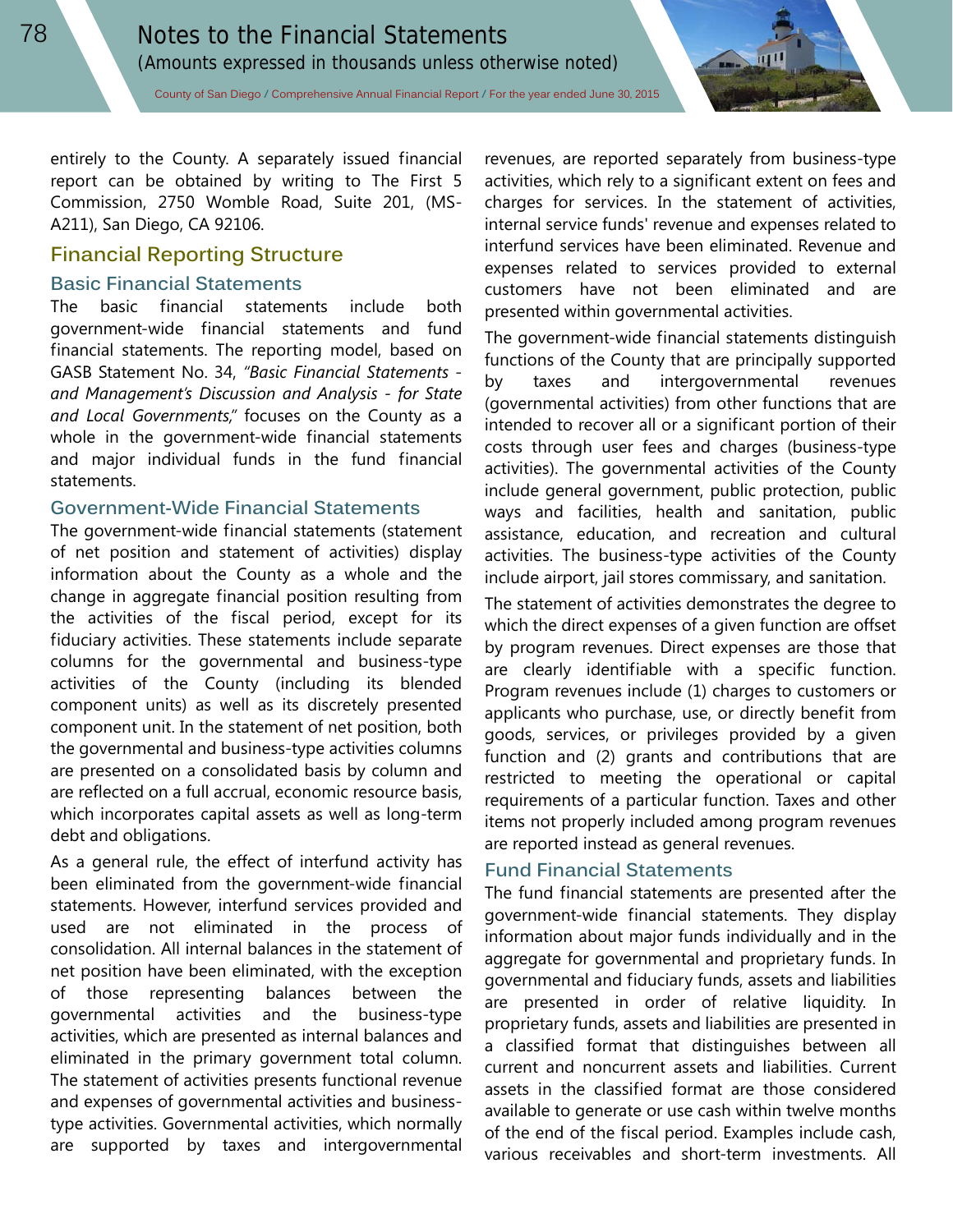

other assets are considered noncurrent. Current liabilities are obligations to be paid within the next fiscal year. Examples include payables and the current portion of long-term liabilities. For all fund types, deferred outflows of resources are presented after assets; and deferred inflows of resources are presented following liabilities. For further information see Deferred Outflows and Inflows of Resources.

Major individual governmental funds are reported as separate columns in the fund financial statements and are presented on a current financial resources and modified accrual basis of accounting. Separate fund financial statements are provided for governmental funds, proprietary funds and fiduciary funds, even though the latter are excluded from the governmentwide financial statements.

The County reports the following major governmental funds:

The *General Fund* is the County's primary operating fund. It accounts for and reports all financial resources of the County not accounted for and reported in another fund. Revenues are primarily derived from taxes; licenses, permits and franchises; fines, forfeitures and penalties; use of money and property; intergovernmental revenues; charges for services; and other revenues. Expenditures are expended for functions of general government, public protection, public ways and facilities, health and sanitation, public assistance, education, and recreation and cultural activities. Expenditures also include capital outlay and debt service.

The *Public Safety Special Revenue Fund* accounts for Proposition 172 half-cent sales taxes collected and apportioned to the County by the State Board of Equalization and are restricted for funding public safety activities. Per Government Code Section 30052, a "maintenance of effort" (pre-Proposition 172 public safety funding level) must be maintained by the County to comply with the statute's spending requirements. In accordance with the Code, these funds are allocated to the Sheriff, District Attorney and Probation departments. Transfers out of this fund subsidize the following types of public safety activities: juvenile detention services; facilities maintenance and support; capital projects, equipment and other onetime expenditures; on-going technology initiatives;

and various region-wide services.

The *Tobacco Endowment Special Revenue Fund* accounts for tobacco settlement payments allocated to the County from the State of California, pursuant to the Master Settlement Agreement concluded on November 23, 1998 between the major tobacco companies and 46 states (including California), the District of Columbia and four U.S. Territories. According to Board of Supervisors Policy E-14, tobacco settlement monies are to be used for healthcare-based programs.

The County reports the following additional funds and fund types:

*Enterprise Funds* account for airport, jail stores commissary and sanitation district activities; including operations and maintenance, financing of clothing and personal sundry items for persons institutionalized at various county facilities, and sewage collection and treatment services.

*Internal Service Funds* account for the financing of public works and communications equipment; the financing of materials and supplies (purchasing); start up services for new and existing County service districts; the County's public liability and employee benefits activities; the financing of fleet services; facilities management activities; and the financing of information technology services. Goods or services provided by servicing County departments are paid for on a cost reimbursement basis by receiving departments.

The following *fiduciary funds* account for resources that are held by the County as a trustee or agent for outside parties and cannot be used to support the County's programs.

*Pooled Investments - Investment Trust Funds* account for investment activities on behalf of external entities and include the portion of the County Treasurer's investment pool applicable to external entities. In general, external entities include school districts, independent special districts and various other governments.

*County of San Diego Successor Agency Private Purpose Trust Fund* is a fiduciary fund type used by the County to report trust arrangements under which principal and income benefit other governments. This fund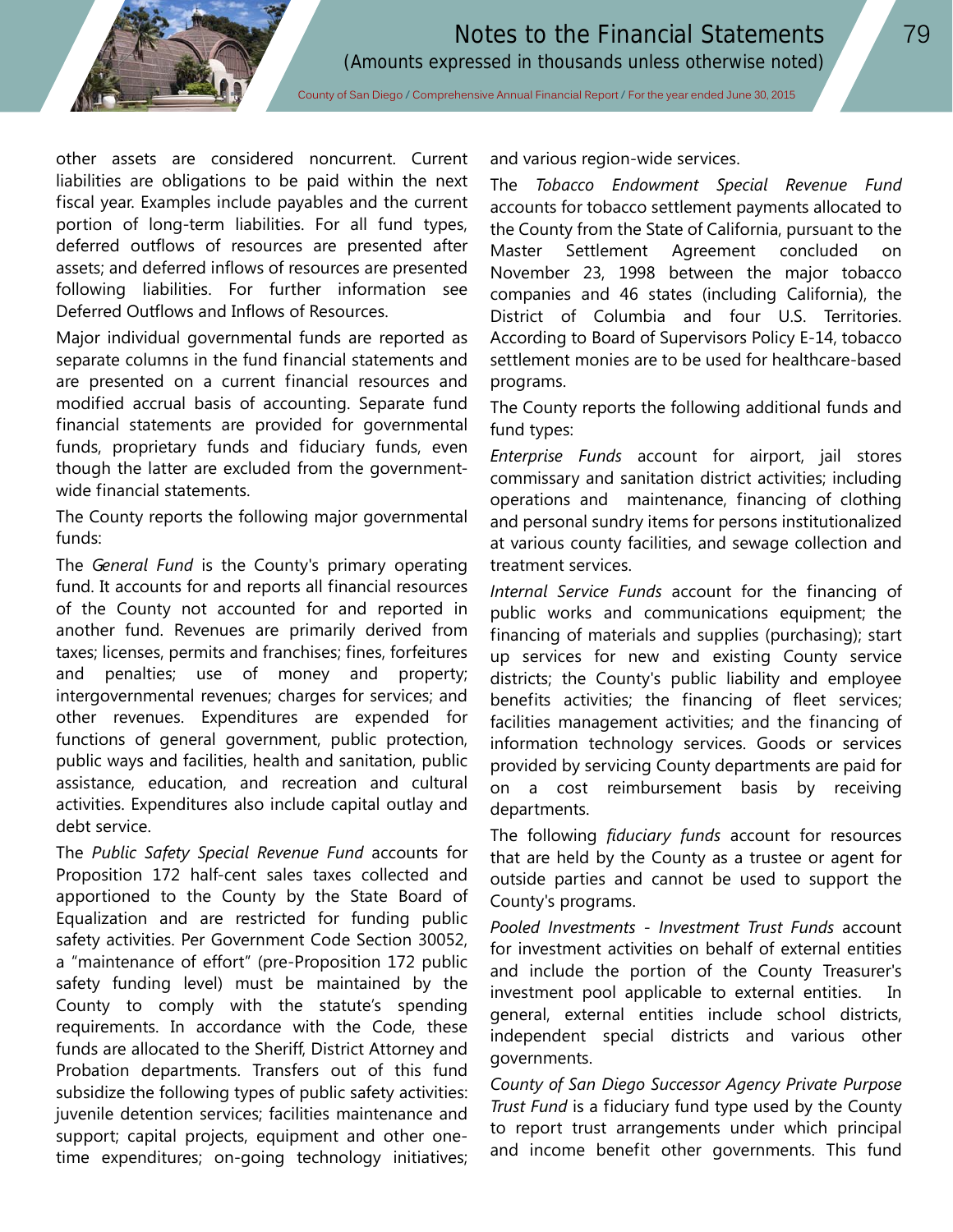reports the assets, liabilities, and activities of the County of San Diego Successor Agency; formed pursuant to California Assembly Bill ABx1 26.

*Agency Funds* are custodial in nature, and have no measurement focus, but do employ the accrual basis of accounting for purposes of asset and liability recognition. Agency funds account for assets held by the County as an agent for various local governments, organizations and individuals. Included are funds for child support payments; payroll taxes; public administrator and public guardian accounts; and apportioned taxes for other local governments.

# **Measurement Focus, Basis of Accounting, and Financial Statement Presentation**

The government-wide financial statements are reported using the economic resources measurement focus and the accrual basis of accounting, as are the proprietary fund and fiduciary fund financial statements. Revenues are recorded when earned and expenses are recorded when a liability is incurred, regardless of the timing of related cash flows. Property taxes are recognized as revenues in the fiscal year for which they are levied. Grants and similar items are recognized as revenue as soon as all eligibility requirements imposed by the provider have been met.

*Governmental Funds* are reported using the current financial resources measurement focus and the modified accrual basis of accounting. Under this method, revenues are susceptible to accrual when measurable and available. Sales taxes, investment earnings, state and federal grants, and charges for services are accrued when their receipt occurs within 180 days following the end of the fiscal year. Property taxes are accrued if they are collectible within 60 days after the end of the accounting period. Expenditures are generally recorded when a liability is incurred, as under accrual accounting. However, debt service expenditures, as well as expenditures related to compensated absences, claims, and judgments, are recorded only when payment is due. General capital assets acquisitions and principal payments on general long-term debt are reported as expenditures in governmental funds. Proceeds of general long-term debt and capital leases are reported as other financing

sources.

*Proprietary Funds* distinguish operating revenues and expenses from nonoperating items. Operating revenues and expenses generally result from providing services and producing and delivering goods in connection with a proprietary fund's principal ongoing operations. The principal operating revenues of the County's enterprise funds and internal service funds are charges to customers for services. Operating expenses for enterprise funds and internal service funds include the cost of services, administrative expenses, and depreciation on capital assets. All revenues and expenses not meeting this definition are reported as nonoperating revenues and expenses.

When both *restricted and unrestricted resources* are available for use, it is the County's policy to use restricted resources first, then unrestricted resources as they are needed.

# **Assets, Deferred Outflows of Resources, Liabilities, Deferred Inflows of Resources, and Net Position or Fund Balance**

#### **Cash and Investments**

The County's cash and cash equivalents for cash flow reporting purposes are considered to be cash on hand, demand deposits, restricted cash, and investments held in the County's Investment Pool (the "Pool").

The Pool is available for use by all funds. Each fund type's portion of the Pool is displayed on the statements of net position/balance sheets as "pooled cash and investments." The share of each fund's pooled cash and investments account is separately accounted for and interest earned, net of related expenses, is apportioned quarterly based on the fund's average daily balance in proportion to the total pooled cash and investments based on amortized cost. \$859 thousand of interest earned by certain funds has been assigned to and reported as revenue of another fund. For fiscal year 2015, the General Fund was assigned \$798 thousand and the Other Governmental Funds were assigned \$61 thousand.

Investments are stated at fair value. The fair value of investments is determined monthly and is based on quoted market prices.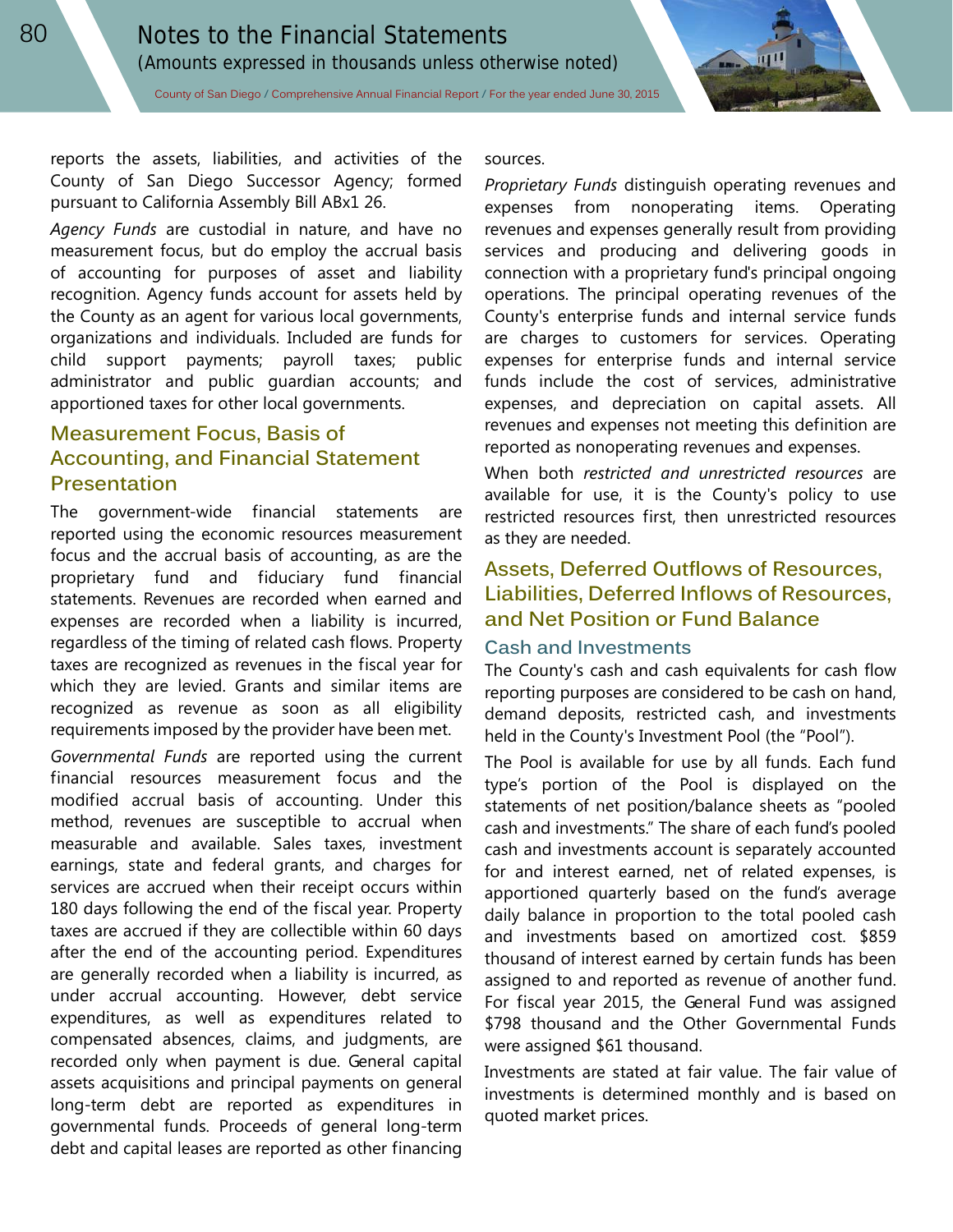County of San Diego **/** Comprehensive Annual Financial Report **/** For the year ended June 30, 2015

#### **Receivables and Payables**

The major receivables for governmental and businesstype activities are taxes, due from other governmental agencies and loans. All property taxes and accounts receivable are shown net of an allowance for uncollectibles (\$11.228 million and \$3.995 million, respectively). Activities between funds that represent lending/borrowing arrangements outstanding at the end of the fiscal year are interfund loans. All other outstanding balances between funds are reported as "due to/from other funds." Any residual balances outstanding between the governmental activities and business-type activities are reported in the government-wide financial statements as "internal balances."

Noncurrent interfund receivables between funds are reported as a nonspendable fund balance account in the General Fund; and as a restricted, committed or assigned fund balance account in other governmental funds, as applicable.

Secured property taxes are levied based upon the assessed valuation as of the previous January 1st, (lien date) and the tax levy is recorded on July 1st (levy date). They are payable in two equal installments due on November 1st and February 1st and are considered delinquent with ten percent penalties after December 10th and April 10th, respectively. An additional penalty of one and one-half percent per month begins to accrue on July 1st on defaulted secured property taxes. Unsecured property taxes are due as of the January 1st lien date and become delinquent, with 10 percent penalties, after August 31st. An additional penalty of one and one-half percent per month begins to accrue after October 31st on delinquent unsecured property taxes.

Governmental funds' property tax revenues are recognized in the fiscal year for which they are levied, provided they are due within the fiscal year and collected within 60 days after the fiscal year end. Property tax revenues are also recognized for unsecured and supplemental property taxes that are due at year end, and are collected within 60 days after the fiscal year end, but will not be apportioned until the next fiscal year due to the timing of the tax apportionment schedule.

#### **County Leased Property**

The County and its blended component units lease real property to the private sector and other governmental agencies. Direct financing lease receivables are shown as restricted assets on the government-wide statement of net position - governmental activities and governmental funds balance sheets. Revenue from direct financing and non-cancelable operating leases is reported in the applicable government-wide statement of activities - governmental activities, governmental funds statements of revenues, expenditures, and changes in fund balances and proprietary funds, statements of revenues, expenses, and changes in net position, as applicable.

#### **Inventories and Prepaid Items**

Inventories include both inventories on hand for sale and consumable inventories. Inventories are valued at average cost. They are accounted for as expenditures at the time of purchase and reported in governmental funds as an asset with an offsetting nonspendable amount. Proprietary fund types are carried at average cost and are expended when consumed. Prepaid items reflect payments for costs applicable to future accounting periods and are recorded as prepaid items in both the government-wide and fund financial statements, with expenditures recorded when consumed. Inventories and prepaid items recorded in the governmental funds are not in spendable form and thus, an equivalent portion of fund balance is reported as nonspendable.

#### **Capital Assets**

Capital assets are of a long-term character and include: land, easements, construction in progress, buildings and improvements, equipment, software and infrastructure.

Infrastructure assets include roads, bridges and sewers.

Capital assets are recorded at *historical cost* if purchased or constructed. Donated capital assets are recorded at *estimated fair value* at the date of donation. Capital assets with original unit costs equal to or greater than the *capitalization thresholds* shown in **Table 1** are reported in the applicable *governmental activities* or *business-type activities* columns in the government-wide financial statements.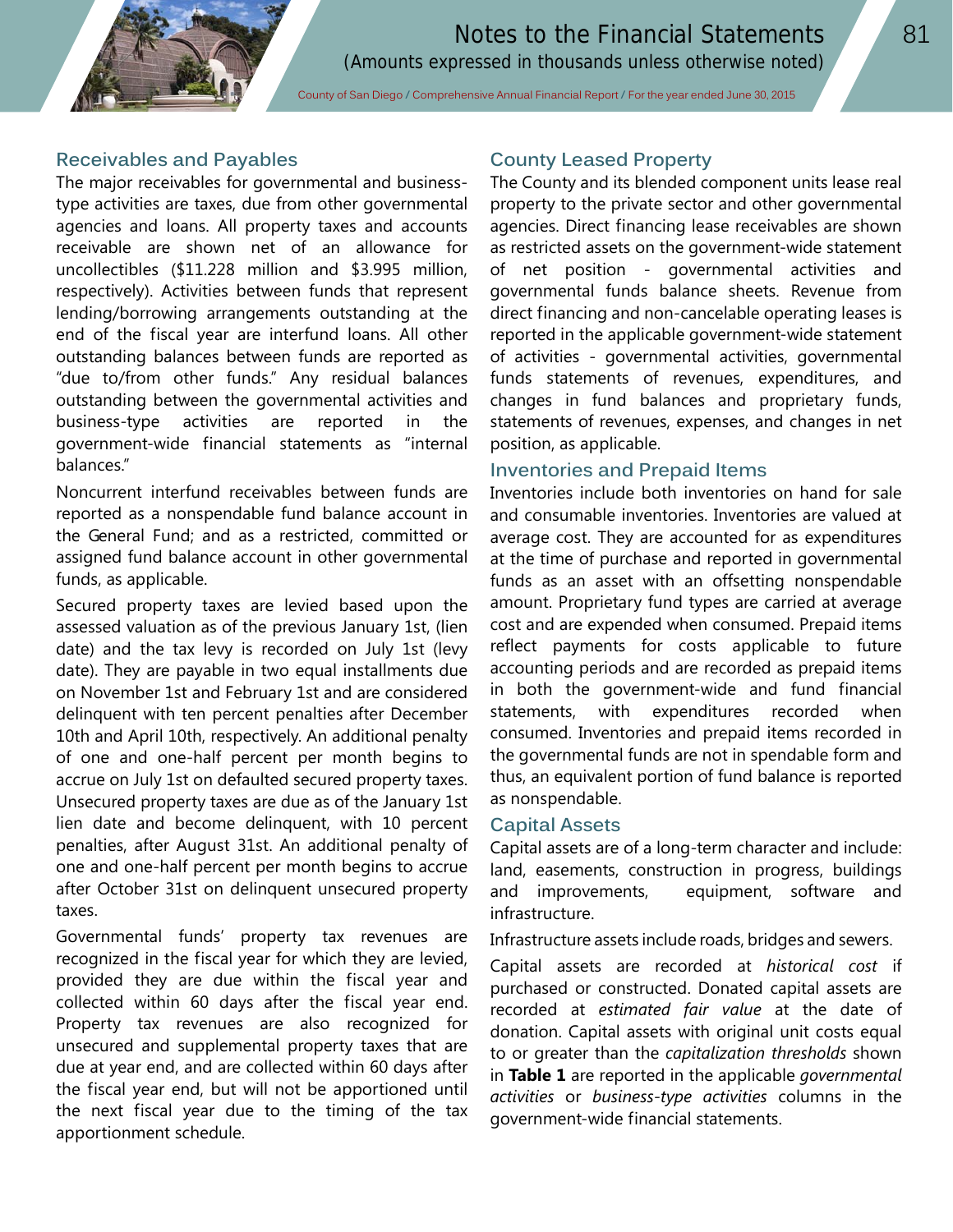| Table 1                           |           |
|-----------------------------------|-----------|
| <b>Capitalization Thresholds</b>  |           |
| Land                              | \$        |
| Easements                         | 50        |
| <b>Buildings and improvements</b> | 50        |
| Equipment                         | 5         |
| Software                          | 50-100    |
| Infrastructure                    | $25 - 50$ |

Depreciation and amortization are charged over the capital assets' estimated useful lives using the straightline method for proprietary and governmental fund types. Governmental fund type depreciation and amortization are only shown in the statement of activities. Proprietary fund type depreciation and amortization are shown both in the fund statements and the government-wide statement of activities. Estimated useful lives are shown in **Table 2**.

|                                   | Table 2       |
|-----------------------------------|---------------|
| <b>Estimated Useful Lives</b>     |               |
| <b>Buildings and improvements</b> | $10-50$ years |
| Equipment                         | 5-20 years    |
| Software                          | 3-10 years    |
| Infrastructure                    | $10-50$ years |

#### **Unearned Revenue**

Under both the accrual and the modified accrual basis of accounting, revenue may be recognized only when it is earned. If assets are recognized in connection with a transaction before the earnings process is complete, those assets must be offset by a corresponding liability for unearned revenue. Unearned revenue can be found in government-wide financial reporting as well as in the governmental, proprietary, and fiduciary funds' financial statements.

#### **Deferred Outflows and Inflows of Resources**

The County reports deferred outflows and inflows of resources. A deferred outflow of resources is a consumption of net position by the government that is applicable to a future reporting period. A deferred inflow of resources represents an acquisition of net position by the government that is applicable to a future period.

Under the modified accrual basis of accounting, it is not enough that revenue has been earned if it is to be recognized as revenue of the current period. Revenue must also be susceptible to accrual; it must be both measurable and available to finance expenditures of the current fiscal period. If assets are recognized in connection with a transaction, but those assets are not yet available to finance expenditures of the current fiscal period, then the assets must be offset by a corresponding deferred inflow of resources. This type of deferred inflow is unique to governmental funds, since it is tied to the modified accrual basis of accounting, which is used only in connection with governmental funds.

Examples of deferred outflows and inflows of resources include property taxes received in advance, unavailable revenue, unamortized losses and gains on refunding of long-term debt (discussed below), and pension related deferrals. Pension related deferred outflows and inflows of resources include changes in proportionate share contributions, contributions to the pension plan subsequent to the measurement date, differences between expected and actual experience in the total pension liability and net difference between projected and actual earnings on pension plan investments.

Occasionally, the County refunds some of its existing debt. When this occurs, the difference between the funds required to retire (reacquisition price of) the refunded debt and the net carrying amount of refunded debt results in a deferred amount on refunding. If there is an excess of the reacquisition price of refunded debt over its net carrying amount, it is treated as a deferred outflow of resources (a deferred loss on refunding). If there is an excess net carrying value amount of refunded debt over its reacquisition price, it is treated as a deferred inflow of resources (a deferred gain on refunding).

## **Lease Obligations**

The County leases various assets under both operating and capital lease agreements. In the government-wide and proprietary funds financial statements, capital lease obligations are reported as liabilities in the applicable governmental activities, business-type activities or proprietary funds statement of net position.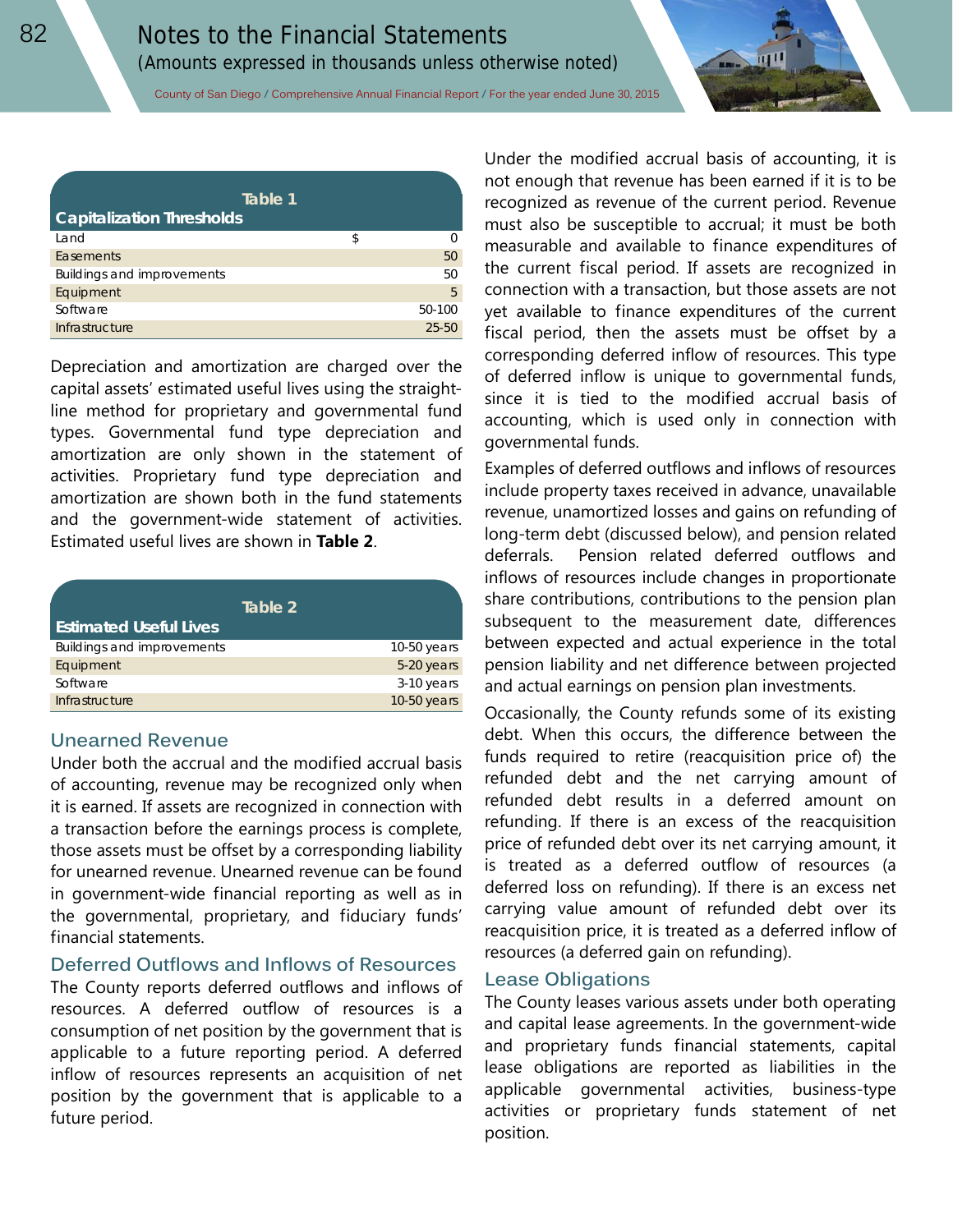County of San Diego **/** Comprehensive Annual Financial Report **/** For the year ended June 30, 2015

#### **Long-Term Obligations**

Long-term liabilities reported in the statement of net position include the amount due in one year (current) and the amount due in more than one year (noncurrent).

General long-term liabilities consist of the noncurrent portion of claims and judgments, compensated absences, landfill postclosure and other noncurrent liabilities. General long-term liabilities are not reported as liabilities in governmental funds but are reported in the governmental activities column in the governmentwide statement of net position. General long-term debt is not limited to liabilities arising from debt issuances but may also include noncurrent liabilities on other commitments that are not current liabilities properly recorded in governmental funds.

Debt may be issued at par (face) value, with a premium (applicable to debt issued in excess of face value) or at a discount (applicable to debt issued at amounts less than the face value).

In the government-wide financial statements and proprietary fund financial statements, bond premiums and discounts are deferred and amortized over the life of the bonds using the straight-line method. Bonds payable are reported net of the applicable bond premium or discount.

In the governmental fund financial statements, bond premiums and discounts, as well as bond issuance costs, are recognized during the current period. The face amount of the debt issued and premiums are reported as other financing sources while discounts on debt issuances are reported as other financing uses. Issuance costs, whether or not withheld from the actual debt proceeds received, are reported as debt service expenditures.

Capital Appreciation Bonds (CABs) issued by the County represent bonds that are issued at a deep discount, pay no current interest but accrete or compound in value from the date of issuance to the date of maturity. CABs are presented at their maturity value less the unaccreted appreciation. Unaccreted appreciation represents the difference between the maturity value of the debt and their par (face) value. The unaccreted appreciation is accreted as interest over the life of the CABs.

## **Pension**

In fiscal year 2015, the County implemented Governmental Accounting Standards Board (GASB) Statement No. 68, *Accounting and Financial Reporting for Pensions - an amendment of GASB Statement No. 27* and Statement No. 71, *Pension Transition for Contributions Made Subsequent to the Measurement Date - An Amendment of GASB Statement No. 68.* As a result, the County recognizes its proportionate share of the San Diego County Employees Retirement Association Pension Plan's (SDCERA-PP) collective net pension liability. Essentially, the net pension liability represents the excess of the total pension liability over the fiduciary net position of the SDCERA-PP reflected in the actuarial report provided by the SDCERA-PP actuary. The net pension liability is measured as of the County's prior fiscal year-end. Changes in the net pension liability are recorded in the period incurred, as pension expense or as deferred outflows of resources or deferred inflows of resources depending on the nature of the change. The changes in net pension liability that are recorded as deferred outflows of resources or deferred inflows of resources are those that arise from changes in actuarial assumptions or other inputs, changes in proportionate share of contributions, differences between expected and actual experience in the total pension liability, and the net difference between projected and actual earnings on San Diego County Employees Retirement Association pension plan (SDCERA-PP) investments.

For purposes of measuring the net pension liability and deferred outflows/inflows of resources or resources relating to pension expense, information about the fiduciary net position of the SDCERA-PP and additions to/deductions from the SDCERA-PP fiduciary net position have been determined on the same basis as they are reported by SDCERA. For this purpose, benefit payments (including refunds of employee contributions) are recognized when due and payable in accordance with the benefits terms. Investments are reported at fair value.

#### **Employees' Compensated Absences**

The County's policy is to permit employees to accumulate *earned* but *unused* vacation, compensatory time, holiday and sick leave benefits. Each of these benefits is subject to certain limits based on employee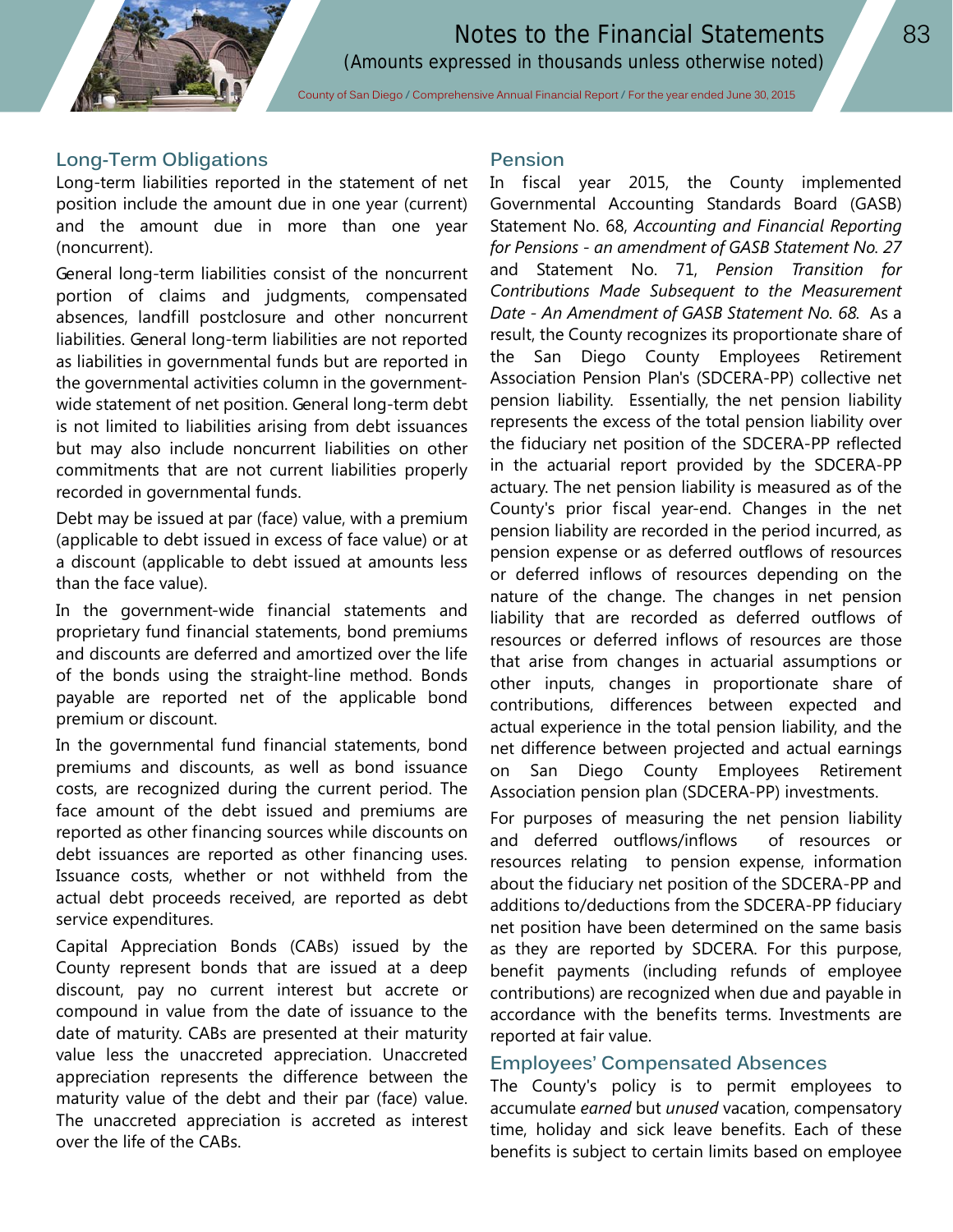class, except for sick leave and compensatory time that is subject to Fair Labor Standards Act (FLSA) rules or the California Labor Code. All vacation pay and a certain portion of compensatory and sick pay for specified employee classes is accrued in the government-wide and proprietary funds financial statements. Except for specified employee classes, there is no liability for *unpaid accumulated* sick leave since the County does not cash out unused sick leave when employees separate from service with the County. However, employees eligible for retirement benefits that meet minimum balance requirements may apply unused sick leave toward determining their length of service for the purpose of calculating retirement benefits.

Accumulated leave benefits including vacation, sick leave, and compensatory time worked are recorded in the government-wide statement of net position. Amounts recorded as accumulated leave benefits include the employer's share of Social Security and Medicare taxes. These amounts would not be expected to be liquidated from expendable available financial resources, but would be expected to be liquidated in future years as employees elect to use these benefits as prescribed by Civil Service rules and regulations.

County employees in the unclassified service and certain employees hired prior to 1979 may receive up to 50% and 25%, respectively, of the cash value of all or a portion of their sick leave balances upon termination or retirement. The cash value of these benefits is included in the accumulated leave benefits noted above. This liability has been recorded in the current and long-term portion of compensated absences in the appropriate proprietary funds and governmentwide statement of net position.

California Labor Code Section 4850 entitles safety officers who meet certain criteria to receive full salary in lieu of temporary disability payments for the period of disability, not exceeding 365 days, or until such earlier date as he or she is retired on permanent disability pension. This liability is accrued in the current and long-term portion of compensated absences.

All County employees who have completed at least five years of continuous service in the County retirement system, and have a sick leave balance of at least one hundred hours, may convert, at retirement,

all or a portion of their sick leave balance to retirement service credits on a hour-for-hour basis. The conversion of these balances to retirement service credits is included in the County's actuarial accrued liability, as part of the annual actuarial valuation which includes assumptions regarding employee terminations, retirement, death, etc.

#### **General Budget Policies**

An operating budget is adopted each fiscal year by the Board of Supervisors for the governmental funds. The annual resolution adopts the budget at the object level of expenditures within departments. Annual budgets are not required to be adopted for the Tobacco Securitization Joint Special Revenue Fund; and the Debt Service and Capital Projects Funds (other governmental funds). Please refer to the notes to required supplementary information for more details regarding the County's general budget policies.

#### **Fund Balance**

In the fund financial statements, governmental funds report fund balance in classifications that comprise a hierarchy based primarily on the extent to which the County is bound to honor constraints on the specific purposes for which amounts in those funds can be spent. These classifications include: nonspendable; restricted; and the unrestricted classifications of committed, assigned and unassigned. When both restricted and unrestricted resources are available for use, fund balance is generally depleted by restricted resources first, followed by unrestricted resources in the following order: committed, assigned and unassigned. The fund balance classifications are defined as follows:

*Nonspendable* **fund balance** - amounts that cannot be spent because they are either (a) not in spendable form or (b) legally or contractually required to be maintained intact. The "not in spendable form" criterion includes items that are not expected to be converted to cash, for example, inventories and prepaid amounts.

*Restricted* **fund balance** - amounts with constraints placed on their use that are either (a) externally imposed by creditors (such as through debt covenants), grantors, contributors, or laws or regulations of other governments; or (b) imposed by law through constitutional provisions or enabling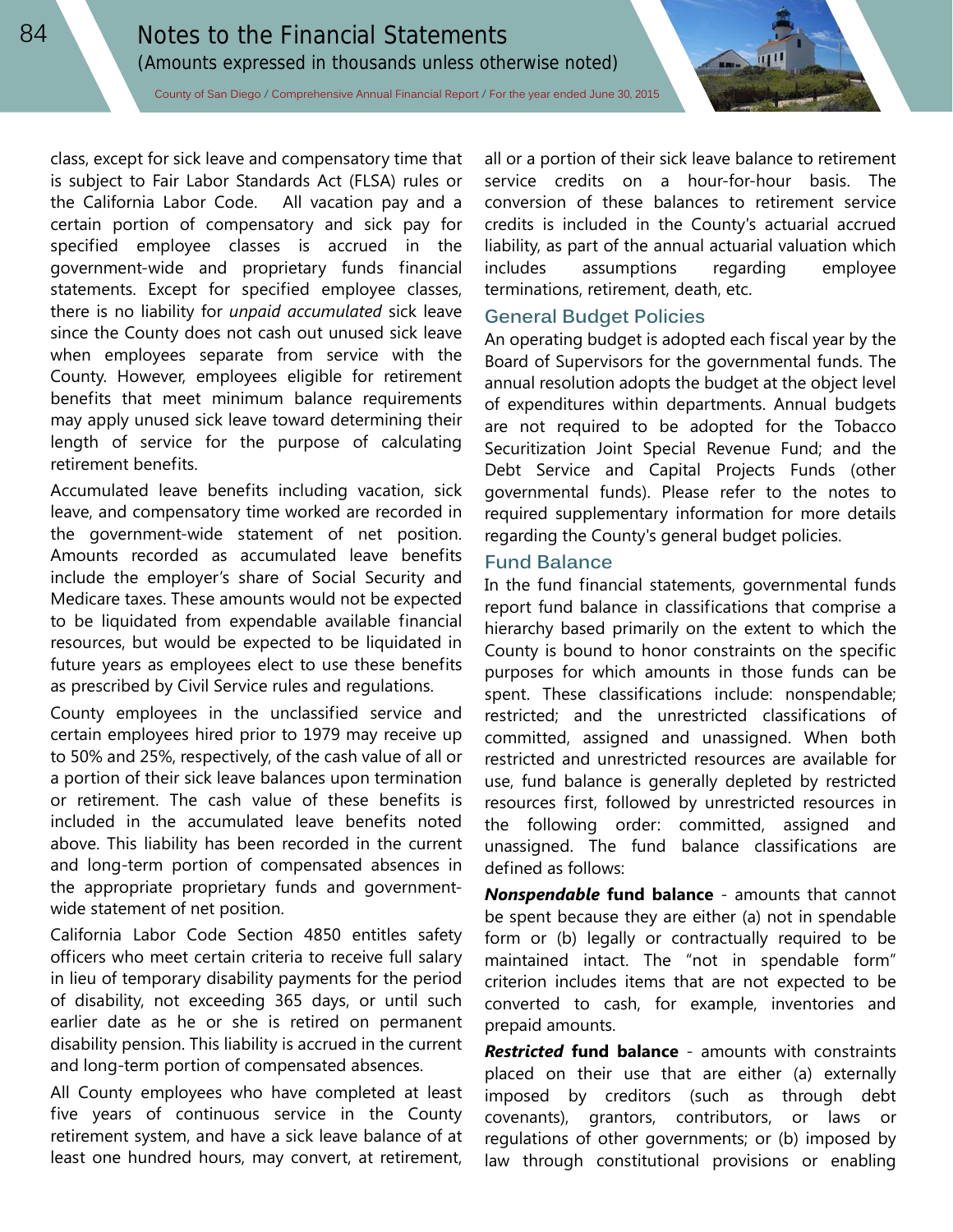County of San Diego **/** Comprehensive Annual Financial Report **/** For the year ended June 30, 2015

legislation.

*Committed* **fund balance** - amounts that can only be used for specific purposes pursuant to constraints imposed by formal action of the Board of Supervisors. The Board of Supervisors may establish fund balance commitments by adoption of an ordinance, resolution, or formal board action memorialized by minute orders as may be required by law. All are equally binding. Those committed amounts cannot be used for any other purpose unless the County removes or changes the specified use by taking the same type of action it employed to previously commit those amounts.

*Assigned* **fund balance** - amounts that are constrained by the County's *intent* to be used for specific purposes, but are neither restricted nor committed. Intent should be expressed by the highest level of decision making authority (the Board of Supervisors), or by a body or official to which the governing body has delegated the authority to assign amounts to be used for specific purposes. This intent is expressed by the Board of Supervisors approval of the use of fund balance to fund non-capital related expenditures and via Board Policy B-71, which provides that fund balance may be committed by the Board and/or assigned by the Chief Administrative Officer for specific purposes.

*Unassigned* **fund balance** - the residual classification for the General Fund. This classification represents fund balance that has not been assigned to other funds and that has not been restricted, committed, or assigned to specific purposes within the General Fund. The General Fund should be the only fund that reports a positive unassigned fund balance amount. In other governmental funds, if expenditures incurred for specific purposes exceeded the amounts restricted, committed, or assigned to those purposes, it may be necessary to report a negative unassigned fund balance.

#### **Net Position**

**Net investment in capital assets** - consists of capital assets net of accumulated depreciation reduced by the outstanding principal of capital related debt (adjusted by any unamortized premiums, discounts and unspent proceeds related to debt), incurred by the County to buy or construct capital assets shown in the statement

of net position. Capital assets cannot readily be sold and converted to cash.

**Restricted net position** - consists of restricted assets reduced by liabilities related to those assets. Constraints placed on net position are externally imposed by creditors, grantors, contributors or laws or regulations of other governments or imposed by law through constitutional provisions or enabling legislation. Enabling legislation authorizes the government to assess, levy, charge or otherwise mandate payment of resources (from external resource providers) and includes a legally enforceable requirement that those resources be used only for the specific purposes stipulated in the legislation.

**Unrestricted net position** - consists of net position that does not meet the definition of net investment in capital assets or restricted net position.

#### **Indirect Costs**

County indirect costs are allocated to benefiting departments and are included in the program expense reported for individual functions and activities. Cost allocations are based on the annual *County-wide Cost Allocation Plan* which is prepared in accordance with Federal Office of Management and Budget (OMB) Circular A-87.

#### **Use of Estimates**

The preparation of the basic financial statements in conformity with generally accepted accounting principles requires management to make estimates and assumptions that affect the amounts reported in the basic financial statements and accompanying notes. Actual results could differ from those estimates.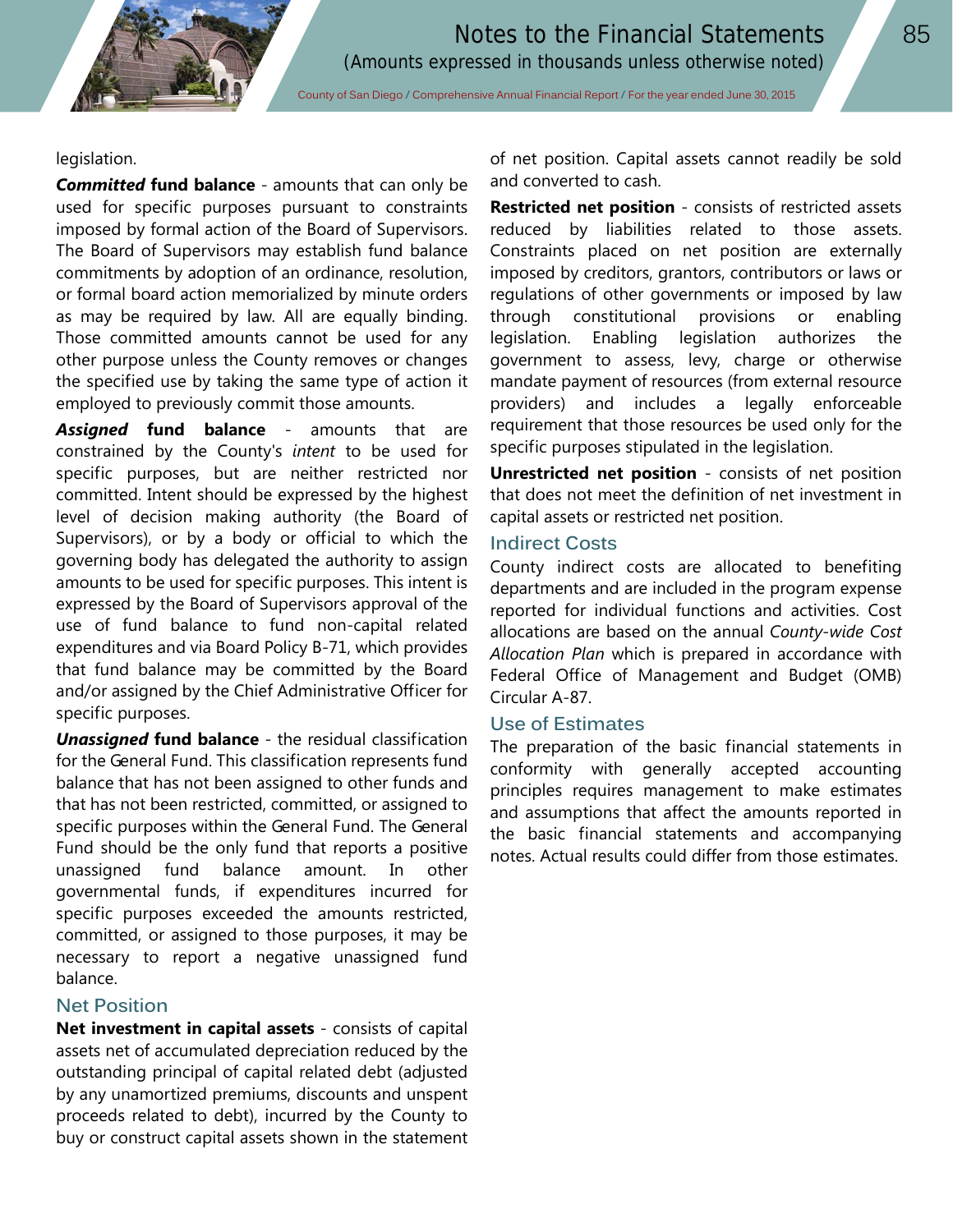County of San Diego **/** Comprehensive Annual Financial Report **/** For the year ended June 30, 2015



# **NOTE 2 Reconciliation of Government-Wide and Fund Financial Statements**

# **Balance Sheet/Statement of Net Position**

Explanations of certain differences between the governmental funds balance sheet and the government-wide statement of net position are detailed below:

| Table 3                                                                                                                                                                                                                                              |                |             |
|------------------------------------------------------------------------------------------------------------------------------------------------------------------------------------------------------------------------------------------------------|----------------|-------------|
| Governmental Funds Balance Sheet / Government-Wide Statement of Net Position Reconciliation                                                                                                                                                          |                |             |
| At June 30, 2015                                                                                                                                                                                                                                     |                |             |
| Long-term liabilities, including bonds, notes, loans payable and net pension liability, are not due and payable in the<br>current period and, therefore, are not reported in the funds. The details of this \$(3,638,820) difference are as follows: |                |             |
| Bonds, notes and loans payable                                                                                                                                                                                                                       |                |             |
| Certificates of participation and lease revenue bonds                                                                                                                                                                                                | \$             | (355, 565)  |
| Taxable pension obligation bonds                                                                                                                                                                                                                     |                | (692, 338)  |
| Tobacco settlement asset-backed bonds                                                                                                                                                                                                                |                | (554, 594)  |
| Loans - non-internal service funds                                                                                                                                                                                                                   |                | (2,765)     |
| Unamortized issuance premiums (to be amortized as interest expense)                                                                                                                                                                                  |                | (21, 548)   |
| Unamortized issuance discounts (to be amortized as interest expense)                                                                                                                                                                                 |                | 11,869      |
| Compensated absences (excluding Internal Service Funds)                                                                                                                                                                                              |                | (97, 182)   |
| Landfill postclosure - San Marcos landfill                                                                                                                                                                                                           |                | (18, 340)   |
| Pollution remediation                                                                                                                                                                                                                                |                | (1, 563)    |
| Subtotal                                                                                                                                                                                                                                             | $\mathfrak{L}$ | (1,732,026) |
| Net pension liability                                                                                                                                                                                                                                |                | (1,906,794) |
| Net adjustment to decrease fund balance - total governmental funds to arrive at net position - governmental activities                                                                                                                               | $\mathfrak{D}$ | (3,638,820) |
|                                                                                                                                                                                                                                                      |                |             |
| Internal Service Funds. The assets and liabilities of internal service funds are included in governmental activities in the<br>statement of net position. The details of this \$29,373 difference are as follows:                                    |                |             |
| Net position of the internal service funds                                                                                                                                                                                                           | \$             | 29,499      |
| Less: Internal payable representing charges in excess of cost to business-type activities - prior years                                                                                                                                              |                | (308)       |
| Add: Internal payable representing costs in excess of charges to business-type activities - current year                                                                                                                                             |                | 182         |
| Net adjustment to increase fund balance - total governmental funds to arrive at net position - governmental activities                                                                                                                               | \$             | 29,373      |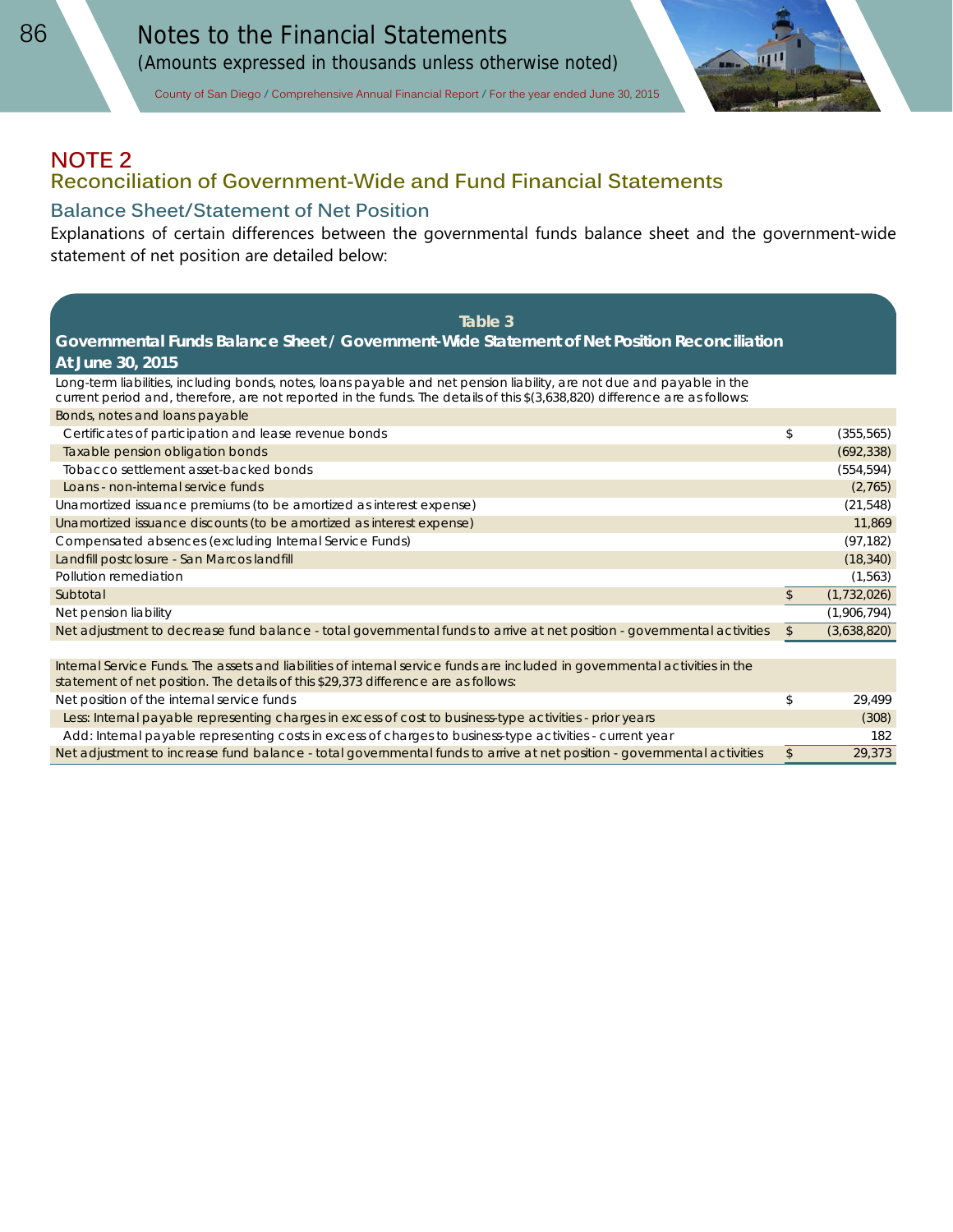

#### **Statement of Revenues, Expenditures, and Changes in Fund Balances/Statement of Activities**

Explanations of certain differences between the governmental fund statement of revenues, expenditures, and changes in fund balances and the government-wide statement of activities are detailed below:

| Table 4<br>Governmental Funds Statement of Revenues, Expenditures, and Changes in Fund Balances<br>and the Government-Wide Statement of Activities Reconciliation<br>For the Year Ended June 30, 2015                                                                                    |               |
|------------------------------------------------------------------------------------------------------------------------------------------------------------------------------------------------------------------------------------------------------------------------------------------|---------------|
| Governmental funds report capital outlays as expenditures. However, in the statement of activities the cost of those assets is allocated over<br>their estimated useful lives and reported as depreciation/amortization expense. The details of this \$28,871 difference are as follows: |               |
| Capital outlay                                                                                                                                                                                                                                                                           | \$<br>160,474 |
| Depreciation/amortization expense                                                                                                                                                                                                                                                        | (131,603)     |
| Net adjustment to increase net changes in fund balances - total governmental funds to arrive at changes in net position<br>- governmental activities                                                                                                                                     | 28,871        |
| The net effect of various miscellaneous transactions involving capital assets (i.e., sales, trade-ins, and donations) is to<br>decrease net position. The details of this \$(6,825) difference are as follows:                                                                           |               |
| The proceeds from the sale of capital assets provide current financial resources but have no effect on net position                                                                                                                                                                      | \$<br>(984)   |
| The loss on the disposal of capital assets does not affect current financial resources but decreases net position                                                                                                                                                                        | (24, 755)     |
| Donations of assets to the County do not provide current financial resources but increase net position                                                                                                                                                                                   | 18,914        |
| Net adjustment to decrease net changes in fund balances - total governmental funds to arrive at changes in net position                                                                                                                                                                  |               |
| - governmental activities                                                                                                                                                                                                                                                                | (6, 825)      |
| The issuance of long-term debt (e.g., bonds, notes, and loans) provides current financial resources to governmental funds, while the                                                                                                                                                     |               |

repayment of the principal of long-term debt consumes the current financial resources of governmental funds. Neither transaction, however, has any effect on net position. Also, governmental funds report the effect of premiums, discounts, and similar items when debt is first issued, whereas these amounts are deferred and amortized in the statement of activities. The details of this \$73,177 difference are as follows:

| Debt issued or incurred                                                                                                 |           |
|-------------------------------------------------------------------------------------------------------------------------|-----------|
| Refunding bonds issued                                                                                                  | (93, 750) |
| Plus: Premiums                                                                                                          | (15,070)  |
| Payment to refunded bond escrow agent                                                                                   | 112,232   |
| Face value of loans issued                                                                                              | (732)     |
| Principal repayments                                                                                                    | 67,542    |
| Accreted interest paid                                                                                                  | 2.955     |
| Net adjustment to increase net changes in fund balances - total governmental funds to arrive at changes in net position |           |
| - governmental activities                                                                                               | 73.177    |

Some expenses reported in the statement of activities do not require the use of current financial resources and, therefore, are not reported as expenditures in governmental funds. The details of this \$(217,760) difference are as follows:

| Change in net pension lliability - pension expense                                                                                            | (212, 655) |
|-----------------------------------------------------------------------------------------------------------------------------------------------|------------|
| Compensated absences                                                                                                                          | (1,090)    |
| <b>Accrued interest</b>                                                                                                                       | 2.153      |
| Accretion of capital appreciation bonds                                                                                                       | (6, 819)   |
| Amortization of premiums                                                                                                                      | 1.730      |
| Amortization of discounts                                                                                                                     | (590)      |
| Amortization of gain on refundings                                                                                                            | 47         |
| Amortization of loss on refundings                                                                                                            | (536)      |
| Net adjustment to decrease net changes in fund balances - total governmental funds to arrive at changes in net position                       |            |
| - governmental activities                                                                                                                     | (217,760)  |
|                                                                                                                                               |            |
| Internal Service Eunds. The net revenue (or expense) of certain activities of internal service funds is reported with governmental activities |            |

in activities of internal service funds is reported with governmental activities. The details of this \$(4,554) difference are as follows:

| Change in net position of the internal service funds                                                                    | (4.736) |
|-------------------------------------------------------------------------------------------------------------------------|---------|
| Add: Gain from charges to business activities                                                                           |         |
| Net adjustment to decrease net changes in fund balances - total governmental funds to arrive at changes in net position |         |
| - governmental activities                                                                                               | (4,554) |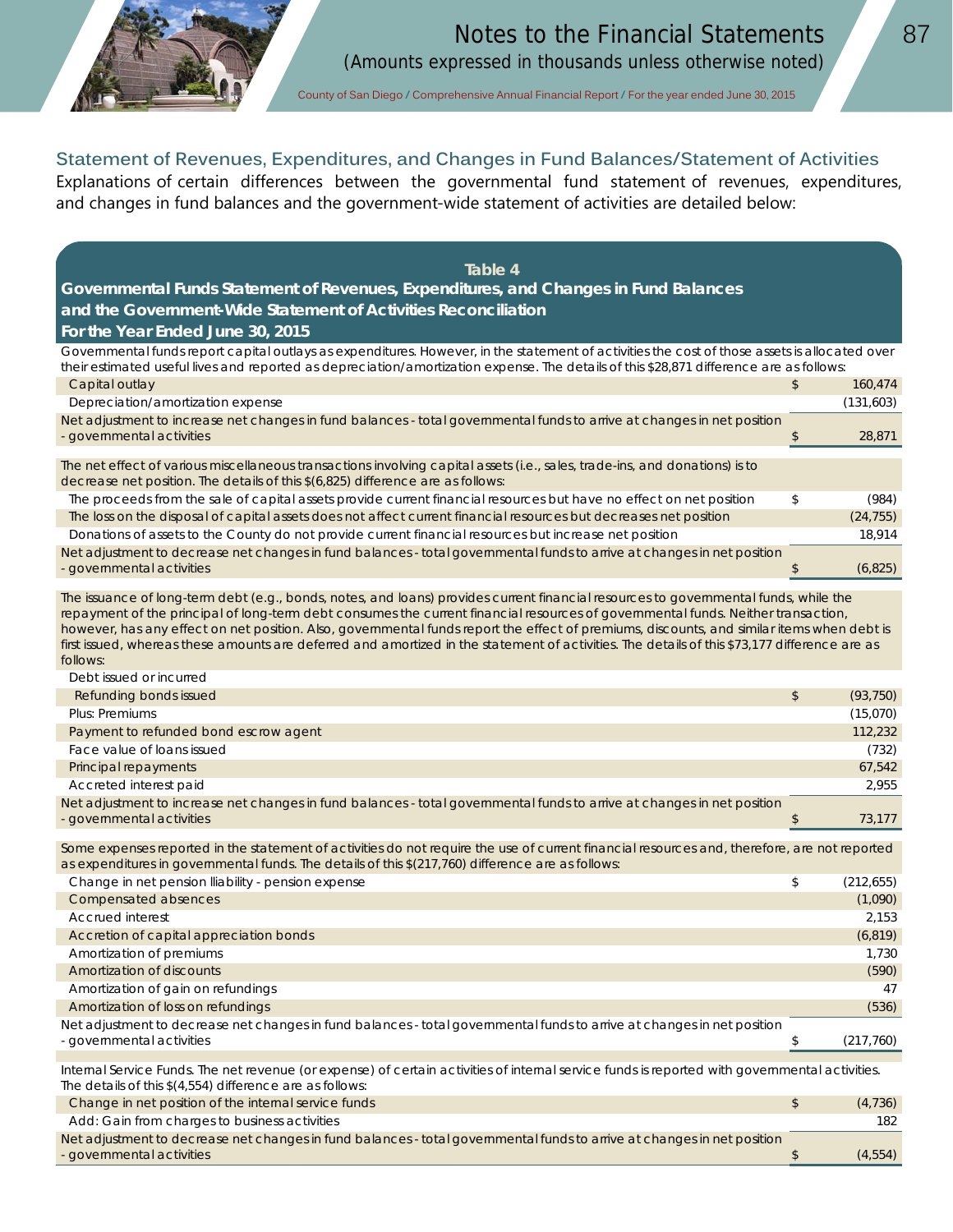# **NOTE 3 Deposits and Investments**

The Treasurer is responsible for authorizing all County bank accounts and pursuant to Government Code Sections 27000.1 - 27000.5, 27130 - 27137, and 53600 53686 is responsible for conducting County investment activities of the County's investment pool (the "Pool") as well as various individual investment accounts outside of the Pool. Additionally, the Treasurer has oversight responsibilities for investments with fiscal agents.

The Pool is a County sponsored "external investment pool" wherein moneys of the County and other legally separate external entities, which are not part of the County Reporting Entity, are commingled (pooled) and invested on the participants' behalf.

Pursuant to Sections 27130-27137 of the California Government Code, the Board of Supervisors has established the Treasury Oversight Committee ("TOC") that monitors and reviews the Investment Policy. The TOC consists of members appointed from the districts or offices that they represent, and up to five members of the public, having expertise in, or an academic background in public finance. The TOC requires a financial audit to be conducted annually on a fiscal year basis, which includes limited tests of compliance with laws and regulations. The Investment Pool is not registered with the Securities and Exchange Commission ("SEC") as an investment company. The Investment Pool does not have any legally binding guarantees of share values.

A separately issued annual financial report for the Pool can be obtained from the Treasurer-Tax Collector at 1600 Pacific Highway, Room 152, San Diego, California, 92101 and can also be accessed at http:// www.sdtreastax.com.

Total pooled cash and investments totaled \$7,532,689 consisting of: \$7,451,742 investments in the County pool; \$76.102 million in demand deposits; \$4.345 million of collections in transit; and, \$500 thousand in imprest cash.

#### **Deposits**

Government Code Section 53652 et. seq. and the Treasurer's Pool Investment Policy (Pool Policy) prescribe the amount of collateral that is required to

secure the deposit of public funds.

Federal Depository Insurance Corporation (FDIC) insurance is available for funds deposited at any one financial institution up to a maximum of \$250,000 for demand deposits, time and savings deposits. The aforementioned Government Code and Pool Policy require that depositories collateralize public funds with securities having a market value of at least 10% in excess of the total amount of the deposits. These securities shall be placed in the institution's pooled collateral account and monitored by the State Treasurer of California or a mutually agreed upon third party custodian bank.

#### **Custodial Credit Risk - Deposits**

The custodial credit risk for deposits is the risk that the County will not be able to recover deposits that are in the possession of an outside party. Deposits are exposed to custodial credit risk if they are not insured or collateralized.

The Investment Pool does not have a formal policy regarding sweep (deposit) accounts, but the practice is to utilize national or state chartered banks where the excess over FDIC insurance is invested in repurchase agreements that are collateralized by U.S. Treasury and Federal Agency securities equal to or greater than the deposit amount in accordance with California Government Code.

California Government Code Section 53652 et. seq. requires that a financial institution secure deposits made by state or local government units by pledging securities in an undivided collateral pool held by a depository regulated under state law. At June 30, 2015, the County's deposits were not exposed to custodial credit risk as these deposits were either covered by FDIC insurance or collateralized with securities held by a named agent depository as noted below:

a. Cash in banks is defined as short-term, highly liquid deposits with an original maturity of three months or less. Deposits consist of cash in banks as well as nonnegotiable certificates of deposit. At year-end, the carrying amount of the Investment Pool's deposits was \$76.102 million, and the bank balance at June 30, 2015 was \$78.738 million, consisting of demand deposits and non-negotiable certificates of deposit with various financial institutions. The difference between the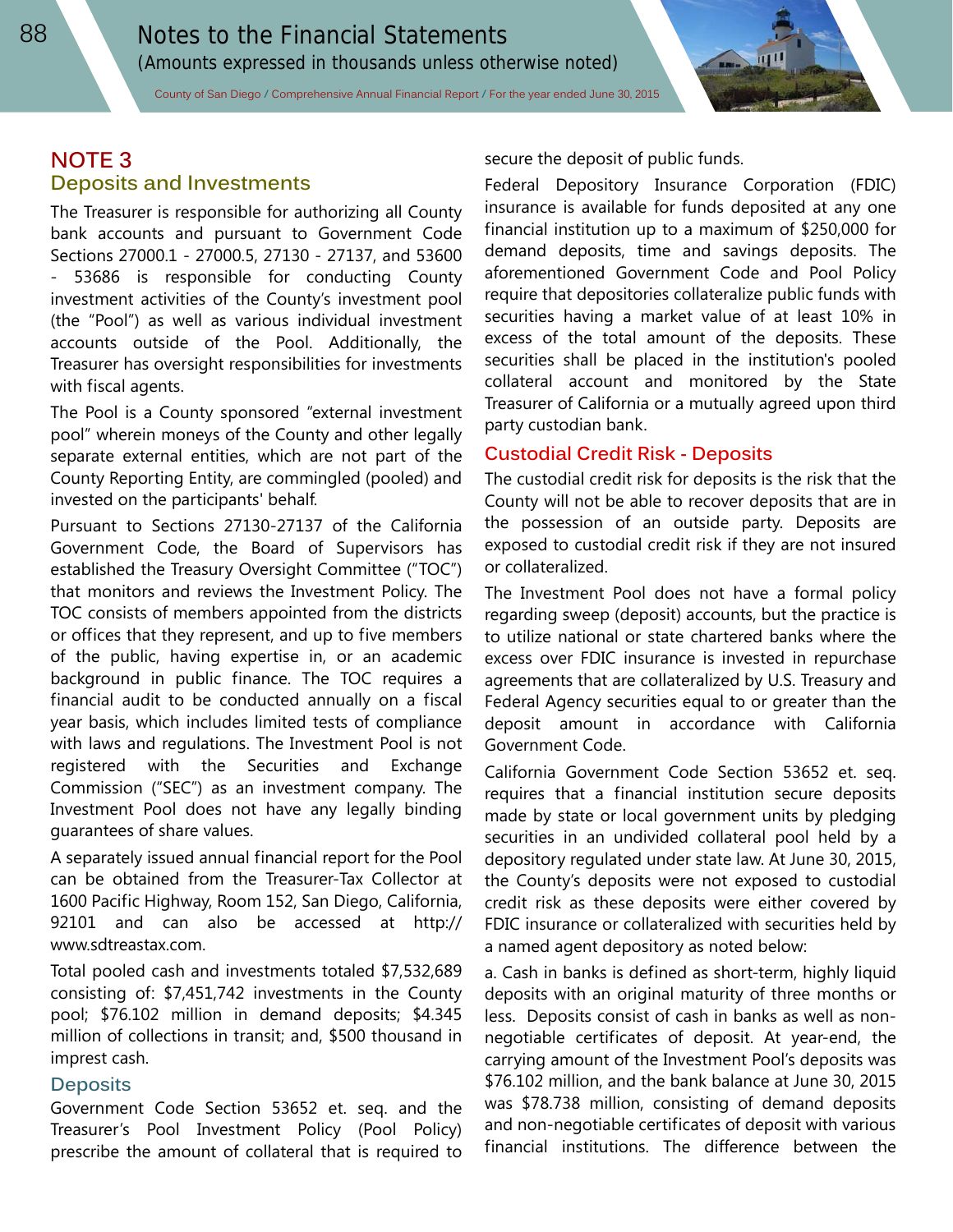

carrying amount and the bank balance includes temporary reconciling items such as cash on hand, outstanding checks, and deposits in transit. Of the bank balance, \$14.613 million was covered by federal deposit insurance and \$64.125 million was collateralized with securities held by a depository agent on behalf of the Investment Pool as required by California Government Code Section 53656. The California Government Code requires that a financial institution secure deposits made by state or local government units by pledging securities in an undivided collateral pool held by a depository regulated under state law. The market value of the pledged securities in the collateral pool must equal at least 110% of the total amount deposited by the public agencies. Also, a financial institution may, in accordance with the California Government Code, secure local agency deposits using first trust deed mortgages; however, the market value of the first trust deed mortgages collateral must be at least 150% of the total amount deposited.

b. The carrying amount of demand deposits with Fiscal Agents (outside of the Pool) was \$6.238 million and the bank balance per various financial institutions was \$6.299 million. Of the total bank balance, \$687 thousand was covered by federal deposit insurance; \$1.130 million was collateralized by a named agent depository; and \$4.482 million was uncollateralized.

#### **Investments**

Government Code Section 53601 governs the types of investments that may be purchased and makes certain restrictions on investment maturity, maximum portfolio percentages, term, value, credit quality and timing to minimize the risk of loss.

Permitted types of investments and financial instruments include: U.S. treasuries, U.S. Federal agencies and local agency obligations; banker's acceptances; commercial paper; negotiable certificates of deposit; repurchase agreements; reverse repurchase agreements; medium-term notes; money market mutual funds; mortgage pass-through securities; supranationals; mortgage backed securities; local agency investment funds; collateralized mortgage obligations; and shares of beneficial interest issued by a joint powers authority organized pursuant to Government Code Section 6509.7.

Investments in the Investment Pool are stated at fair value. Securities, which are traded on a national exchange, are valued at the last reported sales price at current exchange rates. The fair value of investments is determined monthly and is provided by the custodian bank. Repurchase agreements and institutional money market funds are carried at portfolio book value (carrying cost). All purchases of investments are accounted for on a trade-date basis.

Unrealized gains or losses of securities are determined by taking the difference between amortized cost and the fair value of investments. The calculation of realized gains and losses is independent of the calculation of net change in the fair value of investments. Realized gains and losses on investments that were held in more than one fiscal year and sold in the current year were included as a change in the fair value of investments reported in the prior year(s) and the current year.

In addition to the above, the Board annually adopts a Pooled Money Fund Investment Policy. This policy is based on the criteria in Government Code Section 53601 but adds further specificity and restrictions to permitted investments.

No policies have been established for investments with fiscal agents, however, moneys held by trustees on behalf of the County may generally only be invested in permitted investments specified in trustee or indenture agreements.

In conjunction with the discussion below concerning investment risks, please refer to **Tables 7** and **8,** respectively, which provide details on pooled investments and those held with fiscal agents at fiscal year-end. Additionally, **Table 9** provides a comparison of Investment Pool policy restrictions with Government Code Section 53601 requirements.

#### **Interest Rate Risk - Investments**

Interest rate risk is the risk that changes in market interest rates will adversely affect the fair value of an investment. Generally, investments of longer maturities are more sensitive to changes in market interest rates.

To mitigate the effect of interest rate risk, the Investment Pool maintains a laddered portfolio in compliance with the Investment Policy, which requires at least 25% of securities to mature within 90 days, at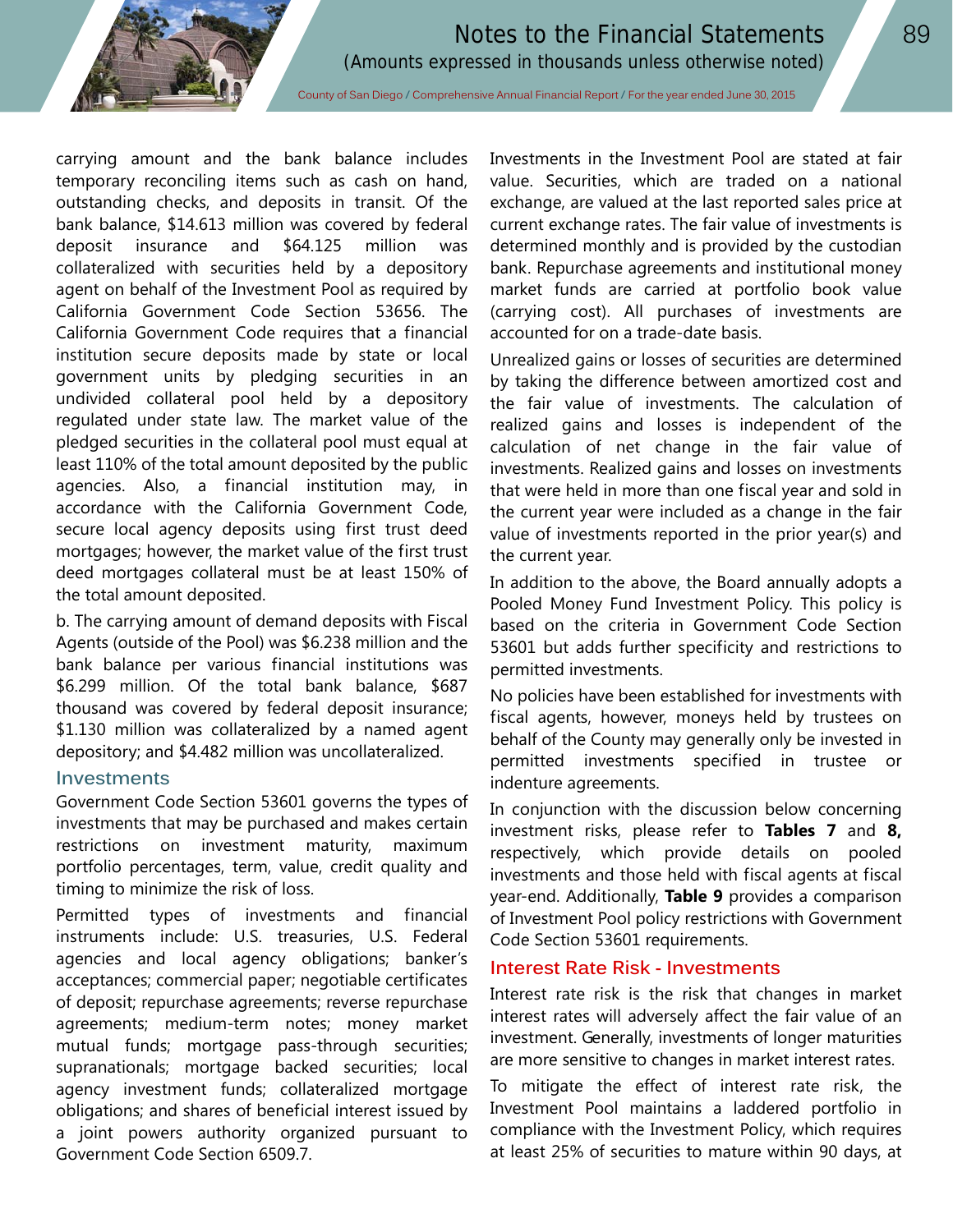least 25% of securities to mature within one year, and no more than 50% of securities to mature within one to five years. In addition, the Investment Pool limits the maximum effective duration of the portfolio to 18 months. As of June 30, 2015, the Investment Pool was in full compliance with its own more restrictive Investment Policy, and therefore was also in compliance with California Government Code. Actual weighted average days to maturity by investment type is presented in **Table 7**.

California Government Code Section 53601 indicates where the Code does not specify a limitation on the term or remaining maturity at the time of the investment, no investment shall be made in any security, other than a security underlying a repurchase or reverse repurchase agreement or securities lending agreement authorized by this section, that at the time of the investment has a term remaining to maturity in excess of five years, unless the legislative body has granted express authority to make that investment either specifically or as a part of an investment program approved by the legislative body no less than three months prior to the investment.

Generally, investments with fiscal agents are structured in such a way that securities mature at the times and in the amounts that are necessary to meet scheduled expenditures and withdrawals.

#### **Credit Risk - Investments**

Credit risk is the risk that an issuer or other counterparty to an investment may not fulfill its obligations.

The Investment Pool's Investment Policy, which is more restrictive than the Government Code, places a minimum standard on the ratings of investments held in the Investment Pool. Investments in securities other than those guaranteed by the U.S. Treasury or Government Sponsored Enterprises must have a credit rating of no less than "A" for long-term or "A1" for short-term. Non-rated securities include sweep accounts, collateralized certificates of deposit and repurchase agreements. Sweep accounts and collateralized certificates of deposit must be FDIC insured and collateralized with securities held by a named agent of the depository. Repurchase agreements are collateralized by securities, authorized by California Government Code Section 53601, having

a market value of at least 102% of the amount of the repurchase agreement. Credit quality based on Standard and Poor's Fund Credit Quality Rating is noted below and on **Table 7**.

| Table 5<br>S & P Investment Rating |                        |                                                 |  |  |  |  |
|------------------------------------|------------------------|-------------------------------------------------|--|--|--|--|
|                                    | <b>Investment Pool</b> | <b>Investments with</b><br><b>Fiscal Agents</b> |  |  |  |  |
| Overall credit rating              | AAAf/S1                |                                                 |  |  |  |  |
| Short-term                         | $A-1$                  | $A-1$                                           |  |  |  |  |
| Long-term                          | А                      | А                                               |  |  |  |  |

#### **Concentration of Credit Risk - Investments**

Concentration of credit risk is the risk of loss attributed to the magnitude of a government's investment in a single issuer.

To mitigate this risk, the Investment Policy limits the amount of exposure to any one single issuer to the percentages listed in **Table 9**. As noted in **Table 9**, the Investment Pool's Investment Policy is more restrictive, in most cases, than the California Government Code. As of June 30, 2015, all Pool investments were in compliance with State law and with the Investment Policy.

The Investment Pool's holdings of the securities of the Federal National Mortgage Association (FNMA) and Federal Home Loan Mortgage Corporation (FHLMC) are issued by agencies that remain under conservatorship by the Director of the Federal Housing Agency. The U.S. government does not guarantee, directly or indirectly, the securities of the Federal Home Loan Bank (FHLB), Federal Farm Credit Bank (FFCB), FNMA, or FHLMC. The Investment Pool's investments in FHLB, FNMA and FHLMC securities as of June 30, 2015 comprised 13.69%, 10.10%, and 6.75% of the total County Investment Pool's investments, respectively.

No general policies have been established to limit the amount of exposure to any one single issuer, however, moneys held by trustees on behalf of the County may generally only be invested in permitted investments specified in trustee or indenture agreements. Instruments in any one issuer that represent 5% or more of the County investments with fiscal agents by individual major fund or nonmajor funds in the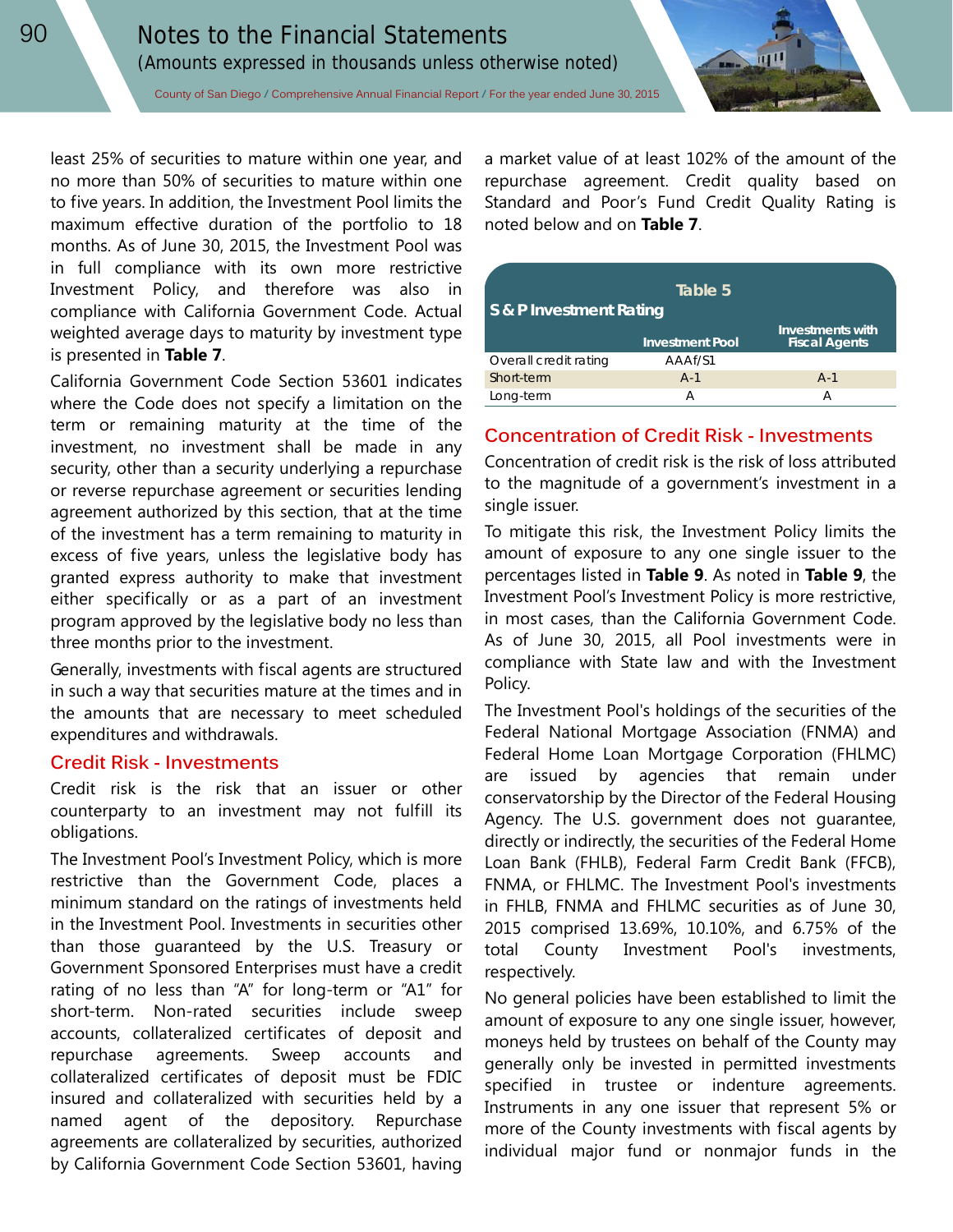

aggregate at June 30, 2015 are shown in **Table 6**. Any investments explicity guaranteed by the U.S. government and investments in mutual funds, external investment pools, and other pooled investments are excluded from **Table 6**.

| Table 6<br><b>Concentration of Credit Risk -</b><br><b>Investments With Fiscal Agents</b> |  |                                     |         |               |                                          |         |  |  |
|-------------------------------------------------------------------------------------------|--|-------------------------------------|---------|---------------|------------------------------------------|---------|--|--|
| <b>Issuer</b>                                                                             |  | <b>Tobacco</b><br>Endowment<br>Fund | Percent |               | Nonmajor<br>Governmental<br><b>Funds</b> | Percent |  |  |
| BlackRock MuniFund \$                                                                     |  | 204.000                             | 65      |               |                                          |         |  |  |
| Federal farm credit<br>bank                                                               |  |                                     |         | $\mathcal{S}$ | 4.986                                    | 9       |  |  |

## **Custodial Credit Risk - Investments**

Custodial credit risk is the risk that, in the event of the failure of the counterparty to a transaction, a government will not be able to recover the value of the investment or collateral securities that are in the possession of another party.

The Investment Policy requires securities not insured by FDIC insurance, including appropriate collateral, be placed with an independent third party for custodial safekeeping. Securities purchased by the Investment Pool are held by a third-party custodian, Citibank, in their trust department to mitigate custodial credit risk.

| Table 7                                         |                |                   |                         |                               |  |                                      |                                                  |                                 |         |
|-------------------------------------------------|----------------|-------------------|-------------------------|-------------------------------|--|--------------------------------------|--------------------------------------------------|---------------------------------|---------|
| <b>Pooled Investments</b><br>At June 30, 2015   |                |                   |                         |                               |  |                                      |                                                  |                                 |         |
|                                                 |                | <b>Fair Value</b> | <b>Book Value</b>       | <b>Interest Rate</b><br>Range |  | <b>Maturity</b><br>Range             | Weighted<br>Average<br><b>Maturity</b><br>(days) | <b>S&amp;P Rating Portfolio</b> | $%$ of  |
| U.S. government agencies:                       |                |                   |                         |                               |  |                                      |                                                  |                                 |         |
| Federal home loan mortgage corporation<br>notes | $\mathfrak{L}$ | 503,709           |                         |                               |  | 502,982 0.42% - 4.88% 9/15 - 6/20    | 1008                                             | $AA+$                           | 6.75%   |
| Federal home loan bank notes                    |                | 1,020,413         |                         |                               |  | 1,019,468 0.13% - 3.13% 9/15 - 12/19 | 460                                              | $A-1+/AA+$                      | 13.69%  |
| Federal national mortgage association notes     |                | 752,846           |                         |                               |  | 751,739 0.38% - 5.38% 7/16 - 11/18   | 791                                              | $AA+$                           | 10.10%  |
| Federal farm credit bank notes                  |                | 294,823           |                         |                               |  | 294,758 0.28% - 1.38% 3/16 - 10/18   | 511                                              | $A-1+/AA+$                      | 3.96%   |
| U.S. treasury notes                             |                | 456,320           |                         | 454.564 0.50% - 4.50%         |  | $8/15 - 5/20$                        | 1036                                             | $AA+$                           | 6.12%   |
| Repurchase agreement                            |                | 8,999             | 8,999                   | 0.01%                         |  | 7/15                                 |                                                  | $A-1$                           | 0.13%   |
| Supranational                                   |                | 174,995           |                         | 174.912 1.00% - 1.23%         |  | $11/17 - 6/18$                       | 964                                              | <b>AAA</b>                      | 2.35%   |
| Commercial paper                                |                | 1,867,577         | 1,868,505 0.18% - 0.53% |                               |  | $7/15 - 2/16$                        | 84                                               | $A-1/A-1+$                      | 25.06%  |
| Money market mutual funds                       |                | 242,255           |                         | 242,255 0.01% - 0.39%         |  | N/A                                  | 29                                               | $A-1+/AAA$                      | 3.25%   |
| Negotiable certificates of deposit              |                | 2,094,700         | 2,094,703 0.14% - 0.42% |                               |  | $7/15 - 2/16$                        | 73                                               | $A-1/A-1+$                      | 28.12%  |
| CalTRUST                                        |                | 35,105            | 35,000                  | 0.51%                         |  | N/A                                  | 489                                              | AA                              | 0.47%   |
| <b>Total investments</b>                        | \$             | 7,451,742         | 7,447,885               |                               |  |                                      | 360                                              |                                 | 100.00% |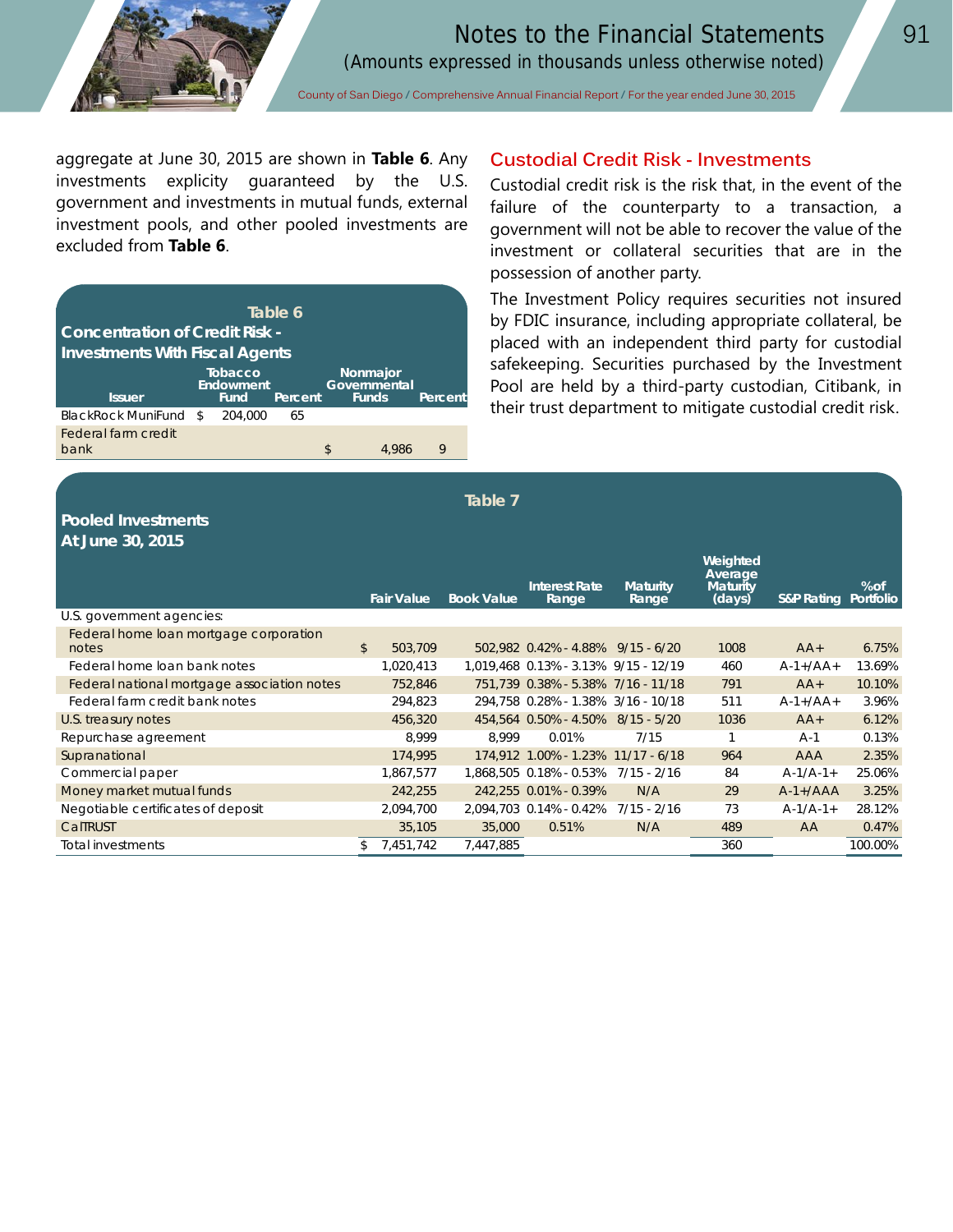County of San Diego **/** Comprehensive Annual Financial Report **/** For the year ended June 30, 2015



|                                                    |                   | Table 8                       |                          |                                                  |            |                           |
|----------------------------------------------------|-------------------|-------------------------------|--------------------------|--------------------------------------------------|------------|---------------------------|
| <b>Investments with Fiscal Agents</b>              |                   |                               |                          |                                                  |            |                           |
|                                                    |                   |                               |                          |                                                  |            |                           |
| At June 30, 2015                                   |                   |                               |                          |                                                  |            |                           |
|                                                    | <b>Fair Value</b> | <b>Interest Rate</b><br>Range | <b>Maturity</b><br>Range | Weighted<br>Average<br><b>Maturity</b><br>(days) |            | S&P Rating % of Portfolio |
| County investments with fiscal agents              |                   |                               |                          |                                                  |            |                           |
| Unrestricted:                                      |                   |                               |                          |                                                  |            |                           |
| Fixed income tax exempt bonds                      | \$<br>16,116      | $0\% - 7\%$                   | $8/15 - 2/27$            | 3147                                             | AA         | 4.40%                     |
| Fixed income tax exempt bonds                      | 5,810             | 5.00%                         | 8/27                     | 4429                                             | AA-        | 1.59%                     |
| Fixed income tax exempt bonds                      | 40,163            | 0% - 8%                       | $9/15 - 11/36$           | 2242                                             | $AA+$      | 10.96%                    |
| Fixed income tax exempt bonds                      | 3,780             | 5.00%                         | $8/16 - 7/17$            | 643                                              | <b>AAA</b> | 1.03%                     |
| Fixed income tax exempt bonds                      | 2,738             | 5.00%                         | 11/19                    | 1585                                             | AA-/NR     | 0.75%                     |
| Fixed income tax exempt bonds                      | 1,353             | 7.50%                         | 9/22                     | 2620                                             | <b>NA</b>  | 0.37%                     |
| Fixed income tax exempt bonds                      | 40,076            | $5\% - 6.13\%$                | $11/17 - 2/37$           | 4294                                             | <b>NR</b>  | 10.93%                    |
| Federal farm credit bank notes                     | 4,986             | 0.69%                         | 5/17                     | 686                                              | $AA+$      | 1.36%                     |
| MuniFunds                                          | 204,000           | 0.02%                         | 7/15                     | 28                                               | AAA        | 55.66%                    |
| Subtotal                                           | 319,022           |                               |                          |                                                  |            |                           |
| Restricted:                                        |                   |                               |                          |                                                  |            |                           |
| Federal home loan mortgage corporation notes       | 331               | 0.50%                         | 5/16                     | 318                                              | $AA+$      | 0.08%                     |
| Federal national mortgage association notes        | 555               | $0.88\% - 1.13\%$             | $4/17 - 12/17$           | 792                                              | $AA+$      | 0.15%                     |
| Corporate bonds                                    | 83                | 5.40%                         | 5/18                     | 1050                                             | AA         | 0.02%                     |
| Medium-term notes                                  | 27                | 5.63%                         | 9/17                     | 808                                              | $AA+$      | 0.01%                     |
| Money market mutual funds                          | 46,500            | $0\% - 0.01\%$                | 8/15                     | 33-55                                            | <b>AAA</b> | 12.69%                    |
| Subtotal                                           | 47,496            |                               |                          |                                                  |            |                           |
| <b>Total County investments with fiscal agents</b> | 366,518           |                               |                          |                                                  |            | 100.00%                   |
|                                                    |                   |                               |                          |                                                  |            |                           |
| Private Purpose investments:                       |                   |                               |                          |                                                  |            |                           |
| Money market mutual funds                          | 1,155             | 0.00%                         | 8/15                     | 38                                               | AAA        | 100.00%                   |
| <b>Total Private Purpose investments</b>           | 1,155             |                               |                          |                                                  |            | 100.00%                   |
| Total investments with fiscal agents               | \$<br>367,673     |                               |                          |                                                  |            |                           |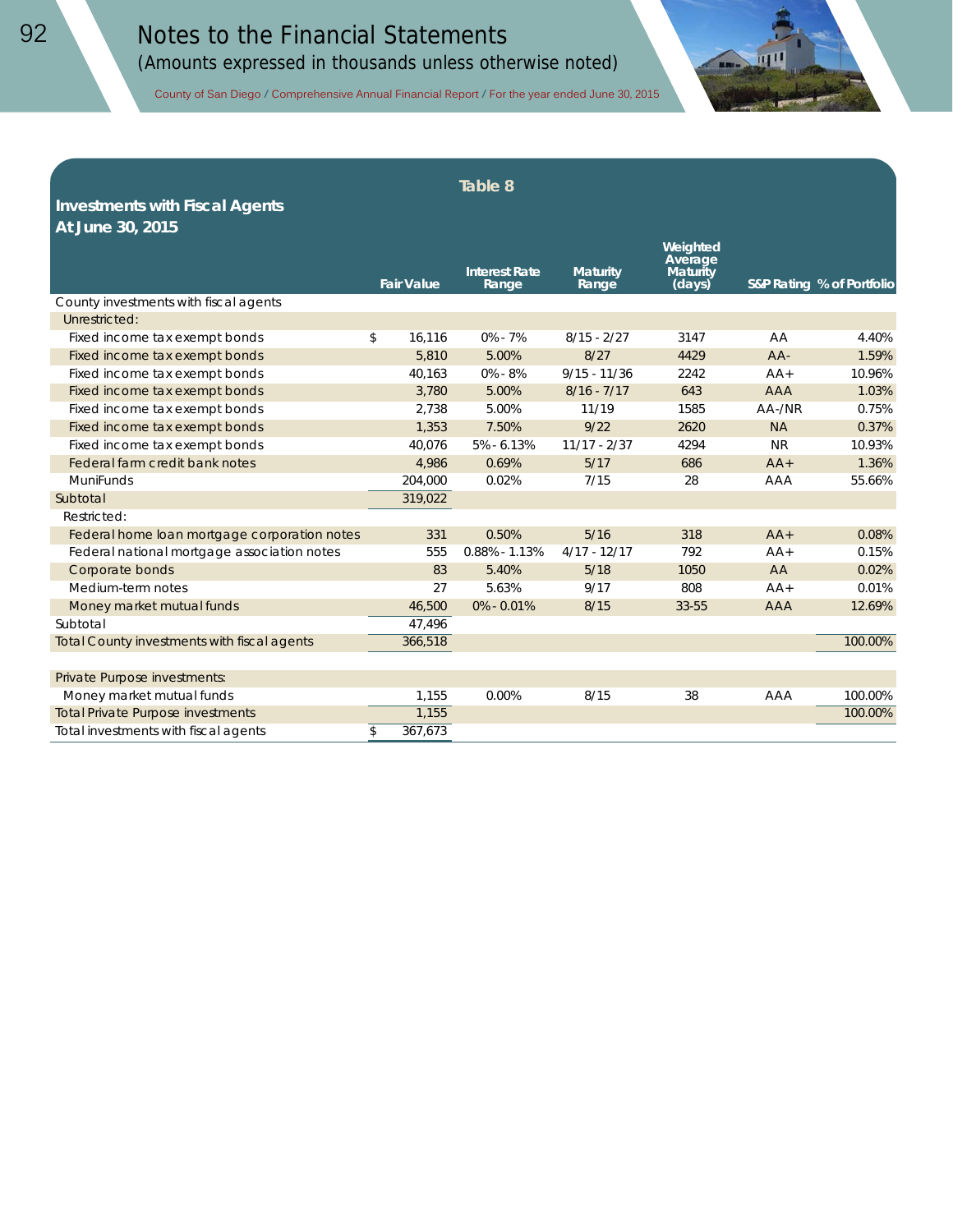

County of San Diego **/** Comprehensive Annual Financial Report **/** For the year ended June 30, 2015

#### **Table 9**

#### **Investment Pool Policy Restrictions versus California Government (Gov) Code Section 53601 Requirements**

|                                        |          | <b>Maximum Maturity</b> | Maximum % of Portfolio |                    | Maximum % with One<br><b>Issuer</b> |                    | Minimum Rating |                    |  |
|----------------------------------------|----------|-------------------------|------------------------|--------------------|-------------------------------------|--------------------|----------------|--------------------|--|
| <b>Investment Type</b>                 |          | Gov. Code Pool Policy   | Gov. Code              | <b>Pool Policy</b> | Gov. Code                           | <b>Pool Policy</b> | Gov. Code      | <b>Pool Policy</b> |  |
| U.S. Treasury obligations              | 5 years  | 5 years                 | No limit               | No limit           | No limit                            | No limit           | No limit       | No limit           |  |
| U.S. Agency obligations                | 5 years  | 5 years                 | No limit               | No limit           | No limit                            | 35%                | No limit       | No limit           |  |
| State and Local agency obligations     | 5 years  | 5 years                 | No limit               | 15%                | No limit                            | 10%                | No limit       | А                  |  |
| <b>Bankers' acceptances</b>            | 180 days | 180 days                | 40%                    | 40%                | 30%                                 | 5%                 | No limit       | $A-1$              |  |
| Commercial paper (1)                   | 270 days | 270 days                | 40%                    | 40%                | 10%                                 | 5%                 | Α              | A                  |  |
| Negotiable certificates of deposit     | 5 years  | 5 years                 | 30%                    | 30%                | 30%                                 | 5%                 | No limit       | $\overline{A}$     |  |
| Repurchase agreements                  | 1 year   | 1 year                  | No limit               | 40%                | No limit                            | (2)                | No limit       | No limit           |  |
| Reverse repurchase agreements          | 92 days  | 92 days                 | 20%                    | 20%                | No limit                            | 10%                | No limit       | No limit           |  |
| Corporate medium-term notes            | 5 years  | 5 years                 | 30%                    | 30%                | 30%                                 | 5%                 | Α              | Α                  |  |
| Collateralized certificates of deposit | N/A      | 13 months               | No limit               | 10%                | No limit                            | (4)                | No limit       | No limit           |  |
| Money market mutual funds              | N/A      | N/A                     | 20%                    | 15%                | 10%                                 | 10%                | AAAm           | AAAm               |  |
| CalTrust (JPA Mutual Funds)            | N/A      | N/A                     | No limit               | 2.5%               | No limit                            | 2.5%               | No limit       | No limit           |  |
| Pass-through mortgage securities (3)   | 5 years  | 5 years                 | 20%                    | 20%                | No limit                            | 5%                 | A/AA           | A/AA               |  |
| Supranationals (5)                     | 5 years  | 5 years                 | 30%                    | 30%                | 10%                                 | 10%                | AA             | <b>AA</b>          |  |

(1) Government Code Section 53635 (a)(1-2) specifies percentage limitations for this security type for county investment pools.

(2) Maximum exposure per issue - The maximum exposure to a single Repurchase Agreement (RP) issue shall be 10% of the portfolio value for RPs with maturities greater than 5 days, and 15% of the portfolio for RPs maturing in 5 days or less. The maximum exposure to a single broker/ dealer of RPs shall be 10% of the portfolio value for maturities greater than 5 days, and 15% of the portfolio value for maturities of 5 days or less.

(3) Rating of "A" required for issuer, if rated; and rating of "AA" required for issue.

(4) May not exceed total paid-up capital and surplus of depository.

(5) The following institutions are considered "Supranationals": International Bank for Reconstruction and Development (IBRD), International Finance Corporation (IFC), Inter-American Development Bank (IADB).

## **NOTE 4 Restricted Assets**

Restricted assets include monies or other resources required to be set aside to repay principal and interest under debt covenants; and to comply with other legal or contractual requirements. For fiscal year 2015 restricted assets were as follows:

| Table 10<br><b>Restricted Assets</b>                        |                                                          |        |
|-------------------------------------------------------------|----------------------------------------------------------|--------|
|                                                             |                                                          |        |
| Fund                                                        | Legal or<br>Contractual<br><b>Requirements Covenants</b> | Debt   |
| General Fund                                                | \$<br>151S                                               | 3.331  |
| Nonmajor Governmental Funds                                 |                                                          |        |
| Housing Authority - Other Special<br>Revenue Fund           | 425                                                      |        |
| <b>Tobacco Securitization Joint Special</b><br>Revenue Fund |                                                          | 45,503 |
| San Diego Regional Building Authority<br>Debt Service Fund  |                                                          | 5,433  |
| Capital Outlay- Capital Projects Fund                       | 5.806                                                    |        |

## **NOTE 5 Receivables**

Details of receivables reported in the government-wide Statement of Net Position are presented in **Table 11**. Amounts that are not expected to be collected within the next fiscal year are identified below:

Due from Other Governmental Agencies Governmental activities - \$27.461 million.

This amount represents Senate Bill (SB) 90 cost reimbursements due the County for the provision of State mandated programs and services mostly for Handicapped & Disabled Students II/Seriously Emotionally Disturbed Students (SEDS) and Absentee Ballots. The State Constitution requires reimbursement for these costs and interest will accrue on the reimbursement claims until they are paid according to Government Code Section 17617.

Loans - Governmental activities- \$84.183 million This amount includes: \$38.822 million in housing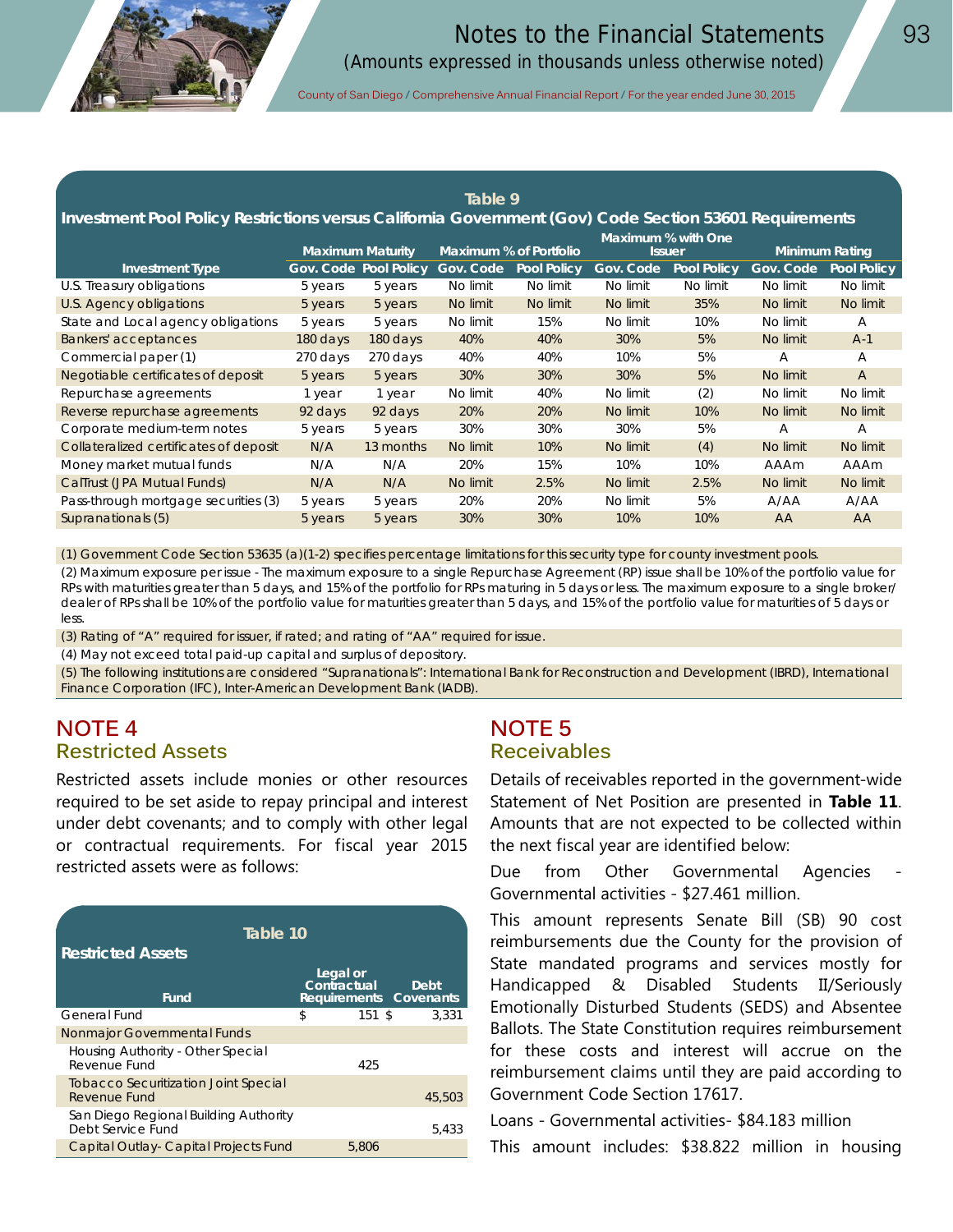rehabilitation loan programs for low-income or special needs residents, and loans for low income housing down payments; \$26.591 million in community development block grant loans; \$13.831 million owed to the Housing Authority - Low and Moderate Income Housing Asset Fund for Affordable Housing Development and Single-Family Rehabilitation Loans; \$3.417 million in low income housing developer loans; and \$1.032 million owed to the General Fund from the County of San Diego Successor Agency Private Purpose Trust Fund as a result of a loan to provide funding for project improvements for the Upper San Diego River Project. At the fund level, in the General Fund, this loan is presented as "Due From Other Funds". See Note 8 to the financial statements,

"Interfund Balances". The remaining balance represents various other loans totaling \$490 thousand.

Loans- Business-type activities- \$5.944 million

This amount includes \$2.179 million in Airport Enterprise Fund (AEF) loans to Airport lessees for the purchase of AEF reversionary interests in leasehold improvements existing at the expiration of previous leases; and \$3.765 million owed to the AEF from the County of San Diego Successor Agency Private Purpose Trust Fund as a result of a loan to fund airport projects. In the Airport Enterprise Fund, this loan is presented as "Due From Other Funds". See Note 8 to the financial statements, "Interfund Balances".

#### **Receivables**

**Primary Government and Discretely Presented Component Unit At June 30, 2015**

|                                                                                                     |               |                 |                        | Due From<br>Other      |        |                |                                    | <b>Allowance</b>                                   |               |            |
|-----------------------------------------------------------------------------------------------------|---------------|-----------------|------------------------|------------------------|--------|----------------|------------------------------------|----------------------------------------------------|---------------|------------|
|                                                                                                     |               | <b>Accounts</b> | Investment<br>Earnings | Government<br>Agencies | Loans  | Other          | <b>Total</b><br><b>Receivables</b> | <b>For Doubtful Receivables</b><br><b>Accounts</b> |               | <b>Net</b> |
| Governmental activities:                                                                            |               |                 |                        |                        |        |                |                                    |                                                    |               |            |
| <b>General Fund</b>                                                                                 | $\frac{2}{3}$ | 6,034           | 1,855                  | 285,567                | 58,188 | 917            | 352,561                            |                                                    | \$            | 352,561    |
| Public Safety Special Revenue Fund                                                                  |               |                 |                        | 45,439                 |        |                | 45.439                             |                                                    |               | 45,439     |
| <b>Tobacco Endowment Fund</b>                                                                       |               |                 | 1,836                  |                        |        |                | 1,836                              |                                                    |               | 1,836      |
| <b>Other Governmental Funds</b>                                                                     |               | 19.602          | 3,913                  | 43.704                 | 24.945 |                | 92,164                             | (3,995)                                            |               | 88,169     |
| <b>Internal Service Funds</b>                                                                       |               | 195             | 204                    | 1,267                  | 18     | 18             | 1,702                              |                                                    |               | 1,702      |
| Total governmental activities - fund<br>level                                                       | \$            | 25,831          | 7,808                  | 375,977                | 83,151 | 935            | 493,702                            | $(3,995)$ \$                                       |               | 489,707    |
| Add: Ioan receivable from the County<br>of San Diego Successor Agency<br>Private Purpose Trust Fund |               |                 |                        |                        | 1,032  |                | 1,032                              |                                                    |               | 1,032      |
| Less: Due from Component Unit                                                                       |               |                 |                        |                        |        | (165)          | (165)                              |                                                    |               | (165)      |
| Total governmental activities -<br><b>Statement of Net Position</b>                                 | \$            | 25,831          | 7,808                  | 375,977                | 84,183 | 770            | 494,569                            | $(3,995)$ \$                                       |               | 490,574    |
| Business-type activities:                                                                           |               |                 |                        |                        |        |                |                                    |                                                    |               |            |
| <b>Enterprise Funds</b>                                                                             | $\frac{2}{3}$ | 737             | 69                     | 870                    | 2,179  | $\overline{4}$ | 3,859                              |                                                    | $\frac{1}{2}$ | 3,859      |
| Add: Ioan receivable from the County<br>of San Diego Successor Agency<br>Private Purpose Trust Fund |               |                 |                        |                        | 3,765  |                | 3,765                              |                                                    |               | 3,765      |
| Total business-type activities -                                                                    |               |                 |                        |                        |        |                |                                    |                                                    |               |            |
| <b>Statement of Net Position</b>                                                                    | $\frac{2}{3}$ | 737             | 69                     | 870                    | 5,944  | $\overline{4}$ | 7,624                              |                                                    | $\frac{1}{2}$ | 7,624      |
| Component Unit:                                                                                     |               |                 |                        |                        |        |                |                                    |                                                    |               |            |
| First 5 Commission of San Diego                                                                     | \$            |                 |                        | 5,050                  |        | 118            | 5,168                              |                                                    | \$            | 5,168      |

**Table 11**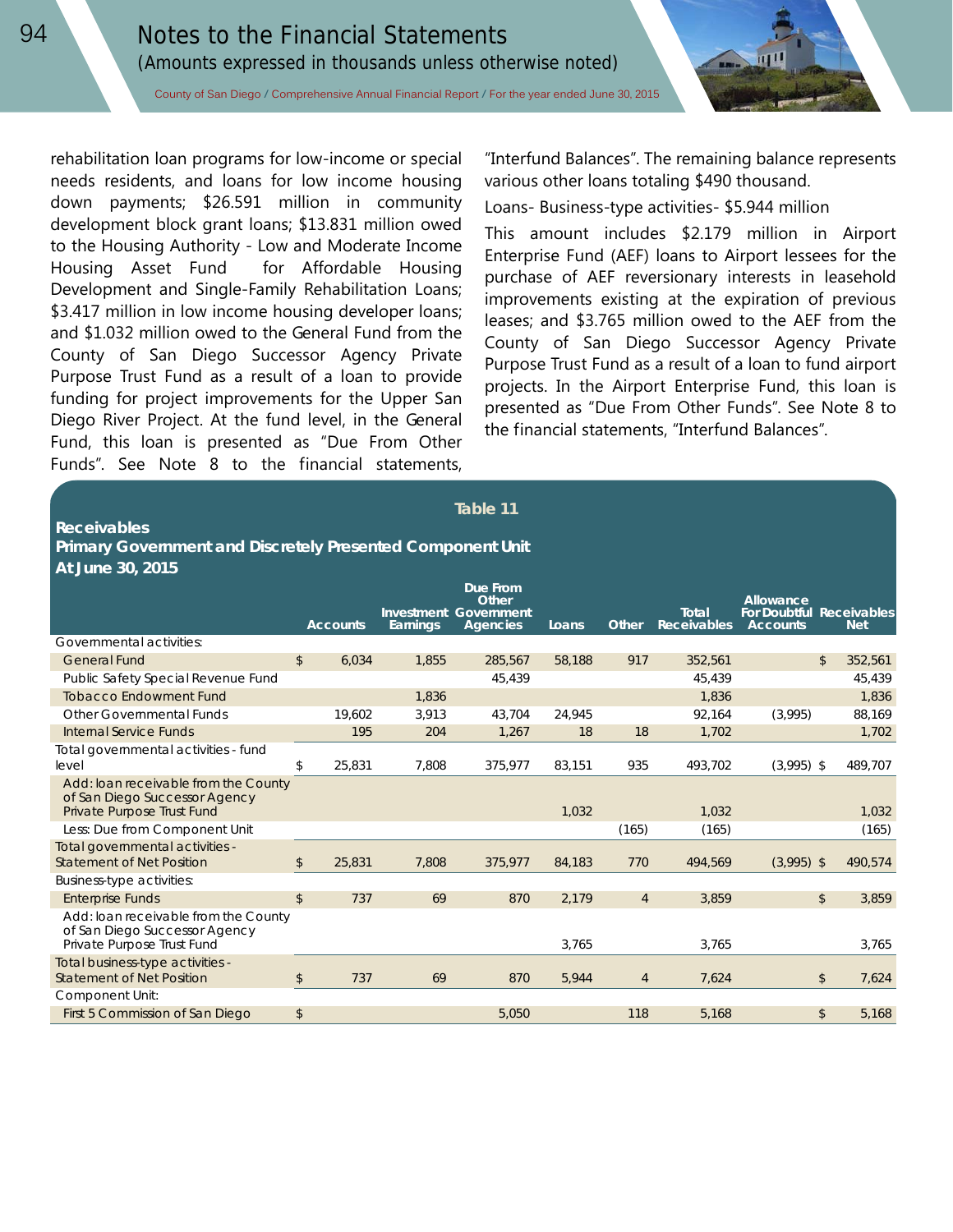County of San Diego **/** Comprehensive Annual Financial Report **/** For the year ended June 30, 2015

# **NOTE 6 County Property on Lease to Others**

The County's blended component unit - SDRBA has a direct financing lease with the San Miguel Consolidated Fire Protection District (District) for two District fire stations. Additionally, the County has a sublease of a share of the Metropolitan Transit System (MTS) Towers. The share of the County's property under the MTS Towers' sub lease is an estimated \$12.74 million in structures and improvements with accumulated depreciation of \$6.69 million at June 30, 2015. The lease revenue received by the County and the SDRBA for the year ended June 30, 2015 was approximately \$751 thousand and \$886 thousand, respectively.

The County also has noncancelable operating leases for certain properties which are not material to the County's governmental operations. Additionally, the Airport Enterprise Fund derives a substantial portion of its revenues from noncancelable operating leases with air carriers and concessionaires. The Airport Enterprise Fund's property under operating leases includes an estimated \$2.71 million in land at June 30, 2015.

Lease revenue from noncancelable operating leases for the year ended June 30, 2015 was approximately \$12.09 million. Future minimum lease payments to be received under the direct financing and noncancelable operating leases are noted in **Table 12**.

|                    | Table 12                                |                                      |                     |  |  |  |  |  |  |  |  |  |  |  |
|--------------------|-----------------------------------------|--------------------------------------|---------------------|--|--|--|--|--|--|--|--|--|--|--|
| Lease Revenue      |                                         |                                      |                     |  |  |  |  |  |  |  |  |  |  |  |
|                    | <b>County Property Leased To Others</b> |                                      |                     |  |  |  |  |  |  |  |  |  |  |  |
| <b>Fiscal Year</b> |                                         | <b>Direct</b><br>Financing<br>Leases | Operating<br>Leases |  |  |  |  |  |  |  |  |  |  |  |
| 2016               | \$                                      | $1,624$ \$                           | 11,904              |  |  |  |  |  |  |  |  |  |  |  |
| 2017               |                                         | 1,627                                | 10,667              |  |  |  |  |  |  |  |  |  |  |  |
| 2018               |                                         | 1,632                                | 10,235              |  |  |  |  |  |  |  |  |  |  |  |
| 2019               |                                         | 1,633                                | 9,252               |  |  |  |  |  |  |  |  |  |  |  |
| 2020               |                                         | 1,266                                | 8,237               |  |  |  |  |  |  |  |  |  |  |  |
| 2021-2025          |                                         |                                      | 35,498              |  |  |  |  |  |  |  |  |  |  |  |
| 2026-2030          |                                         |                                      | 32,370              |  |  |  |  |  |  |  |  |  |  |  |
| 2031-2035          |                                         |                                      | 27,727              |  |  |  |  |  |  |  |  |  |  |  |
| 2036-2040          |                                         |                                      | 19,900              |  |  |  |  |  |  |  |  |  |  |  |
| 2041-2045          |                                         |                                      | 15,444              |  |  |  |  |  |  |  |  |  |  |  |
| 2046-2050          |                                         |                                      | 11,609              |  |  |  |  |  |  |  |  |  |  |  |
| 2051-2055          |                                         |                                      | 8,708               |  |  |  |  |  |  |  |  |  |  |  |
| 2056-2060          |                                         |                                      | 4,216               |  |  |  |  |  |  |  |  |  |  |  |
| 2061-2065          |                                         |                                      | 2,919               |  |  |  |  |  |  |  |  |  |  |  |
| 2066-2070          |                                         |                                      | 450                 |  |  |  |  |  |  |  |  |  |  |  |
| Total              | \$                                      | 7,782 \$                             | 209,136             |  |  |  |  |  |  |  |  |  |  |  |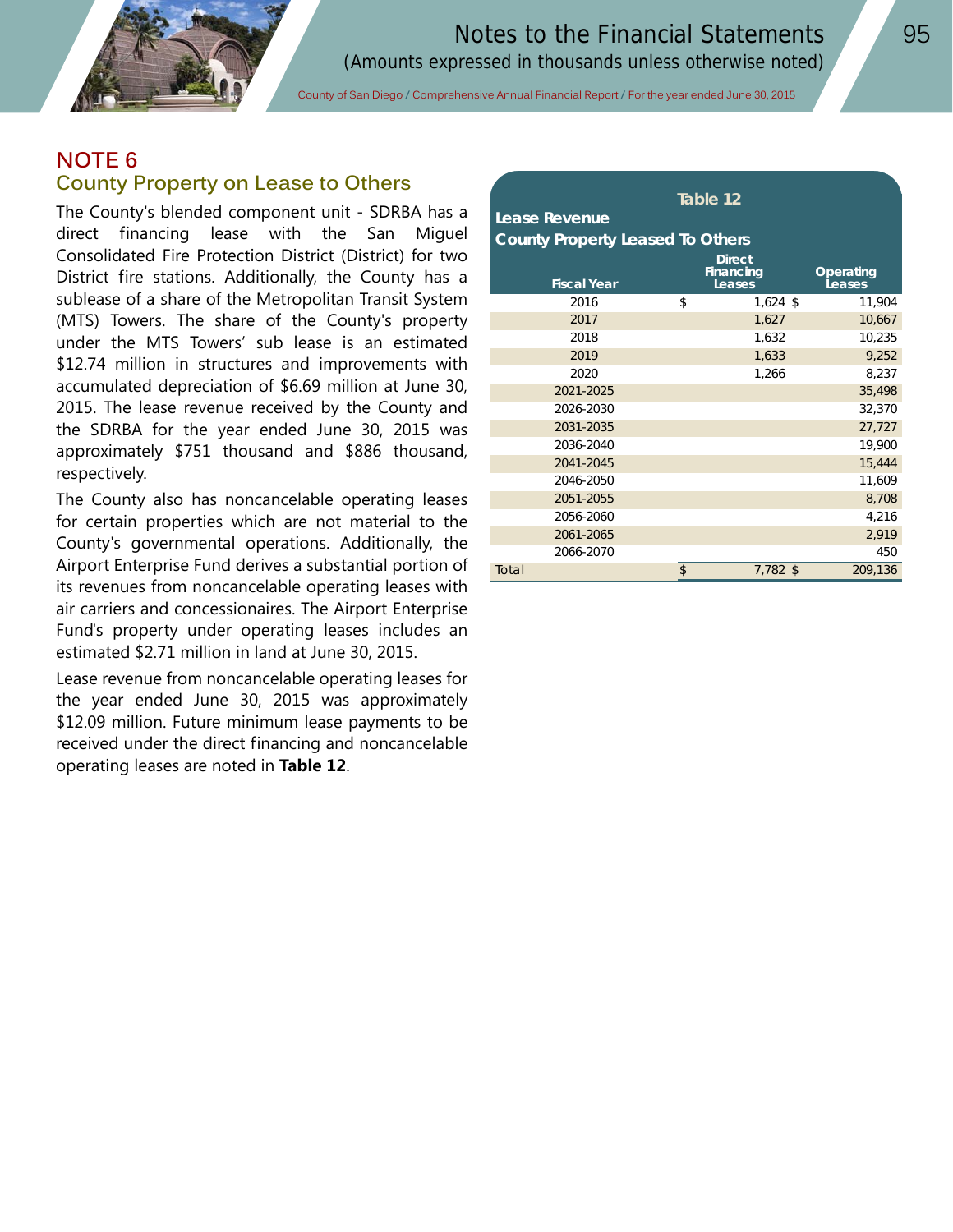County of San Diego **/** Comprehensive Annual Financial Report **/** For the year ended June 30, 2015

# **NOTE 7 Capital Assets**

## **Changes in Capital Assets**

Increases and decreases in the County's capital assets for governmental and business-type activities during the fiscal year were as follows:

| <b>Capital Assets - Governmental Activities</b>                 | <b>Beginning</b><br>Balance at<br>July 1, 2014 Increases Decreases |            |              | <b>Ending</b><br><b>Balance</b> at<br><b>June 30,</b><br>2015 |
|-----------------------------------------------------------------|--------------------------------------------------------------------|------------|--------------|---------------------------------------------------------------|
| Capital assets, not being depreciated/amortized:                |                                                                    |            |              |                                                               |
| Land                                                            | \$<br>398.288                                                      | 5,838      | $(1,654)$ \$ | 402,472                                                       |
| Easements                                                       | 8,085                                                              | 233        |              | 8,318                                                         |
| Construction in<br>progress                                     | 217,534                                                            | 106,252    | (196, 301)   | 127,485                                                       |
| Total capital assets,<br>not being<br>depreciated/<br>amortized | 623,907                                                            | 112,323    | (197, 955)   | 538,275                                                       |
| Capital assets, being depreciated/amortized:                    |                                                                    |            |              |                                                               |
| <b>Buildings and</b><br>improvements                            | 1,624,194                                                          | 186,295    | (14, 322)    | 1,796,167                                                     |
| Equipment                                                       | 276,218                                                            | 31,889     | (21, 534)    | 286,573                                                       |
| Software                                                        | 70,096                                                             | 7,605      | (15, 864)    | 61,837                                                        |
| Road infrastructure                                             | 2,581,864                                                          | 55,292     | (17, 725)    | 2,619,431                                                     |
| <b>Bridge</b><br>infrastructure                                 | 71,408                                                             | 1,530      |              | 72,938                                                        |
| Total capital assets,<br>being depreciated/<br>amortized        | 4,623,780                                                          | 282,611    | (69, 445)    | 4,836,946                                                     |
| Less accumulated depreciation/amortization for:                 |                                                                    |            |              |                                                               |
| <b>Buildings and</b><br>improvements                            | (390, 348)                                                         | (38, 166)  | 6,135        | (422, 379)                                                    |
| Equipment                                                       | (162, 940)                                                         | (23, 319)  | 19,415       | (166, 844)                                                    |
| Software                                                        | (40, 181)                                                          | (12, 860)  | 15,750       | (37, 291)                                                     |
| Road infrastructure                                             | (1, 269, 412)                                                      | (69, 897)  | 666          | (1, 338, 643)                                                 |
| <b>Bridge</b><br>infrastructure                                 | (20,090)                                                           | (1, 416)   |              | (21, 506)                                                     |
| Total accumulated<br>depreciation/<br>amortization              | (1,882,971)                                                        | (145, 658) | 41,966       | (1,986,663)                                                   |
| Total capital assets,<br>being depreciated/<br>amortized, net   | 2,740,809                                                          | 136,953    | (27, 479)    | 2,850,283                                                     |
| Governmental<br>activities capital<br>assets, net               | \$3,364,716                                                        | 249.276    |              | $(225, 434)$ \$ 3,388,558                                     |

|                                                        |                                                          | Table 14       |                            |                                          |
|--------------------------------------------------------|----------------------------------------------------------|----------------|----------------------------|------------------------------------------|
| <b>Capital Assets - Business-type Activities</b>       |                                                          |                |                            |                                          |
|                                                        | <b>Beginning</b><br><b>Balance</b><br>at July 1,<br>2014 |                | <b>Increases Decreases</b> | Ending<br>Balance<br>at June<br>30, 2015 |
| Capital assets, not being depreciated:                 |                                                          |                |                            |                                          |
| Land                                                   | \$<br>11,593                                             |                |                            | \$<br>11,593                             |
| Construction in<br>progress                            | 16,382                                                   | 1,097          | (9,951)                    | 7,528                                    |
| Total capital assets,<br>not being                     |                                                          |                |                            |                                          |
| depreciated                                            | 27,975                                                   | 1,097          | (9,951)                    | 19,121                                   |
| Capital assets, being depreciated:                     |                                                          |                |                            |                                          |
| <b>Buildings and</b><br>improvements                   | 119,494                                                  | 6,915          |                            | 126,409                                  |
| Equipment                                              |                                                          | 1,543<br>181   | (39)                       | 1,685                                    |
| Road infrastructure                                    |                                                          | 110<br>9.569   |                            | 9.679                                    |
| Sewer infrastructure                                   | 96,165                                                   | 2,926          |                            | 99,091                                   |
| Total capital assets,<br>being depreciated             | 226,771                                                  | 10,132         | (39)                       | 236,864                                  |
| Less accumulated depreciation for:                     |                                                          |                |                            |                                          |
| <b>Buildings and</b><br>improvements                   | (39, 799)                                                | (3,663)        |                            | (43, 462)                                |
| Equipment                                              |                                                          | (946)<br>(83)  | 35                         | (994)                                    |
| Road infrastructure                                    |                                                          | (721)<br>(329) |                            | (1,050)                                  |
| Sewer infrastructure                                   | (40, 603)                                                | (1,948)        |                            | (42, 551)                                |
| <b>Total accumulated</b><br>depreciation               | (82,069)                                                 | (6,023)        | 35                         | (88,057)                                 |
| Total capital assets,<br>being depreciated,<br>net     | 144,702                                                  | 4,109          | (4)                        | 148,807                                  |
| <b>Business-type activities</b><br>capital assets, net | \$<br>172,677                                            | 5,206          | $(9,955)$ \$               | 167,928                                  |

**Ball**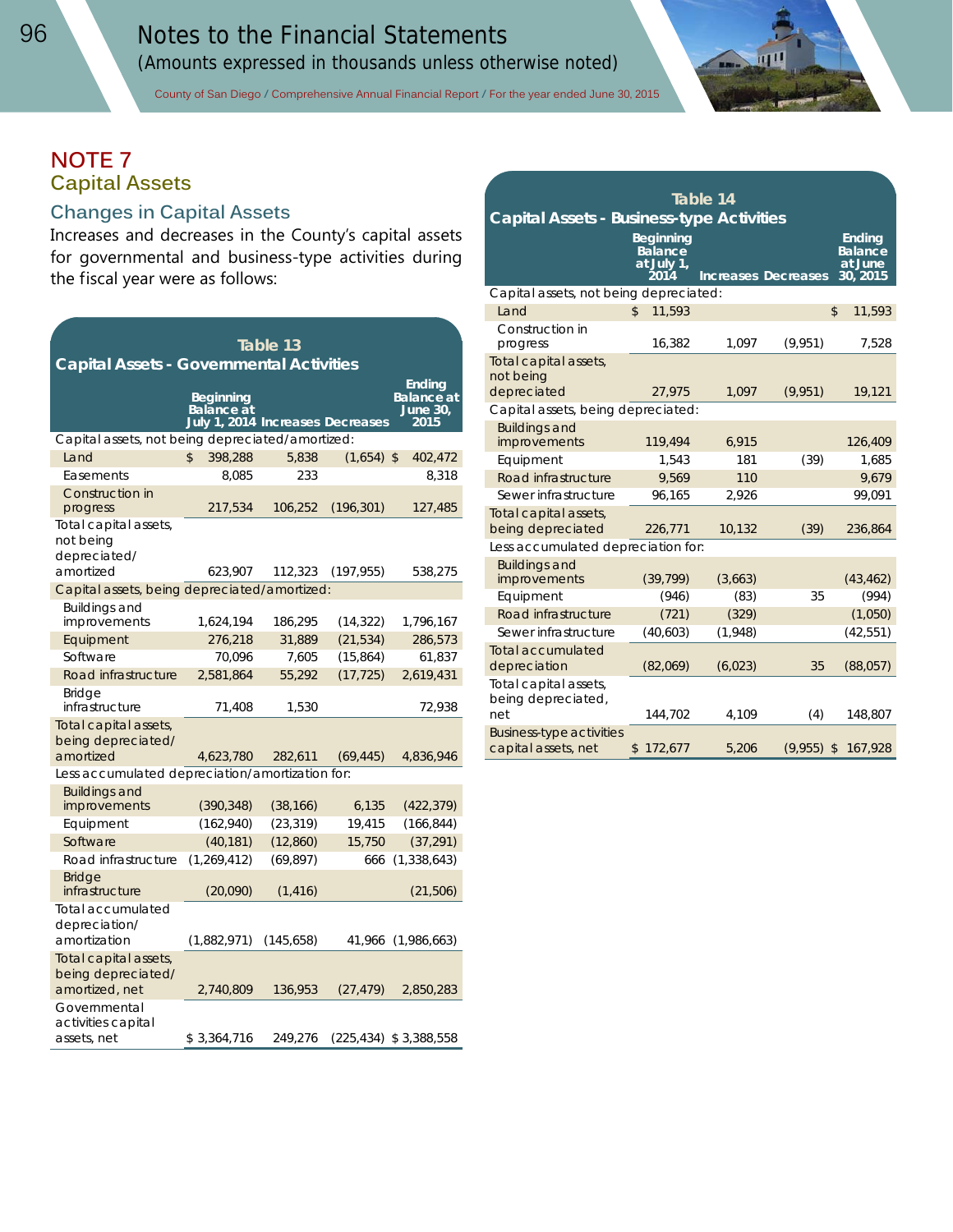

County of San Diego **/** Comprehensive Annual Financial Report **/** For the year ended June 30, 2015

#### **Depreciation/Amortization**

Depreciation/amortization expense was charged to governmental activities and business-type activities as shown below.

| Table 15<br>Depreciation/Amortization Expense - Governmental<br><b>Activities</b> |              |
|-----------------------------------------------------------------------------------|--------------|
| General government                                                                | \$<br>13,862 |
| Public protection                                                                 | 28.359       |
| Public ways and facilities                                                        | 70.653       |
| <b>Health and sanitation</b>                                                      | 6.944        |
| Public assistance                                                                 | 3,172        |
| Education                                                                         | 1.822        |
| Recreation and cultural                                                           | 6.791        |
| Internal Service Funds                                                            | 14,055       |
| Total                                                                             | 145.658      |

| Table 16<br>Depreciation Expense - Business-type Activities |       |
|-------------------------------------------------------------|-------|
| Airport Fund                                                | 3.798 |
| Jail Store Commissary Fund                                  | 5     |
| Sanitation District Fund                                    | 2.220 |
| Total                                                       | 6.023 |

## **Capital and Other Commitments**

Encumbrances represent commitments related to unperformed contracts for goods or services. Encumbrance accounting is used in the governmental funds. Encumbrances outstanding at year end do not constitute expenditures or liabilities because the commitments will be honored during the subsequent year or years. Encumbered amounts for specific purposes for which amounts have not been previously restricted, committed, or assigned are included within committed or assigned fund balance, as appropriate. At June 30, 2015, the County General Fund's outstanding encumbrances totaled \$316.060 million; the Public Safety Fund's outstanding encumbrances totaled \$3.075 million; and, Nonmajor governmental funds' outstanding encumbrances totaled \$42.177 million.

At June 30, 2015, major contracts entered into for structures and improvements and other commitments within governmental and business-type activities are **Table 15** noted in **Table 17**.

| Table 17                                          |               |
|---------------------------------------------------|---------------|
| <b>Capital Commitments</b>                        |               |
| At June 30, 2015                                  |               |
|                                                   | Remaining     |
|                                                   | Commitments   |
| <b>Governmental Activities</b>                    |               |
| General Fund:                                     |               |
| Construction of Crime Lab                         | \$<br>30,081  |
| <b>Construction of Women's Detention Facility</b> | 24,257        |
| Development of Integrated Property Tax System     | 17,237        |
| <b>Construction of Imperial Beach Library</b>     | 7,427         |
| Construction of Alpine Library                    | 6,367         |
| Development of Knowledge Integration Program      | 6,116         |
| Construction of parking garage at Cedar and       |               |
| Kettner                                           | 4,685         |
| <b>Regional Communications System</b>             | 1,481         |
| Subtotal                                          | 97.651        |
| <b>Nonmajor Governmental Funds:</b>               |               |
| Construction of San Vicente Road                  | 14,673        |
| Flood Control improvements at Woodside Ave.       | 14,149        |
| Construction of Bear Valley Parkway Road          | 9.641         |
| <b>Improvement to County Roads</b>                | 2,900         |
| Subtotal                                          | 41,363        |
| Internal Service Funds:                           |               |
| Vehicle acquisitions                              | 5,037         |
| Subtotal                                          | 5,037         |
| Governmental Activities Subtotal                  | 144,051       |
| <b>Business-type Activities</b>                   |               |
| <b>Enterprise Funds:</b>                          |               |
| Improvements at various airports                  | 2,325         |
| Sanitation District sewer improvements            | 428           |
| <b>Business-Type Activities Subtotal</b>          | 2,753         |
| Total                                             | \$<br>146,804 |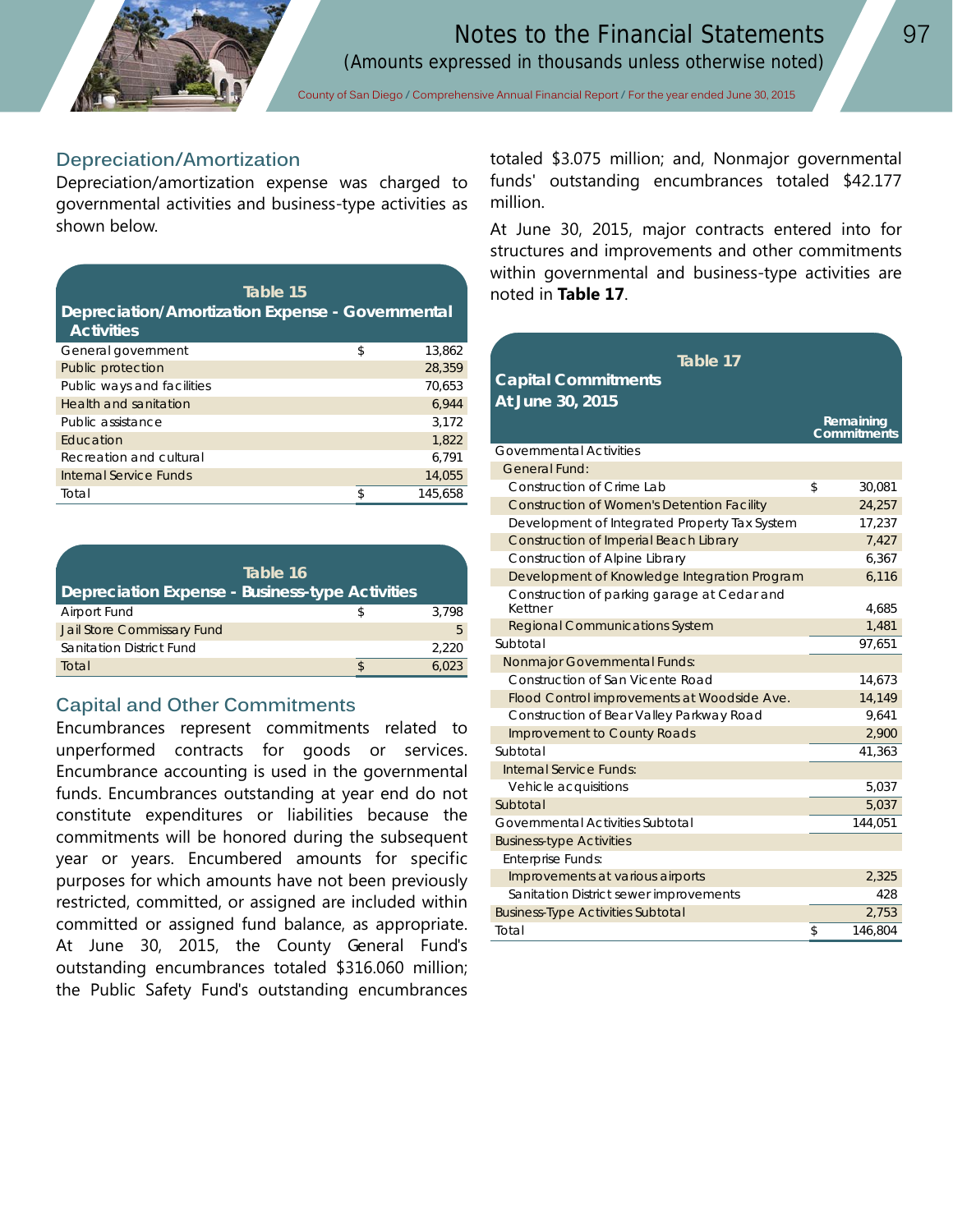County of San Diego **/** Comprehensive Annual Financial Report **/** For the year ended June 30, 2015



# **NOTE 8 Interfund Balances**

Interfund balances at fiscal year-end consisted of the following amounts:

|                | Interfund Balances<br>At June 30, 2015 |                 |                                | Table 18       | <b>DUE FROM</b>                           |                                      |                     |                                         |              |
|----------------|----------------------------------------|-----------------|--------------------------------|----------------|-------------------------------------------|--------------------------------------|---------------------|-----------------------------------------|--------------|
|                |                                        | General<br>Fund | <b>Public</b><br><b>Safety</b> | <b>Tobacco</b> | Nonmajor<br><b>Endowment Governmental</b> | <b>Nonmaior</b><br><b>Enterprise</b> | Internal<br>Service | Private<br>Purpose<br><b>Trust Fund</b> | <b>Total</b> |
|                | General Fund                           |                 | 16.235                         | 8.848          | 12.210                                    | 436                                  | 3.985               | $1.032$ \$                              | 42.746       |
| $\overline{C}$ | Nonmajor Governmental \$               | 12.587          |                                |                | 5.470                                     | 70                                   | 24                  |                                         | 18,151       |
| DUE            | Nonmajor Enterprise                    | 27              |                                |                |                                           |                                      |                     | 3.765                                   | 3,793        |
|                | <b>Internal Service</b>                | 24,529          |                                |                | 1.265                                     | 86                                   | 1.204               |                                         | 27,084       |
|                | Total                                  | \$<br>37,143    | 16,235                         | 8,848          | 18,945                                    | 592                                  | 5,214               | 4.797 \$                                | 91.774       |

Descriptions of amounts not due to be repaid in the subsequent year are discussed below:

a) \$1.032 million is due to the General Fund from the County of San Diego Successor Agency Private Purpose Trust Fund (Upper San Diego River Project) as a result of a loan to provide funding for Project improvements.

b) \$3.765 million is due from the County of San Diego Successor Agency Private Purpose Trust Fund to the Airport Enterprise Fund as a result of a loan to fund airport projects.

For further discussion of the loans to the County of San Diego Successor Agency Private Purpose Trust Fund, refer to Note 31 to the financial statements, "County of San Diego Successor Agency Private Purpose Trust Fund for Assets of Former San Diego County Redevelopment Agency". Note that on the Statement of Net Position, the "Due from other funds" for the General Fund's \$1.032 million Upper San Diego River Project loan and the "Due from other funds" for the \$3.765 million Airport Enterprise Fund's airport projects loan, are included in the governmental activities' and business-type activities' "Receivables, net", respectively. See Note 5 to the financial statements, "Receivables."

All remaining balances resulted from the time lag between the dates that 1) interfund goods and services are provided or reimbursable expenditures occur; 2) transactions are recorded in the accounting system; and, 3) payments between funds are made.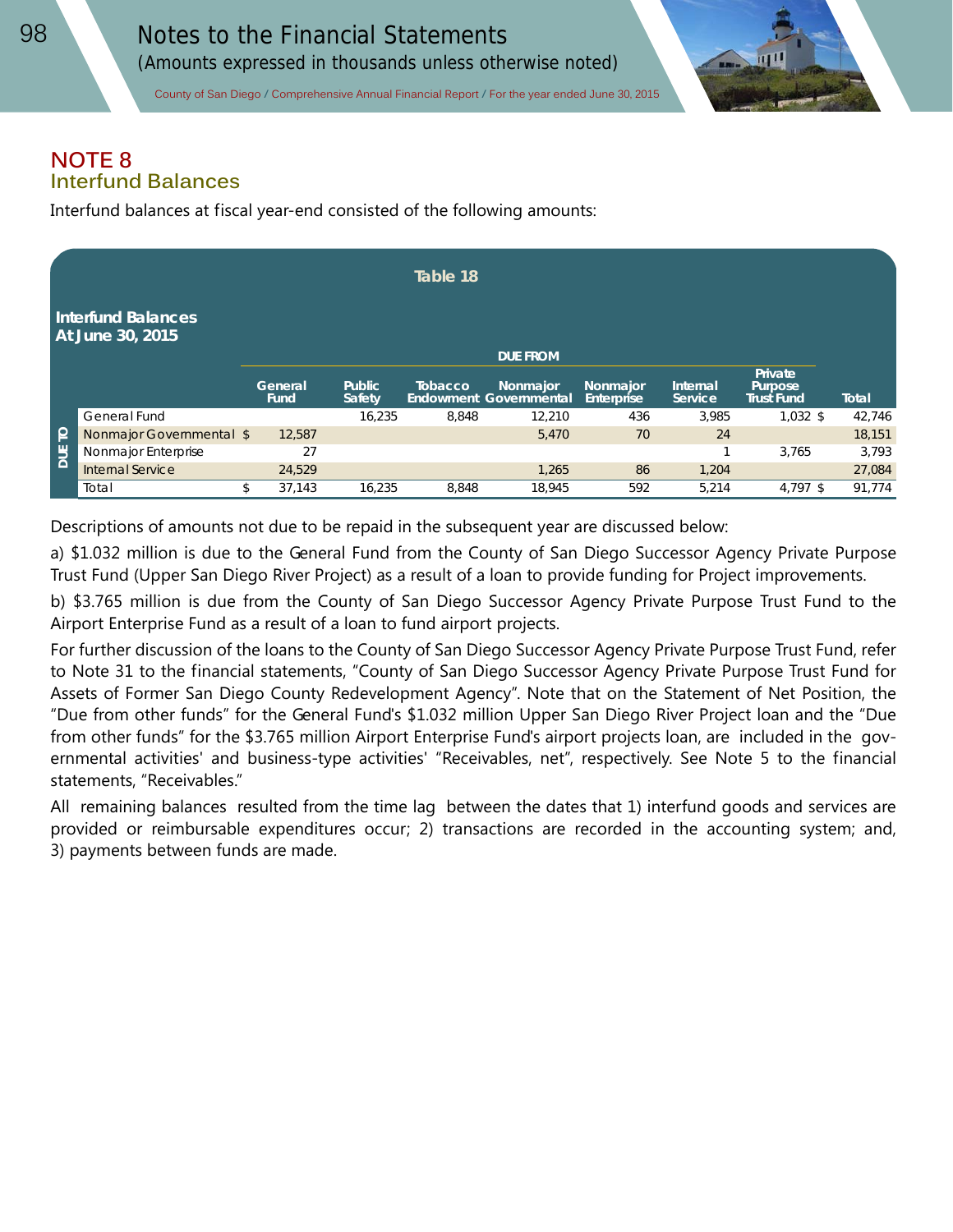

# **NOTE 9 Interfund Transfers**

Interfund transfers at fiscal year-end consisted of the following amounts:

|                  | Transfers In/Transfers Out<br>At June 30, 2015 |               |                                   | Table 19             |                          |                               |                     |         |
|------------------|------------------------------------------------|---------------|-----------------------------------|----------------------|--------------------------|-------------------------------|---------------------|---------|
|                  |                                                |               |                                   |                      | <b>TRANSFERS OUT</b>     |                               |                     |         |
|                  |                                                |               | <b>General Fund Public Safety</b> | Tobacco<br>Endowment | Nonmajor<br>Governmental | Nonmaior<br><b>Enterprise</b> | Internal<br>Service | Total   |
| $\leq$           | General Fund                                   |               | 253.287                           | 13,500               | 14.490                   | 710                           | 405 \$              | 282,392 |
|                  | Nonmajor Governmental                          | \$<br>144,415 |                                   |                      | 3.677                    | 2.342                         | 1.715               | 152.149 |
|                  | Nonmajor Enterprise                            | 309           |                                   |                      | 50                       |                               |                     | 359     |
| <b>TRANSFERS</b> | <b>Internal Service</b>                        | 8.929         |                                   |                      | 1,000                    |                               |                     | 9.929   |
|                  | Total                                          | \$<br>153.653 | 253.287                           | 13,500               | 19.217                   | 3.052                         | $2.120$ \$          | 444.829 |

In general, transfers are used to: (1) move revenues from the fund that statute or budget requires to collect them to the fund that statute or budget requires to expend them; (2) move receipts restricted to debt service from the funds collecting the receipts to the debt service fund as debt service payments become due; and, (3) use unrestricted revenues collected in the General Fund to finance programs accounted for in other funds in accordance with budgetary authorizations.

# **NOTE 10 Payables**

The County's payables at fiscal year-end are shown below for the General Fund, other governmental funds, internal service funds, enterprise funds, and the discrete component unit:

| Payables<br>At June 30, 2015              |              | Table 20       |                                               |               |                   |
|-------------------------------------------|--------------|----------------|-----------------------------------------------|---------------|-------------------|
|                                           |              | <b>Vendors</b> | Due to Other<br>Government<br><b>Agencies</b> | Other         | Total<br>Payables |
| Governmental Activities:                  |              |                |                                               |               |                   |
| <b>General Fund</b>                       | $\mathbb{S}$ | 80,567         | 16,392                                        |               | 3,747 \$100,706   |
| <b>Other Governmental</b><br><b>Funds</b> |              | 24,406         | 1,451                                         | 255           | 26,112            |
| Internal Service Funds                    |              | 35,172         | 765                                           | $\mathcal{P}$ | 35,939            |
| Total governmental<br>activities          |              | \$140,145      | 18,608                                        |               | 4,004 \$162,757   |
| Business-type activities:                 |              |                |                                               |               |                   |
| <b>Enterprise Funds</b>                   | \$           | 2,926          | 6                                             |               | \$<br>2,932       |
| <b>Component Unit:</b>                    |              |                |                                               |               |                   |
| First 5 Commission of San<br>Diego        | \$           | 3,209          | 11,142                                        | 726\$         | 15,077            |

# **NOTE 11 Deferred Inflows of Resources: Unavailable Revenue**

| Table 21                                                          |     |        |                                               |  |                  |  |  |  |  |
|-------------------------------------------------------------------|-----|--------|-----------------------------------------------|--|------------------|--|--|--|--|
| Deferred Inflows of Resources - Non-pension                       |     |        |                                               |  |                  |  |  |  |  |
| At June 30, 2015                                                  |     |        |                                               |  |                  |  |  |  |  |
| Unavailable Revenue                                               |     | Fund   | Other<br>General Governmental<br><b>Funds</b> |  | Total            |  |  |  |  |
| Unavailable revenue-<br>property and miscellaneous<br>local taxes | \$. | 41.394 | 549 \$                                        |  | 41.943           |  |  |  |  |
| Unavailable revenue-<br>aid from other governmental<br>agencies   |     | 31,304 | 27,854                                        |  | 59,158           |  |  |  |  |
| Unavailable revenue-<br>charges for services                      |     | 3,470  | 4,532                                         |  | 8,002            |  |  |  |  |
| Unavailable revenue-<br>other                                     |     | 507    | 31,160                                        |  | 31,667           |  |  |  |  |
| Total                                                             | \$  | 76.675 |                                               |  | 64.095 \$140.770 |  |  |  |  |

A large portion of the Unavailable revenue - aid from other governmental agencies consists primarily of \$27.9 million of TransNet one-half cent sales tax revenue to be used for projects in the Road Fund, \$1.6 million of Air Quality State Moyer Program monies to be used for projects in the Air Pollution Fund, and \$27.5 million of California Senate Bill 90 (SB 90)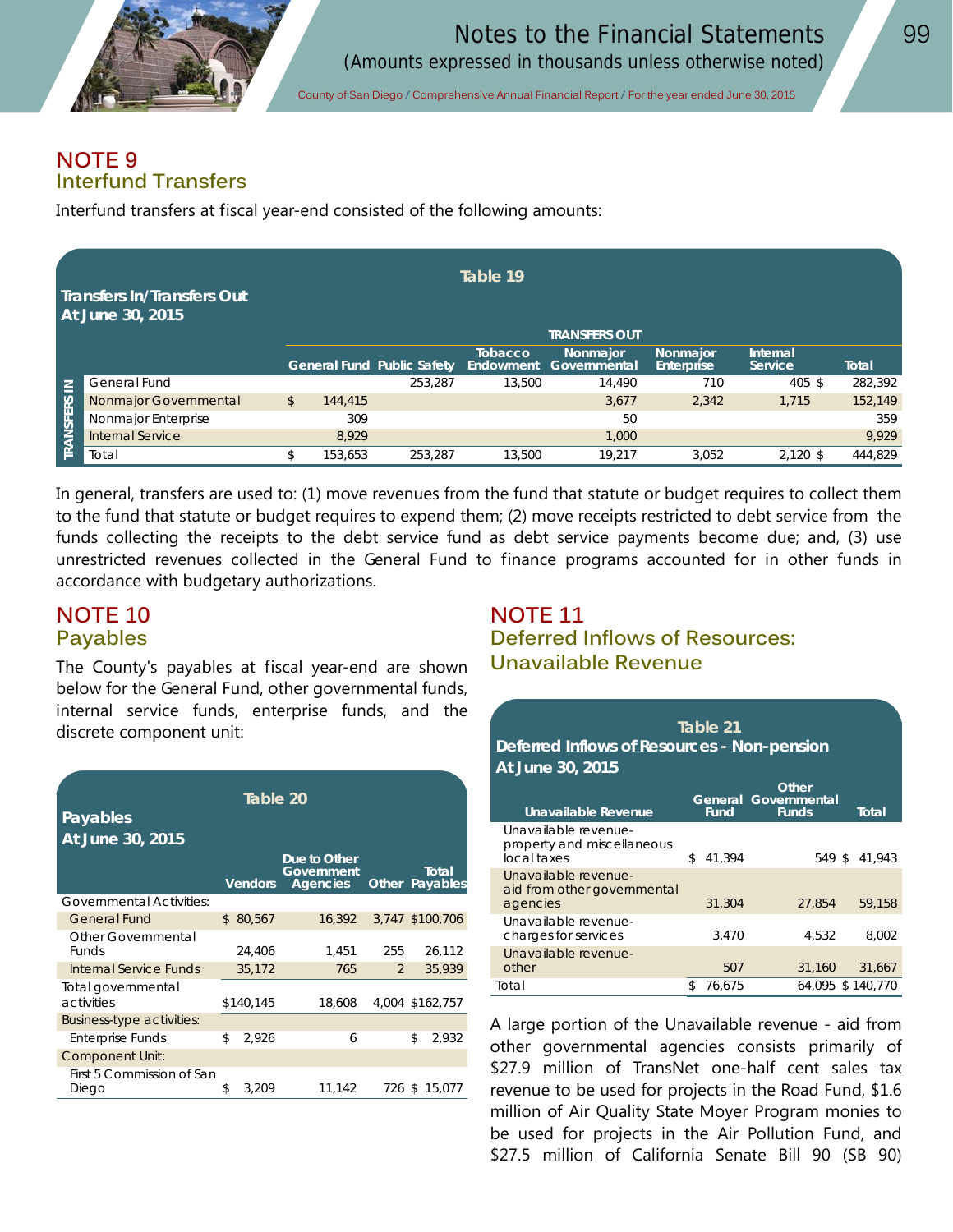revenues. In 1972, SB90 established a requirement that the State reimburse local government agencies for the costs of new programs or increased levels of service on programs mandated by the State. The remaining \$3.9 million represents various other unavailable aid from other governmental agencies revenues.

Of the \$31.4 million of Unavailable revenue - other, approximately \$13.4 million are Tobacco Settlement Revenues, \$16.7 million are low and moderate income housing assistance receivables, approximately \$700 thousand is for interest receivable and \$600 thousand represents various other unavailable revenues.

# **NOTE 12 Lease Obligations**

# **Operating Leases Real Property**

The County has obligations under long-term operating lease agreements through fiscal year 2025 (**Table 22**). The County is the lessee under the terms of several non-cancelable operating leases for real property used to house certain County operations. The total rental expense for all real property leases for the year ended June 30, 2015 was approximately \$31.22 million, including \$22.82 million for non-cancelable leases.

The future minimum lease payments for these noncancelable leases are as follows:

| Table 22<br><b>Lease Commitments - Real Property</b><br><b>Fiscal Year</b> |    |        |  |  |  |  |
|----------------------------------------------------------------------------|----|--------|--|--|--|--|
| 2016                                                                       | \$ | 21,207 |  |  |  |  |
| 2017                                                                       |    | 18,819 |  |  |  |  |
| 2018                                                                       |    | 15,051 |  |  |  |  |
| 2019                                                                       |    | 12,744 |  |  |  |  |
| 2020                                                                       |    | 8,025  |  |  |  |  |
| 2021-2025                                                                  |    | 13,841 |  |  |  |  |
| Total                                                                      | ¢  | 89,687 |  |  |  |  |

## **Personal Property**

The County has also entered into operating leases for personal property, a large portion of which represents duplicating and heavy duty construction equipment. Many of these leases are subject to annual adjustment based upon negotiations. Management expects that in the normal course of business, leases that expire will

be renewed or replaced by other leases. Total rental expense for these operating leases for the year ended June 30, 2015, was approximately \$4.2 million.

# **Capital Lease**

#### **Minimum Lease Payments**

Equipment has been leased from the Bowe Bell and Howell Company. The present value of the minimum lease obligation has been capitalized in the Facilities Management internal service fund statement of net position; and is reflected as a liability in those statements. The County assumes responsibility for all maintenance and repair of the equipment under the terms of the lease agreement. Future minimum lease payments under the capital lease are shown in **Table 23**.

| Table 23<br>Capital Lease - Future Minimum Lease Payments |    |        |  |  |  |  |
|-----------------------------------------------------------|----|--------|--|--|--|--|
| <b>Fiscal Year</b>                                        |    | Amount |  |  |  |  |
| 2016                                                      | \$ | 40     |  |  |  |  |
| 2017                                                      |    | 40     |  |  |  |  |
| 2018                                                      |    | 10     |  |  |  |  |
| Total minimum lease payments                              |    | 90     |  |  |  |  |
| Less: Amount representing interest                        |    | (6)    |  |  |  |  |
| Net lease payments                                        | ፍ  | 84     |  |  |  |  |

## **Book Value**

The book value of the equipment capital lease is as follows:

| Capital Lease - Book Value<br>At June 30, 2015 | Table 24 |                             |                          |
|------------------------------------------------|----------|-----------------------------|--------------------------|
| Capital Lease Property Original Cost           |          | Accumulated<br>Amortization | <b>Net Book</b><br>Value |
| Equipment                                      | 310      | $235$ \$                    | $\overline{1}$           |

The accumulated amortization of this equipment capital lease was \$235 thousand as of June 30, 2015. The current year's portion is included in the Internal Service Funds' depreciation/amortization of \$14.055 million in **Table 15**.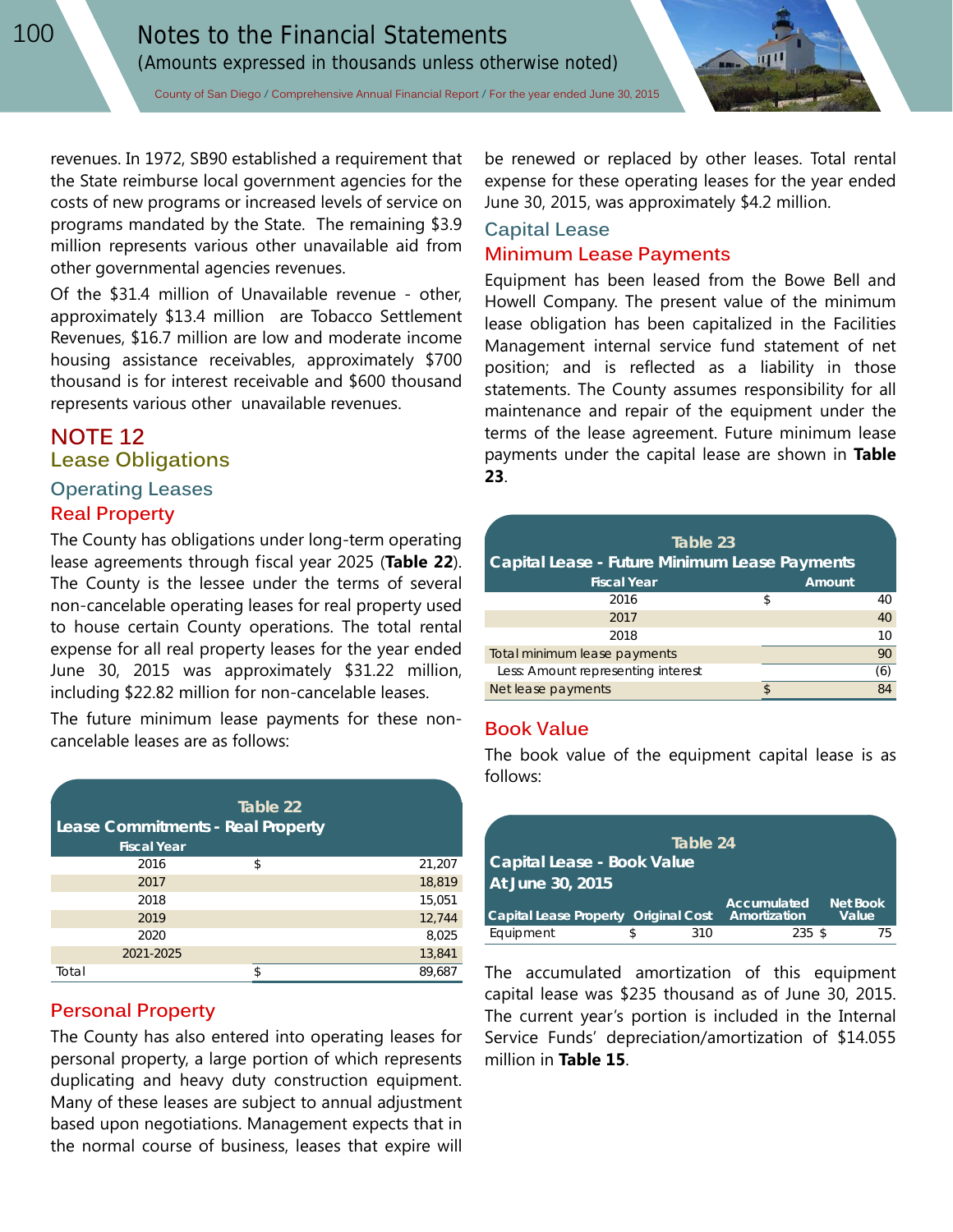

County of San Diego **/** Comprehensive Annual Financial Report **/** For the year ended June 30, 2015

# **NOTE 13 Long-Term Debt**

## **Certificates of Participation (COPs) and Lease Revenue Bonds (LRBs)**

Certificates of Participation (COPs) and Lease Revenue Bonds (LRBs) provide funds for the acquisition and construction of major capital facilities and equipment. The repayment of these COPs and LRBs is secured by a lease structure where the borrowing entity, such as the County or the San Miguel Consolidated Fire Protection District (SMCFPD) (not a component unit of the County), leases certain properties to another entity, a lessor, which in turn leases the properties back to the County or the SMCFPD. These lessors are the San Diego County Capital Asset Leasing Corporation (SANCAL), and the San Diego Regional Building Authority (SDRBA); both blended component units of the County. (See discussion of Blended Component Units under Note 1 "Summary of Significant Accounting Policies".)

COPs and LRBs are secured by: a) (lease) base rental payments, for the use of certain facilities or equipment and b) encumbrances on the facilities. The leased premises are typically facilities or equipment purchased with proceeds of the COPs or LRBs. In the case of the County, the base rental payments are made primarily from the County General Fund to the SANCAL or SDRBA; in the case of the SDRBA's financing for the SMCFPD, base rental payments are made from SMCFPD to the SDRBA. Under lease terms, the County and the SMCFPD are required to make the necessary annual appropriations for lease payments, except to the extent those payments are eligible to be abated in accordance with the terms of the leases.

COPs and LRBs evidence a pro rata share in a specific pledged revenue stream of lease payments, and investors in the certificates or bonds are entitled to receive a share in these lease payments from a particular project. Lease payments are passed through the lessor to the investors. The lessor assigns the lease and lease payments to a trustee, which distributes the lease payments to the investors.

In September 2014 \$91.675 million of fixed rate certificates of participation titled, "County of San Diego Certificates of Participation (Edgemoor and RCS Refunding) Series 2014A" (the 2014A Certificates), and \$2.075 million of fixed rate certificates of participation titled, "County of San Diego Certificates of Participation (Edgemoor and RCS Refunding) Series 2014B (Taxable)" (the 2014B Certificates) were executed and delivered pursuant to a Trust Agreement by and among a Trustee bank, the County, and SANCAL. The 2014A Certificates were issued at fixed interest rates ranging from 2.00% to 5.00% with maturity dates ranging from October 15, 2015 to October 15, 2029. The 2014B Certificates were issued at fixed interest rates ranging from 0.415% to 1.920% with maturity dates ranging from October 15, 2015 to October 15, 2018.

The 2014A Certificates were issued with a premium of \$15.070 million. Certificate proceeds of \$106.745 million along with \$6.820 million of funds held by the 2005 and 2006 Edgemoor and RCS Refunding Trustee (Trustee) were distributed as follows: 1) \$105.898 million (consisting of \$101.708 million of new 2014A Certificate proceeds plus \$4.190 million of funds held by the Trustee) was transferred to an escrow agent to advance refund the entire \$102.025 million of outstanding County of San Diego Certificates of Participation (2005 Edgemoor Project and 1996 Regional Communications System Refunding) (the Series 2005 Certificates) and County of San Diego Certificates of Participation (2006 Edgemoor Completion Project) (the Series 2006 Certificates and, together with the 2005 Certificates, the Prior Certificates); 2) \$2.630 million to pay interest on the 2014A Certificates due on April 15, 2015; 3) \$4.460 million to fund a 2014A Certificate reserve fund; 4) approximately \$577 thousand was set aside to pay costs of issuance.

The 2014B Certificate proceeds of \$2.075 million along with \$4.372 million of funds held by the Trustee were distributed as follows: 1) \$6.334 million (consisting of \$2.063 million of new 2014B Certificate proceeds plus \$4.271 million of funds held by the Trustee) was transferred to an escrow agent to advance refund the entire \$6.180 million of outstanding 2005 Certificates attributable to the regional communication system refunding; 2) \$14 thousand to pay interest on the 2014B Certificates due on April 15, 2015; 3) \$87 thousand to fund a 2014B Certificate reserve fund; 4) approximately \$12 thousand was set aside to pay costs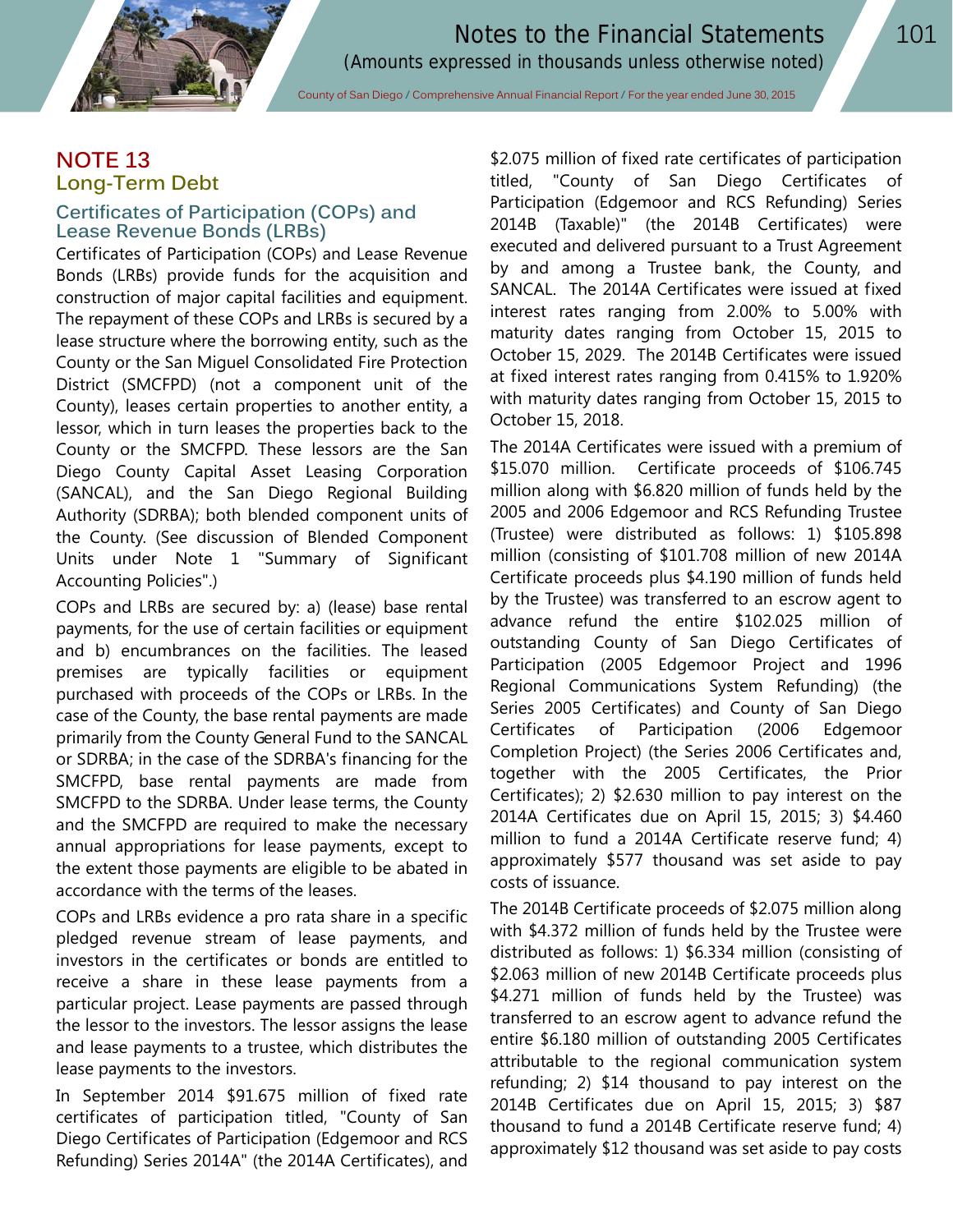#### of issuance.

The \$105.898 million and \$6.334 million transfers referred to above were placed in an irrevocable trust with an escrow agent to provide for the payment of the remaining principal and interest due on the Prior Certificates. As a result, the Prior Certificates are considered legally defeased and the liability for those certificates has been removed from the governmentwide statement of net position governmental activities' liabilities due within one year and due in more than one year. This advance refunding will result in reducing the County's principal and interest payments by \$15.771 million over the next 15 years to obtain an economic gain of \$12.701 million (i.e. difference between the present value of the debt service payments on the refunded debt and the refunding debt).

Interest evidenced by the 2014A Certificates and the 2014B Certificates is exempt from state personal income taxes. Interest evidenced by the 2014A Certificates is excluded from gross income for federal income tax purposes; interest evidenced by the 2014B Certificates is not excluded from gross income for federal tax purposes.

Details of the COPs and LRBs outstanding at June 30, 2015 are as follows:

|                                            |                               | Table 25          |                          |                               |  |  |  |  |  |  |  |
|--------------------------------------------|-------------------------------|-------------------|--------------------------|-------------------------------|--|--|--|--|--|--|--|
| <b>Certificates of Participation (COP)</b> |                               |                   |                          |                               |  |  |  |  |  |  |  |
|                                            |                               |                   |                          |                               |  |  |  |  |  |  |  |
|                                            | and Lease Revenue Bonds (LRB) |                   |                          |                               |  |  |  |  |  |  |  |
|                                            |                               |                   |                          | Outstanding                   |  |  |  |  |  |  |  |
|                                            | Original                      | <b>Interest</b>   | Final<br><b>Maturity</b> | <b>Balance</b> at<br>June 30, |  |  |  |  |  |  |  |
| <b>Issuance</b>                            | Amount                        | Rate              | Date                     | 2015                          |  |  |  |  |  |  |  |
| 2003 San Miguel                            |                               |                   |                          |                               |  |  |  |  |  |  |  |
| <b>Consolidated Fire</b>                   |                               |                   |                          |                               |  |  |  |  |  |  |  |
| <b>Protection District</b>                 |                               | $2.00 -$          |                          |                               |  |  |  |  |  |  |  |
| Refunding LRB                              | \$<br>10,005                  | 5.00%             | 2020                     | \$<br>3,895                   |  |  |  |  |  |  |  |
| 2005 North & East                          |                               |                   |                          |                               |  |  |  |  |  |  |  |
| <b>Justice Facilities</b>                  |                               | $3.25 -$          |                          |                               |  |  |  |  |  |  |  |
| <b>Refunding COP</b>                       | 28,210                        | 5.00%             | 2020                     | 12,045                        |  |  |  |  |  |  |  |
| 2009 Series A COC                          |                               |                   |                          |                               |  |  |  |  |  |  |  |
| and Annex Project                          |                               | $3.00 -$          |                          |                               |  |  |  |  |  |  |  |
| LRB                                        | 136,885                       | 5.50%             | 2036                     | 123,780                       |  |  |  |  |  |  |  |
| 2009 Justice Facilities                    |                               |                   |                          |                               |  |  |  |  |  |  |  |
| Refunding of 1997                          |                               | $2.00 -$          |                          |                               |  |  |  |  |  |  |  |
| <b>Central Jail COP</b>                    | 48,300                        | 5.00%             | 2026                     | 34,875                        |  |  |  |  |  |  |  |
| 2009 Justice Facilities                    |                               |                   |                          |                               |  |  |  |  |  |  |  |
| Refunding of 1998<br>Courthouse COP        | 32,640                        | $2.00 -$<br>5.00% | 2023                     | 17.285                        |  |  |  |  |  |  |  |
| 2011 Metropolitan                          |                               |                   |                          |                               |  |  |  |  |  |  |  |
| <b>Transit System Towers</b>               |                               |                   |                          |                               |  |  |  |  |  |  |  |
| <b>Refunding COP</b>                       | 19,260                        | $1.00 -$<br>5.00% | 2020                     | 10,890                        |  |  |  |  |  |  |  |
| 2011 CAC Waterfront                        |                               | $3.00 -$          |                          |                               |  |  |  |  |  |  |  |
| Park Project COP                           | 32,665                        | 5.00%             | 2042                     | 30,890                        |  |  |  |  |  |  |  |
| 2012 Cedar-Kettner                         |                               |                   |                          |                               |  |  |  |  |  |  |  |
| <b>Development Project</b>                 |                               | $2.00 -$          |                          |                               |  |  |  |  |  |  |  |
| COP                                        | 29,335                        | 5.00%             | 2042                     | 28,155                        |  |  |  |  |  |  |  |
| 2014 Edgemoor and                          |                               |                   |                          |                               |  |  |  |  |  |  |  |
| RCS Refunding COP                          |                               |                   |                          |                               |  |  |  |  |  |  |  |
| Series 2014A                               |                               | $2.00 -$          |                          |                               |  |  |  |  |  |  |  |
| (Edgemoor)                                 | 91,675                        | 5.00%             | 2030                     | 91,675                        |  |  |  |  |  |  |  |
| 2014 Edgemoor and                          |                               |                   |                          |                               |  |  |  |  |  |  |  |
| <b>RCS Refunding COP</b>                   |                               |                   |                          |                               |  |  |  |  |  |  |  |
| Series 2014B (RCS)                         |                               | $0.415 -$         |                          |                               |  |  |  |  |  |  |  |
| Taxable                                    | 2,075                         | 1.92%             | 2019                     | 2,075                         |  |  |  |  |  |  |  |
| Total                                      | \$<br>431,050                 |                   |                          | 355,565<br>\$                 |  |  |  |  |  |  |  |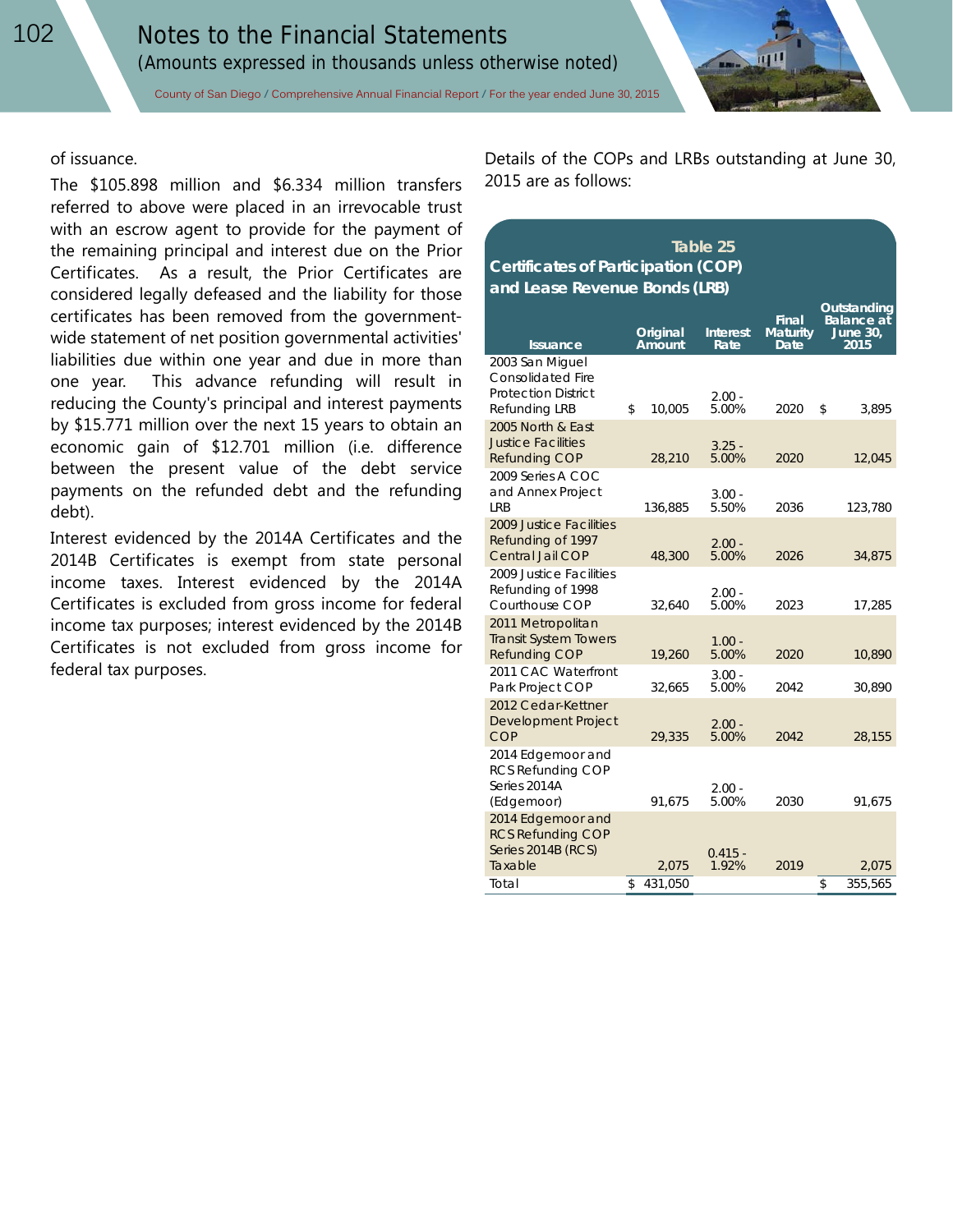County of San Diego **/** Comprehensive Annual Financial Report **/** For the year ended June 30, 2015

Annual debt service requirements to maturity for COPs and Lease Revenue Bonds are as follows:

#### **Table 26 Certificates of Participation and Lease Revenue Bonds - Debt Service Requirements to Maturity**

| <b>Fiscal Year</b>              | Principal     | <b>Interest</b> | Total   |
|---------------------------------|---------------|-----------------|---------|
| 2016                            | \$<br>19,805  | 16,314 \$       | 36,119  |
| 2017                            | 20,670        | 15,440          | 36,110  |
| 2018                            | 21,580        | 14,534          | 36,114  |
| 2019                            | 21,670        | 13,569          | 35,239  |
| 2020                            | 20.690        | 12.696          | 33,386  |
| 2021-2025                       | 85,785        | 51,349          | 137,134 |
| 2026-2030                       | 81,535        | 31,031          | 112,566 |
| 2031-2035                       | 52,325        | 14,706          | 67,031  |
| 2036-2040                       | 24,470        | 3,690           | 28,160  |
| 2041-2042                       | 7,035         | 347             | 7,382   |
| Subtotal                        | \$<br>355,565 | 173,676 \$      | 529,241 |
| Add:                            |               |                 |         |
| Unamortized issuance<br>premium | 21,548        |                 |         |
| Less:                           |               |                 |         |
| Unamortized discount            | (158)         |                 |         |
| Total                           | \$<br>376,955 |                 |         |

## **Taxable Pension Obligation Bonds (POBs)**

Taxable Pension Obligation Bonds (POBs) are issued by the County to reduce its pension unfunded actuarial liability and to achieve interest rate savings by issuing bonds at interest rates which are less than the assumed rate of return earned on proceeds placed in the San Diego County Employees Retirement Association's (SDCERA) pension plan. POBs also have been issued to refund previously issued POB debt. Because current federal tax law restricts the investment of proceeds of tax-exempt bonds in higher-yielding taxable securities, POBs are issued on a taxable basis.

Details of POBs outstanding at June 30, 2015 are as follows:

| Table 27<br><b>Taxable Pension Obligation Bonds</b> |                    |                         |                                         |                                                      |  |  |  |  |  |
|-----------------------------------------------------|--------------------|-------------------------|-----------------------------------------|------------------------------------------------------|--|--|--|--|--|
| <b>Issuance</b>                                     | Original<br>Amount | <b>Interest</b><br>Rate | Final<br><b>Maturity</b><br><b>Date</b> | Outstanding<br>Balance at<br><b>June 30,</b><br>2015 |  |  |  |  |  |
| 2002 Series A                                       | 132,215<br>\$.     | $3.88 -$<br>4.95%       | 2016                                    | \$<br>17,230                                         |  |  |  |  |  |
| 2004 Series A                                       | 241,360            | $3.28 -$<br>5.86%       | 2023                                    | 200,595                                              |  |  |  |  |  |
| 2004 Series B1-2                                    | 147.825            | 5.91%                   | 2025                                    | 147.825                                              |  |  |  |  |  |
| 2004 Series C CABs                                  | 64,928             | $4.66 -$<br>5.76%       | 2016                                    | 21,070                                               |  |  |  |  |  |
| 2004 Series C<br>Unaccreted Interest<br>CABs        |                    |                         |                                         | (147)                                                |  |  |  |  |  |
|                                                     |                    | $3.33 -$                |                                         |                                                      |  |  |  |  |  |
| 2008 Series A                                       | 343,515            | 6.03%                   | 2027                                    | 305,765                                              |  |  |  |  |  |
| Total                                               | 929.843<br>\$      |                         |                                         | \$<br>692,338                                        |  |  |  |  |  |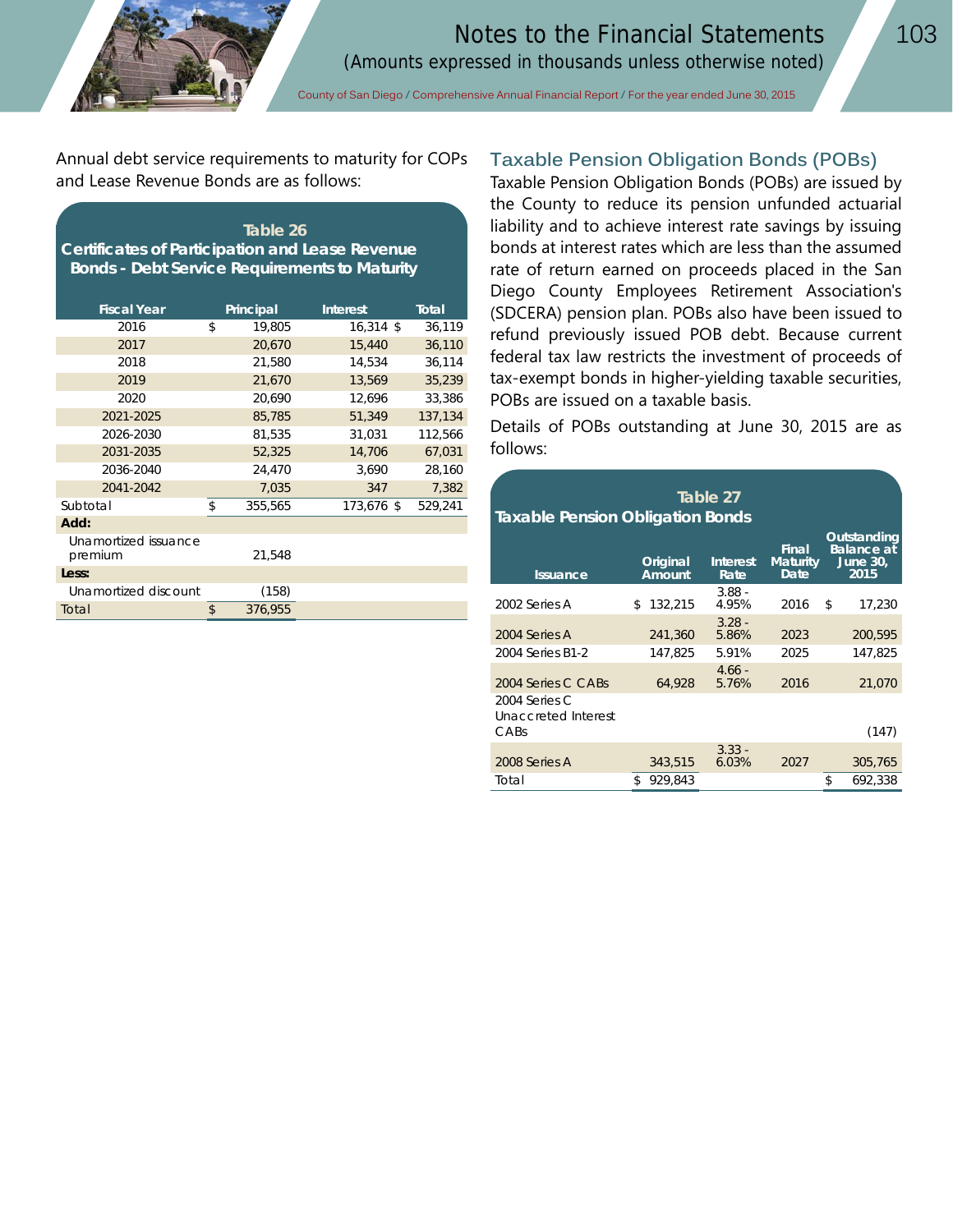Annual debt service requirements to maturity for POBs are shown below in **Table 28**.

| Table 28                                                                                                                    |               |           |                               |                 |  |         |  |  |  |
|-----------------------------------------------------------------------------------------------------------------------------|---------------|-----------|-------------------------------|-----------------|--|---------|--|--|--|
| <b>Taxable Pension Obligation Bonds -</b>                                                                                   |               |           |                               |                 |  |         |  |  |  |
| Debt Service Requirements to Maturity                                                                                       |               |           |                               |                 |  |         |  |  |  |
|                                                                                                                             |               |           | <b>Unaccreted</b>             |                 |  |         |  |  |  |
| <b>Fiscal Year</b>                                                                                                          |               |           | <b>Principal Appreciation</b> | <b>Interest</b> |  | Total   |  |  |  |
| 2016                                                                                                                        | \$            | 42.625    | 147                           | 38,380 \$       |  | 81,152  |  |  |  |
| 2017                                                                                                                        |               | 44,340    |                               | 36,065          |  | 80,405  |  |  |  |
| 2018                                                                                                                        |               | 46,995    |                               | 33,413          |  | 80,408  |  |  |  |
| 2019                                                                                                                        |               | 49.760    |                               | 30,585          |  | 80,345  |  |  |  |
| 2020                                                                                                                        |               | 52,725    |                               | 27.524          |  | 80.249  |  |  |  |
| 2021-2025                                                                                                                   |               | 315,670   |                               | 84,312          |  | 399,982 |  |  |  |
| 2026-2027                                                                                                                   |               | 140,370   |                               | 4,986           |  | 145,356 |  |  |  |
| Subtotal                                                                                                                    | $\frac{1}{2}$ | 692,485   | 147                           | 255,265 \$      |  | 947,897 |  |  |  |
| Add:                                                                                                                        |               |           |                               |                 |  |         |  |  |  |
| Accreted<br>appreciation<br>through June 30,<br>2015                                                                        |               | 35,094    |                               |                 |  |         |  |  |  |
| Less:                                                                                                                       |               |           |                               |                 |  |         |  |  |  |
| Accreted<br>appreciation paid<br>through fiscal year<br>2015                                                                |               | (25, 372) |                               |                 |  |         |  |  |  |
| Less:                                                                                                                       |               |           |                               |                 |  |         |  |  |  |
| Accreted<br>appreciation to be<br>paid in fiscal year<br>2016 (already<br>included in the<br>2016 principal<br>shown above) |               | (9, 722)  |                               |                 |  |         |  |  |  |
| Less:                                                                                                                       |               |           |                               |                 |  |         |  |  |  |
| Unaccreted<br>appreciation to be<br>paid in fiscal year<br>2016                                                             |               | (147)     |                               |                 |  |         |  |  |  |
| Total                                                                                                                       | \$            | 692,338   |                               |                 |  |         |  |  |  |

As shown in **Table 28**, the unpaid Taxable Pension Obligation Bonds' accreted appreciation as of June 30, 2015 was \$9,722 (accreted appreciation through June 30 of \$35,094 less \$25,372 accretion paid through fiscal year 2015). The total amount of \$9,869 (unpaid accreted appreciation as of June 30, 2015 of \$9,722 and the unpaid 2016 unaccreted appreciation of \$147) will be paid in fiscal year 2016.

## **Tobacco Settlement Asset-Backed Bonds (TSAB)**

TSAB are issued by the Tobacco Securitization Joint Powers Authority of Southern California (Authority) to securitize future revenue streams available to the County pursuant to the agreements described below.

A 1998 Master Settlement Agreement (MSA) was originally entered into by four cigarette manufacturers, 46 states and six other U.S. jurisdictions (Settling States) to provide state governments, including California, with compensation for smoking related medical costs and to help reduce smoking in the United States. There is no limit to the yearly settlement payments; they are perpetual. Also, a Memorandum of Understanding (MOU) and a supplemental agreement (ARIMOU) was agreed to by the State of California and all California counties and four California cities, granting those California municipalities the right to receive tobacco settlement allocation payments, (also known as Tobacco Settlement Revenues (TSRs)).

In fiscal year 2002, the Authority issued \$446.86 million 2001 Tobacco Settlement Asset-Backed Bonds (2001 Bonds), to fund the Authority's loan to the San Diego County Tobacco Asset Securitization Corporation (Corporation), pursuant to a loan agreement between the Authority and the Corporation. (Both entities are blended component units of the County.) According to the loan agreement, the Corporation has pledged, assigned and granted to the Authority, a first priority perfected security interest in all rights, title and interest of the Corporation, to the TSRs the Corporation purchased from the County. The Corporation used the net proceeds of the loan, \$411.913 million, to pay the County, in exchange for the County's transfer to the Corporation of all the County's rights, title and interest in the TSRs. Net proceeds have been placed in an endowment fund to fund healthcare-based programs pursuant to Board Policy E-14 and IRS regulations, and do not secure the repayment of the TSAB.

In May 2006, the Authority issued Series 2006 TSAB (2006 Bonds) in the amount of \$583.631 million to refund the outstanding principal of the original 2001 Bonds noted above and to loan an additional \$123.515 million to the Corporation. The proceeds were placed into the endowment fund for the aforementioned purposes. The 2006 Bonds are limited obligations of the Authority.

Through fiscal year 2013, the County used a debt service to maturity on the bonds incorporating an assumption of the ability to continue making turbo debt service payments. Based on that assumption, the 2006 Bonds were anticipated to reach final maturity in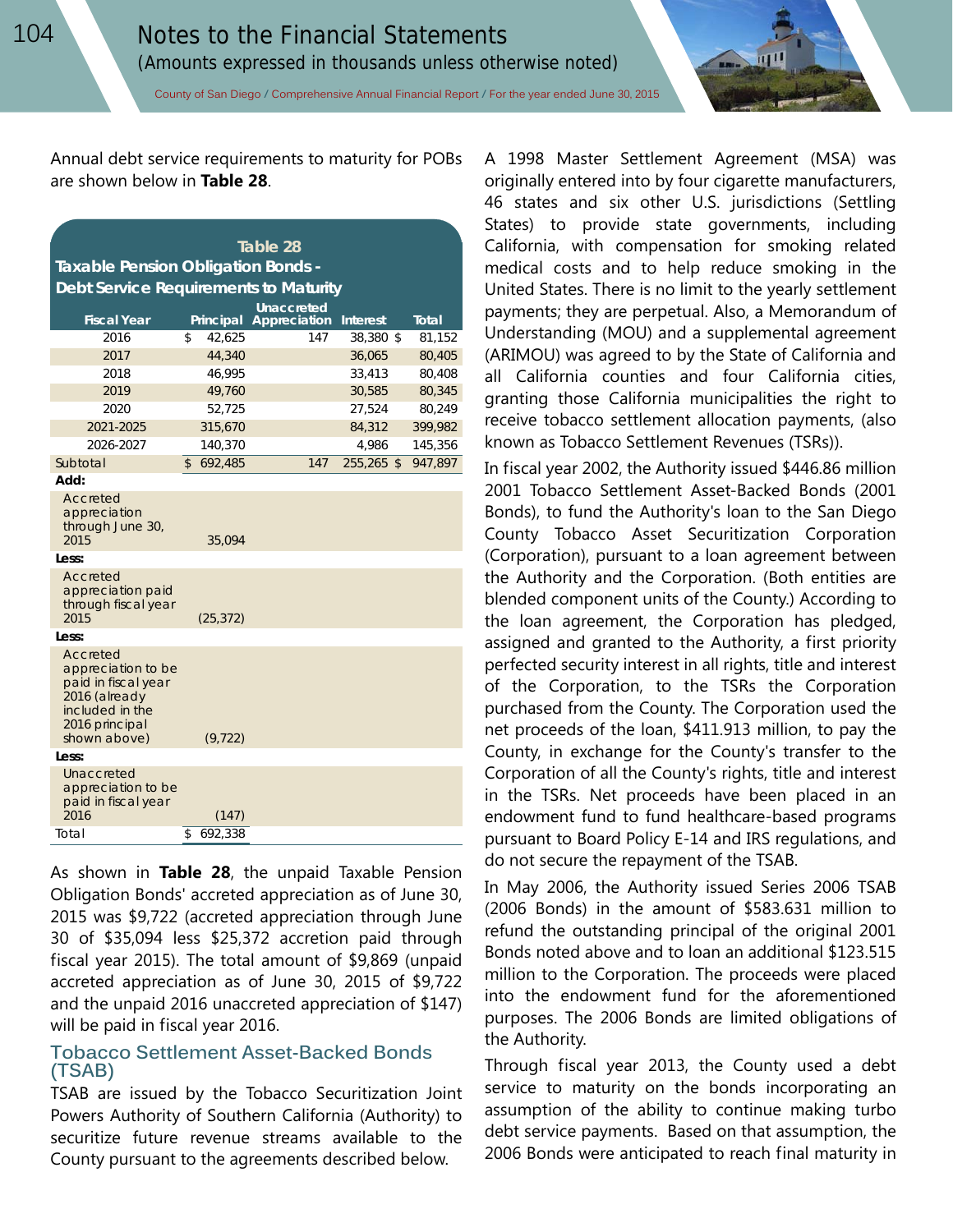

fiscal year 2036 based on receipts of future TSRs as projected in the May 2006 Global Insight Base Case analysis (Base Case) performed in conjunction with the issuance of the 2006 Bonds.

Under the terms of the bond indenture (Indenture), TSRs are pledged to the repayment of the TSAB. Accordingly, the bonds are payable solely from certain funds held under the Indenture, including TSRs and earnings on such funds (collections).

The minimum payments for the 2006 Bonds are based on the Indenture and the Series 2006 Supplement, both dated as of May 1, 2006. However, actual payments on the 2006 Bonds depend on the amount of TSRs received by the County. The amount of these TSRs is affected by cigarette consumption and the financial capability of the participating manufacturers. There are a number of risks associated with the amount of actual TSRs the County receives each year, including litigation affecting the participating manufacturers and possible bankruptcy as a result thereof, increased growth of non-participating manufacturer's market share, disputed payments setaside by the participating manufacturers into an escrow account, a decline in cigarette consumption materially beyond forecasted levels, reduction in investment earnings due to unforeseen market conditions, and other future adjustments to the calculation of the TSRs.

No assurance can be given that actual cigarette consumption in the United States during the term of the 2006 Bonds will be as assumed in the Base Case, or that the other assumptions underlying these Base Case assumptions, including that certain adjustments and offsets will not apply to payments due under the MSA, will be consistent with future events. If actual events deviate from one or more of the assumptions underlying the Base Case, the amount of TSRs available to make payments, including Turbo Redemption Payments will be affected. No assurance can be given that these structuring assumptions, upon which the projections of the 2006 Bond payments and Turbo Redemptions are based, will be realized.

Based on the information above and the ongoing under realization of TSRs, beginning in fiscal year 2014, the County decided to present the debt service to maturity for the 2006 Bonds assuming no further turbo payments are made besides those that have actually been made.

Details of 2006 Bonds outstanding at June 30, 2015 are as follows:

| Table 29<br><b>Tobacco Settlement Asset-Backed Bonds</b> |                |                    |                    |                                         |                |                                                                    |  |  |  |
|----------------------------------------------------------|----------------|--------------------|--------------------|-----------------------------------------|----------------|--------------------------------------------------------------------|--|--|--|
| <b>Issuance</b>                                          |                | Original<br>Amount | Interest<br>Rate   | <b>Final</b><br><b>Maturity</b><br>Date |                | <b>Outstanding</b><br><b>Balance</b> at<br><b>June 30,</b><br>2015 |  |  |  |
| Series 2006A Senior<br>Current Interest Bonds \$         |                | 534,610            | $4.75 -$<br>5.125% | $2025 -$<br>2046                        | \$             | 465,850                                                            |  |  |  |
| Series 2006B CABs                                        |                | 19,770             | 6.25%              | 2046                                    |                | 231,820                                                            |  |  |  |
| 2006B unaccreted<br>appreciation CABs                    |                |                    |                    |                                         |                | (197, 237)                                                         |  |  |  |
| Series 2006C CABs                                        |                | 8.686              | 6.40%              | 2046                                    |                | 107.950                                                            |  |  |  |
| 2006C unaccreted<br>appreciation CABs                    |                |                    |                    |                                         |                | (92, 555)                                                          |  |  |  |
| Series 2006D CABs                                        |                | 20.565             | 7.10%              | 2046                                    |                | 335,105                                                            |  |  |  |
| 2006D unaccreted<br>appreciation CABs                    |                |                    |                    |                                         |                | (296, 339)                                                         |  |  |  |
| Total                                                    | $\mathfrak{F}$ | 583.631            |                    |                                         | $\mathfrak{L}$ | 554,594                                                            |  |  |  |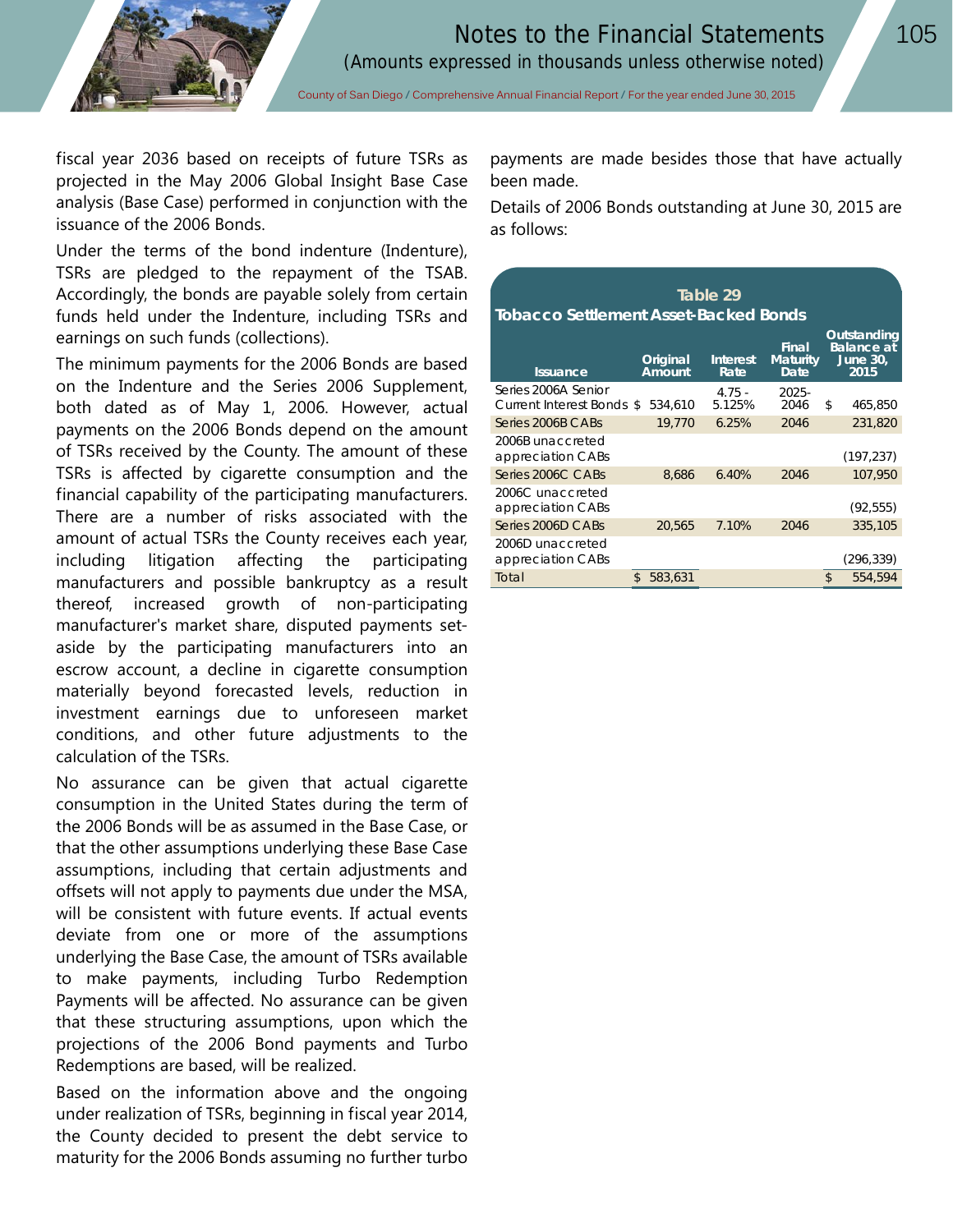Annual debt service requirements to maturity for 2006 Bonds are as follows:

|                                                      |                |           | Table 30     |                 |                |              |  |  |  |
|------------------------------------------------------|----------------|-----------|--------------|-----------------|----------------|--------------|--|--|--|
| Tobacco Settlement Asset-Backed Bonds -              |                |           |              |                 |                |              |  |  |  |
| Debt Service Requirements to Maturity                |                |           |              |                 |                |              |  |  |  |
| <b>Unaccreted</b>                                    |                |           |              |                 |                |              |  |  |  |
| <b>Fiscal Year</b>                                   |                | Principal | Appreciation | <b>Interest</b> |                | <b>Total</b> |  |  |  |
| 2016                                                 | \$             |           | 5.998        | 23,480 \$       |                | 29.478       |  |  |  |
| 2017                                                 |                |           | 6.402        | 23,480          |                | 29,882       |  |  |  |
| 2018                                                 |                |           | 6.842        | 23,480          |                | 30.322       |  |  |  |
| 2019                                                 |                |           | 7.302        | 23,480          |                | 30,782       |  |  |  |
| 2020                                                 |                |           | 7,800        | 23,480          |                | 31,280       |  |  |  |
| 2021-2025                                            |                | 43,100    | 47,695       | 114,063         |                | 204,858      |  |  |  |
| 2026-2030                                            |                | 64.410    | 66.269       | 100.777         |                | 231.456      |  |  |  |
| 2031-2035                                            |                | 82,705    | 92,113       | 82,860          |                | 257,678      |  |  |  |
| 2036-2040                                            |                | 106,340   | 128,073      | 59,761          |                | 294,174      |  |  |  |
| 2041-2045                                            |                | 137,345   | 178,154      | 29,438          |                | 344,937      |  |  |  |
| 2046                                                 |                | 80.971    | 39,483       | 1,501           |                | 121,955      |  |  |  |
| Subtotal                                             | $\mathfrak{L}$ | 514.871   | 586,131      | 505,800         | $\mathfrak{L}$ | 1,606,802    |  |  |  |
| Add:                                                 |                |           |              |                 |                |              |  |  |  |
| Accreted<br>appreciation<br>through June<br>30, 2015 |                | 39.723    |              |                 |                |              |  |  |  |
| Subtotal                                             |                | 554.594   |              |                 |                |              |  |  |  |
| Less:                                                |                |           |              |                 |                |              |  |  |  |
| Unamortized<br>issuance<br>discount                  |                | (11, 711) |              |                 |                |              |  |  |  |
| Total                                                | \$             | 542,883   |              |                 |                |              |  |  |  |

As shown in **Table 30**, the unpaid accreted appreciation of the 2006 Bonds as of June 30, 2015 was \$39,723, which will be paid in 2046.

Pledged revenue related to the 2006 Bonds for the year ended June 30, 2015 was as follows:

| Table 31<br><b>Tobacco Settlement Asset-Backed Bonds -</b><br><b>Pledged Revenues</b> |                                  |                                                     |                           |                                       |  |  |  |  |
|---------------------------------------------------------------------------------------|----------------------------------|-----------------------------------------------------|---------------------------|---------------------------------------|--|--|--|--|
|                                                                                       |                                  |                                                     |                           | Fiscal Year 2015                      |  |  |  |  |
| <b>Debt Pledged</b>                                                                   | Final<br><b>Maturity</b><br>Date | Pledged<br>Revenue To & Interest<br><b>Maturity</b> | Debt<br>Principal<br>Paid | Pledged<br>Revenue<br><b>Received</b> |  |  |  |  |
| Series 2006 Tobacco<br>Settlement Asset-<br><b>Backed Bonds</b>                       | 2046                             | $$1.646.525$ \$ 38.941 \$                           |                           | 26.792                                |  |  |  |  |

#### **Loans - Governmental Activities**

Loans for various governmental activities included a United States Department of Agriculture Farmers Home Administration loan for the construction of low income housing (Firebird Manor), a California Energy Commission (Comm) loan to fund various projects in County facilities to increase energy efficiency and San Diego Gas & Electric (SDG&E) On Bill Financing (OBF) program loans used to fund energy efficiency and demand response projects.

In September 2012, the County Board of Supervisors authorized the acquisition of sites needed to support the County's Regional Communications System (RCS). In October 2014, the County entered into a real property contract with the Whiting Family Trust titled Sheriff RCS-Ocotillo Wells. The contract states terms for the purchase of one acre of property located in the Borrego Springs area; the current site of a Sheriff RCS. The purchase price for the property is \$68 thousand to be paid in 12 equal annual installments of approximately \$8 thousand including interest thereon at a rate of 6.78% per annum. The first installment was made on May 1, 2015.

In March 2014, the County entered into an Energy Conservation Assistance Act loan agreement with the California Energy Commission to borrow \$1.56 million for energy saving measures consisting of 2,200 LED streetlight fixtures. Loan proceeds are disbursed on a reimbursement basis based on invoices submitted by the County for project expenditures. In fiscal year 2015 the County received \$732 thousand in proceeds. The project is scheduled to be completed in December, 2015. Semi-annual interest and principal payments will be made beginning on December 22, 2016 in 19 equal installments at a fixed interest rate of 1.00%.

In November 2011, the County Board of Supervisors authorized the use of San Diego Gas & Electric (SDG&E) On Bill Financing (OBF) program to fund energy efficiency and demand response projects. This program finances installations, modifications and upgrades at County-owned facilities such as lighting retrofits and controls and mechanical system upgrades with the goal of reducing utility costs. The financing is a zero percent interest loan which is repaid from energy savings generated by each San Diego Gas and Electric meter. The County received its first OBF loan in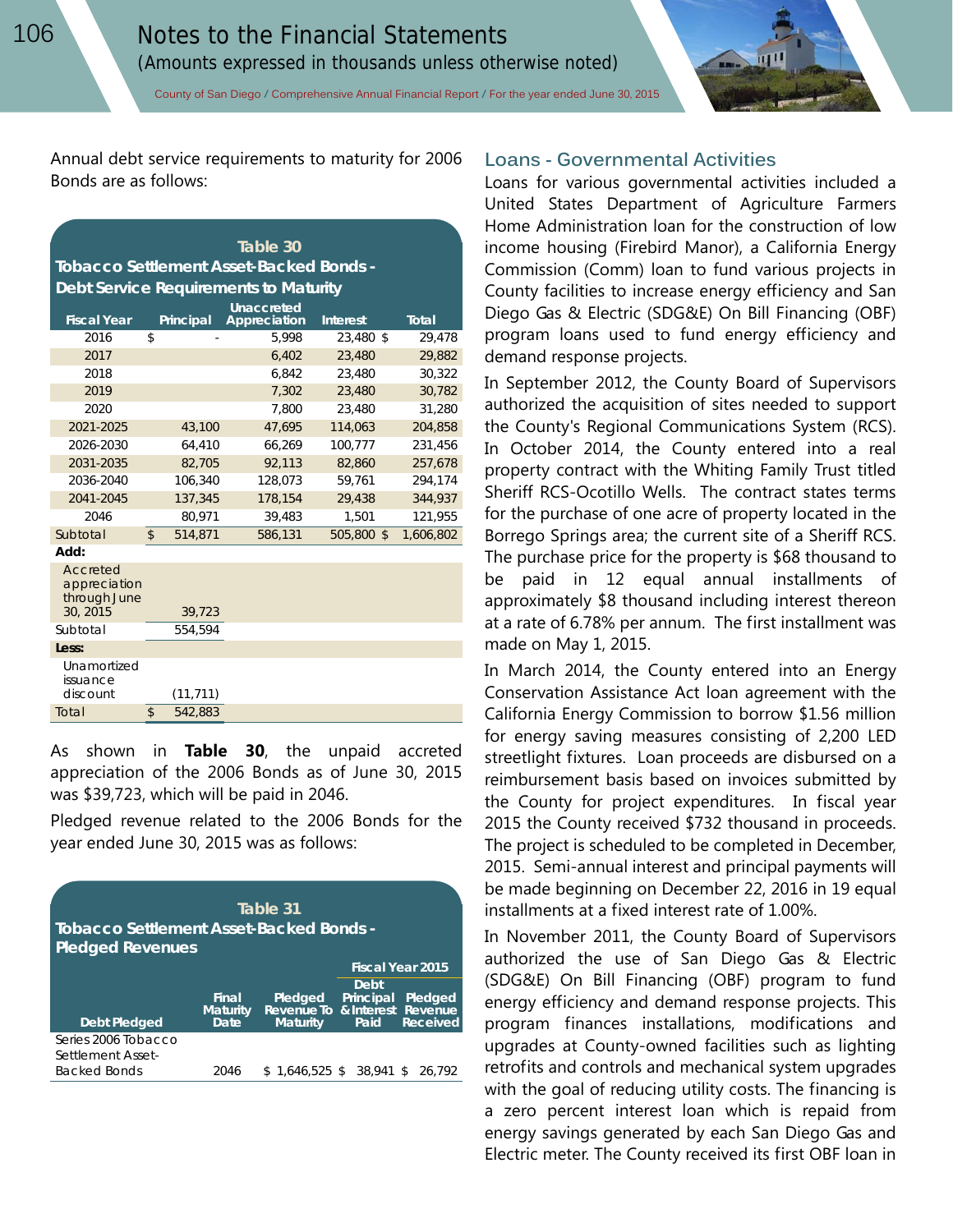

2013. In fiscal year 2015 the County received \$843 thousand in OBF loans. As of June 30, 2015, sixteen OBF loans were outstanding, with remaining balances totaling \$1.33 million.

Details of loans outstanding at June 30, 2015 for governmental activities are as follows:

| Table 32<br><b>Loans - Governmental Activities</b>                                   |                                               |       |                 |      |    |                                                             |  |
|--------------------------------------------------------------------------------------|-----------------------------------------------|-------|-----------------|------|----|-------------------------------------------------------------|--|
| <b>Issuance</b>                                                                      | Original<br><b>Interest</b><br>Amount<br>Rate |       | <b>Maturity</b> |      |    | Outstanding<br><b>Balance</b> at<br><b>June 30,</b><br>2015 |  |
| Loans - non internal<br>service funds (ISF)                                          |                                               |       |                 |      |    |                                                             |  |
| <b>Firebird Manor</b>                                                                | \$                                            | 4.486 | 1.00%           | 2028 | \$ | 1,973                                                       |  |
| California Energy<br>Comm Loan (Street<br>Light & Maint Dist)                        |                                               | 732   | 1.00%           | 2026 |    | 732                                                         |  |
| Sheriff RCS Land<br>Purchase                                                         |                                               | 68    | 6.78%           | 2026 |    | 60                                                          |  |
| Total loans - non-ISF                                                                |                                               | 5.286 |                 |      |    | 2,765                                                       |  |
|                                                                                      |                                               |       |                 |      |    |                                                             |  |
| Loans - ISE                                                                          |                                               |       |                 |      |    |                                                             |  |
| California Energy<br>Comm Loan 3<br>(Facilities ISF)                                 |                                               | 2,565 | 4.50%           | 2018 |    | 1,093                                                       |  |
| San Diego Gas and<br><b>Electric On Bill</b><br><b>Financing (Facilities</b><br>ISF) |                                               | 2,114 | 0.00%           | 2022 |    | 1,330                                                       |  |
| <b>Total loans - ISF</b>                                                             |                                               | 4,679 |                 |      |    | 2,423                                                       |  |
|                                                                                      |                                               |       |                 |      |    |                                                             |  |
| Total                                                                                | \$                                            | 9.965 |                 |      | \$ | 5,188                                                       |  |

Annual debt service requirements to maturity for loans - governmental activities are as follows:

| Table 33<br>Loans - Governmental Activities<br>Debt Service Requirements to Maturity |    |           |                   |       |  |  |  |
|--------------------------------------------------------------------------------------|----|-----------|-------------------|-------|--|--|--|
| <b>Fiscal Year</b>                                                                   |    | Principal | <b>Interest</b>   | Total |  |  |  |
| 2016                                                                                 | \$ | 869       | 65\$              | 934   |  |  |  |
| 2017                                                                                 |    | 916       | 54                | 970   |  |  |  |
| 2018                                                                                 |    | 805       | 36                | 841   |  |  |  |
| 2019                                                                                 |    | 361       | 21                | 382   |  |  |  |
| 2020                                                                                 |    | 357       | 19                | 376   |  |  |  |
| 2021 - 2025                                                                          |    | 1.373     | 59                | 1.432 |  |  |  |
| 2026 - 2028                                                                          |    | 507       | 9                 | 516   |  |  |  |
| Total                                                                                |    | 5,188     | $263 \text{ }$ \$ | 5.451 |  |  |  |

#### **Loans - Business-type Activities**

Loans for business-type activities included California Department of Transportation loans for the construction of a sewer line and the installation of a control tower at the Ramona Airport.

Details of loans outstanding at June 30, 2015 for business-type activities are as follows:

| Table 34<br>Loans - Business-type Activities               |    |               |       |                                             |                                                             |     |  |  |
|------------------------------------------------------------|----|---------------|-------|---------------------------------------------|-------------------------------------------------------------|-----|--|--|
| Loan                                                       |    | <b>Amount</b> | Rate  | Final<br>Original Interest Maturity<br>Date | Outstanding<br><b>Balance</b> at<br><b>June 30,</b><br>2015 |     |  |  |
| 2001 Airport Development<br>Loan - Ramona Sewer Line \$    |    | 2.388         | 5.63% | 2017                                        | S                                                           | 317 |  |  |
| 2001 Airport Development<br>Loan - Ramona Control<br>Tower |    | 1.196         | 5.63% | 2017                                        |                                                             | 158 |  |  |
| Total                                                      | \$ | 3.584         |       |                                             | ¢                                                           | 475 |  |  |

Annual debt service requirements to maturity for loans - business-type activities are as follows:

| Loans - Business-type Activities<br>Debt Service Requirements to Maturity | Table 35  |                 |       |
|---------------------------------------------------------------------------|-----------|-----------------|-------|
| <b>Fiscal Year</b>                                                        | Principal | <b>Interest</b> | Total |
| 2016                                                                      | 304       | 27S             | 331   |
| 2017                                                                      | 171       | 10              | 181   |
| Total                                                                     | 475       | 37 S            | 512   |

#### **Arbitrage**

In compliance with the Tax Reform Act of 1986 and subsequent U.S. Treasury Regulations, the County performed arbitrage rebate calculations via a third party to determine probable amounts due to the Federal government. At June 30, 2015, the probable arbitrage rebate was zero.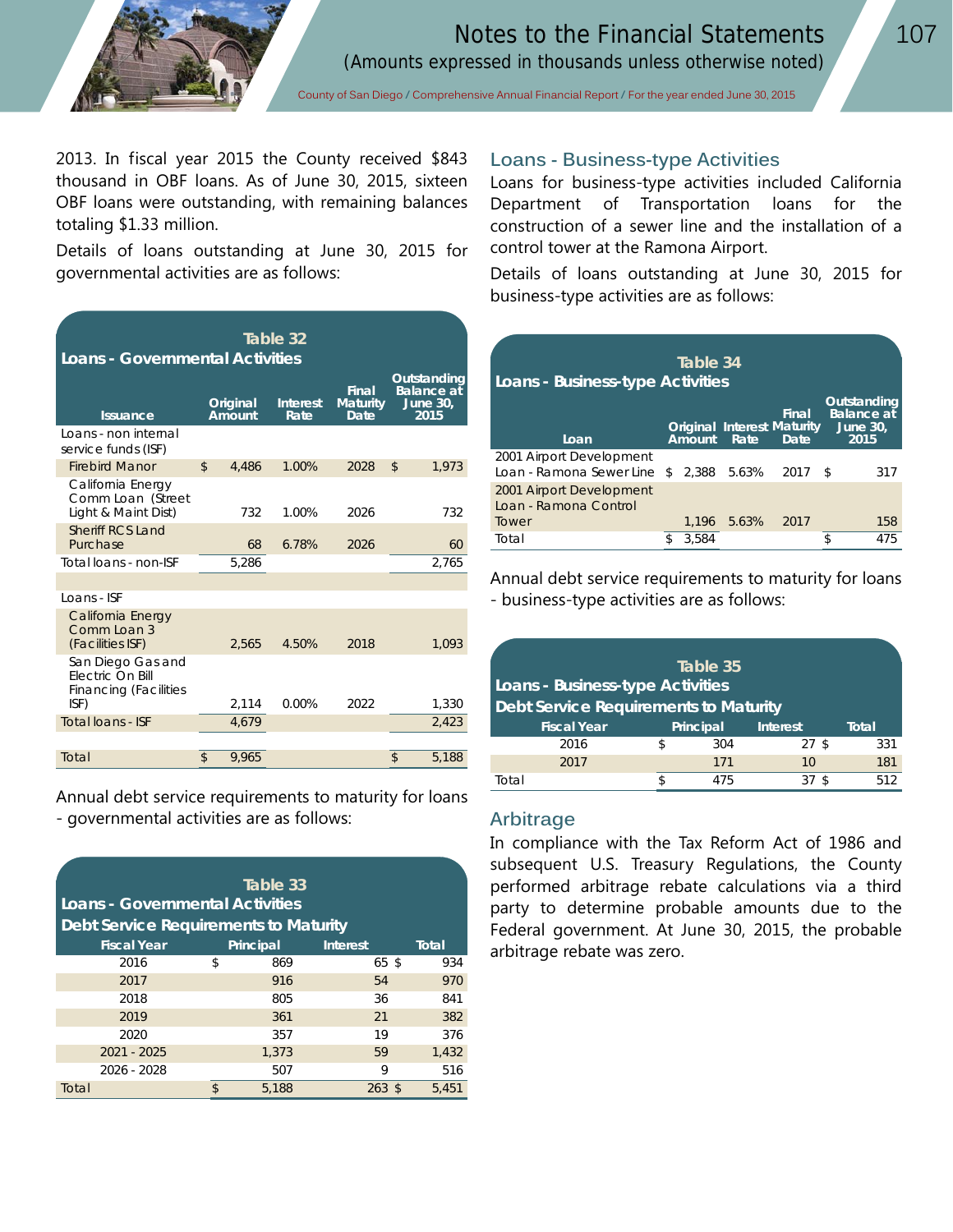County of San Diego **/** Comprehensive Annual Financial Report **/** For the year ended June 30, 2015



# **NOTE 14 Changes in Long-Term Liabilities**

Long-term liability activities for the year ended June 30, 2015 were as follows:

| Table 36                                                 |               |                                               |                  |                   |                                    |                                              |                                                |
|----------------------------------------------------------|---------------|-----------------------------------------------|------------------|-------------------|------------------------------------|----------------------------------------------|------------------------------------------------|
| <b>Changes in Long-Term Liabilities</b>                  |               |                                               |                  |                   |                                    |                                              |                                                |
|                                                          |               | Beginning<br><b>Balanceat</b><br>July 1, 2014 | <b>Additions</b> | <b>Reductions</b> | <b>Accreted</b><br><b>Interest</b> | Ending<br><b>Balance</b> at<br>June 30, 2015 | <b>Amounts Due</b><br><b>WithinOne</b><br>Year |
| <b>Governmental Activities:</b>                          |               |                                               |                  |                   |                                    |                                              |                                                |
| COPs, bonds & loans                                      |               |                                               |                  |                   |                                    |                                              |                                                |
| Certificates of participation and lease revenue<br>bonds | \$            | 384,410                                       | 93,750           | (122, 595)        |                                    | 355,565 \$                                   | 19,805                                         |
| Taxable pension obligation bonds                         |               | 732,330                                       |                  | (41, 194)         | 1,202                              | 692,338                                      | 42,625                                         |
| Tobacco settlement asset-backed bonds                    |               | 563,737                                       |                  | (14, 760)         | 5,617                              | 554,594                                      |                                                |
| Loans - non-internal service funds                       |               | 2,117                                         | 800              | (152)             |                                    | 2,765                                        | 148                                            |
| Loans - internal service funds (ISF)                     |               | 3,007                                         | 843              | (1, 427)          |                                    | 2,423                                        | 721                                            |
| Unamortized issuance premiums                            |               | 11,927                                        | 15,070           | (5, 449)          |                                    | 21,548                                       | 1,846                                          |
| Unamortized issuance discounts                           |               | (12, 459)                                     |                  | 590               |                                    | (11, 869)                                    | (590)                                          |
| Total COPs, bonds & loans                                | $\mathcal{L}$ | 1,685,069                                     | 110,463          | (184, 987)        | 6,819                              | 1,617,364 \$                                 | 64,555                                         |
| Other long-term liabilities:                             |               |                                               |                  |                   |                                    |                                              |                                                |
| Capital Leases - ISF                                     | \$            | 119                                           |                  | (35)              |                                    | 84 \$                                        | 36                                             |
| Claims and judgments - ISF                               |               | 184,663                                       | 53,398           | (33, 278)         |                                    | 204,783                                      | 43,562                                         |
| Compensated absences - non-ISF                           |               | 96,092                                        | 69,515           | (68, 425)         |                                    | 97,182                                       | 41,298                                         |
| Compensated absences - ISF                               |               | 2.206                                         | 1,713            | (1,614)           |                                    | 2,305                                        | 940                                            |
| Landfill postclosure                                     |               | 18,992                                        |                  | (652)             |                                    | 18,340                                       | 815                                            |
| Pollution remediation                                    |               | 3,778                                         | 270              | (2,485)           |                                    | 1,563                                        | 45                                             |
| Total Other long-term liabilities                        |               | 305,850                                       | 124,896          | (106, 489)        |                                    | 324,257                                      | 86.696                                         |
| <b>Total Governmental Activities</b>                     | $\mathcal{L}$ | 1,990,919                                     | 235,359          | (291, 476)        | 6,819                              | 1,941,621 \$                                 | 151,251                                        |
|                                                          |               |                                               |                  |                   |                                    |                                              |                                                |
| <b>Business-type activities:</b>                         |               |                                               |                  |                   |                                    |                                              |                                                |
| Loans                                                    | \$            | 766                                           |                  | (291)             |                                    | 475 \$                                       | 304                                            |
| Compensated absences                                     |               | 438                                           | 353              | (352)             |                                    | 439                                          | 179                                            |
| <b>Total Business-type Activities</b>                    | \$            | 1,204                                         | 353              | (643)             |                                    | 914S                                         | 483                                            |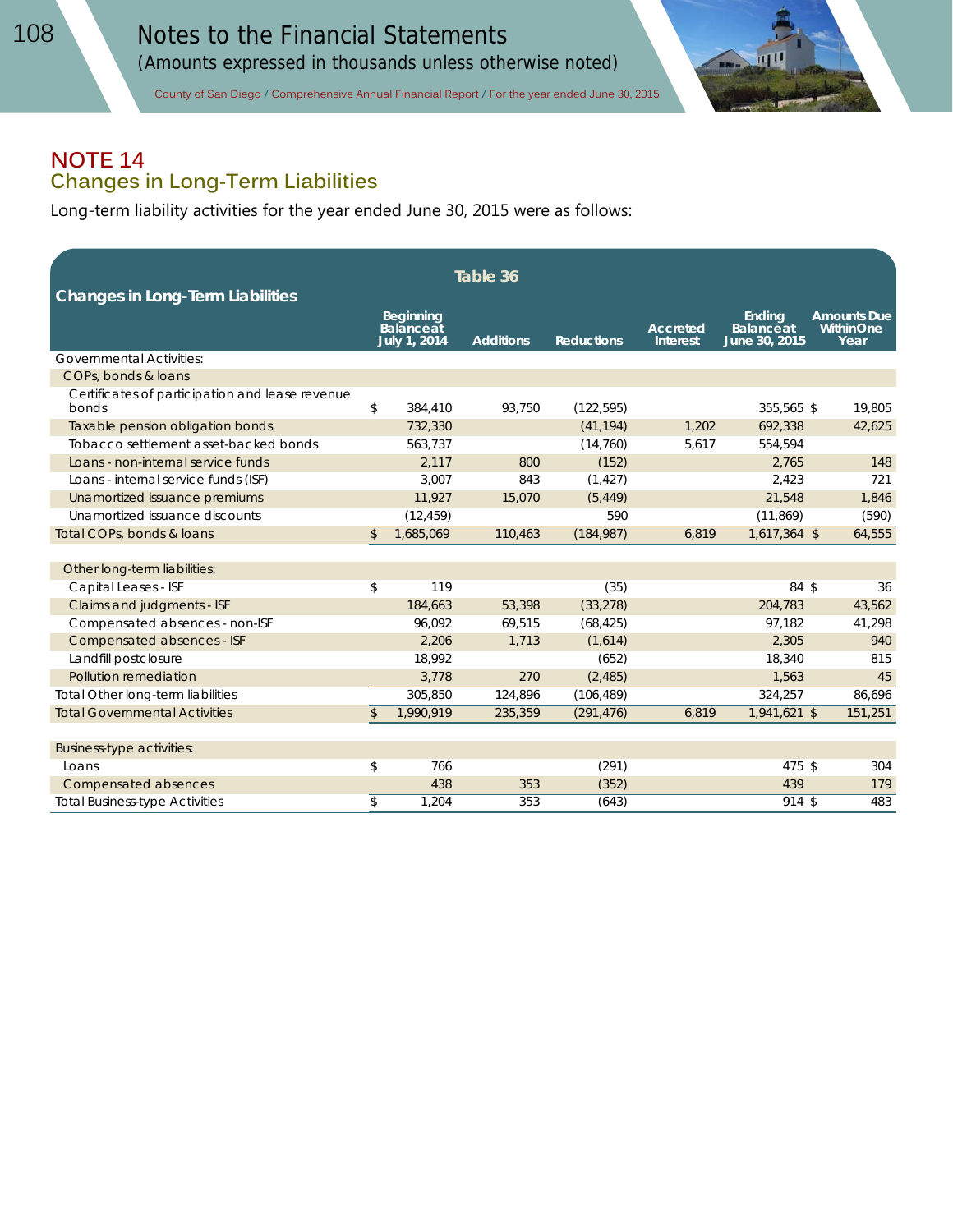

County of San Diego **/** Comprehensive Annual Financial Report **/** For the year ended June 30, 2015

# **NOTE 15 Funds Used to Liquidate Liabilities**

The following funds presented in **Table 37** below have typically been used to liquidate other long-term obligations in prior years:

| Table 37                 |                                                                                                                                                                                                                                                                                     |  |  |  |  |  |  |
|--------------------------|-------------------------------------------------------------------------------------------------------------------------------------------------------------------------------------------------------------------------------------------------------------------------------------|--|--|--|--|--|--|
|                          | <b>Liquidated Liabilities</b>                                                                                                                                                                                                                                                       |  |  |  |  |  |  |
| Liability                | Fund(s) Used to Liquidate in Prior Years                                                                                                                                                                                                                                            |  |  |  |  |  |  |
| Claims &<br>Judgments    | Internal Service Funds - Employee Benefits Fund<br>and Public Liability Insurance Fund                                                                                                                                                                                              |  |  |  |  |  |  |
| Compensated<br>Absences  | General Fund; Special Revenue Funds - Road, Air<br>Pollution, County Library, Inactive Wastesites and<br>Other Special Revenue Funds; Internal Service<br><b>Funds - Facilities Management, Fleet Services and</b><br>Purchasing; and, Enterprise Funds - Airport and<br>Sanitation |  |  |  |  |  |  |
| Landfill<br>Postclosure  | Special Revenue Funds - Inactive Wastesites                                                                                                                                                                                                                                         |  |  |  |  |  |  |
| Pollution<br>Remediation | General Fund, Special Revenue Funds - Inactive<br>Wastesites, Road Fund                                                                                                                                                                                                             |  |  |  |  |  |  |

# **NOTE 16 Conduit Debt Obligations**

From time to time, the County has issued tax-exempt conduit debt under the authority of Chapter 7 of Part 5 of Division 3 of the Health and Safety Code of the State of California on behalf of qualified borrowers to provide financial assistance for projects deemed to be of public interest.

Conduit debt consisted of the following: a) seven certificates of participation (COPs) for the acquisition, construction, capital improvement and equipping of various facilities and b) one mortgage revenue bond for the construction and permanent financing of a multi-family residential rental project located in the County to be partially occupied by persons of low or moderate incomes. Conduit debt is secured by the property that is financed and is payable from the respective COPs' base rentals and underlying payments on mortgage loans. Upon repayment of the debt, ownership of the acquired facilities transfers to the private-sector entity served by the debt issuance.

The County is not obligated in any manner for repayment of this debt. Accordingly, the debt is not reported as liabilities in the accompanying financial statements.

As of June 30, 2015, the aggregate conduit debt principal amount outstanding was \$124.972 million.

# **NOTE 17 Landfill Site Postclosure Care Costs**

State laws and regulations require the placement of final covers on all landfill sites that stopped accepting solid waste after October 9, 1991 and the performance of certain maintenance and monitoring functions at these sites for a minimum of 30 years after closure. Closure and postclosure care costs are paid near or after the date a landfill stops accepting waste. The San Marcos Landfill is the sole waste disposal site owned by the County that is subject to these regulations. It was operational and accepted solid waste from 1979 until March 11, 1997. Formal closure of this landfill spanned from July 2004 through March 2007. Post closure maintenance began in April 2007.

The projected landfill postclosure care liability at June 30, 2015 for the San Marcos Landfill was \$18.340 million. This estimated amount is based on what it would cost to perform all postclosure care in calendar year 2015 dollars and is subject to change as a result of such factors including but not limited to: inflation; deflation; advancements in technology; and amendments to laws and regulations.

In addition to the above, state regulations require that landfill closure and postclosure maintenance costs be fully funded at the time of closure, unless a landfill owner/operator can demonstrate financial responsibility towards these activities by using other approved financial assurance alternatives. A pledge of revenue is one of various alternatives allowed to fund estimated postclosure costs. Under this alternative, the Board of Supervisors, on February 3, 1998, approved Minute Order No. 5 "Postclosure Maintenance Funding for the San Marcos Landfill", wherein the County entered into a pledge of revenue agreement with the California Integrated Waste Management Board (CIWMB). Pursuant to Resolution No. 98-24, adopted under Minute Order No. 5, the Board directed that the amount of pledged revenue shall be equal to \$790 thousand per year for the 30 year period of postclosure maintenance commencing upon completion of the final closure of the San Marcos Landfill. The pledged amount is a promise of existing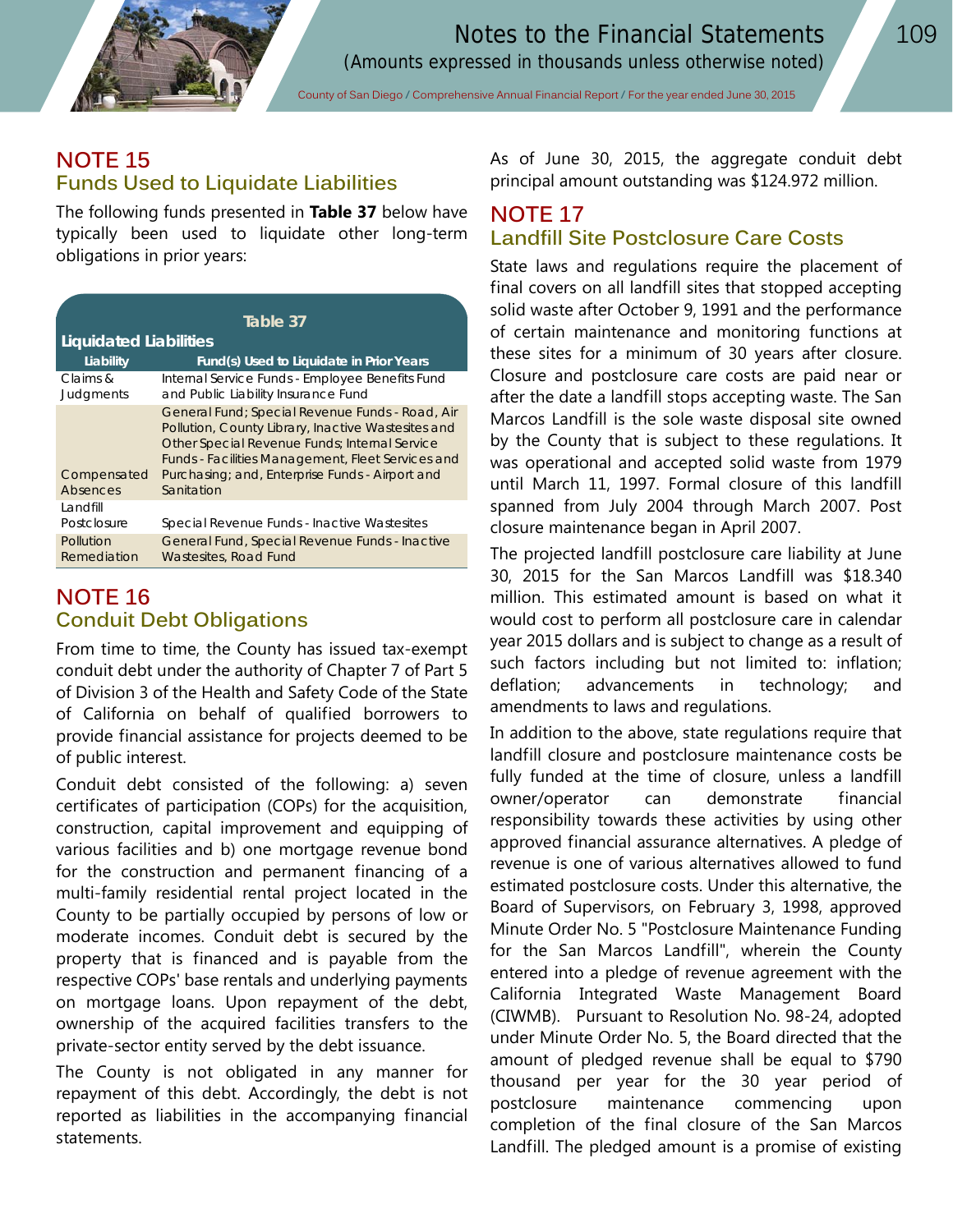funds rather than future revenues and may increase or decrease to match any adjustment to identified cost estimates that are mutually agreed to by the County and the CIWMB.

Regulations governing solid waste management are promulgated by government agencies on the federal and state levels. These regulations address the design, construction, operation, maintenance, closure and postclosure maintenance of various types of facilities; acceptable and prohibited waste types; and inspection, permitting, environmental monitoring and solid waste recycling requirements. Regulations at both the state and federal levels could impose retroactive liability, particularly with respect to cleanup activities relating to any landfill site ever operated by the County, whether or not owned by the County. Thus, the County has potential liability with respect to every landfill ever owned, operated, contracted to be operated, or into which the County disposed waste. Compliance with these regulations may be costly, and, as more stringent standards are developed to protect the environment, these costs could increase.

## **NOTE 18 Pollution Remediation**

Governmental Accounting Standards Board Statement No. 49, *Accounting and Financial Reporting for Pollution Remediation Obligations*, establishes accounting and reporting guidelines for the recognition and measurement of pollution remediation obligations (liabilities).

The County is involved in several remediation actions to clean up pollution sites within its boundaries. These matters generally coincide with the County's ownership of land, buildings and infrastructure assets. In some cases, regulatory agencies (e.g., California Regional Water Quality Control Board) notified the County of the need for remedial action. In addition, the County conducts its own environmental monitoring and this activity identifies pollution sites and matters requiring further investigation and possible remediation. Once the County is aware of these conditions, it commences monitoring, assessment, testing, and/or cleanup activities, and recognizes pollution remediation obligations when estimates can reasonably be determined.

The types of pollution that have been identified include leaking underground storage tanks, water, groundwater and soil contamination, and excessive levels of other contaminants. Remediation efforts include developing remediation and feasibility studies, source identification studies, site testing, sampling and analysis, ground water cleanup, removal of storage tanks and other hazardous materials.

As of June 30, 2015, the County's estimated pollution remediation obligations totaled \$1.563 million. These obligations were all associated with the County's government-wide governmental activities. The estimated liabilities were determined by project managers and/or consultants, based on historical cost information for projects of the same type, size and complexity and measured at their current value or current quotes from outside service providers. In subsequent periods, the County will adjust estimated obligations when new information indicates that such changes are required, including technology and changes in applicable laws or regulations. The County owns a 70-acre parcel that currently consists of vacant, mowed land, a temporary asphalt parking lot, and a small plant preserve. Organochlorine pesticide chlordane, metals, hydrocarbons, and toluene were detected at various concentrations in the soil samples collected. Engineering design of redevelopment and infrastructure of the site is in progress, and therefore, the range of the pollution remediation obligation is not reasonably estimable. Upon finalization of the construction plans, a soil and sediment management plan will be implemented to manage above ground debris; and the following: hydrocarbon and toluene impacted sediment; metals within stained soil; and, abandonment or protection of the onsite irrigation and groundwater monitoring wells. At this time, the County has determined there are no estimated recoveries reducing the obligations.

# **NOTE 19 Fund Balance Policy - General Fund**

In 2013 the Board of Supervisors adopted the updated Policy B-71 "Fund Balance and Reserves" to establish guidelines regarding the maintenance of General Fund fund balance levels that will help to protect the fiscal health and stability of the County. This policy includes: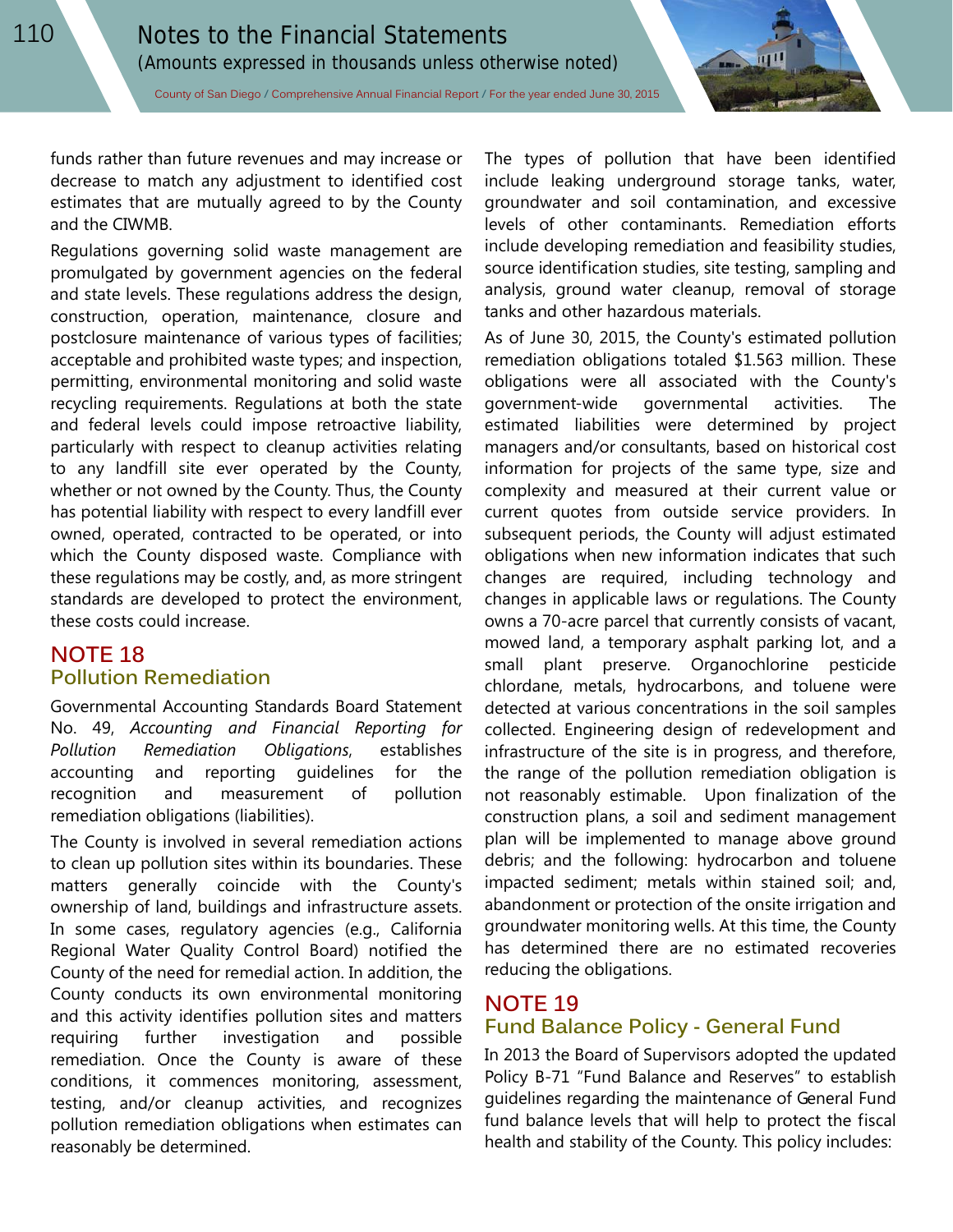

*Fund Balance Committed To Unforeseen Catastrophic Events:* The amount of fund balance committed to unforeseen catastrophic events shall be targeted at the equivalent of 5% of the total amount of budgeted general purpose revenue. The establishment of this fund balance commitment is governed by Government Code Section 29085-29086, which allows the amount to be increased or decreased at the time the budget is adopted, but once the budget is adopted, it may only be used for legally declared emergencies as defined in Government Code Section 29127. The Board may waive the requirement to maintain the fund balance at the targeted level specified if it finds that it is in the best interest of the residents of the County to so do. This commitment is reported on the General Fund's Balance Sheet.

*General Fund Minimum Fund Balance:* In order to be prepared for broader levels of economic uncertainty, the minimum level of Unassigned fund balance in the General Fund shall be targeted at the equivalent of 10% of the total amount of budgeted general purpose revenue. The Board may waive the requirement to maintain the fund balance at the targeted level specified if it finds that it is in the best interest of the residents of the County to so do. To the extent that fund balance is available in excess of that amount, the Chief Administrative Officer (CAO) may recommend the appropriation or commitment of the available balance for one time purposes. The recommendations may appear in the CAO Recommended Operational Plan or as an agenda item for a regularly scheduled meeting of the Board. In fiscal year 2010 the County Board of Supervisors took action to set aside \$100 million of the General Fund's fund balance for future economic uncertainty. This amount is included in the Unassigned fund balance classification on the General Fund's Balance Sheet.

*Other Commitments and Assignments of Fund Balance:* From time to time fund balance may be committed by the Board and/or assigned by the Chief Administrative Officer for specific purposes.

*Restoration of Fund Balances:* In the event that the fund balance Committed to Unforeseen Catastrophic Events or the General Fund Minimum Unassigned fund balance falls below targeted levels, the CAO will present a plan to the Board of Supervisors for restoration of those targeted levels.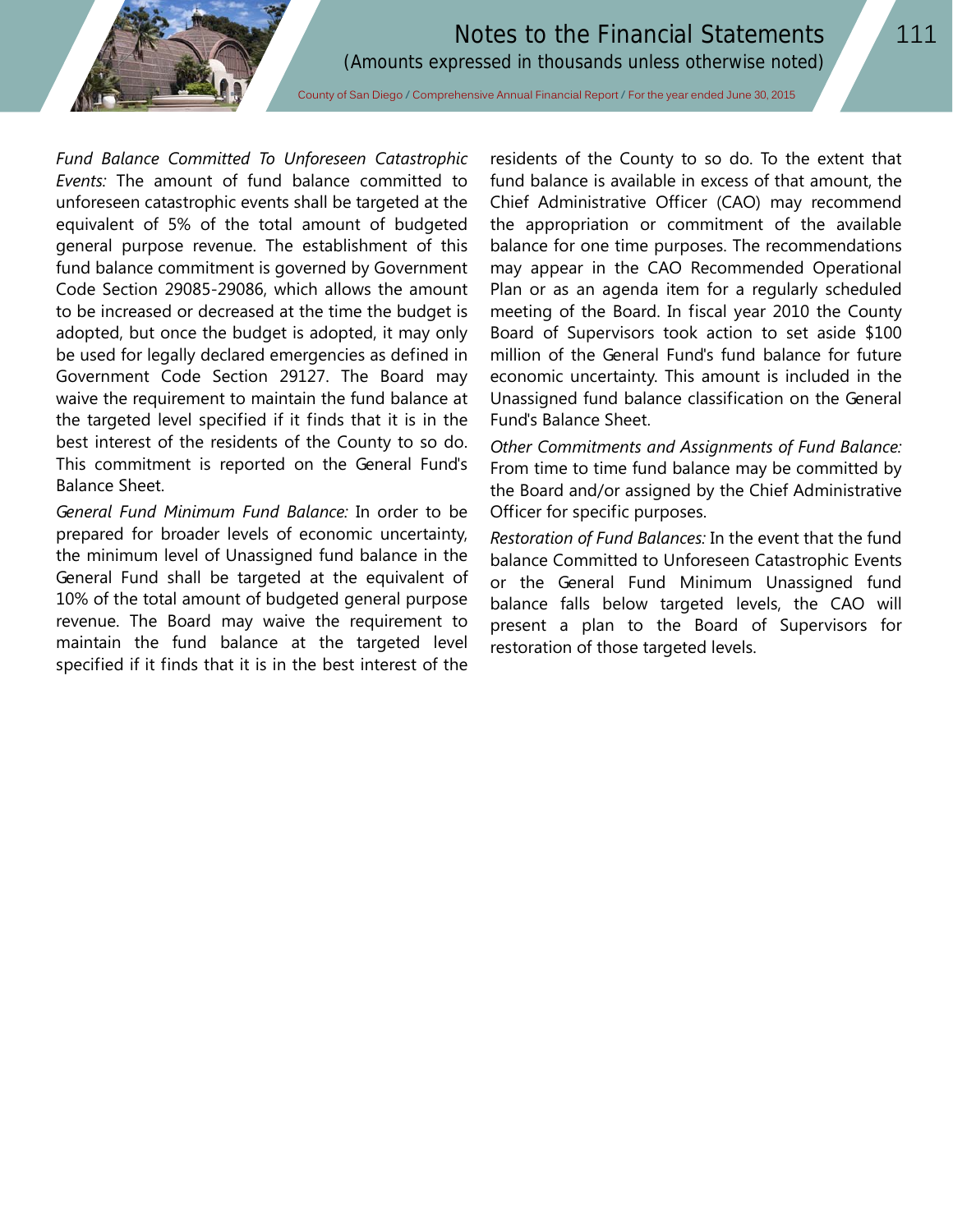# **NOTE 20 Fund Balances Restricted for Laws or Regulations of Other Governments: Fund Purpose**

At June 30, 2015, the fund balances restricted for laws or regulations of other governments: fund purpose are presented in **Table 38** as follows:

|                                                                                     | Table 38                                                                                                                                                                                                                                                                                                              |              |
|-------------------------------------------------------------------------------------|-----------------------------------------------------------------------------------------------------------------------------------------------------------------------------------------------------------------------------------------------------------------------------------------------------------------------|--------------|
| Fund Balances Restricted for Laws or Regulations of Other Governments: Fund Purpose |                                                                                                                                                                                                                                                                                                                       |              |
| At June 30, 2015                                                                    |                                                                                                                                                                                                                                                                                                                       |              |
| Fund Type:                                                                          | Purpose                                                                                                                                                                                                                                                                                                               | Amount       |
| <b>Nonmajor Funds</b>                                                               |                                                                                                                                                                                                                                                                                                                       |              |
| <b>Special Revenue Funds</b>                                                        |                                                                                                                                                                                                                                                                                                                       |              |
| Air Pollution Fund                                                                  | Air pollution activities                                                                                                                                                                                                                                                                                              | \$<br>20,397 |
| Asset Forfeiture Program Fund                                                       | Law enforcement                                                                                                                                                                                                                                                                                                       | 9,489        |
| County Library Fund                                                                 | Library services                                                                                                                                                                                                                                                                                                      | 12,130       |
|                                                                                     | Road, park lighting maintenance, fire protection and                                                                                                                                                                                                                                                                  |              |
| <b>County Service District Funds</b>                                                | ambulance services                                                                                                                                                                                                                                                                                                    | 21,997       |
| <b>Edgemoor Development Fund</b>                                                    | Edgemoor development                                                                                                                                                                                                                                                                                                  | 4,880        |
| In Home Supportive Services Public Authority Fund                                   | In home supportive services                                                                                                                                                                                                                                                                                           | 84           |
| Inmate Welfare Fund                                                                 | Benefit, education, and welfare of jail inmates                                                                                                                                                                                                                                                                       | 14,759       |
| Lighting Maintenance District Fund                                                  | Street and road lighting maintenance                                                                                                                                                                                                                                                                                  | 662          |
| Other Special Revenue Funds                                                         | Retracement or remonument surveys, improvements for grazing<br>lands, wildlife propagation and aviation purposes capital<br>improvements and repairs, contracts administration, data<br>collection, analysis and reporting, and responding to complaints<br>regarding trash and trash haulers in unincorporated areas | 654          |
|                                                                                     | Developing new or rehabilitating existing neighborhood or                                                                                                                                                                                                                                                             |              |
| <b>Park Land Dedication Fund</b>                                                    | community park or recreational facilities                                                                                                                                                                                                                                                                             | 13,706       |
| Total Nonmajor Funds (Special Revenue Funds)                                        |                                                                                                                                                                                                                                                                                                                       | \$<br>98,758 |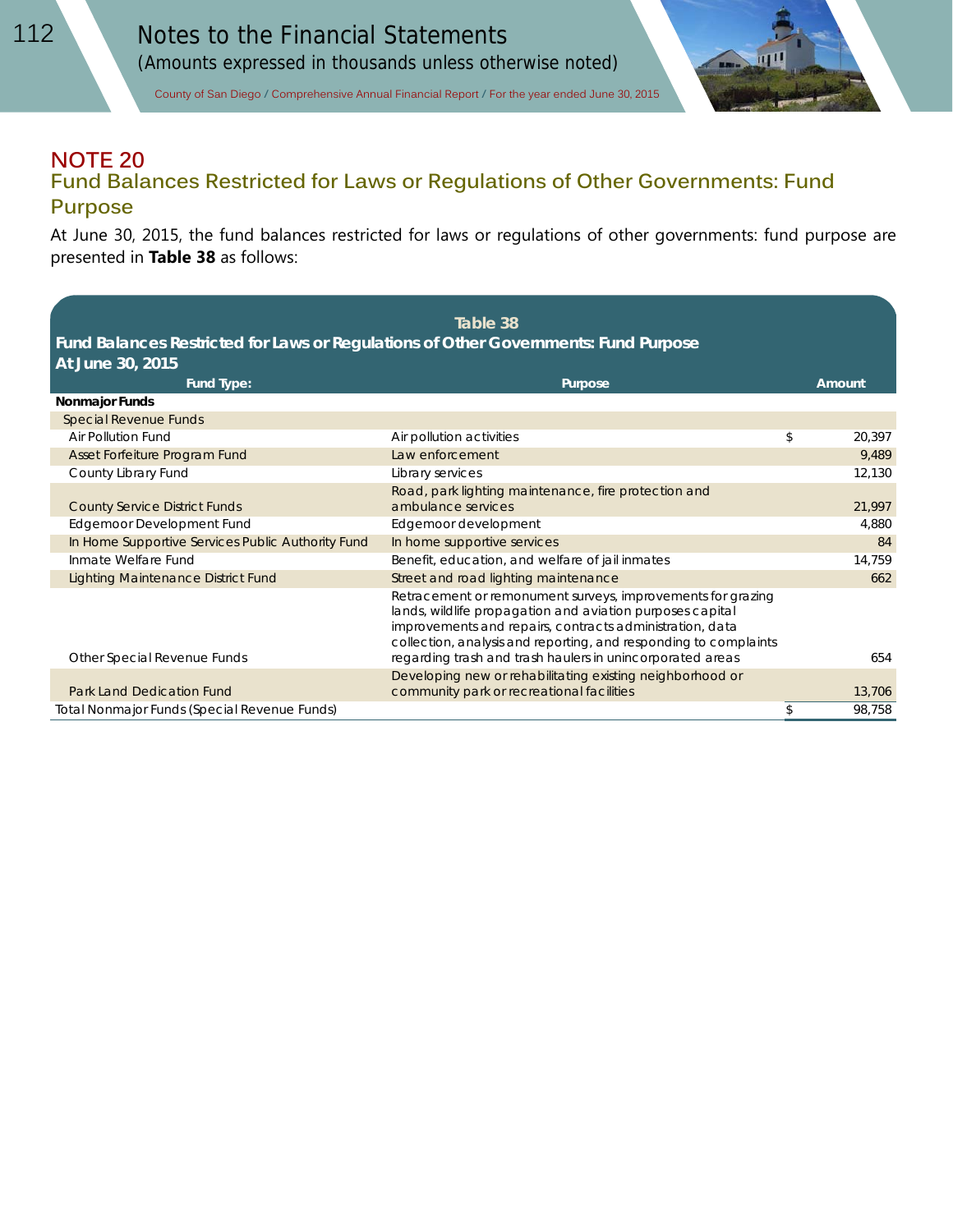

# **NOTE 21 Fund Balances Restricted for Laws or Regulations of Other Governments: Other Purposes**

At June 30, 2015, the fund balances restricted for laws or regulations of other governments: other purposes are presented in **Table 39** as follows:

| Table 39                                                                                                       |                 |        |
|----------------------------------------------------------------------------------------------------------------|-----------------|--------|
|                                                                                                                |                 |        |
| Fund Balances Restricted for Laws or Regulations of Other Governments: Other Purposes                          |                 |        |
| At June 30, 2015                                                                                               |                 |        |
| Major Fund                                                                                                     |                 |        |
| <b>General Fund</b>                                                                                            |                 |        |
| Vector control                                                                                                 | \$              | 14,064 |
| Teeter tax loss                                                                                                |                 | 8,287  |
| Fingerprinting equipment purchase and operation                                                                |                 | 8,142  |
| Sheriff automated warrant system                                                                               |                 | 5,005  |
| Emergency medical services, various construction costs                                                         |                 | 4,507  |
| Real estate fraud prosecution                                                                                  |                 | 4,215  |
| Public Defender defense of indigent cases                                                                      |                 | 3,904  |
| Parks and Recreation land acquisition, improvements, stewardship and other activities                          |                 | 3,176  |
| Parole revocation hearings                                                                                     |                 | 2,917  |
| Domestic violence and child abuse prevention                                                                   |                 | 2,772  |
| Sheriff law enforcement                                                                                        |                 | 2,287  |
| Mental health                                                                                                  |                 | 2,277  |
| Sheriff vehicle maintenance and replacement                                                                    |                 | 1,949  |
| Projects, programs and services that benefit Crest - Dehesa - Harbison Canyon - Granite Hills sub-region       |                 | 1,210  |
| Probation community transition unit activities                                                                 |                 | 1,057  |
| <b>Probation Department activities</b>                                                                         |                 | 852    |
| Equipment replacement/system enhancement Caller ID Remote Access Network                                       |                 | 695    |
| Acquisition, rehabilitation, construction and financing of courtrooms, courtroom buildings or court facilities |                 | 557    |
| Administration, operation and conservation of trails, paths or other facilities for off-highway motor vehicles |                 | 551    |
| Improvement, maintenance and operation of the Waterfront Park                                                  |                 | 303    |
| Fire safety projects                                                                                           |                 | 255    |
| Social services child safety education                                                                         |                 | 96     |
| <b>Total General Fund</b>                                                                                      | \$              | 69,078 |
|                                                                                                                |                 |        |
| Nonmajor Funds                                                                                                 |                 |        |
| <b>Special Revenue Funds</b>                                                                                   |                 |        |
| Flood Control District Fund                                                                                    |                 |        |
| Flood control future drainage improvements                                                                     | $\mathfrak{D}$  | 19,742 |
| Housing Authority - Other Fund                                                                                 |                 |        |
| Disaster related administration                                                                                |                 | 44     |
| Housing repairs and improvements                                                                               |                 | 36     |
| <b>Total Nonmajor Special Revenue Funds</b>                                                                    | \$              | 19,822 |
| <b>Total Nonmajor Funds</b>                                                                                    | $\overline{\$}$ | 19,822 |
| Total Fund Balances Restricted for Laws or Regulations of Other Governments: Other Purposes                    | $\mathsf{\$}$   | 88,900 |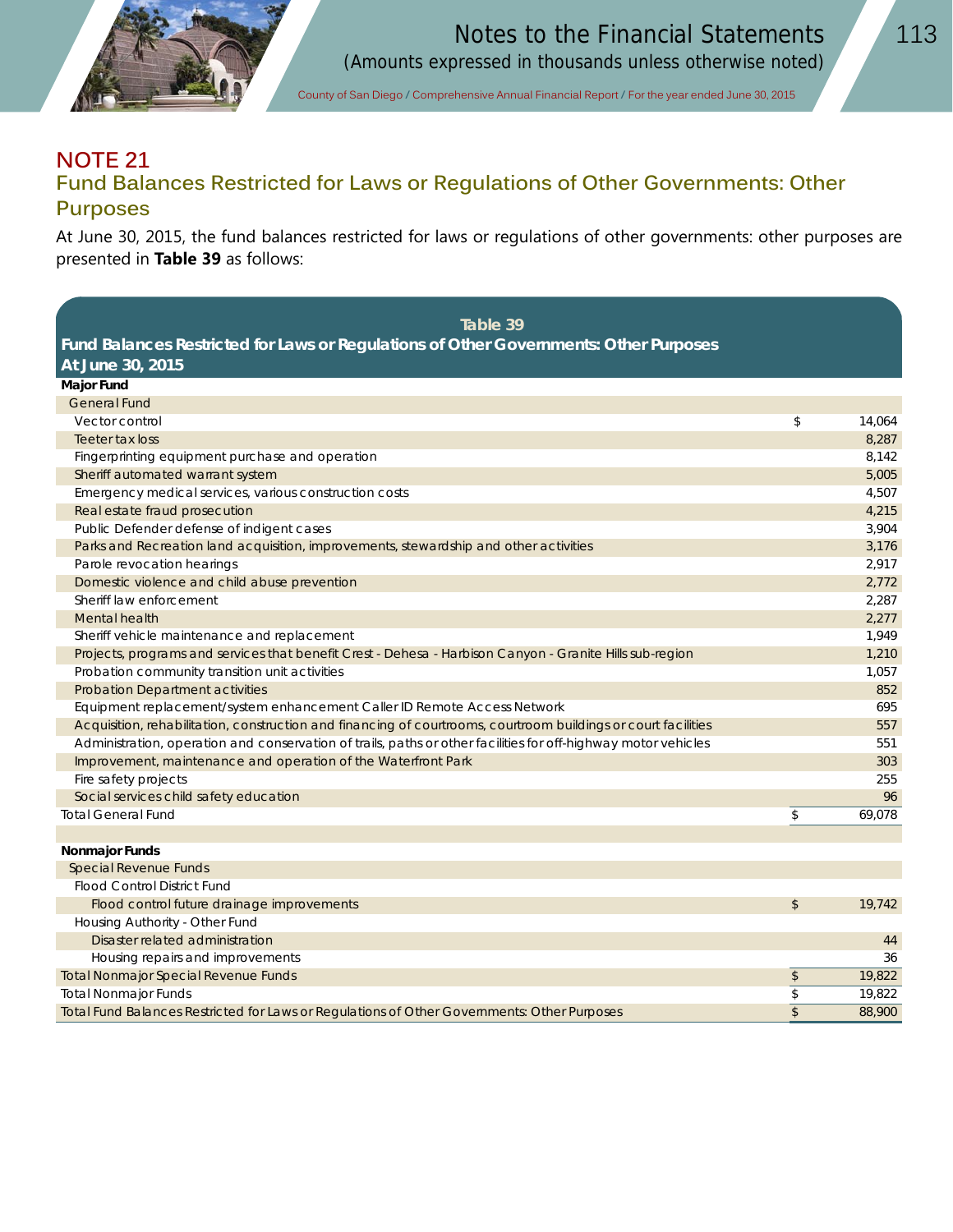County of San Diego **/** Comprehensive Annual Financial Report **/** For the year ended June 30, 2015

# **NOTE 22 Fund Balances Committed to Other Purposes**

At June 30, 2015, the fund balances committed to other purposes are presented in **Table 40** as follows:

#### **Table 40**

**Fund Balances Committed To Other Purposes At June 30, 2015**

| Major Fund                                                                     |              |
|--------------------------------------------------------------------------------|--------------|
| <b>General Fund</b>                                                            |              |
| Regional communication system infrastructure<br>enhancements                   | \$<br>16.810 |
| Replacement and upgrade of Public Safety<br><b>Communication System</b>        | 16,300       |
| Health based programs reducing adult/youth<br>smoking                          | 8,192        |
| Sheriff's Department future capital expenditures                               | 4,399        |
| Department of Environmental Health services                                    | 2.644        |
| San Diego Fire Authority equipment replacement                                 | 2,233        |
| Future replacement of Health and Human<br>Services Agency public health clinic | 1,575        |
| Parks and Recreation land acquisition                                          | 1,121        |
| Department of Planning and Development<br>Services activities                  | 1,053        |
| <b>Registrar of Voters services</b>                                            | 1,000        |
| Sheriff's Department helicopter replacement                                    | 667          |
| Management of conduit financing programs                                       | 554          |
| Registrar of Voters equipment acquisition                                      | 445          |
| Assessor/Recorder/County Clerk services                                        | 111          |
| South County Shelter capital improvements                                      | 50           |
| Capital projects or major maintenance projects                                 | 30           |
| Parks and Recreation turf replacement<br>Sweetwater Valley                     | 14           |
| Capital Improvement                                                            | 12           |
| Senior Volunteer Patrols Program in the<br>unincorporated communities          | 9            |
| Clerk of the Board services                                                    | 5            |
|                                                                                |              |
| <b>Total General Fund</b>                                                      | \$<br>57.224 |

# **NOTE 23 Fund Balances Assigned to Other Purposes**

At June 30, 2015, the fund balances assigned to other purposes are presented in **Table 41** as follows:

## **Table 41 Fund Balances Assigned to Other Purposes At June 30, 2015 Major Fund** General Fund

| Operations, maintenance and debt service for<br>Cedar Kettner and Waterfront Park | \$<br>17,122 |
|-----------------------------------------------------------------------------------|--------------|
| Health, mental health and social services                                         | 14,769       |
| Law enforcement, detention, legal and other<br>protection services                | 14,081       |
| Planning, land use, agriculture, watershed and<br>other public services           | 6,642        |
| Park and recreation services                                                      | 4,111        |
| Fire protection                                                                   | 2,919        |
| Assessor/Recorder/County Clerk services                                           | 1.336        |
| Treasurer-Tax Collector services                                                  | 810          |
| Maintenance                                                                       | 752          |
| <b>Animal Services</b>                                                            | 728          |
| Registrar of Voters services                                                      | 44           |
| <b>Total General Fund</b>                                                         | 63,314       |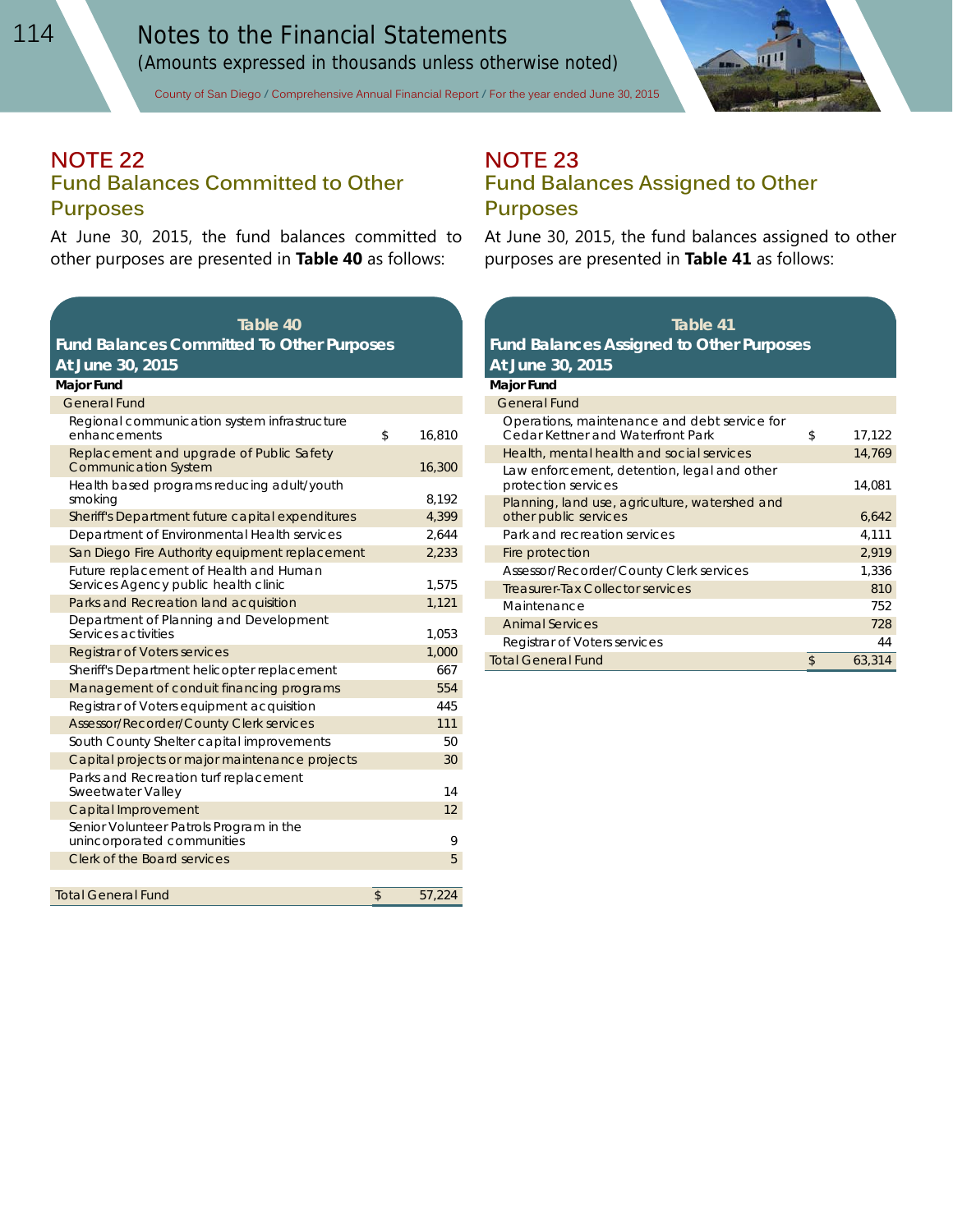

# **NOTE 24 Net Position Restricted for Laws or Regulations of Other Governments: Other Purposes**

At June 30, 2015, the net position restricted for laws or regulations of other governments: other purposes is presented in **Table 42** as follows:

| Table 42                                                                                                               |               |         |
|------------------------------------------------------------------------------------------------------------------------|---------------|---------|
| Net Position Restricted for Laws or Regulations of Other Governments: Other Purposes                                   |               |         |
| At June 30, 2015                                                                                                       |               |         |
| Benefit, education, and welfare of jail inmates                                                                        |               | 14,759  |
| Developing new or rehabilitating existing neighborhood or community park or recreational facilities                    |               | 13,706  |
| Library services                                                                                                       |               | 12,130  |
| Law enforcement                                                                                                        |               | 9,489   |
| Fingerprinting equipment purchase and operation                                                                        |               | 8,142   |
| Sheriff automated warrant system                                                                                       |               | 5,005   |
| Edgemoor development                                                                                                   |               | 4,880   |
| Emergency medical services, various construction costs                                                                 |               | 4,507   |
| Real estate fraud prosecution                                                                                          |               | 4,215   |
| Public Defender defense of indigent cases                                                                              |               | 3,904   |
| Parks and Recreation land acquisition, improvements, stewardship and other activities                                  |               | 3,176   |
| Parole revocation hearings                                                                                             |               | 2,917   |
| Domestic violence and child abuse prevention                                                                           |               | 2,772   |
| Sheriff law enforcement                                                                                                |               | 2,287   |
| Sheriff vehicle maintenance and replacement                                                                            |               | 1,949   |
| Projects, programs and services that benefit Crest - Dehesa - Harbison Canyon - Granite Hills sub-region               |               | 1,210   |
| Probation community transition unit activities                                                                         |               | 1,057   |
| <b>Probation Department activities</b>                                                                                 |               | 852     |
| Equipment replacement/system enhancement Caller ID Remote Access Network                                               |               | 695     |
| Street and road lighting maintenance                                                                                   |               | 662     |
| Retracement or remonument surveys, improvements for grazing lands, wildlife propagation and aviation purposes          |               |         |
| capital improvements and repairs, contracts administration, data collection, analysis and reporting, and responding to |               |         |
| complaints regarding trash and trash haulers in unincorporated areas                                                   |               | 654     |
| Acquisition, rehabilitation, construction and financing of courtrooms, courtroom buildings or court facilities         |               | 557     |
| Administration, operation and conservation of trails, paths or other facilities for off-highway motor vehicles         |               | 551     |
| Improvement, maintenance and operation of the Waterfront Park                                                          |               | 303     |
| Fire safety projects and equipment                                                                                     |               | 255     |
| Social services child safety education                                                                                 |               | 96      |
| In home supportive services                                                                                            |               | 84      |
| Disaster related administration                                                                                        |               | 44      |
| Housing repairs and improvements                                                                                       |               | 36      |
| Total Net Position Restricted for Laws or Regulations of Other Governments: Other Purposes                             | $\mathsf{\$}$ | 100,894 |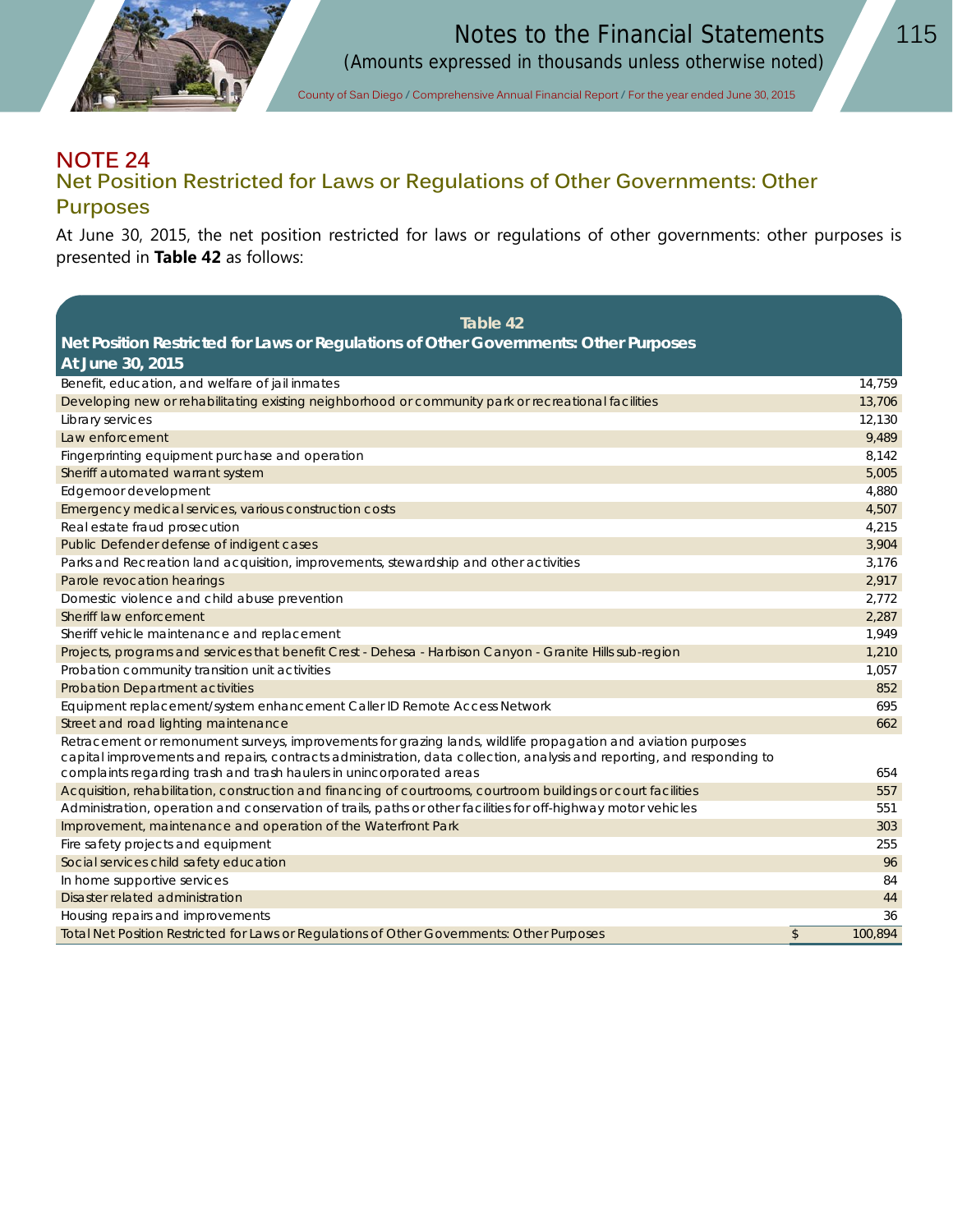County of San Diego **/** Comprehensive Annual Financial Report **/** For the year ended June 30, 2015

# **NOTE 25 Risk Management**

The County operates a Risk Management Program, whereby it is self-insured for general liability (California Government Code Section 990), malpractice (California Government Code Section 990.9), automobile liability (California Vehicle Code Section 16020(b)(4)) and primary workers' compensation (California Code of Regulations, Title 8, Section 15203.4). The County purchases insurance coverage for all risk property losses, cyber liability, excess workers' compensation, government crime insurance, including employee dishonesty and faithful performance, aviation commercial general liability, and aircraft hull and liability insurance. Settlements in the areas covered have not exceeded insurance coverage for each of the past three fiscal years.

The County's Employee Benefits and Public Liability Insurance Internal Service Funds (ISF) are used to report all of its uninsured risk management activities. Risk management liabilities are reported when it is probable that a loss has occurred and the amount of that loss can be reasonably estimated. Actuarial evaluations were obtained which determine estimates of known and projected public liability and workers compensation claim liabilities. These evaluations include estimates for claims incurred but not reported; allocated and unallocated loss adjustment expenses; and amounts for incremental claim adjustment expenses related to specific claims and other claim adjustment expenses regardless of whether allocated to specific claims.

At June 30, 2015, these liabilities discounted for anticipated investment return (public liability of 1% and workers' compensation of 2.5%), totaled \$204.8 million, including \$37.9 million in public liability and \$166.9 million in workers' compensation. Changes in the balances of claim liabilities for fiscal years 2015 and 2014 are shown in **Table 43**.

| Table 43<br>Risk Management - Changes in Claim Liabilities |                      |            |          |  |  |  |
|------------------------------------------------------------|----------------------|------------|----------|--|--|--|
|                                                            |                      | 2015       | 2014     |  |  |  |
| <b>Employee Benefits Fund</b>                              |                      |            |          |  |  |  |
| Unpaid claims, July 1                                      | \$                   | 153,811 \$ | 132,504  |  |  |  |
| Incurred claims                                            |                      | 36,487     | 45,207   |  |  |  |
| Claim payments                                             |                      | (23, 422)  | (23,900) |  |  |  |
| Unpaid claims, June 30                                     | \$                   | 166,876 \$ | 153,811  |  |  |  |
|                                                            |                      |            |          |  |  |  |
| Public Liability Insurance Fund                            |                      |            |          |  |  |  |
| Unpaid claims, July 1                                      | \$                   | 30,852 \$  | 24.048   |  |  |  |
| Incurred claims                                            |                      | 16,911     | 11,247   |  |  |  |
| Claim payments                                             |                      | (9,856)    | (4, 443) |  |  |  |
| Unpaid claims, June 30                                     | $\ddot{\mathcal{L}}$ | 37,907 \$  | 30.852   |  |  |  |

# **NOTE 26 Contingencies**

#### **Litigation**

As of June 30, 2015, the County has no potential liability that could result if unfavorable final decisions are rendered in numerous lawsuits to which the County is a named defendant.

#### **Housing Authority - Low and Moderate Income Housing Asset Fund**

Pursuant to Health and Safety Code (HSC) 34176 (b), the City of Santee elected to transfer the housing functions of the Successor Agency to the Community Development Commission of the City of Santee (Santee Successor Agency), to the County of San Diego Housing Authority (Housing Authority). Documents identifying the assets elected to be transferred were received by the Housing Authority on March 21, 2014. On May 21, 2014, the Board of Commissioners of the Housing Authority authorized acceptance of the Santee Successor Agency assets contingent on: 1. Santee Successor Agency providing the case files for each of the listed assets; and 2. Santee Successor Agency remitting the housing administrative allowance as required by law. To date, Santee Successor Agency has complied with item number 1 and has been remitting the housing administrative allowance due to date. However, full acceptance will not occur until the full amount as required by law is satisfied.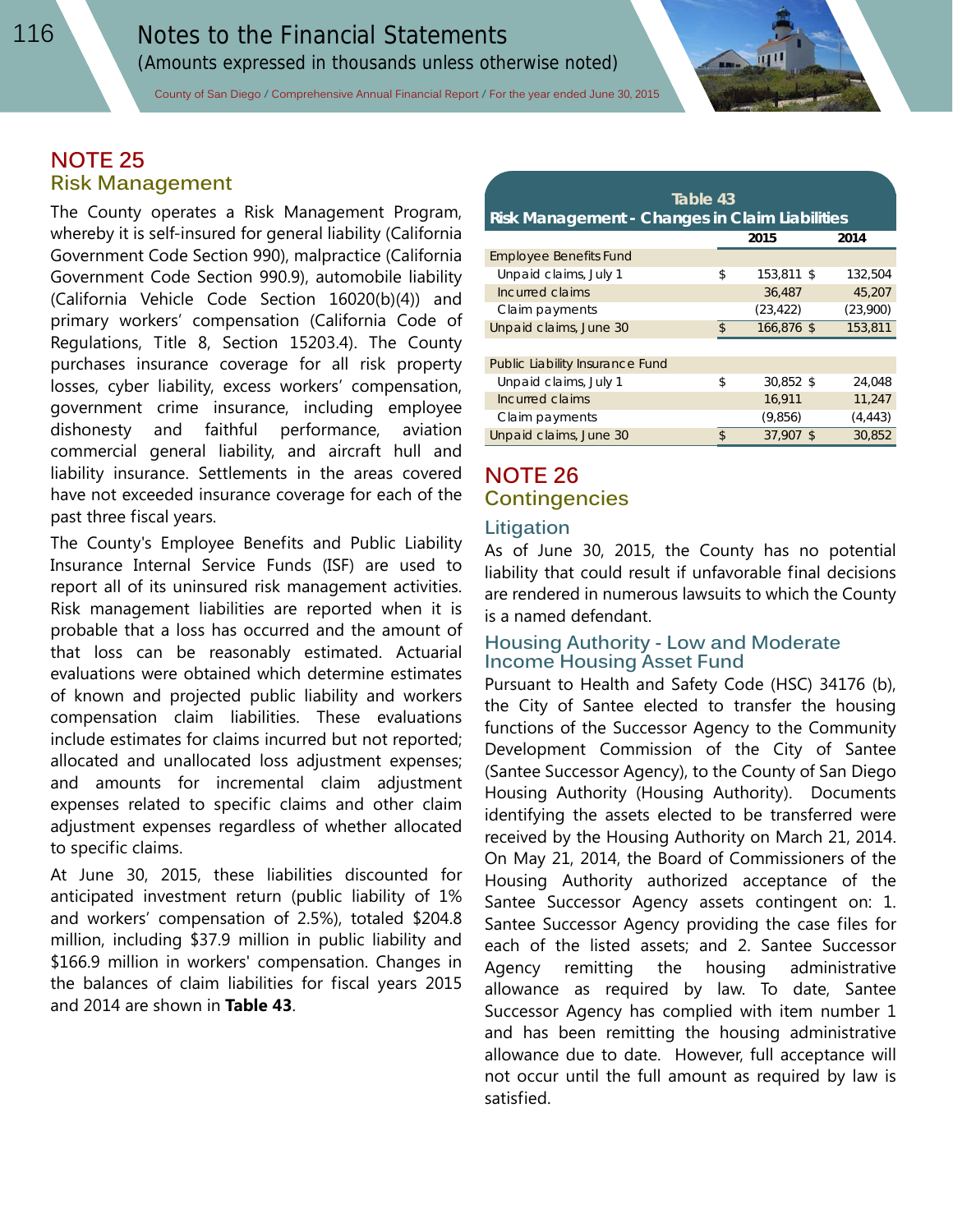County of San Diego **/** Comprehensive Annual Financial Report **/** For the year ended June 30, 2015

#### **Unrecorded Leave Benefits**

County employees have unrecorded accumulated benefits of approximately \$190.10 million in sick leave, holiday and compensatory time. With the exception of sick leave for eligible employees, these benefits are not payable to employees upon termination and are normally liquidated at year end or as employees elect to use their benefits per Civil Service rules and regulations. Accumulated vacation, sick leave, and compensatory time-off for which employees are eligible for payment upon separation have been recorded as liabilities in the appropriate proprietary funds and the statement of net position.

#### **Federal and State Programs**

Amounts received or receivable from grantor agencies are subject to audit and adjustment by grantor agencies, principally the federal government. Any disallowed claims, including amounts already collected, may constitute a liability of the applicable funds. The amount, if any, of expenditures that may be disallowed by the grantor cannot be determined at this time, although the County expects such amounts, if any, to be immaterial.

## **NOTE 27 Joint Ventures**

The San Diego Geographic Information Source (SanGIS) was created in July 1997 as a joint powers agreement between the City of San Diego and the County of San Diego. SanGIS objectives are to create and maintain a geographic information system; marketing and licensing compiled digital geographic data and software; providing technical services; and publishing geographic and land related information for the City and the County, other public agencies, and the private sector. It is governed by a Board of Directors consisting of one voting member from the City of San Diego and one from the County of San Diego. SanGIS relies mostly on an annual budget of \$1.2 million shared equally by the City and the County to supplement its operating revenues. In its latest report, SanGIS reported a decrease in net position of \$87.8 thousand and ending net position of \$245 thousand for the fiscal year ended June 30, 2014. The financial report may be obtained by writing to SanGIS at 5510 Overland Ave., Suite 230, San Diego CA 92123 or by calling (858) 874-7000 or by E-mail at webmaster@sangis.org.

The County is a participant with eighteen incorporated cities to operate the Unified San Diego County Emergency Services Organization for the purpose of providing regional planning and mutual assistance in the event of an emergency in the region including accidents involving hazardous waste. The organization is governed by the Unified Disaster Council (UDC) with the San Diego County Board of Supervisors, who serves as Chair of the Council, and a representative from each of the 18 incorporated cities. The County of San Diego Office of Emergency Services (OES) serves as staff to the UDC. OES is a liaison between the incorporated cities, the California Governor's Office of Emergency Services, the Federal Emergency Management Agency, as well as non-governmental agencies such as the American Red Cross. A contractual agreement requires that the cities and the County provide the total required funding each year; one half from the cities and the other half from the County. In its latest report, the organization reported a decrease in net position of \$187 thousand and ending net position of \$211 thousand for the fiscal year ended June 30, 2014. Separate financial statements may be obtained from the Office of Emergency Services, 5580 Overland Ave., Suite 100, San Diego CA 92123 or by calling (858) 565-3490 or by E-mail at oes@sdcounty.ca.gov.

The City of San Diego and the County of San Diego jointly formed a Consortium under the Workforce Investment Act of 1998 to provide regional employment and training services. The Consortium is governed by a five member board consisting of two members designated from the County Board of Supervisors, two members designated from the San Diego City Council and one member from the Board of Directors of United Way, a charitable organization. The board assigned the San Diego Workforce Partnership, Inc. as grant recipient and the administrative entity to operate the San Diego Consortium. For the year ended June 30, 2014, the Partnership reported a decrease in net position of \$81 thousand and ending net position of \$382 thousand. Complete financial reports may be obtained by writing to the San Diego Workforce Partnership, 3910 University Ave., Suite 400, San Diego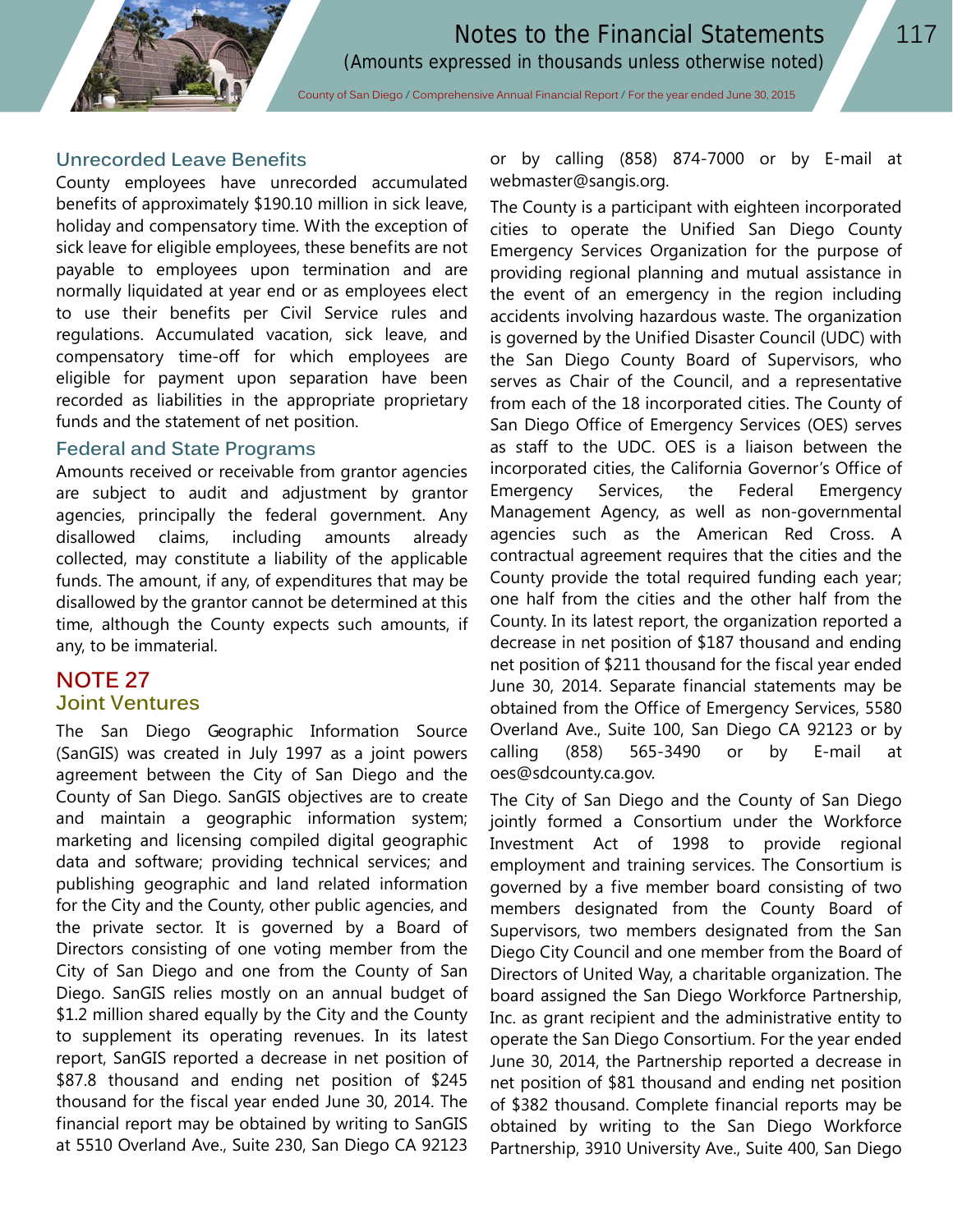## CA 92105 or by calling (619) 228-2900 or by E-mail at contact@workforce.org

In November 2011, the County of San Diego, which oversees the San Diego County Regional Fire Authority, agreed to be a participant in the Heartland Fire Training Authority, to be effective July 1, 2012. The Authority includes ten other member agencies and was formed for the purposes of jointly equipping, maintaining, operating, and staffing to provide training of fire-fighting and emergency response personnel to member agencies. It is governed by a Joint Powers Authority Commission comprised of one elected official from each member jurisdiction, along with a Board of Fire Chiefs which includes each respective Fire Chief. The annual budget is derived from fees paid by participating agencies. Funds are also generated from the contract agencies, the rental of the facility to other public safety agencies, and from the delivery of College Fire Science classes. In its latest report, Heartland Fire Training Authority reported an increase in net position of \$255 thousand and ending net position of \$530 thousand for the fiscal year ended June 30, 2014. The financial report may be obtained by writing to Heartland Fire Training Authority at 1301 North Marshall Ave., El Cajon CA 92020 or by calling (619) 441-1693.

## **NOTE 28**

## **Pension and Retiree Health Plans**

#### **Pension Plan**

#### **Plan Description**

The County contributes to the San Diego County Employees Retirement Association pension plan (SDCERA-PP or the Plan), a cost-sharing, multipleemployer, defined benefit pension plan that is administered by the Board of Retirement of the San Diego County Employees Retirement Association (SDCERA), a public employee retirement system established by the County of San Diego (County) on July 1, 1939. SDCERA is an independent governmental entity separate and distinct from the County of San Diego. The SDCERA-PP provides retirement, disability, death and survivor benefits for its employees under the County Employees Retirement Law of 1937 From (Government Code Section 31450 et.seq.), the "Retirement Act".

The management of SDCERA is vested with the Board of Retirement. The Board consists of nine members and two alternates made up of member-elected representatives, Board of Supervisors-appointed representatives and the County Treasurer-Tax Collector who is elected by the general public and a member of the Board of Retirement by law. All members of the Board of Retirement serve terms of three years except for the County Treasurer-Tax Collector whose term runs concurrent with his term as County Treasurer.

#### **Plan Membership**

The participating employers in the SDCERA-PP consist of the County of San Diego; Superior Court of California - County of San Diego; San Dieguito River Valley Joint Powers Authority; Local Agency Formation Commission; and, the San Diego County Office of Education.

All employees of the County of San Diego and the other aforementioned participating employers working in a permanent position at least 20 hours each week are members of the SDCERA. Membership begins with the first biweekly payroll period in the month following employment. Members are vested after accruing five years of service credit.

At June 30, 2014 SDCERA-PP membership totaled 38,930, consisting of the following: Retired members or beneficiaries currently receiving benefits - 16,373, Vested terminated members entitled to, but not yet receiving benefits - 5,091; and Active members - 17,466.

There are separate retirement plans (types of membership) - General and Safety, under the SDCERA-PP. Safety membership is extended to those involved in active law enforcement or who otherwise qualify for Safety membership including court service officers and probation officers. All other employees are classified as General members.

The SDCERA-PP has four Tiers. Any new employee who becomes a member on or after January 1, 2013 is placed into Tier C and is subject to the provisions of California Public Employees' Pension Reform Act of 2013 (PEPRA), California Government Code Section 7522 et seq. and Assembly Bill (AB) 197. Tier C is the current open plan for all new General and Safety employees; Tiers I, A, and B are generally closed to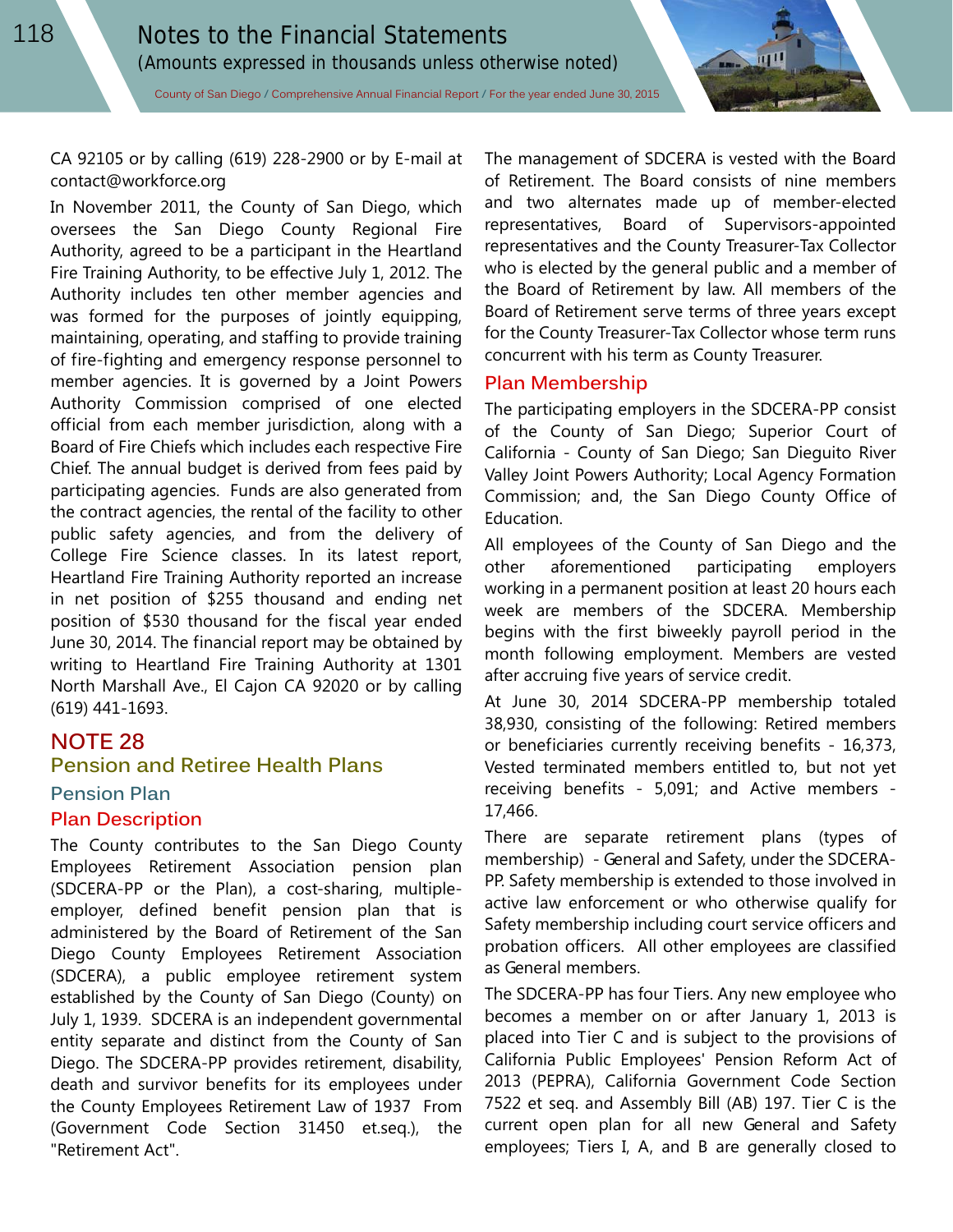

new entrants but have active members. On March 8, 2002, an additional Tier, Tier II, was eliminated for General and Safety members. Tier A was established for active General members and all non-retired Safety members. All active General members were converted to Tier A unless they elected to opt out during the one-time opt-out period that ended March 7, 2002. When Tier II was eliminated, all deferred General, Tier II members and active members who elected to opt out of Tier A were converted to Tier I. Both Tier I and Tier II are closed to new entrants.

#### **Benefits Provided**

The tiers and their basic provisions are listed in the following table:

| Table 44<br><b>SDCERA - PP Tiers and Basic Provisions</b>                     |                   |                                                             |                                      |                                             |  |  |  |  |  |
|-------------------------------------------------------------------------------|-------------------|-------------------------------------------------------------|--------------------------------------|---------------------------------------------|--|--|--|--|--|
| <b>Tier Name</b>                                                              | Governing<br>Code | Membership<br><b>Effective</b><br>Date                      | <b>Basic</b><br><b>Provisions</b>    | <b>Final</b><br>Average<br>salary<br>Period |  |  |  |  |  |
| General Tier 1                                                                | §31676.12         | Before<br>March 8,<br>2002(1)                               | 2.62% at 62;<br>maximum<br>3% COLA   | Highest 1 -<br>year                         |  |  |  |  |  |
| <b>General Tier A</b>                                                         | §31676.17         | March 8,<br>2002 to<br>August 27,<br>2009                   | $3.0\%$ at 60:<br>maximum<br>3% COLA | Highest 1 -<br>year                         |  |  |  |  |  |
| <b>General Tier B</b>                                                         | §31676.12         | August <sub>28</sub> ,<br>$2009$ to<br>December<br>31, 2012 | 2.62% at 62:<br>maximum<br>2% COLA   | Highest 3 -<br>year                         |  |  |  |  |  |
| <b>General Tier C</b>                                                         | \$7522.20(a)      | January 1,<br>2013                                          | 2.5% at 67:<br>maximum<br>3% COLA    | Highest 3 -<br>year                         |  |  |  |  |  |
| Safety Tier A                                                                 | §31664.1          | Before<br>August 28,<br>2009                                | 3.0% at 50:<br>maximum<br>2% COLA    | Highest 1 -<br>year                         |  |  |  |  |  |
| Safety Tier B                                                                 | §31664.2          | August 28,<br>2009 to<br>December<br>31, 2012               | $3.0\%$ at 55:<br>maximum<br>2% COLA | Highest 3 -<br>year                         |  |  |  |  |  |
| Safety Tier C<br>(1) All general mambars with mambarship datas before Marah 0 | \$7522.25(d)      | January 1,<br>2013                                          | 2.7% at 57:<br>maximum<br>2% COLA    | Highest 3 -<br>year                         |  |  |  |  |  |

(1) All general members with membership dates before March 8, 2002 who made a specific and irrevocable election to opt out of General Tier A. This also included those General Members in deferred status on March 8, 2002

General members enrolled in Tier 1, A or B are eligible to retire once they attain the age of 70 regardless of service or at age 50 (55 for Tier B) and have acquired 10 or more years of retirement service credit. A General member in Tier 1, A or B with 30 years of service is eligible to retire regardless of age. General members enrolled in General Tier C are eligible to retire once they have attained the age of 55, and have acquired five years of retirement service credit.

119

Safety members enrolled in Tier A or B are eligible to retire once they attain the age of 70 regardless of service or at age 50 and have acquired 10 or more years of retirement service credit. A Safety member in Tier A or B with 20 years of service is eligible to retire regardless of age. Safety members enrolled in Safety Tier C are eligible to retire once they have attained the age of 50, and have acquired five years of retirement service credit.

The retirement benefit the member will receive is based upon age at retirement, final average compensation, years of retirement service credit and retirement plan and tier.

For members enrolled in Tier 1, A or B, the maximum monthly retirement allowance is 100% of final compensation. The California Public Employees' Pension Reform Act (PEPRA), limits the amounts of compensation that can be used to calculate the retirement benefit for Tier C to 100% of the 2013 Social Security taxable wage base limit for General Members and 120% for Safety Members. These amounts will be adjusted with price inflation starting in 2014.

The member may elect an unmodified retirement allowance, or choose an optional retirement allowance. The unmodified retirement allowance provides the highest monthly benefit and a 60% continuance to an eligible surviving spouse or domestic partner. An eligible surviving spouse or domestic partner is one married to or registered with the member one year prior to the effective retirement date. Certain surviving spouse or domestic partners may also be eligible if marriage or domestic partnership was at least two years prior to the date of death and the surviving spouse or domestic partner has attained age 55. There are four optional retirement allowances the member may choose. Each of the optional retirement allowances requires a reduction in the unmodified retirement allowance in order to allow the member the ability to provide certain benefits to a surviving spouse, domestic partner, or named beneficiary having an insurable interest in the life of the member.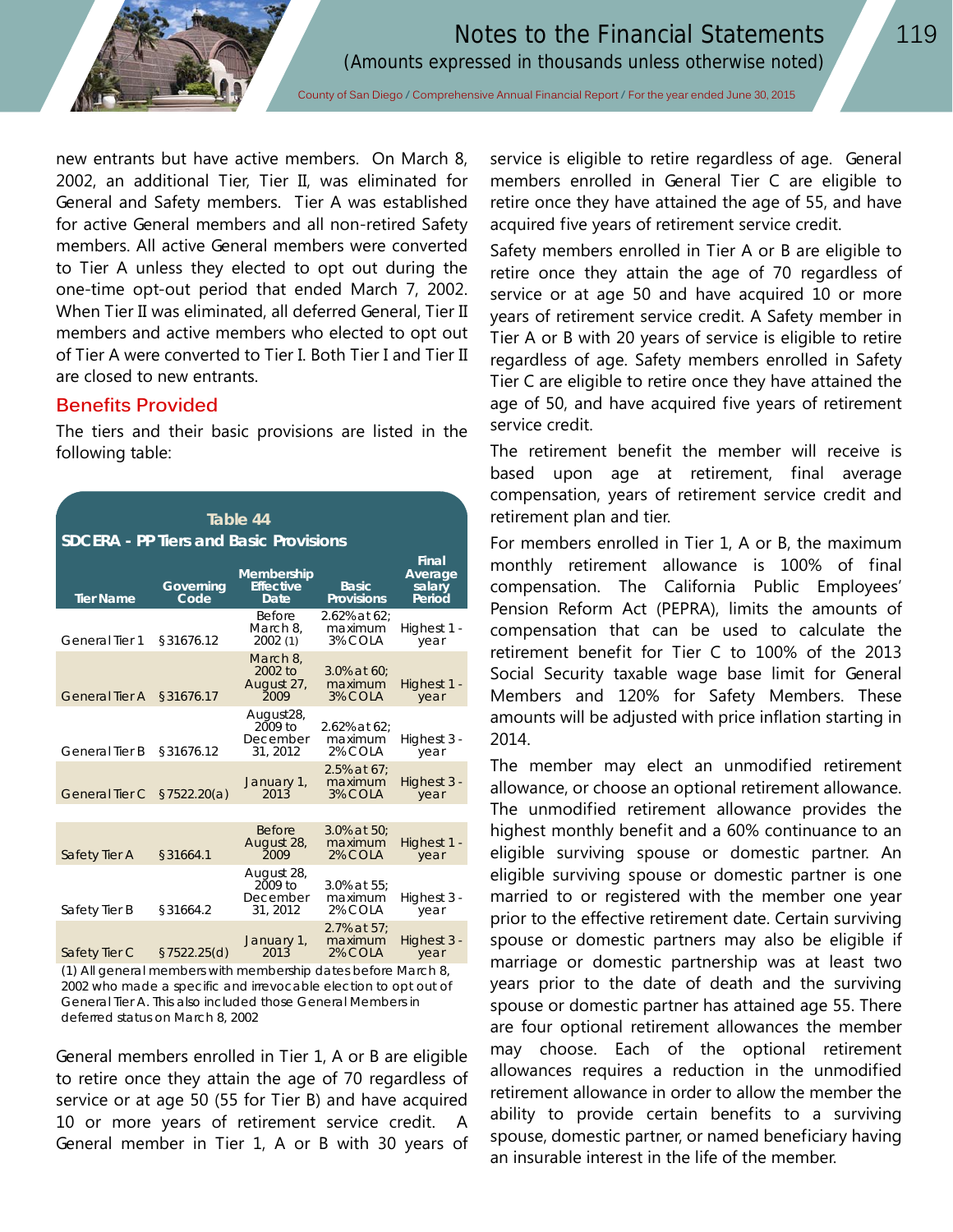The County Employees Retirement Law of 1937 (Government Code Section 31450 et seq.) assigns the County Board of Supervisors the authority to establish and amend benefit provisions.

In addition to the aforementioned retirement, disability, death and survivor benefits, SDCERA provides an annual cost-of-living benefit to all retirees. The cost-of-living adjustment (COLA), based upon the Consumer Price Index for the San Diego County Area (with 1982-84 as the base period), are capped at 3.0% for Tier 1 and Tier A; and capped at 2.0% for Tier B and Tier C. The County Employees Retirement Law of 1937 (Government Code Section 31450 et seq.) assigns the SDCERA Board of Retirement authority to approve retiree members and beneficiaries cost-of-living increases.

#### **Contributions**

SDCERA-PP is a contributory plan, meaning both the member and the employer pay contributions into the system; membership and contributions are mandatory. All members are required to make contributions to SDCERA regardless of the retirement plan or tier in which they are included. The average member contribution rate as of June 30, 2015 for 2014-2015 (based on the June 30, 2013 valuation) was 11.69% of compensation, (not adjusted for employer pick-up of employee contributions).

The County of San Diego and the other participating agencies contribute to the retirement plan based upon actuarially determined contribution rates adopted by the Board of Retirement. Employer contribution rates are adopted annually based upon recommendations received from SDCERA's actuary after the completion of the annual actuarial valuation. The average employer contribution rate as of June 30, 2015 for 2014-2015 (based on the June 30, 2013 valuation) was 35.79% (not adjusted for pick-up) of compensation.

The Retirement Act requires that County and member contributions be actuarially determined to provide a specific level of benefit. California Government Code Section 31454 (Section 31454) requires the Board of Supervisors to adjust the rates of the San Diego County employer and employee retirement contributions in accordance with the recommendations of the Board of Retirement of SDCERA (SDCERA Board). Section 31454 allows the

Board of Supervisors to set (amend) the rate to a higher rate than that recommended by the SDCERA Board, but cannot fix the rate lower than the recommended rate. Contribution rates are expressed as a percentage of covered payroll and member rates vary according to age at entry, benefit tier level and certain negotiated contracts that provide for the County to pay a portion of members' contributions.

Contributions to the Plan from the County were \$356,732 for the year ended June 30, 2015.

Employer and employee contribution rates and active members for the General and Safety plans are as follows:

| <b>Employer/Employee Contribution Rates</b><br>and Active Members by Tier |                                   |                                   |                   |
|---------------------------------------------------------------------------|-----------------------------------|-----------------------------------|-------------------|
|                                                                           | Employer<br>Contribution<br>Rates | Employee<br>Contribution<br>Rates | Active<br>members |
| General Tier 1                                                            | 30.85%                            | $7.23 - 14.12%$                   | 29                |
| <b>General Tier A</b>                                                     | 30.85%                            | $8.77 - 15.72%$                   | 10.330            |
| <b>General Tier B</b>                                                     | 30.85%                            | $6.24 - 12.60\%$                  | 1.766             |
| <b>General Tier C</b>                                                     | 25.14%                            | 7.74%                             | 1,770             |
| Safety Tier A                                                             | 45.92%                            | 12.42 - 18.35%                    | 2,710             |
| Safety Tier B                                                             | 45.92%                            | $9.80 - 14.75%$                   | 489               |
| Safety Tier C                                                             | 37.73%                            | 13.22%                            | 372               |

SDCERA issues a publicly available financial report that includes financial statements and required supplementary information for the SDCERA-PP. The financial report may be obtained by writing to San Diego County Employees Retirement Association, 2275 Rio Bonito Way, Suite 200, San Diego, California 92108-1685 or by calling (619) 515-6800.

## **Pension Liabilities, Pension Expense, and Deferred Outflows of Resources and Deferred Inflows of Resources Related to Pensions**

At June 30, 2015, the County reported a liability of \$1,958,456 for its proportionate share of the collective Net Pension Liability (NPL). The NPL was measured as of June 30, 2014 and was determined by rolling forward the Total Pension Liability (TPL) as of the June 30, 2013 actuarial valuation date. The NPL is equal to the difference between the TPL and the Plan's Fiduciary Net Position. The Plan's Fiduciary Net Position is equal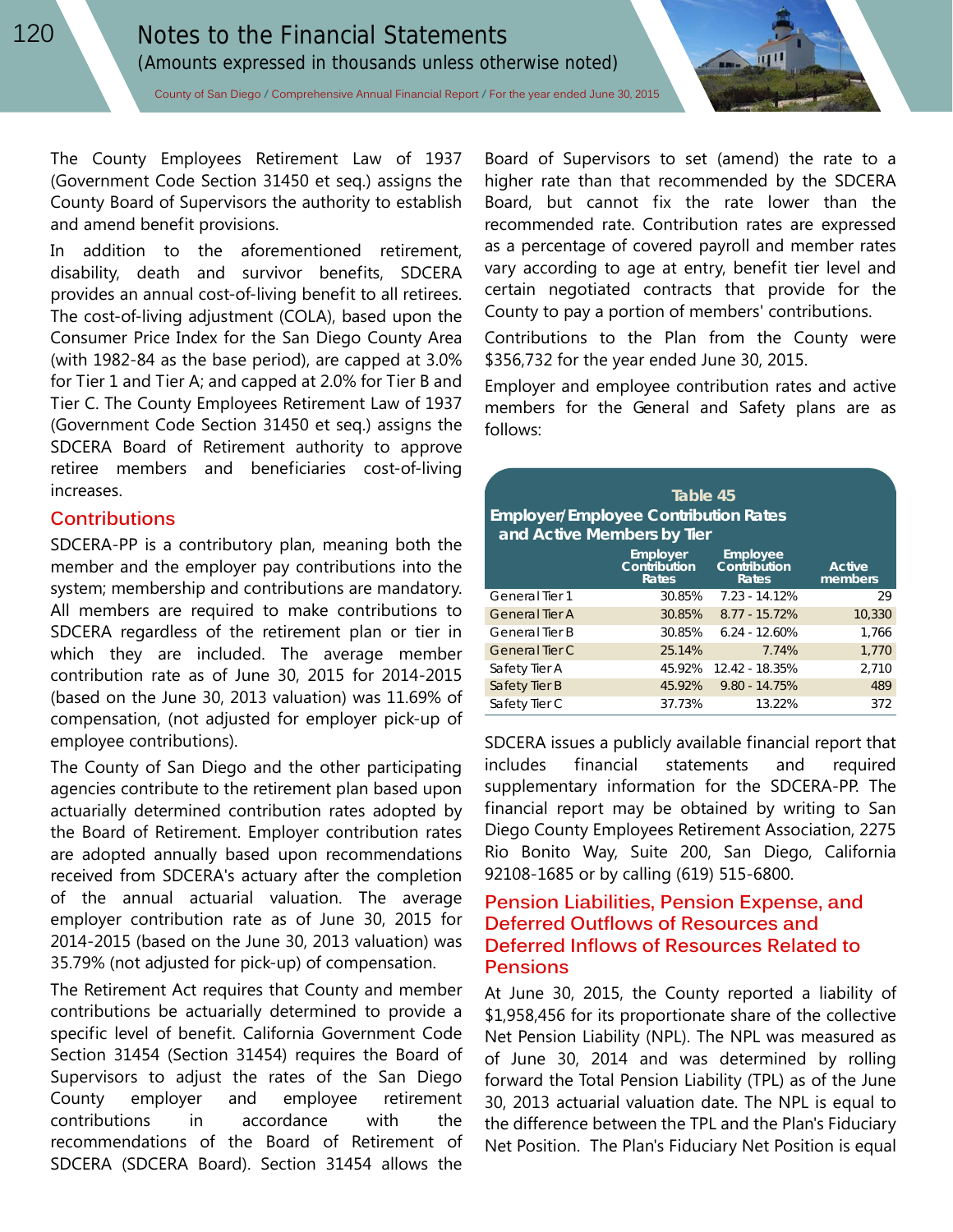

to the market value of Plan assets (excluding the Health Insurance Allowance Reserve).

Pension amounts, including the County's proportionate share of the NPL, are determined separately for the General and Safety membership classes based on their benefit provisions, actuarial experience, receipts and expenses. The total pension liability for each membership class was calculated based on the participants in and benefits provided for the respective membership class, and the SDCERA-PP fiduciary net position was determined in proportion to the valuation value of assets for each membership class. San Diego County is the sole active employer in the Safety membership class that made contributions in fiscal year 2014; therefore 100% of the NPL for the Safety membership class is allocated to San Diego County.

For the County's General membership class, actual or statutorily required contributions for the fiscal year ended June 30, 2014 were used as the basis for determining the proportion of pension amounts, including the NPL. The ratio of the County's General member contributions to the total SDCERA-PP General member contributions for all participating employers is multiplied by the SDCERA-PP total General member NPL to determine the County's proportionate share of the General membership class NPL. The County's total proportionate share is the combination of the County's Safety and General member class proportions.

At June 30, 2014, the County's proportionate share of employer contributions was approximately 92.292%, (General 89.734%, Safety 100%), which was an increase of approximately 0.747% from its proportion measured as of June 30, 2013.

For the year ended June 30, 2015, the County recognized pension expense of \$218,415.

At June 30, 2015, the County reported deferred outflows of resources and deferred inflows of resources related to pension from the following sources:

| Table 46<br><b>Pension Deferred Outflows/Inflows</b>                                    |    |                                                    |    |                                                   |  |  |  |  |  |
|-----------------------------------------------------------------------------------------|----|----------------------------------------------------|----|---------------------------------------------------|--|--|--|--|--|
|                                                                                         |    | <b>Deferred</b><br>Outflows of<br><b>Resources</b> |    | <b>Deferred</b><br>Inflows of<br><b>Resources</b> |  |  |  |  |  |
| Changes in proportionate share of<br>contributions                                      | \$ | 17,302                                             |    |                                                   |  |  |  |  |  |
| Contributions to the pension plan<br>subsequent to the measurement<br>date              |    | 356,732                                            |    |                                                   |  |  |  |  |  |
| Differences between expected<br>and actual experience in the total<br>pension liability |    |                                                    | \$ | 138,978                                           |  |  |  |  |  |
| Net difference between projected<br>and actual earnings on pension<br>plan investments  |    |                                                    |    | 387,113                                           |  |  |  |  |  |
|                                                                                         | \$ | 374,034                                            | -S | 526.091                                           |  |  |  |  |  |

Deferred outflows of resources and deferred inflows of resources noted above represent the unamortized portion of changes to net position liability to be recognized in future periods in a systematic and rational manner.

Projected earnings on pension investments are recognized as a component of pension expense. The net difference between projected and actual earnings on pension plan investments is reported as a deferred outflow of resources or deferred inflow of resources and amortized as a component of pension expense on a closed basis over a five-year period, beginning with the period in which they are incurred.

Changes in proportionate share of contributions, and differences between expected and actual experience in the total pension liability, are amortized over the average of the expected remaining service lives (4.8 years) of all employees that are provided with pensions through the SDCERA-PP and are recorded as a component of pension expense, beginning with the period in which they are incurred.

\$356,732 reported as deferred outflows of resources related to pensions resulting from County contributions subsequent to the measurement date will be recognized as a reduction of the net pension liability in the year ended June 30, 2016.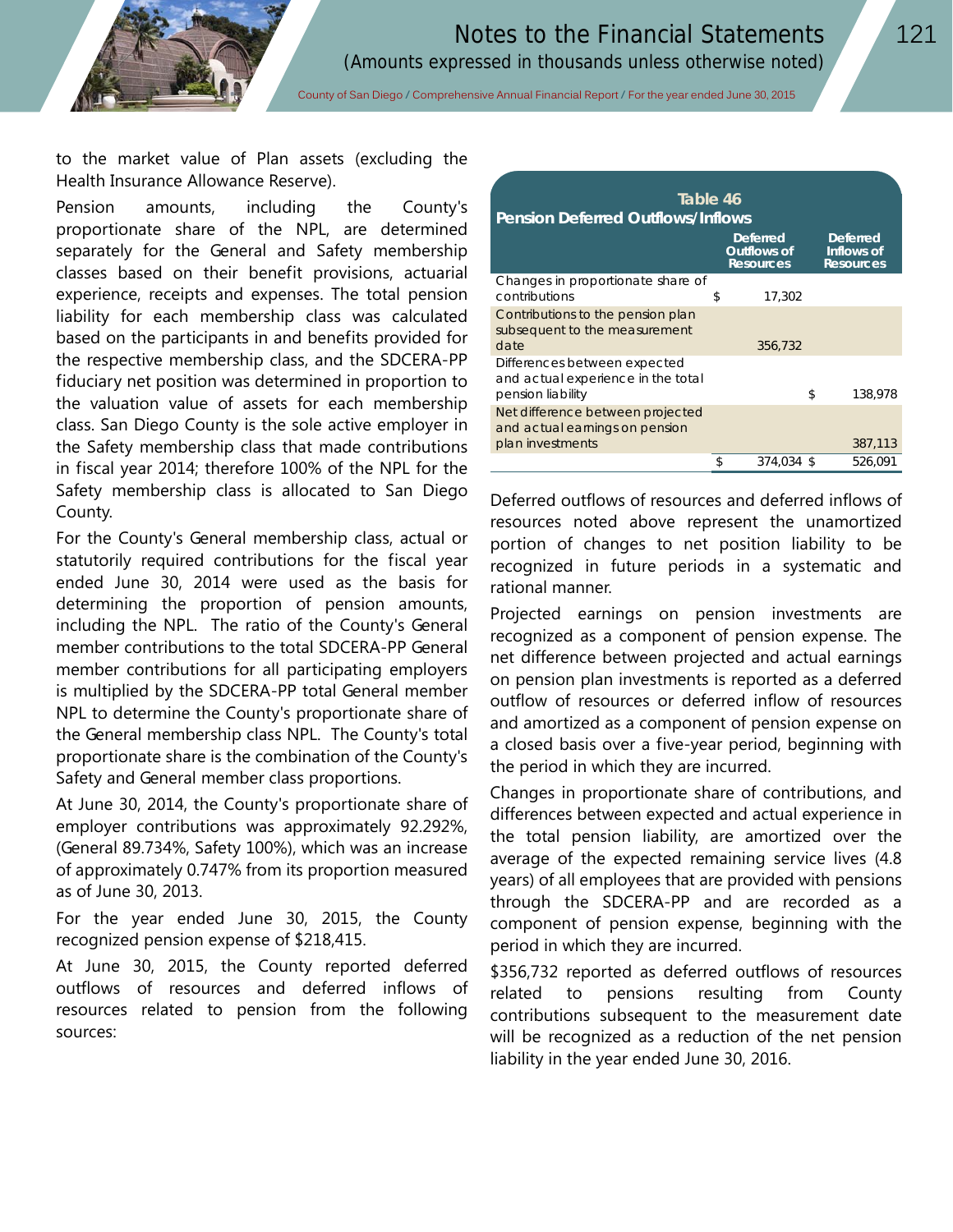Other amounts reported as deferred outflows of resources and deferred inflows of resources related to pensions will be recognized in pension expense as follows:

|                                               | Table 47 |            |
|-----------------------------------------------|----------|------------|
| <b>Pension Expense</b><br>Year Ending June 30 |          | Amount     |
| 2016                                          | \$       | (128, 798) |
| 2017                                          |          | (128, 798) |
| 2018                                          |          | (128, 798) |
| 2019                                          |          | (122, 395) |
| Total                                         |          | (508, 789) |

#### **Actuarial Assumptions**

Total Pension Liability represents the portion of the actuarial present value of projected benefit payments attributable to past periods of employee service. The significant actuarial assumptions used to measure the total pension liability as of June 30, 2014 (the measurement date) are shown in the following table:

| <b>Actuarial Assumptions</b>  | Table 48                                                                                        |
|-------------------------------|-------------------------------------------------------------------------------------------------|
| Inflation                     | 3.25%                                                                                           |
| Salary increases              | General: 4 75% to 10,00% and<br>Safety: 5.00% to 12.00% vary by<br>service, including inflation |
| Discount rate                 | 7.75%, net of pension plan<br>investment expense, including<br>inflation                        |
| Cost-of-living adjustment     | Maximum of 3% for TIER 1. II and A<br>Maximum of 2% for TIER B and C                            |
| Date of last experience study | July 1, 2009 through June 30, 2012                                                              |

Mortality rates are based on the RP-2000 mortality table projected with Scale AA to 2016 with a two-year age setback for males and a one-year age setback for females. For Safety, the same mortality table is used with a one-year setback for males and no age setback for females. For members with a disability retirement, there is a six-year age set forward on post-retirement mortality for General members and a three-year age setback for Safety members.

The allocation of investment assets within the SDCERA portfolio is approved by the Board of Retirement. Plan assets are managed on a total return basis with a longterm objective of achieving the assumed rate of return.

The long-term expected rate of return on pension plan investments (7.75 percent) was determined using a building-block method in which expected future real rates of return (expected returns, net of inflation) are developed for each major asset class. These returns are combined to produce the long-term expected rate of return by weighing the expected future real rates of return by the target asset allocation percentage and by adding expected inflation and deducting expected investment expenses. The target allocation and projected arithmetic real rates of return for each major asset class, after deducting inflation, but before investment expenses, used in the derivation of the long-term expected investment rate of return assumptions are summarized in the following table:

#### **Table 49 Target Allocation and Projected Arithmetic Real Rates of Return for each Asset Class**

| <b>Asset Class</b>                 | Target<br>Allocation | Long-Term<br><b>Expected Real</b><br>Rate of Return |
|------------------------------------|----------------------|-----------------------------------------------------|
| Global Equity (U.S. and Non - U.S. |                      |                                                     |
| Developed)                         | 20%                  | 6.37%                                               |
| <b>Emerging Market Equity</b>      | 5%                   | 8.42%                                               |
| <b>High Yield Bonds</b>            | 5%                   | 3.30%                                               |
| <b>TIPS</b>                        | 5%                   | 0.48%                                               |
| <b>Emerging Market Debt</b>        | 10%                  | 4.36%                                               |
| U.S. Treasuries                    | 40%                  | 0.59%                                               |
| Real Estate                        | 10%                  | 4.87%                                               |
| Natural Resources and Other Real   |                      |                                                     |
| <b>Assets</b>                      | 10%                  | 6.49%                                               |
| Hedge Funds - Macro                | 10%                  | 6.89%                                               |
| Hedge Funds - Relative Value       | 10%                  | 3.20%                                               |
| Private Equity                     | 10%                  | 10.83%                                              |
| Total (1)                          | 135%                 |                                                     |
|                                    |                      |                                                     |

(1) The total portfolio asset allocation is greater than 100% to reflect the portfolio's leveraged asset allocation.

#### **Discount Rate**

The discount rate used to measure the Total Pension Liability was 7.75% as of June 30, 2014. The projection of cash flows used to determine the discount rate assumed SDCERA-PP member contributions will be made at the current contribution rates and that employer contributions will be made at rates equal to the actuarially determined contribution rates. For this purpose, only employer contributions that are intended to fund benefits for current SDCERA-PP members and their beneficiaries are included.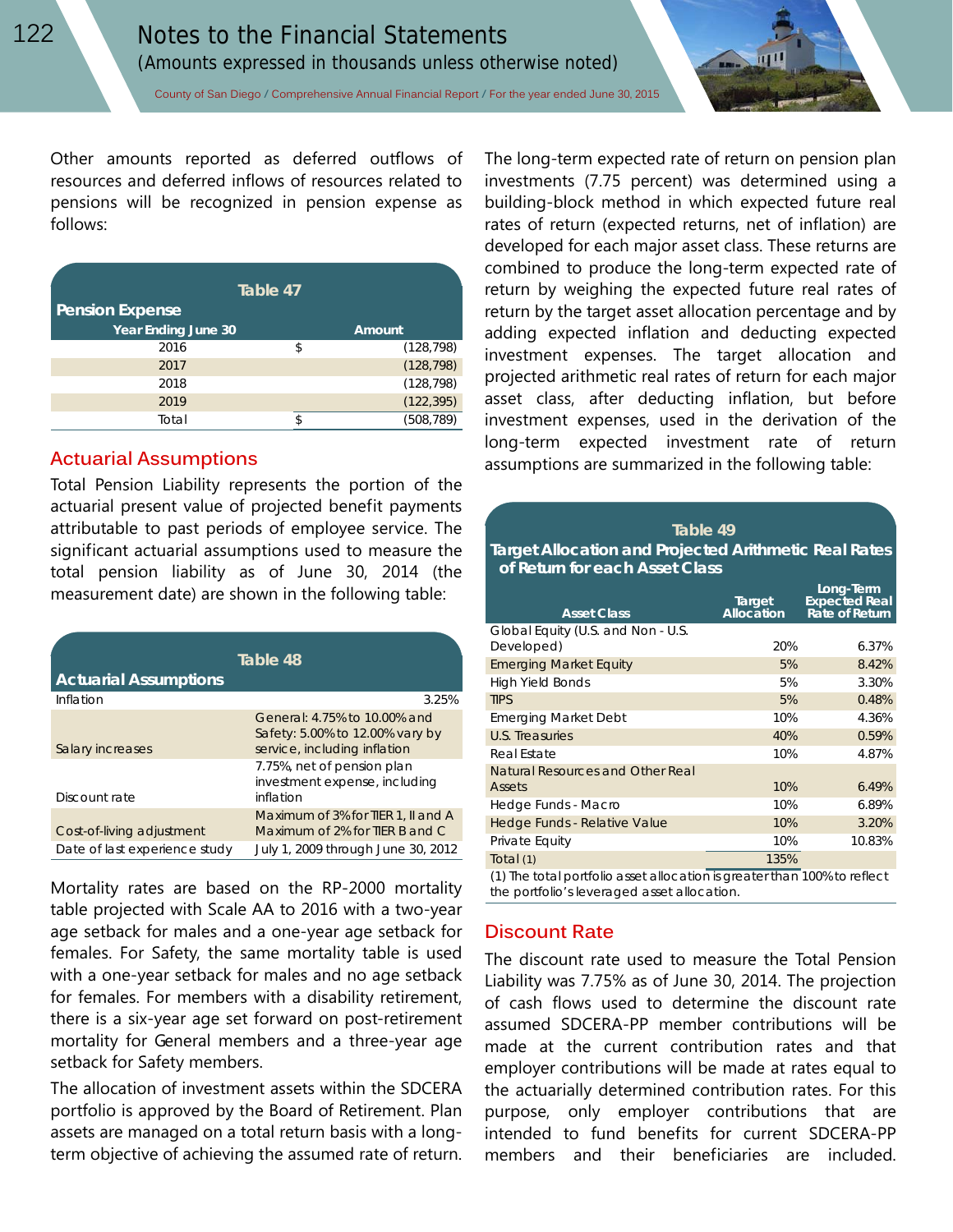

Projected employer contributions that are intended to fund the service costs for future SDCERA-PP members and their beneficiaries, as well as projected contributions from future SDCERA-PP members, are not included. Based on those assumptions, the SDCERA-PP's fiduciary net position was projected to be available to make all projected future benefit payments for current SDCERA-PP members. Therefore, the long-term expected rate of return on SDCERA-PP investments was applied to all periods of projected benefit payments to determine the Total Pension Liability as of June 30, 2014.

## **Sensitivity of the County's Proportionate Share of the Net Pension Liability to the Changes in the Discount Rate**

The following table presents the County's proportionate share of the Net Pension Liability as of June 30, 2014, calculated using the discount rate of 7.75%, as well as what the County's proportionate share of the Net Pension Liability would be if it were calculated using a discount rate that is 1-percentagepoint lower (6.75%) or 1-percentage-point higher (8.75%) than the current rate:

| Table 50<br>County's Share of Net Pension Liability Discount Rate<br>Sensitivity |                                     |                                               |                                     |  |  |  |  |  |
|----------------------------------------------------------------------------------|-------------------------------------|-----------------------------------------------|-------------------------------------|--|--|--|--|--|
|                                                                                  | $1\%$<br><b>Decrease</b><br>(6.75%) | Current<br><b>Discount</b><br>Rate<br>(7.75%) | $1\%$<br><b>Increase</b><br>(8.75%) |  |  |  |  |  |
| County's proportionate<br>share of the net pension<br>plan liability             | \$3,440,640                         | 1.958.456 \$                                  | 716.064                             |  |  |  |  |  |

## **SDCERA-PP Fiduciary Net Position**

Detailed information about the SDCERA-PP fiduciary net position is available in the aforementioned SDCERA publicly available financial report.

# **Retiree Health Plan**

## **Plan Description**

Effective July 1, 2007, the County commenced contributing to the SDCERA retiree health plan, (SDCERA-RHP) a cost-sharing multiple-employer defined benefit health plan administered by SDCERA. The Retirement Act assigns the authority to establish and amend health allowance benefits to the SDCERA

Board of Retirement. The retiree health plan provides a non-taxable health insurance allowance to Tier I and Tier II retirees. Health insurance allowances range from \$200 per month for members with at least 10 years SDCERA credit, to \$400 per month for members with 20 or more years of SDCERA service credit. (See note below regarding SDCERA Financial Report information.)

## **Funding Policy**

The SDCERA-RHP was established and is administered as an Internal Revenue Code Section 401(h) account within the defined benefit pension plan under the authority granted by the Retirement Act to the SDCERA Board of Retirement. The SDCERA-RHP is funded by employer contributions that are based on an actuarially determined 20 year level dollar amortization schedule. The health insurance allowance is not a vested benefit and may be reduced or discontinued at any time by the SDCERA Board of Retirement. Additionally, the total amount of employer contributions are limited by the provisions of 401(h).

CoSD's employer contributions to SDCERA-RHP for the three years ended June 30, 2015, were the following:

| Table 51<br><b>CoSD Employer Contributions - SDCERA-RHP</b> |                                            |           |        |        |  |  |  |
|-------------------------------------------------------------|--------------------------------------------|-----------|--------|--------|--|--|--|
| <b>Fiscal Year Ended</b><br>June 30                         | Percentage of<br><b>ARC</b><br>Contributed |           |        |        |  |  |  |
| 2015                                                        | \$                                         | 19.444 \$ | 20.083 | 103.3% |  |  |  |
| 2014                                                        |                                            | 18,548    | 18,581 | 100.2% |  |  |  |
| 2013                                                        |                                            | 17.236    | 17.272 | 100.2% |  |  |  |

## **SDCERA Financial Report**

SDCERA issues a publicly available financial report that includes financial statements and required supplementary information for the SDCERA-RHP. The financial report may be obtained by writing to San Diego County Employees Retirement Association, 2275 Rio Bonito Way, Suite 200, San Diego, California 92108-1685 or by calling (619) 515-6800.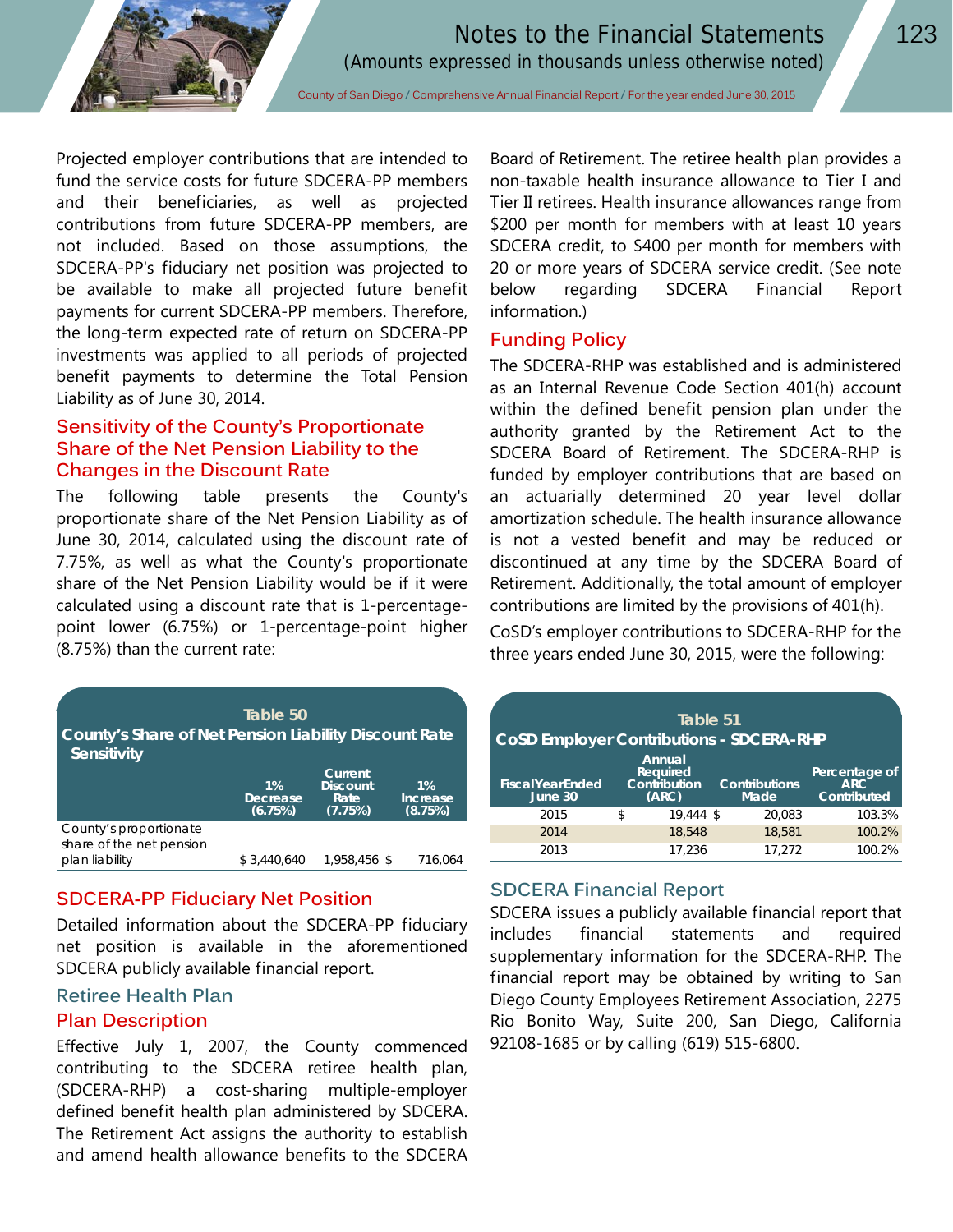# **NOTE 29 Fund Deficit**

| Table 52                          |                 |
|-----------------------------------|-----------------|
| <b>Fund Deficit</b>               |                 |
| At June 30, 2015                  |                 |
| Internal Service Fund:            |                 |
| <b>Employee Benefits Fund</b>     | \$<br>(42, 573) |
| Public Liability Insurance Fund   | (1, 331)        |
| <b>Facilities Management Fund</b> | (20, 201)       |
| Purchasing Fund                   | (1,961)         |

The Employee Benefits Fund deficit of \$42.6 million resulted primarily from the accrual of the estimated liability and costs associated with the reported and unreported workers' compensation claims as prepared by an actuary for the reporting period ending June 30, 2015. The liability increased to \$166.9 million from the prior year's estimate of \$153.8 million. The County intends to reduce the deficit through increased premium rate charges to County departments by \$5 million per year in excess of projected operating expenses beginning in fiscal year 2015-2016 for a 10 year period.

The Public Liability Insurance Fund deficit of \$1.3 million resulted mainly from the accrual of the estimated liability based on an actuarial determination that overall losses had developed significantly higher than expected. The liability increased to \$37.9 million from the prior year's estimate of \$30.9 million. The County intends to reduce the deficit through increased rate charges to County Departments in fiscal year

2015-16, primarily based on the 5 year history of actual expenditures by department.

The Facilities Management Fund and Purchasing Fund deficits of approximately \$20 million and \$2 million, respectively, resulted from adjustments to beginning fund balance, attributed to reporting the County's proportionate share of the SDCERA-PP net pension liability. For further details, please see Note 30 Restatements.

## **NOTE 30 Restatements**

**Change in Accounting Principle** - In fiscal year 2015, the County implemented GASB Statement No. 68 (GASB 68), *Accounting and Financial Reporting for Pensions - an amendment of GASB Statement No. 27*, and GASB Statement Number 71 (GASB 71), *Pension Transition for Contributions Made Subsequent to the Measurement Date - an amendment to GASB 68*. As a result, the County was required to report its proportionate share of the collective SDCERA-PP net pension liability; and, prior period adjustments were made to decrease the affected Enterprise Funds, Internal Service Funds, and the governmental activities and business-type activities beginning net positions for the prior period costs associated with reporting the net pension liability. The effects of these restatements are shown in **Table 53**.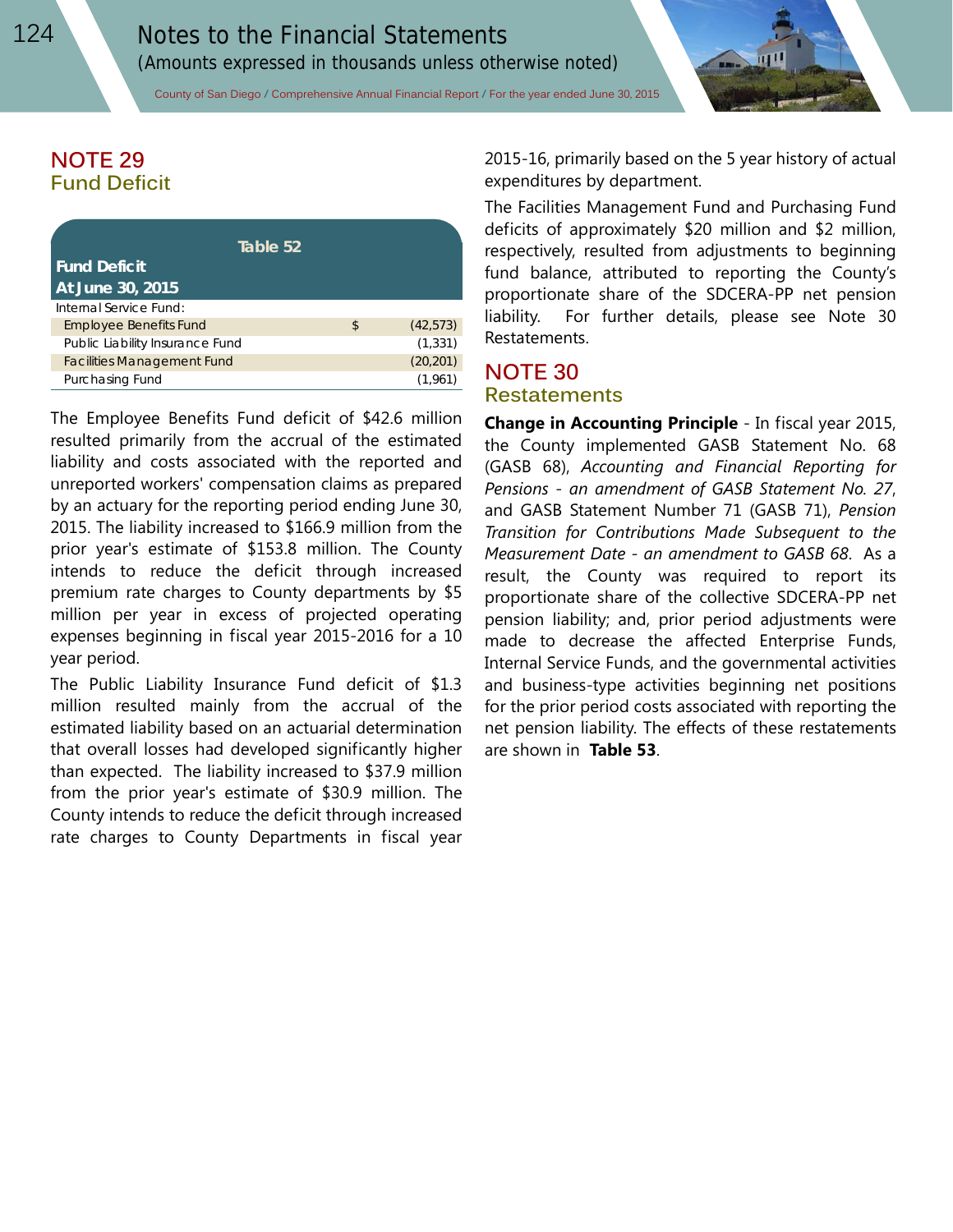

County of San Diego **/** Comprehensive Annual Financial Report **/** For the year ended June 30, 2015

#### **Table 53**

**Restatement of Beginning Fund Balances/Net Positions**

|                                            |                 | <b>Fund Financial Statements</b> |                                     | Primary<br>Government                |
|--------------------------------------------|-----------------|----------------------------------|-------------------------------------|--------------------------------------|
| Restatement - Enterprise Funds             | Airport<br>Fund | Sanitation<br>District<br>Fund   | Total<br>Enterprise<br><b>Funds</b> | Total<br>Business-type<br>Activities |
| Total net position at June 30, 2014        | 119,338         | 128,718 \$                       | 250.150 \$                          | 250,458                              |
| Adjustment for Net Pension Liability       | (4.835)         | (5.060)                          | (9.895)                             | (9,895)                              |
| Total net position, restated June 30, 2014 | 114.503         | 123.658 \$                       | 240,255 \$                          | 240,563                              |

| Restatement - Internal Service Funds (ISF)          | <b>Facilities</b><br>Management<br>Fund | Fleet<br><b>Services</b><br>Fund | Purchasing<br>Fund | Total<br>Internal<br>Service<br><b>Funds</b> | Total<br>Governmental<br><b>Activities</b> |
|-----------------------------------------------------|-----------------------------------------|----------------------------------|--------------------|----------------------------------------------|--------------------------------------------|
| Total net position at June 30, 2014                 | \$<br>11,857                            | 59,645                           | $5,227$ \$         | 83,663 \$                                    | 4,341,191                                  |
| Adjustment for Net Pension Liability                | (35, 262)                               | (6, 723)                         | (7, 443)           | (49, 428)                                    | (49, 428)                                  |
| Total net position, restated June 30, 2014          | (23, 405)                               | 52,922                           | $(2,216)$ \$       | 34,235                                       |                                            |
| Add: Adjustment for Net Pension Liability - Non ISF |                                         |                                  |                    |                                              | (2, 189, 507)                              |
| Total net position, restated June 30, 2014          |                                         |                                  |                    |                                              | 2,102,256                                  |
|                                                     |                                         |                                  |                    |                                              |                                            |
|                                                     |                                         |                                  |                    |                                              | Total<br>Primary<br>Government             |
| Restatement - Total Primary Government              |                                         |                                  |                    |                                              |                                            |
| Total net position at June 30, 2014                 |                                         |                                  |                    |                                              | \$<br>4,591,649                            |
| Adjustment for Net Pension Liability                |                                         |                                  |                    |                                              | (2, 248, 830)                              |
| Total net position, restated June 30, 2014          |                                         |                                  |                    |                                              | 2.342.819                                  |

## **NOTE 31**

# **County of San Diego Successor Agency Private Purpose Trust Fund for Assets of Former San Diego County Redevelopment Agency**

On December 29, 2011, the California Supreme Court upheld Assembly Bill x1 26 ("the Bill") that provided for the dissolution of all redevelopment agencies in the State of California. This action impacted the reporting entity of the County that previously had reported the San Diego County Redevelopment Agency (SDCRA) as a blended component unit.

The Bill provided that upon dissolution of a redevelopment agency, either the County or another unit of local government would agree to serve as the "successor agency" to hold the assets until they are distributed to other units of state and local government. On January 24, 2012, via Minute Order 14, the County Board of Supervisors designated the County as the successor agency to the SDCRA; in accordance with the Bill.

Subject to the control of an established oversight board, remaining assets can only be used to pay enforceable obligations in existence at the date of dissolution (including the completion of any unfinished projects that were subject to legally enforceable contractual commitments).

In future fiscal years, successor agencies will continue to only be allocated revenue in the amount that is necessary to pay the estimated annual installment payments on enforceable obligations of the former redevelopment agency until all enforceable obligations of the prior redevelopment agency have been paid in full and all assets have been liquidated.

In accordance with the timeline set forth in the Bill (as modified by the California Supreme Court on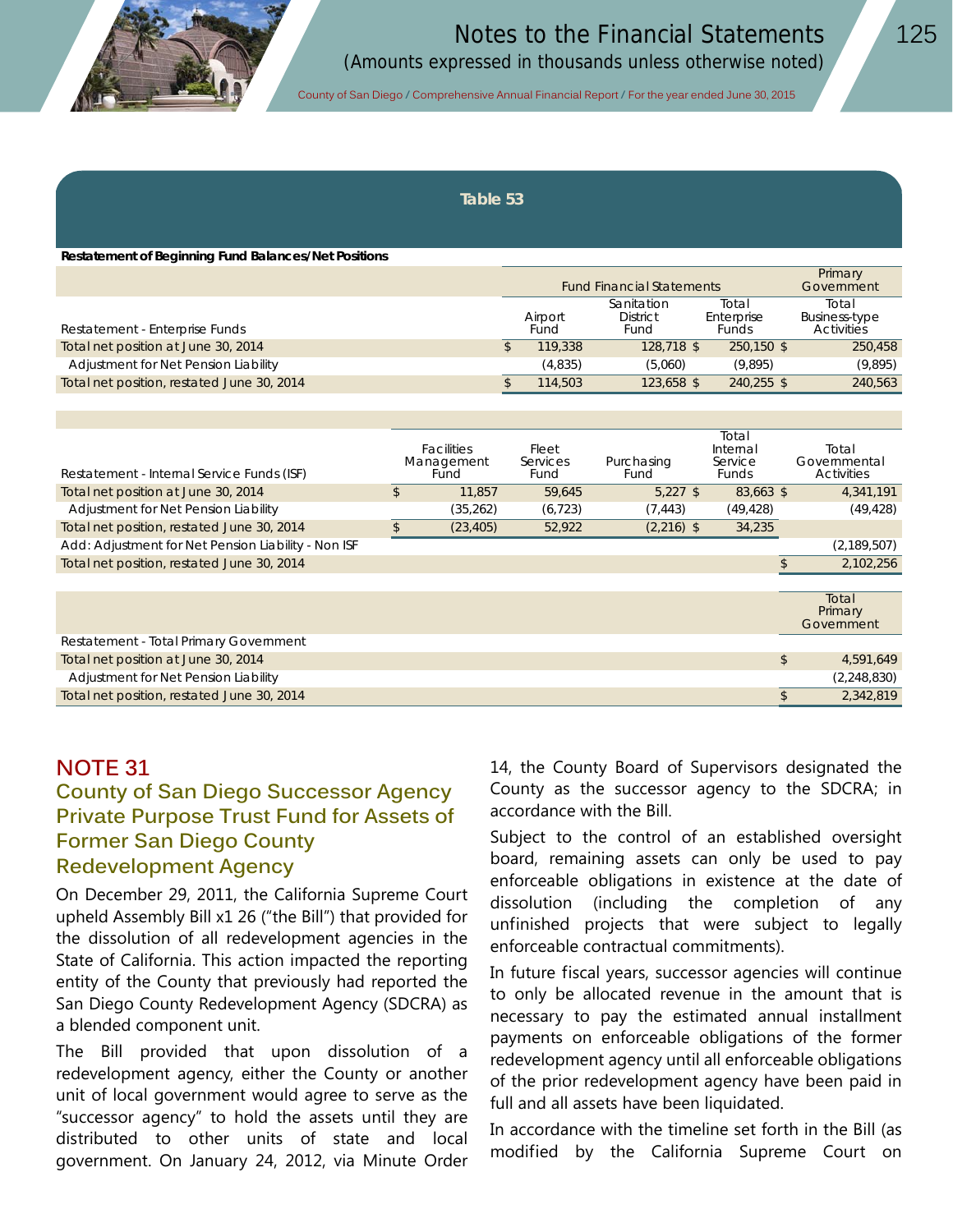December 29, 2011) all redevelopment agencies in the State of California were dissolved and ceased to operate as a legal entity as of February 1, 2012.

After the date of dissolution, as allowed in the Bill, the County elected to retain the housing assets and functions previously performed by the former SDCRA. These assets and activities are accounted for in the County Low and Moderate Income Housing Asset Fund and are reported in the County's governmental fund financial statements. The remaining assets, liabilities, and activities of the dissolved SDCRA are reported in the County of San Diego Successor Agency Private Purpose Trust Fund (fiduciary fund) financial statements of the County.

### **Due To Other Funds**

The County of San Diego Successor Agency Private Purpose Trust Fund's "Due To Other Funds" consists of the \$1.032 million Upper San Diego River Project and \$3.765 million Airport Projects loans made from the County's General Fund and Airport Enterprise Fund, respectively, to the former San Diego County Redevelopment Agency (SDCRA). Upon dissolution of the SDCRA on February 1, 2012, these loans were transferred to the County of San Diego Successor Agency Private Purpose Trust Fund. As of June 30, 2015, interest accrues on the average quarterly outstanding balance, at a rate equal to the average County earned investment rate as determined by the County Treasurer. Under California Assembly Bills ABx1 26 and AB 1484, it is expected that the County Successor Agency will pay principal and interest on the loans outstanding when funds are available for this purpose. The timing and total amount of any repayment is subject to applicable law.

#### **NOTE 32**

# **San Diego County Redevelopment Agency (SDCRA) Revenue Refunding Bonds**

In December 2005, the San Diego County Redevelopment Agency (SDCRA) issued \$16 million Revenue Refunding Bonds Series 2005A that mature in fiscal year 2033. The SDCRA has pledged property tax increment revenues generated within the Gillespie Field Project Area to pay for the bonds. Gillespie Field Airport revenues may also be used to fund debt

service payments if there are insufficient property tax increment revenues to cover a particular fiscal year's debt service requirement. Bonds are also payable from funds held under the indenture, including earnings on such funds. Pursuant to California Assembly Bill ABx1 26, the responsibility for the payment of this debt was transferred to the County of San Diego Successor Agency Private Purpose Trust Fund.

SDCRA revenue refunding bonds outstanding at June 30, 2015 were the following:

| <b>SDCRA Revenue Refunding Bonds</b>    |                    |                   |                                  |                                                      |
|-----------------------------------------|--------------------|-------------------|----------------------------------|------------------------------------------------------|
| <b>Issuance</b>                         | Original<br>Amount | Interest<br>Rate  | Final<br><b>Maturity</b><br>Date | Outstanding<br><b>Balance</b> at<br>June 30,<br>2015 |
| Revenue Refunding<br>Bonds Series 2005A | \$<br>16,000       | $3.65 -$<br>5.75% | 2033                             | \$<br>12.665                                         |
| Total                                   | \$<br>16,000       |                   |                                  | \$<br>12.665                                         |

Annual debt service requirements to maturity for SDCRA bonds are as follows:

| Table 55<br><b>SDCRA Revenue Refunding Bonds -</b><br>Debt Service Requirements to Maturity |    |           |                 |              |  |  |  |  |  |
|---------------------------------------------------------------------------------------------|----|-----------|-----------------|--------------|--|--|--|--|--|
| <b>Fiscal Year</b>                                                                          |    | Principal | <b>Interest</b> | <b>Total</b> |  |  |  |  |  |
| 2016                                                                                        | \$ | 455       | 686 \$          | 1,141        |  |  |  |  |  |
| 2017                                                                                        |    | 475       | 662             | 1,137        |  |  |  |  |  |
| 2018                                                                                        |    | 500       | 637             | 1,137        |  |  |  |  |  |
| 2019                                                                                        |    | 525       | 611             | 1,136        |  |  |  |  |  |
| 2020                                                                                        |    | 555       | 583             | 1,138        |  |  |  |  |  |
| $2021 - 2025$                                                                               |    | 3,230     | 2,427           | 5,657        |  |  |  |  |  |
| 2026 - 2030                                                                                 |    | 4,230     | 1.390           | 5,620        |  |  |  |  |  |
| 2031 - 2033                                                                                 |    | 2,695     | 212             | 2,907        |  |  |  |  |  |
| Total                                                                                       | \$ | 12,665    | 7,208 \$        | 19.873       |  |  |  |  |  |
| Less:                                                                                       |    |           |                 |              |  |  |  |  |  |
| Unamortized issuance<br>discount                                                            |    | (29)      |                 |              |  |  |  |  |  |
| Total                                                                                       | \$ | 12,636    |                 |              |  |  |  |  |  |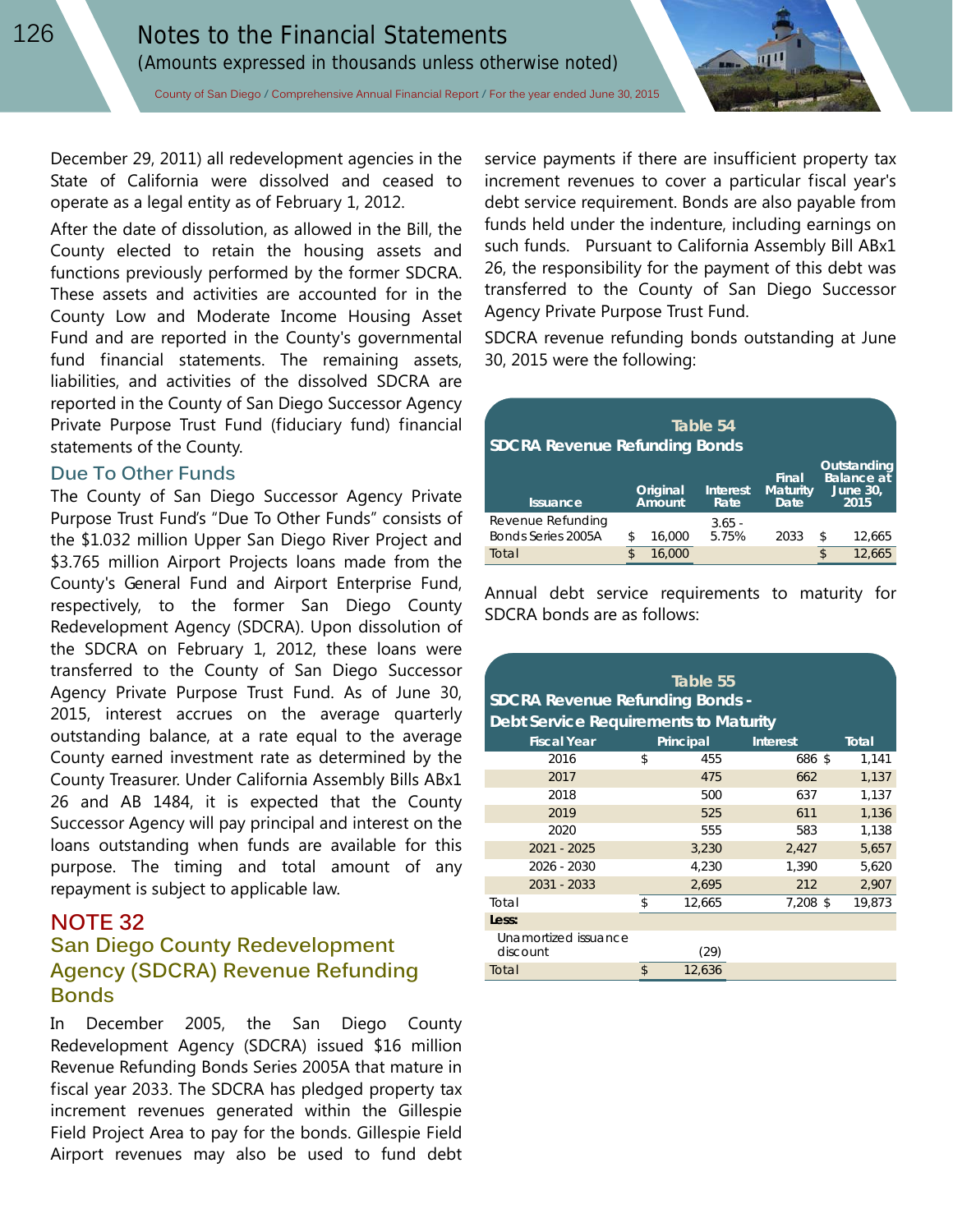

SDCRA pledged revenue for the year ended June 30, 2015 was as follows:

| Table 56<br>SDCRA Revenue Refunding Bonds - Pledged Revenues |                                  |                         |                                          |  |                                                 |  |                            |  |  |
|--------------------------------------------------------------|----------------------------------|-------------------------|------------------------------------------|--|-------------------------------------------------|--|----------------------------|--|--|
|                                                              |                                  | <b>Fiscal Year 2015</b> |                                          |  |                                                 |  |                            |  |  |
| <b>Debt Pledged</b>                                          | Final<br><b>Maturity</b><br>Date |                         | Pledged<br>Revenue<br><b>To Maturity</b> |  | Debt<br>Principal<br>& Interest Revenue<br>Paid |  | Pledged<br><b>Received</b> |  |  |
| Revenue Refunding<br>Bonds Series 2005A                      | 2033                             | \$                      | 19.873 \$                                |  | $1.139$ \$                                      |  | 1.139                      |  |  |

# **Changes in Long-Term Liabilities**

Long-term liability activities for the year ended June 30, 2015 were as follows:

| Table 57<br><b>SDCRA Changes in Long-Term Liabilities</b> |  |                                                |                  |                   |                                   |                                              |  |  |
|-----------------------------------------------------------|--|------------------------------------------------|------------------|-------------------|-----------------------------------|----------------------------------------------|--|--|
|                                                           |  | Beginning<br><b>Balance</b> at<br>July 1, 2014 | <b>Additions</b> | <b>Reductions</b> | EndingBalance<br>at June 30, 2015 | <b>Amounts Due</b><br><b>Within One Year</b> |  |  |
| Revenue Refunding Bonds Series 2005A                      |  | 13.095                                         |                  | (430)             | $12.665$ \$                       | 455                                          |  |  |
| Unamortized issuance discounts                            |  | (31)                                           |                  |                   | (29)                              | (2)                                          |  |  |
| Total                                                     |  | 13.064                                         |                  | (428)             | 12.636 \$                         | 453                                          |  |  |

# **NOTE 33 New Governmental Accounting Standards**

## **Implementation Status**

In June 2012, GASB issued **Statement No. 68:** *Accounting and Financial Reporting for Pensions an amendment of GASB Statement No. 27.* The primary objective of this Statement is to improve accounting and financial reporting by state and local governments for pensions. It also improves information provided by state and local governmental employers about financial support for pensions that is provided by other entities. This Statement results from a comprehensive review of the effectiveness of existing standards of accounting and financial reporting for pensions with regard to providing decision-useful information, supporting assessments of accountability and interperiod equity, and creating additional transparency.

This Statement replaces the requirements of Statement No. 27, *Accounting for Pensions by State and Local Governmental Employers*, as well as the requirements of Statement No. 50, *Pension Disclosures*, as they relate to pensions that are provided through pension plans administered as trusts or equivalent arrangements (hereafter jointly referred to as trusts) that meet certain criteria. The requirements of Statements 27 and 50 remain applicable for pensions that are not covered by the scope of this Statement.

This Statement establishes a definition of a pension plan that reflects the primary activities associated with the pension arrangement; determining pensions, accumulating and managing assets dedicated for pensions, and paying benefits to plan members as they come due.

The scope of this Statement addresses accounting and financial reporting for pensions that are provided to the employees of state and local governmental employers through pension plans that are administered through trusts that have the following characteristics:

Contributions from employers and nonemployer contributing entities to the pension plan and earnings on those contributions are irrevocable.

Pension plan assets are dedicated to providing pensions to plan members in accordance with the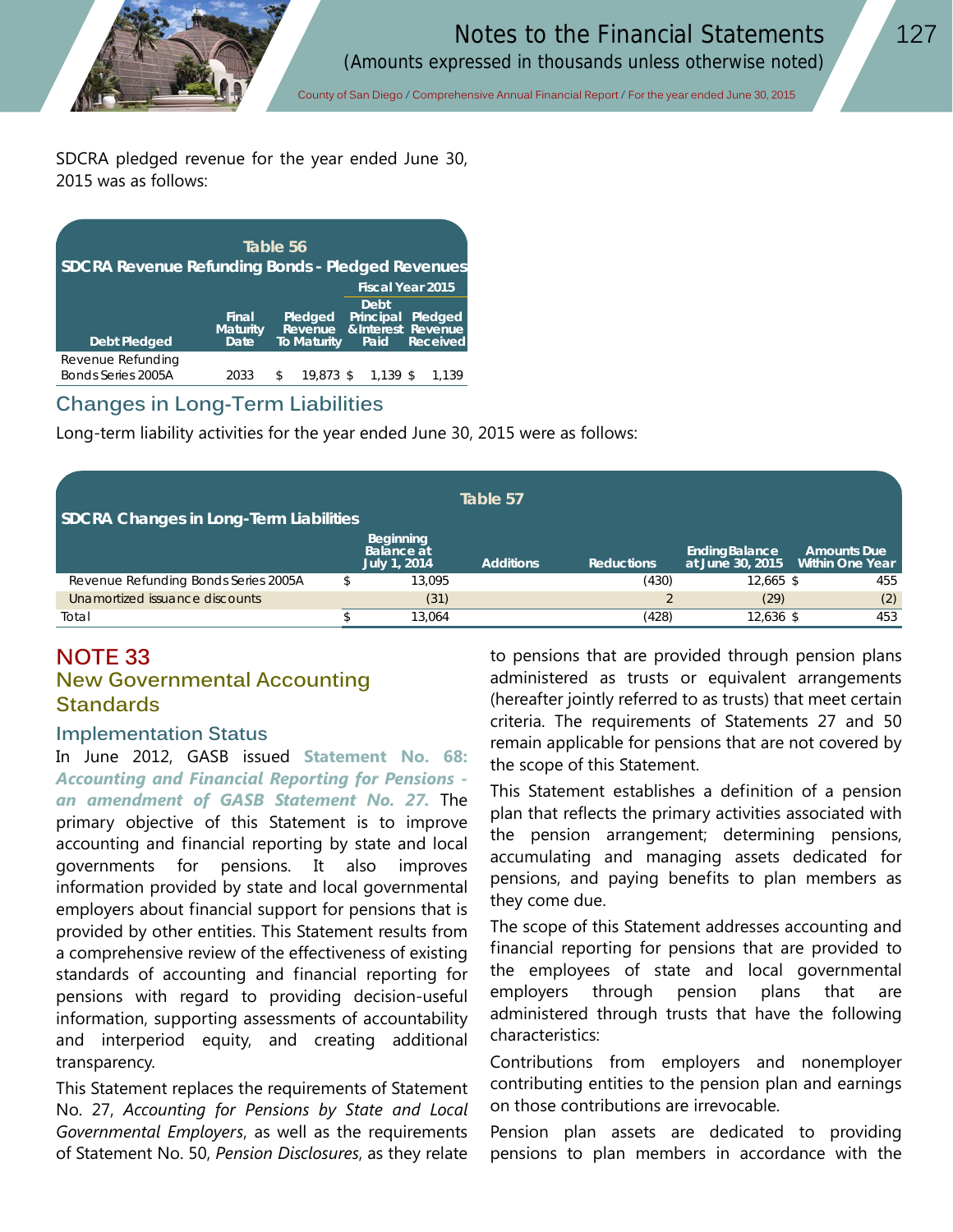#### benefit terms.

Pension plan assets are legally protected from the creditors of employers, nonemployer contributing entities, and the pension plan administrator. If the plan is a defined benefit pension plan, plan assets also are legally protected from creditors of the plan members.

This Statement establishes standards for measuring and recognizing liabilities, deferred outflows of resources, and deferred inflows of resources, and expense/expenditures. For defined benefit pensions, this Statement identifies the methods and assumptions that should be used to project benefit payments, discount projected benefit payments to their actuarial present value, and attribute that present value to periods of employee service.

Note disclosure and required supplementary information requirements about pensions also are addressed. Distinctions are made regarding the particular requirements for employers based on the number of employers whose employees are provided with pensions through the pension plan and whether pension obligations and pension plan assets are shared. Employers are classified in one of the following categories for purposes of this Statement:

Single employers are those whose employees are provided with defined benefit pensions through single-employer pension plans - pension plans in which pensions are provided to the employees of only one employer.

Agent employers are those whose employees are provided with defined benefit pensions through agent multiple-employer pension plans - pension plans in which plan assets are pooled for investment purposes but separate accounts are maintained for each individual employer so that each employer's share of the pooled assets is legally available to pay the benefits of only its employees.

Cost-sharing employers are those whose employees are provided with defined benefit pensions through cost-sharing multiple-employer pension plans pension plans in which the pension obligations to the employees of more than one employer are pooled and plan assets can be used to pay the benefits of the employees of any employer that provides pensions through the pension plan

In addition, this Statement details the recognition and disclosure requirements for employers with liabilities (payables) to a defined benefit pension plan and for employers whose employees are provided with defined contribution pensions. This Statement also addresses circumstances in which a nonemployer entity has a legal requirement to make contributions directly to a pension plan.

The provisions of this Statement are effective for financial statements for periods beginning after June 15, 2014.

*The County has implemented this Statement for the current fiscal year*.

In January 2013, the GASB issued **Statement No. 69,** *Government Combinations and Disposals of Government Operations.* This Statement establishes accounting and financial reporting standards related to government combinations and disposals of government operations. As used in this Statement, the term government combinations includes a variety of transactions referred to as mergers, acquisitions, and transfers of operations.

The distinction between a government merger and a government acquisition is based upon whether an exchange of significant consideration is present within the combination transaction. Government mergers include combinations of legally separate entities without the exchange of significant consideration. This Statement requires the use of carrying values to measure the assets and liabilities in a government merger. Conversely, government acquisitions are transactions in which a government acquires another entity, or its operations, in exchange for significant consideration. This Statement requires measurements of assets acquired and liabilities assumed generally to be based upon their acquisition values. This Statement also provides guidance for transfers of operations that do not constitute entire legally separate entities and in which no significant consideration is exchanged. This Statement defines the term operations for purposes of determining the applicability of this Statement and requires the use of carrying values to measure the assets and liabilities in a transfer of operations.

A disposal of a government's operations results in the removal of specific activities of a government. This Statement provides accounting and financial reporting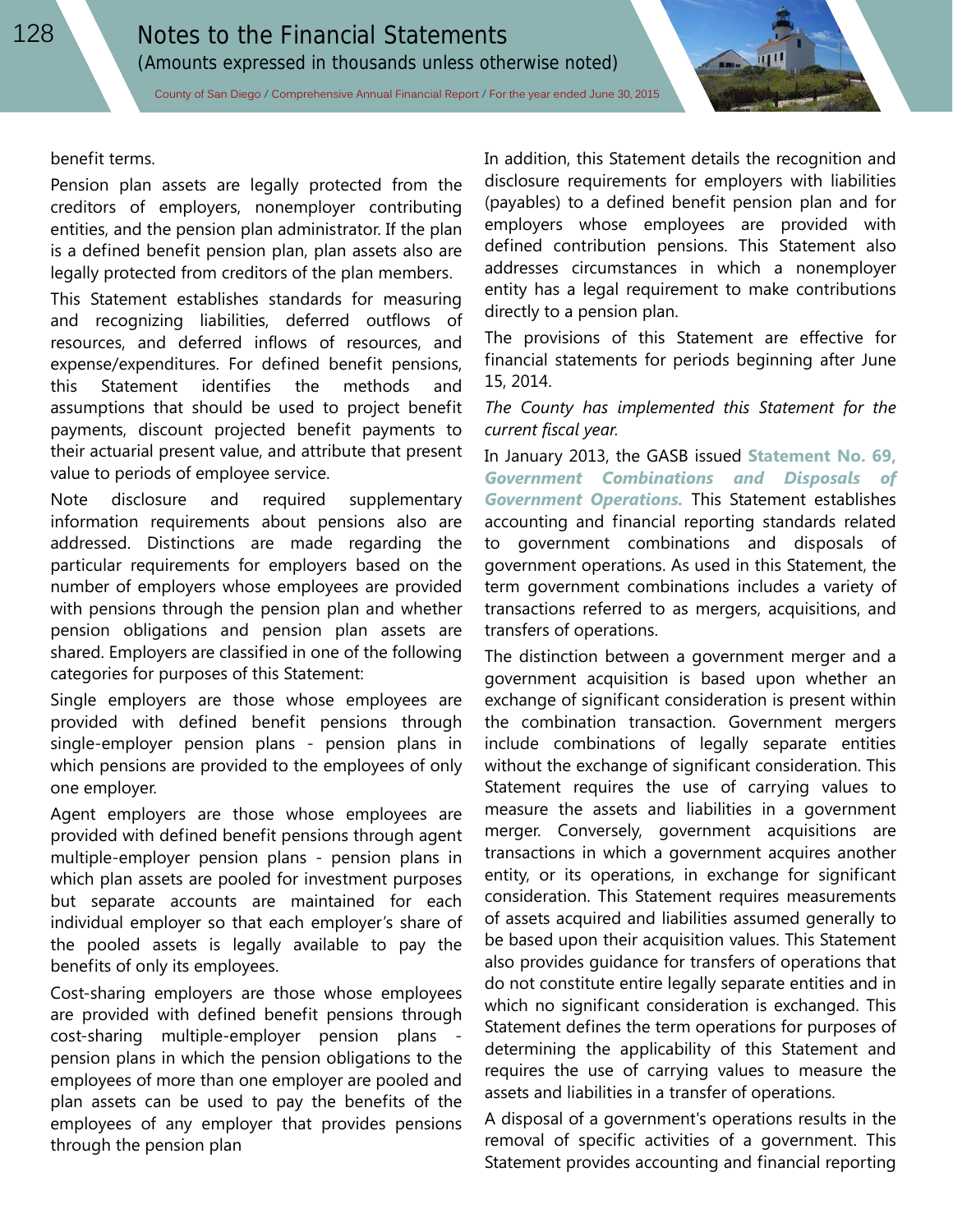

guidance for disposals of government operations that have been transferred or sold.

This Statement requires disclosures to be made about government combinations and disposals of government operations to enable financial statement users to evaluate the nature and financial effects of those transactions.

The requirements of this Statement are effective for government combinations and disposals of government operations occurring in financial reporting periods beginning after December 15, 2013. *The County did not have any combinations or disposals, consequently this Statement is not currently applicable.*

In November 2013, the GASB issued **Statement No. 71,** *Pension Transition for Contributions Made Subsequent to the Measurement Date - An Amendment of GASB Statement No. 68.* The objective of this Statement is to address an issue regarding application of the transition provisions of Statement No. 68, *Accounting and Financial Reporting for Pensions.* The issue relates to amounts associated with contributions, if any, made by a state or local government employer or nonemployer contributing entity to a defined benefit pension plan after the measurement date of the government's beginning net pension liability. This Statement amends paragraph 137 of Statement 68 to require that, at transition, a government recognize a beginning deferred outflow of resources for its pension contributions, if any, made subsequent to the measurement date of the beginning net pension liability. Statement 68, as amended, continues to require that beginning balances for other deferred outflows of resources and deferred inflows of resources related to pensions be reported at transition only if it is practical to determine all such amounts.

The provisions of this Statement are required to be applied simultaneously with the provisions of Statement 68.

*The County has implemented this Statement for the current fiscal year*.

#### **Under Analysis**

The County is currently analyzing its accounting practices to determine the potential impact on the financial statements for the following GASB Statements:

In February 2015, the GASB issued **Statement No. 72,** *Fair Value Measurement and Application.* This Statement addresses accounting and financial reporting issues related to fair value measurements. The definition of fair value is the price that would be received to sell an asset or paid to transfer a liability in an orderly transaction between market participants at the measurement date. This Statement provides guidance for determining a fair value measurement for financial reporting purposes. This Statement also provides guidance for applying fair value to certain investments and disclosures related to all fair value measurements.

Fair value is described as an exit price. Fair value measurements assume a transaction takes place in a government's principal market, or a government's most advantageous market in the absence of a principal market. The fair value also should be measured assuming that general market participants would act in their economic best interest. Fair value should not be adjusted for transaction costs.

This Statement requires a government to use valuation techniques that are appropriate under the circumstances and for which sufficient data are available to measure fair value. The techniques should be consistent with one or more of the following approaches: the market approach, the cost approach, or the income approach. The market approach uses prices and other relevant information generated by market transactions involving identical or comparable assets, liabilities, or a group of assets and liabilities. The cost approach reflects the amount that would be required to replace the present service capacity of an asset. The income approach converts future amounts (such as cash flows or income and expenses) to a single current (discounted) amount. Valuation techniques should be applied consistently, though a change may be appropriate in certain circumstances. Valuation techniques maximize the use of relevant observable inputs and minimize the use of unobservable inputs.

This Statement establishes a hierarchy of inputs to valuation techniques used to measure fair value. That hierarchy has three levels. Level 1 inputs are quoted prices (unadjusted) in active markets for identical assets or liabilities. Level 2 inputs are inputs-other than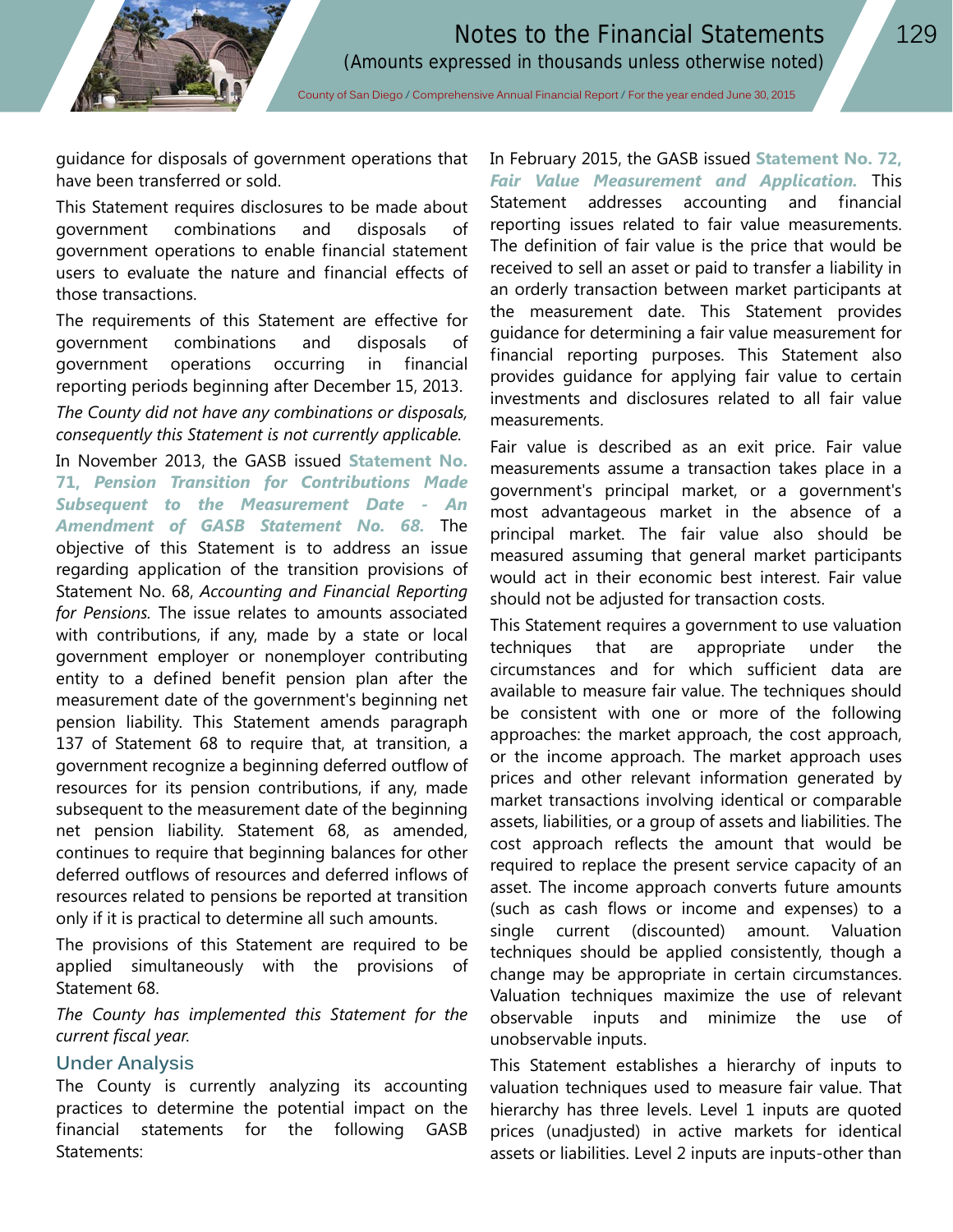quoted prices-included within Level 1 that are observable for the asset or liability, either directly or indirectly. Finally, Level 3 inputs are unobservable inputs, such as management's assumption of the default rate among underlying mortgages of a mortgage-backed security.

This Statement requires additional analysis of fair value if the volume or level of activity for an asset or liability has significantly decreased. It also requires identification of transactions that are not orderly. Quoted prices provided by third parties are permitted, as long as a government determines that those quoted prices are developed in accordance with the provisions of this Statement.

This Statement generally requires investments to be measured at fair value. An investment is defined as a security or other asset that (a) a government holds primarily for the purpose of income or profit and (b) has a present service capacity based solely on its ability to generate cash or to be sold to generate cash. Investments not measured at fair value continue to include, for example, money market investments, 2a7 like external investment pools, investments in life insurance contracts, common stock meeting the criteria for applying the equity method, unallocated insurance contracts, and synthetic guaranteed investment contracts. A government is permitted in certain circumstances to establish the fair value of an investment that does not have a readily determinable fair value by using the net asset value per share (or its equivalent) of the investment.

This Statement requires measurement at acquisition value (an entry price) for donated capital assets, donated works of art, historical treasures, and similar assets and capital assets received in a service concession arrangement. These assets were previously required to be measured at fair value.

*The requirements of this Statement are effective for financial statements for periods beginning after June 15, 2015.* 

In June 2015, the GASB issued **Statement No. 73,** *Accounting and Financial Reporting for Pensions and Related Assets That Are Not Within The Scope of GASB Statement 68, and Amendments to Certain Provisions of GASB Statements 67 and 68.* The objective of this Statement is to improve the usefulness of information about pensions included in the general purpose external financial reports of state and local governments for making decisions and assessing accountability.

This Statement establishes requirements for defined benefit pensions that are not within the scope of Statement No. 68, *Accounting and Financial Reporting for Pensions*, as well as for the assets accumulated for purposes of providing those pensions. In addition, it establishes requirements for defined contribution pensions that are not within the scope of Statement 68. It also amends certain provisions of Statement No. 67, Financial Reporting for Pension Plans, and Statement 68 for pension plans and pensions that are within their respective scopes.

The requirements of this Statement extend the approach to accounting and financial reporting established in Statement 68 to all pensions, with modifications as necessary to reflect that for accounting and financial reporting purposes, any assets accumulated for pensions that are provided through pension plans that are not administered through trusts that meet the criteria specified in Statement 68 should not be considered pension plan assets. It also requires that information similar to that required by Statement 68 be included in notes to financial statements and required supplementary information by all similarly situated employers and nonemployer contributing entities.

This Statement also clarifies the application of certain provisions of Statements 67 and 68 with regard to the following issues: 1. Information that is required to be presented as notes to the 10-year schedules of required supplementary information about investment-related factors that significantly affect trends in the amounts reported; 2. Accounting and financial reporting for separately financed specific liabilities of individual employers and nonemployer contributing entities for defined benefit pensions; and, 3. Timing of employer recognition of revenue for the support of nonemployer contributing entities not in a special funding situation.

*The requirements of this Statement that address accounting and financial reporting by employers and governmental nonemployer contributing entities for pensions that are not within the scope of Statement 68*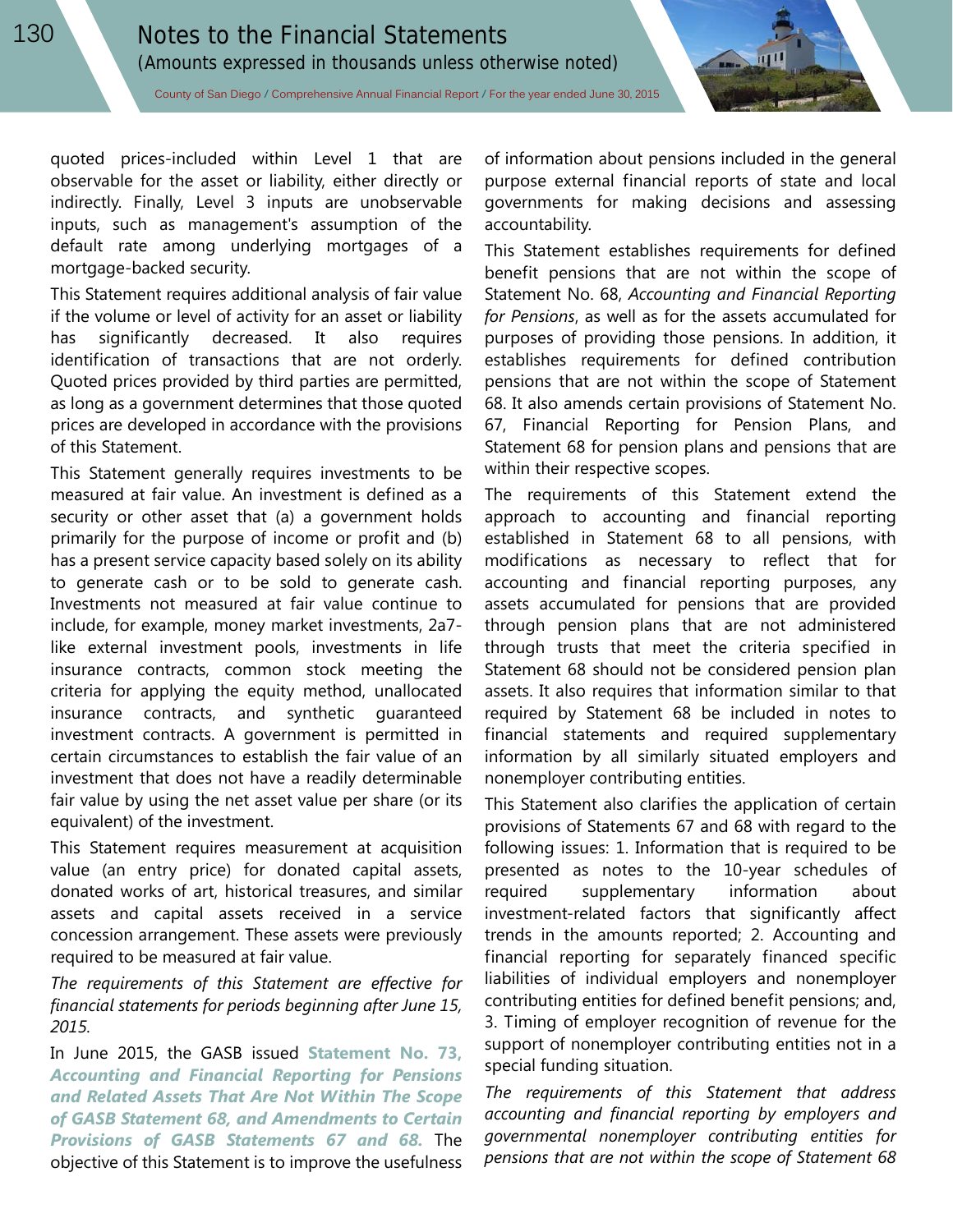

*are effective for financial statements for fiscal years beginning after June 15, 2016, and the requirements of this Statement that address financial reporting for assets accumulated for purposes of providing those pensions are effective for fiscal years beginning after June 15, 2015. The requirements of this Statement for pension plans that are within the scope of Statement 67 or for pensions that are within the scope of Statement 68 are effective for fiscal years beginning after June 15, 2015.*

In June 2015, the GASB issued **Statement No. 74,** *Financial Reporting for Postemployment Benefit Plans Other Than Pension Plans.* The objective of this Statement is to improve the usefulness of information about postemployment benefits other than pensions (other postemployment benefits or OPEB) included in the general purpose external financial reports of state and local governmental OPEB plans for making decisions and assessing accountability.

This Statement replaces Statements No. 43, *Financial Reporting for Postemployment Benefit Plans Other Than Pension Plans*, as amended, and No. 57, *OPEB Measurements by Agent Employers and Agent Multiple-Employer Plans*. It also includes requirements for defined contribution OPEB plans that replace the requirements for those OPEB plans in Statement No. 25, F*inancial Reporting for Defined Benefit Pension Plans and Note Disclosures for Defined Contribution Plans*, as amended, Statement 43, and Statement No. 50, *Pension Disclosures*.

Statement No. 75, *Accounting and Financial Reporting for Postemployment Benefits Other Than Pensions*, establishes new accounting and financial reporting requirements for governments whose employees are provided with OPEB, as well as for certain nonemployer governments that have a legal obligation to provide financial support for OPEB provided to the employees of other entities.

The scope of this Statement includes OPEB plansdefined benefit and defined contributionadministered through trusts that meet the following criteria: 1. Contributions from employers and nonemployer contributing entities to the OPEB plan and earnings on those contributions are irrevocable; 2. OPEB plan assets are dedicated to providing OPEB to plan members in accordance with the benefit terms;

and, 3. OPEB plan assets are legally protected from the creditors of employers, nonemployer contributing entities, and the OPEB plan administrator. If the plan is a defined benefit OPEB plan, plan assets also are legally protected from creditors of the plan members.

This Statement also includes requirements to address financial reporting for assets accumulated for purposes of providing defined benefit OPEB through OPEB plans that are not administered through trusts that meet the specified criteria.

For defined benefit OPEB plans that are administered through trusts that meet the specified criteria, this Statement requires two financial statements - a statement of fiduciary net position and a statement of changes in fiduciary net position.

In addition to the requirements of this Statement, those plans also are required to follow all accounting and financial reporting requirements of other standards, as applicable.

This Statement requires the net OPEB liability to be measured as the total OPEB liability, less the amount of the OPEB plan's fiduciary net position. The total OPEB liability generally is required to be determined through an actuarial valuation. However, if an OPEB plan has fewer than 100 plan members (active and inactive), use of a specified alternative measurement method in place of an actuarial valuation is permitted. Actuarial valuations, or calculations using the specified alternative measurement method, of the total OPEB liability are required to be performed at least every two years, with more frequent valuations or calculations encouraged. If a valuation or calculation is not performed as of the OPEB plan's fiscal year-end, the total OPEB liability is required to be based on update procedures to roll forward amounts from an earlier actuarial valuation or alternative measurement method calculation (performed as of a date no more than 24 months prior to the OPEB plan's fiscal year-end). Unless otherwise specified by this Statement, all assumptions underlying the determination of the total OPEB liability are required to be made in conformity with the guidance in Actuarial Standards of Practice issued by the Actuarial Standards Board.

This Statement requires that projections of benefit payments incorporate the effects of projected salary changes (if the OPEB formula incorporates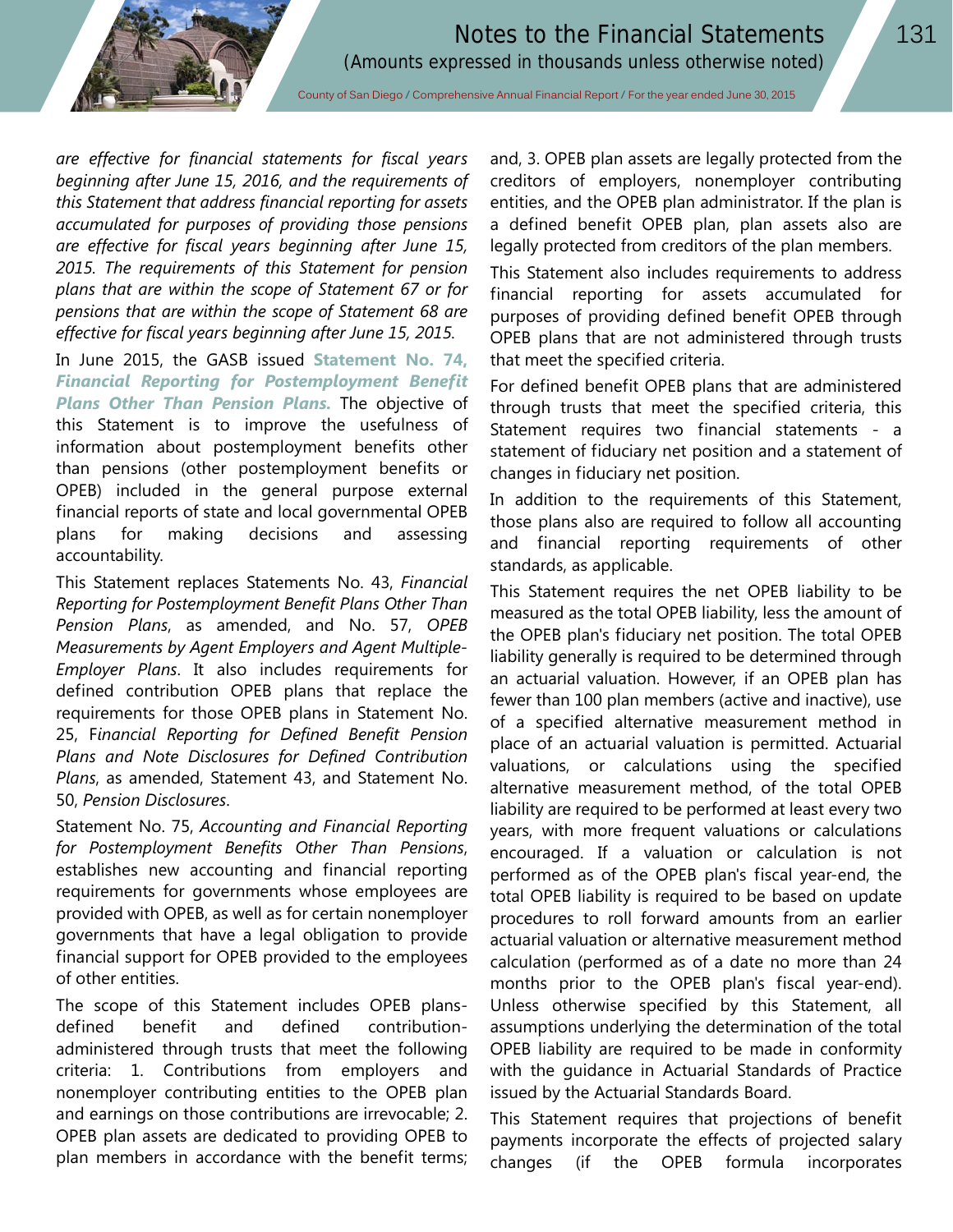compensation levels) and service credits (if the OPEB formula incorporates periods of service), as well as projected automatic postemployment benefit changes (including automatic cost-of-living adjustments [COLAs]). The effects of ad hoc postemployment benefit changes (including ad hoc COLAs), if they are considered to be substantively automatic, also are required to be included in the projections. This Statement also requires that projections of benefit payments include certain taxes or other assessments expected to be imposed on benefit payments.

This Statement requires that the actuarial present value of projected benefit payments be attributed to periods of plan member service using the entry age actuarial cost method with each period's service cost determined as a level percentage of pay. The actuarial present value is required to be attributed for each plan member individually, from the period when the plan member first provides service under the benefit terms through the period in which the member is assumed to exit service.

This Statement requires that, for accounting and financial reporting purposes, assets accumulated for purposes of providing OPEB through OPEB plans that are not administered through trusts that meet the specified criteria not be accounted for as OPEB plan assets. Instead, any assets accumulated for OPEB purposes are required to be reported as assets of the employer or nonemployer contributing entity.

If an OPEB plan is not administered through a trust that meets the specified criteria, a government that holds assets accumulated for OPEB purposes in a fiduciary capacity is required to report those assets in an agency fund. The amount of assets accumulated in excess of liabilities for benefits due to plan members and accrued investment and administrative expenses is required to be reported as a liability to participating employers or nonemployer contributing entities. If the agency fund is included in the financial report of an employer whose employees are provided with benefits through the OPEB plan or a nonemployer contributing entity that makes benefit payments as OPEB comes due, balances reported by the agency fund are required to exclude amounts that pertain to the employer or nonemployer contributing entity that reports the agency fund.

*This Statement is effective for financial statements for fiscal years beginning after June 15, 2016.*

In June 2015, the GASB issued **Statement No. 75,** *Accounting and Financial Reporting for Postemployment Benefits Other Than Pensions.* The primary objective of this Statement is to improve accounting and financial reporting by state and local governments for postemployment benefits other than pensions (other postemployment benefits or OPEB). It also improves information provided by state and local governmental employers about financial support for OPEB that is provided by other entities.

This Statement replaces the requirements of Statements No. 45, A*ccounting and Financial Reporting by Employers for Postemployment Benefits Other Than Pensions*, as amended, and No. 57, *OPEB Measurements by Agent Employers and Agent Multiple-Employer Plans*, for OPEB. Statement No. 74, *Financial Reporting for Postemployment Benefit Plans Other Than Pension Plans*, establishes new accounting and financial reporting requirements for OPEB plans.

The scope of this Statement addresses accounting and financial reporting for OPEB that is provided to the employees of state and local governmental employers. This Statement establishes standards for recognizing and measuring liabilities, deferred outflows of resources, deferred inflows of resources, and expense/ expenditures. For defined benefit OPEB, this Statement identifies the methods and assumptions that are required to be used to project benefit payments, discount projected benefit payments to their actuarial present value, and attribute that present value to periods of employee service. Note disclosure and required supplementary information requirements about defined benefit OPEB also are addressed.

In addition, this Statement details the recognition and disclosure requirements for employers with payables to defined benefit OPEB plans that are administered through trusts that meet the specified criteria and for employers whose employees are provided with defined contribution OPEB. This Statement also addresses certain circumstances in which nonemployer entity provides financial support for OPEB of employees of another entity.

In this Statement, distinctions are made regarding the particular requirements depending upon whether the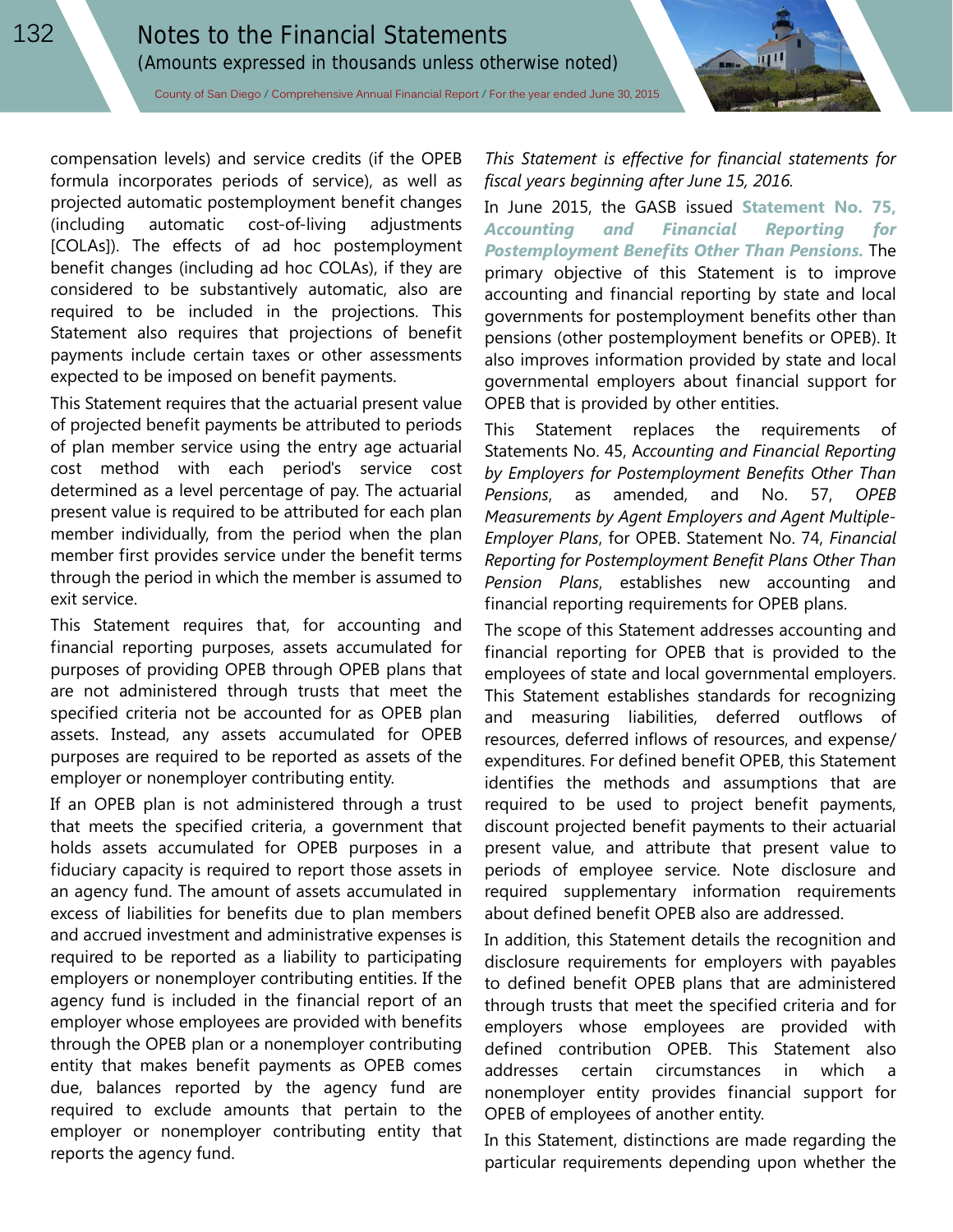

OPEB plans through which the benefits are provided are administered through trusts that meet the following criteria: 1. Contributions from employers and nonemployer contributing entities to the OPEB plan and earnings on those contributions are irrevocable; 2. OPEB plan assets are dedicated to providing OPEB to plan members in accordance with the benefit terms; and, 3. OPEB plan assets are legally protected from the creditors of employers, nonemployer contributing entities, the OPEB plan administrator, and the plan members.

For OPEB that is administered through a trust that meets the specified criteria, requirements differ based on the number of employers whose employees are provided with OPEB through the OPEB plan and whether OPEB obligations and OPEB plan assets are shared by the employers. Employers are classified in one of the following categories for purposes of this Statement: 1. Single employers are those whose employees are provided with defined benefit OPEB through single-employer OPEB plans-OPEB plans in which OPEB is provided to the employees of only one employer (as defined in this Statement); 2. Agent employers are those whose employees are provided with defined benefit OPEB through agent multipleemployer OPEB plans-OPEB plans in which plan assets are pooled for investment purposes but separate accounts are maintained for each individual employer so that each employer's share of the pooled assets is legally available to pay the benefits of only its employees; and, 3. Cost-sharing employers are those whose employees are provided with defined benefit OPEB through cost-sharing multiple-employer OPEB plans-OPEB plans in which the OPEB obligations to the employees of more than one employer are pooled and plan assets can be used to pay the benefits of the employees of any employer that provides OPEB through the OPEB plan.

This Statement requires the liability of employers and nonemployer contributing entities to employees for defined benefit OPEB (net OPEB liability) to be measured as the portion of the present value of projected benefit payments to be provided to current active and inactive employees that is attributed to those employees' past periods of service (total OPEB liability), less the amount of the OPEB plan's fiduciary net position.

This Statement requires that projections of benefit payments incorporate the effects of projected salary changes (if the OPEB formula incorporates future compensation levels) and service credits (if the OPEB formula incorporates periods of service), as well as projected automatic postemployment benefit changes, including automatic cost-of-livingadjustments (COLAs). The effects of ad hoc postemployment benefit changes (including ad hoc COLAs), if they are considered to be substantively automatic, also are required to be included in the projections. This Statement also requires that projections of benefit payments include certain taxes or other assessments expected to be imposed on the benefit payments.

This Statement requires that the actuarial present value of projected benefit payments be attributed to periods of employee service using the entry age actuarial cost method with each period's service cost determined as a level percentage of pay. The actuarial present value is required to be attributed for each employee individually, from the first period in which the employee provides service under the benefit terms, through the period in which the employee exits active service.

For cost-sharing employers, in financial statements prepared using the economic resources measurement focus and accrual basis of accounting, a cost-sharing employer that does not have a special funding situation is required to recognize a liability for its proportionate share of the net OPEB liability (of all employers for benefits provided through the OPEB plan)-the collective net OPEB liability. An employer's proportion is required to be determined on a basis that is consistent with the manner in which contributions to the OPEB plan are determined. The use of the employer's projected long-term contribution effort as compared to the total projected long-term contribution effort of all employers as the basis for determining an employer's proportion is encouraged.

A cost-sharing employer is required to recognize OPEB expense and report deferred outflows of resources and deferred inflows of resources related to OPEB for its proportionate shares of collective OPEB expense and collective deferred outflows of resources and deferred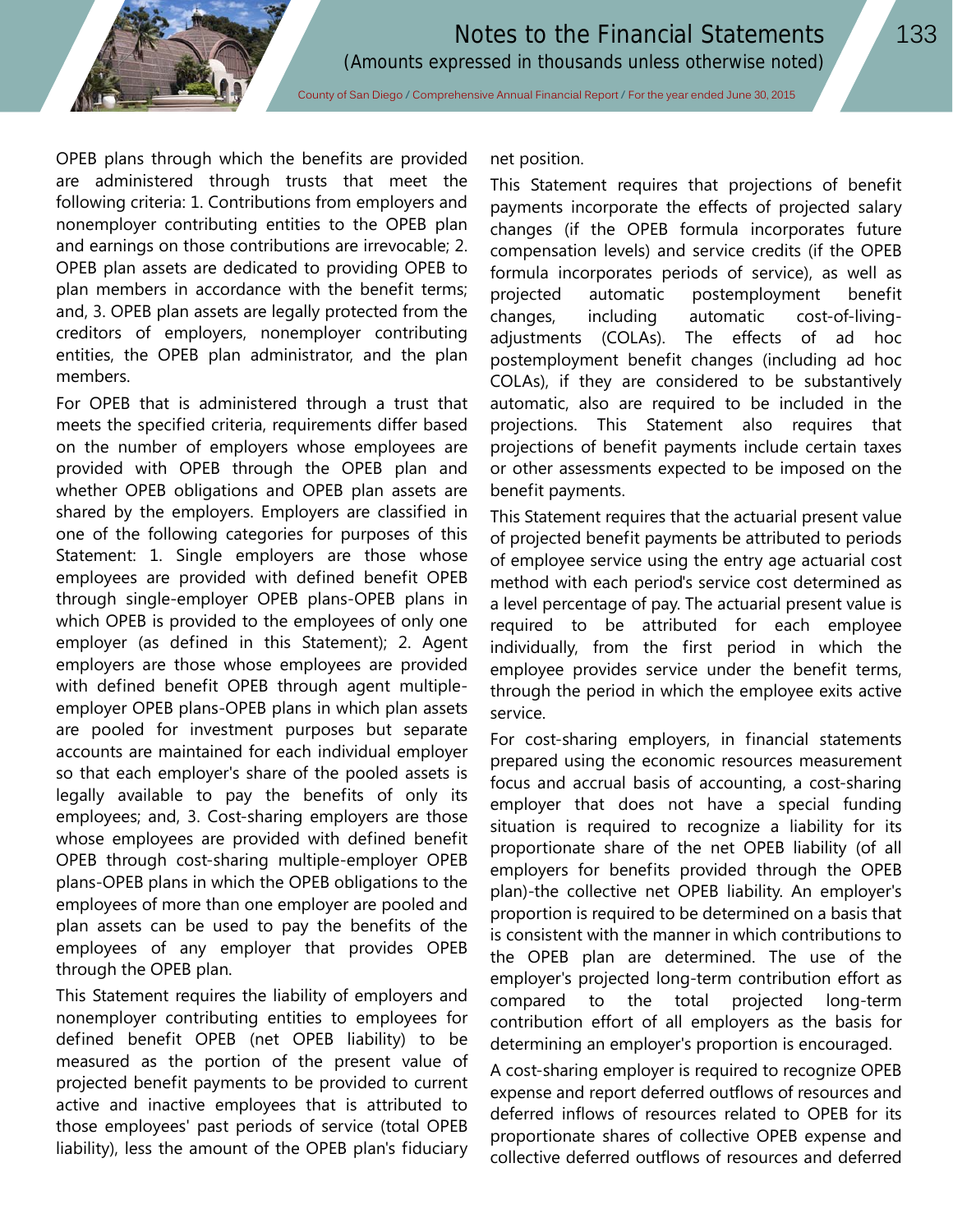inflows of resources related to OPEB.

In addition, the effects of (1) a change in the employer's proportion of the collective net OPEB liability and (2) differences during the measurement period between certain of the employer's contributions and its proportionate share of the total of certain contributions from employers included in the collective net OPEB liability are required to be determined.

This Statement requires that notes to financial statements of cost-sharing employers include descriptive information about the OPEB plans through which the OPEB is provided. Cost-sharing employers are required to identify the discount rate and assumptions made in the measurement of their proportionate shares of net OPEB liabilities, similar to the disclosures about those items that should be made by single and agent employers. Cost-sharing employers, like single and agent employers, also are required to disclose information about how their contributions to the OPEB plan are determined.

This Statement requires cost-sharing employers to present in required supplementary information 10 year schedules containing (1) the net OPEB liability and certain related ratios and (2) if applicable, information about statutorily or contractually required contributions, contributions to the OPEB plan, and related ratios.

For employers that provide insured benefits-defined benefit OPEB through an arrangement whereby premiums are paid or other payments are made to an insurance company while employees are in active service, in return for which the insurance company unconditionally undertakes an obligation to pay the OPEB of those employees-this Statement requires recognition of OPEB expense/expenditures equal to the amount of premiums or other payments required in accordance with their agreement with the insurance company. In addition to the amount of OPEB expense/ expenditures recognized in the current period, a brief description of the benefits provided through the arrangement is required to be disclosed.

For defined benefit OPEB, other than insured benefits, that are provided through OPEB plans that are not administered through trusts that meet the specified criteria, this Statement requires an approach to

measurement of OPEB liabilities, OPEB expense, and deferred outflows of resources and deferred inflows of resources related to OPEB parallel to that which is required for OPEB provided through OPEB plans that are administered through trusts that meet the specified criteria. Similar note disclosures and required supplementary information are required to be presented. However, the requirements incorporate modifications to reflect the absence of OPEB plan assets for financial reporting purposes.

*This Statement is effective for fiscal years beginning after June 15, 2017*.

In June 2015, the GASB issued **Statement No. 76,** *The Hierarchy of Generally Accepted Accounting Principles for State and Local Governments.* The objective of this Statement is to identify-in the context of the current governmental financial reporting environment-the hierarchy of generally accepted accounting principles (GAAP). The "GAAP hierarchy" consists of the sources of accounting principles used to prepare financial statements of state and local governmental entities in conformity with GAAP and the framework for selecting those principles. This Statement reduces the GAAP hierarchy to two categories of authoritative GAAP and addresses the use of authoritative and nonauthoritative literature in the event that the accounting treatment for a transaction or other event is not specified within a source of authoritative GAAP.

This Statement supersedes Statement No. 55, T*he Hierarchy of Generally Accepted Accounting Principles for State and Local Governments*.

*The requirements of this Statement are effective for financial statements for periods beginning after June 15, 2015, and should be applied retroactively.*

In August 2015, the GASB issued **Statement No. 77,** *Tax Abatement Disclosures.* Financial statements prepared by state and local governments in conformity with generally accepted accounting principles provide citizens and taxpayers, legislative and oversight bodies, municipal bond analysts, and others with information they need to evaluate the financial health of governments, make decisions, and assess accountability. This information is intended, among other things, to assist these users of financial statements in assessing: 1. whether a government's